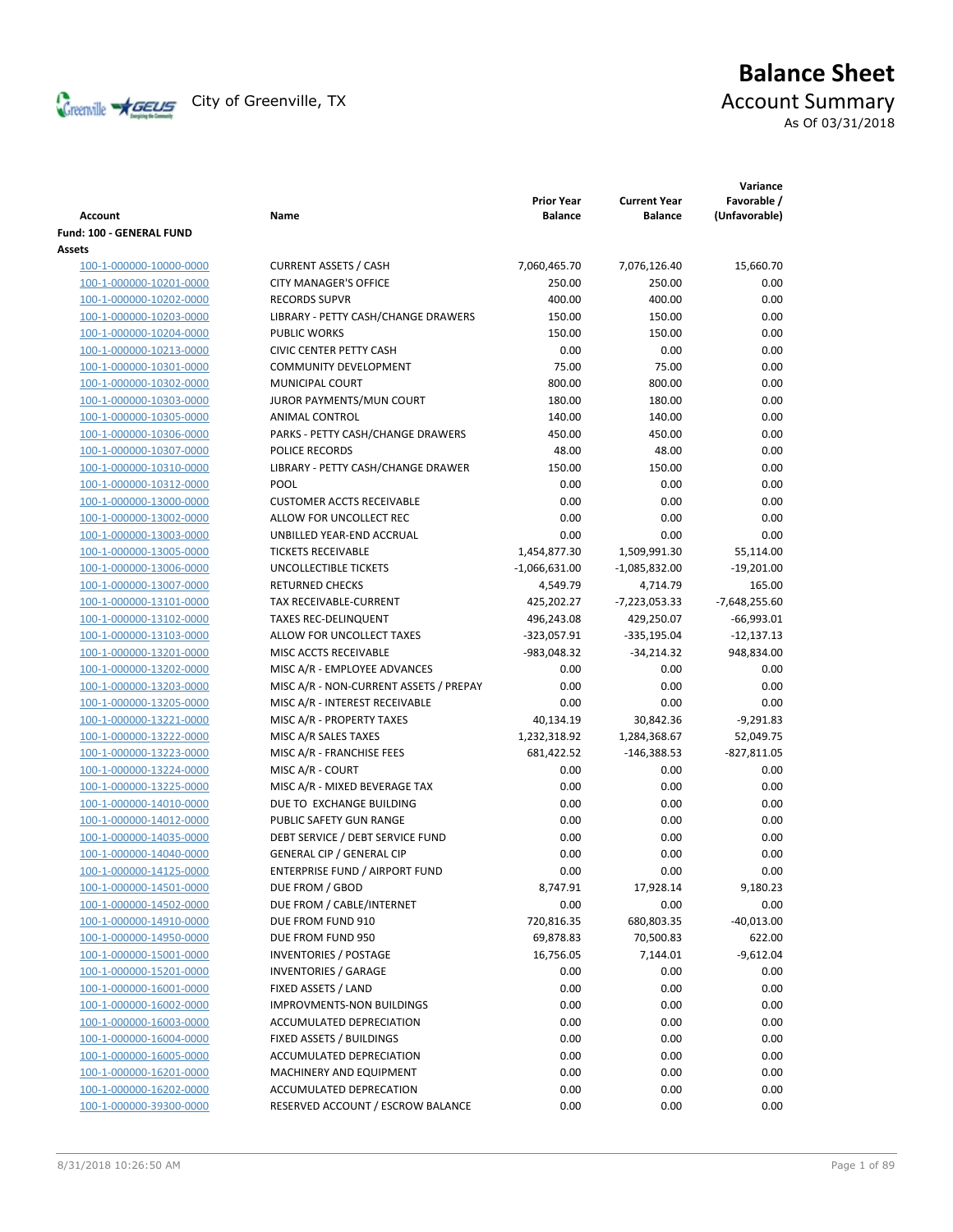**Variance**

|                         |                                                     | <b>Prior Year</b>        | <b>Current Year</b> | Favorable /   |
|-------------------------|-----------------------------------------------------|--------------------------|---------------------|---------------|
| <b>Account</b>          | Name                                                | <b>Balance</b>           | <b>Balance</b>      | (Unfavorable) |
| 100-1-000000-91030-0000 | 4A-EDC                                              | 0.00                     | 0.00                | 0.00          |
| 100-1-000000-91410-0000 | <b>INVENTORY / MATERIALS &amp; SUPPLIES</b>         | 0.00                     | 0.00                | 0.00          |
| 100-1-000000-91410-0700 | <b>INVENTORY / PAPER STOCK</b>                      | 0.00                     | 0.00                | 0.00          |
| 100-1-000000-91430-0000 | NON-CURRENT ASSETS / PREPAYMENTS                    | 0.00                     | 0.00                | 0.00          |
|                         | <b>Total Assets:</b>                                | 9,841,468.68             | 2,289,779.70        | -7,551,688.98 |
|                         |                                                     |                          |                     |               |
| Liability               |                                                     |                          |                     |               |
| 100-1-000000-20101-0000 | <b>ACCOUNTS PAYABLE</b>                             | $-15,000.00$             | $-20,260.02$        | 5,260.02      |
| 100-1-000000-20102-0000 | <b>CREDIT CARD PAYABLE</b>                          | 0.00                     | 0.00                | 0.00          |
| 100-1-000000-20103-0000 | ACCRUED ACCOUNTS PAYABLE                            | 29,682.60                | 29,682.60           | 0.00          |
| 100-1-000000-20114-0000 | <b>INVESTMENT ADVISORY FEES</b>                     | 0.00                     | 0.00                | 0.00          |
| 100-1-000000-20115-0000 | PD EMP COMMISSION                                   | 110.65                   | 151.39              | $-40.74$      |
| 100-1-000000-20116-0000 | POLICE DONATIONS                                    | 16,471.39                | 14,183.60           | 2,287.79      |
| 100-1-000000-20117-0000 | <b>FIRE DONATIONS</b>                               | 11,093.66                | 11,385.98           | $-292.32$     |
| 100-1-000000-20118-0000 | <b>COMBAT CHALLENGE</b>                             | 6,361.27                 | 804.06              | 5,557.21      |
| 100-1-000000-20119-0000 | <b>CEMETERIES DONATIONS</b>                         | 61.79                    | 61.79               | 0.00          |
| 100-1-000000-20120-0000 | <b>LIBRARY DONATIONS</b>                            | 13,870.31                | 15,859.13           | $-1,988.82$   |
| 100-1-000000-20121-0000 | ANIMAL SHELTER DONATIONS                            | 640.85                   | 1,041.85            | $-401.00$     |
| 100-1-000000-20122-0000 | <b>PARKS DONATIONS</b>                              | 5,052.03                 | 1,716.03            | 3,336.00      |
| 100-1-000000-20125-0000 | SALES TAX PAYABLE / IN THE CITY                     | 11.80                    | 17.81               | $-6.01$       |
| 100-1-000000-20127-0000 | STATE COURT COST/FEE PAYB                           | 94,275.92                | 85,141.32           | 9,134.60      |
| 100-1-000000-20128-0000 | SEATBELT&CHILD RESTRAINT                            | 7,423.26                 | 8,324.12            | $-900.86$     |
| 100-1-000000-20129-0000 | MUNICIPAL COURT CLEARING                            | 350.00                   | 1,097.10            | $-747.10$     |
| 100-1-000000-20130-0000 | 3RD PARTY FTA FEE PAYABLE                           | 1,388.49                 | 660.48              | 728.01        |
| 100-1-000000-20131-0000 | REFUNDS / OVERPAYMENTS                              | $-122.70$                | $-122.70$           | 0.00          |
| 100-1-000000-20132-0000 | <b>COURT COLL AGENCY FEES</b>                       | 2,566.00                 | 2,947.82            | $-381.82$     |
| 100-1-000000-20136-0000 | <b>ATTORNEY COLLECTION FEES</b>                     | 0.00                     | 0.00                | 0.00          |
| 100-1-000000-20137-0000 | PLAT FILING FEES PAYABLE                            | 21,496.74                | 25,373.74           | $-3,877.00$   |
| 100-1-000000-20138-0000 | COMMUNITY DEV TRUST ACCT                            | 2,188.50                 | 2,048.50            | 140.00        |
| 100-1-000000-20139-0000 | RETAINAGES PAYABLE                                  | 0.00                     | 0.00                | 0.00          |
| 100-1-000000-20141-0000 | <b>TELEPHONE CLEARING</b>                           | $-637.25$                | 5,688.92            | $-6,326.17$   |
| 100-1-000000-20143-0000 | POLICE PROPERTY ROOM CLEARING                       | 10,775.99                | 10,775.99           | 0.00          |
| 100-1-000000-20146-0000 | MAIN ST / FARMERS MRKT RESALE                       | 269.12                   | $-0.88$             | 270.00        |
| 100-1-000000-20147-0000 | YMCA REGISTRATIONS                                  | 0.00                     | 0.00                | 0.00          |
| 100-1-000000-20155-0000 | MAIN STREET - DONATIONS                             | 3,499.25                 | 417.02              | 3,082.23      |
| 100-1-000000-20160-0000 | <b>UNAPPLIED CREDIT</b>                             | 0.00                     | 0.00                | 0.00          |
| 100-1-000000-20201-0000 | <b>DEFERRED REVENUE</b>                             | 0.00                     | 0.00                | 0.00          |
| 100-1-000000-20203-0000 | DEFERRED TAX REVENUE                                | 576,710.24               | $-7,150,675.50$     | 7,727,385.74  |
| 100-1-000000-20204-0000 | DEFERRED TICKET REVENUE                             | 323,539.30               | 353,466.30          | $-29,927.00$  |
| 100-1-000000-21040-0000 | DUE TO / GENERAL CIP FUND                           | 0.00                     | 0.00                | 0.00          |
| 100-1-000000-21201-0000 | DUE TO / CENTRAL SERVICE FUND                       | 0.00                     | 0.00                | 0.00          |
|                         |                                                     |                          |                     |               |
| 100-1-000000-21401-0000 | DUE TO / ELECTRIC OPERATING FUND<br>DUE TO / 4A-EDC | 0.00                     | 0.00                | 0.00          |
| 100-1-000000-21506-0000 |                                                     | 1,781.28<br>$-44,568.62$ | 1,817.63            | $-36.35$      |
| 100-1-000000-21507-0000 | DUE TO / BOARD OF DEVELOPMENT                       |                          | -30,963.30          | $-13,605.32$  |
| 100-1-000000-22001-0000 | <b>SALARIES PAYABLE</b>                             | 490,669.47               | 562,350.41          | $-71,680.94$  |
| 100-1-000000-23001-0000 | CAPITAL LEASE PAYABLE                               | 0.00                     | 0.00                | 0.00          |
| 100-1-000000-23101-0000 | CAPITAL LEASE PAYABLE                               | 0.00                     | 0.00                | 0.00          |
| 100-1-000000-24001-0000 | O/S CHECKS PAYABLE                                  | 0.00                     | 0.00                | 0.00          |
| 100-1-000000-24004-0000 | INTEREST PAYABLE ON DEP                             | 0.00                     | 0.00                | 0.00          |
| 100-1-000000-24007-0000 | <b>BILLED DEPOSITS SUSPENSE</b>                     | 0.00                     | 0.00                | 0.00          |
| 100-1-000000-24008-0000 | <b>CUSTOMER DEPOSITS / ANIMAL SHELTER</b>           | 0.00                     | 0.00                | 0.00          |
| 100-1-000000-24009-0000 | LIBRARY MEETING ROOM DEPOSITS                       | 501.20                   | 616.20              | $-115.00$     |
| 100-1-000000-24010-0000 | <b>CIVIC CENTER DEPOSITS</b>                        | 0.00                     | 0.00                | 0.00          |
| 100-1-000000-24011-0000 | <b>AUDITORIUM DEPOSITS</b>                          | 0.00                     | 0.00                | 0.00          |
| 100-1-000000-26001-0000 | COMPENSATED ABSENCES PAY                            | 0.00                     | 0.00                | 0.00          |
| 100-1-000000-29000-0000 | MISC LIABILITY - GREENVILLE ENERGY LLC              | 0.00                     | 0.00                | 0.00          |
| 100-1-000000-29001-0000 | <b>RESALE</b>                                       | 0.00                     | 0.00                | 0.00          |
| 100-1-000000-29300-0000 | <b>ENCUMBRANCE SUMMARY</b>                          | 0.00                     | 0.00                | 0.00          |
| 100-1-000000-29400-0000 | RESERVED ACCOUNT / ENCUMBRANCES                     | 0.00                     | 0.00                | 0.00          |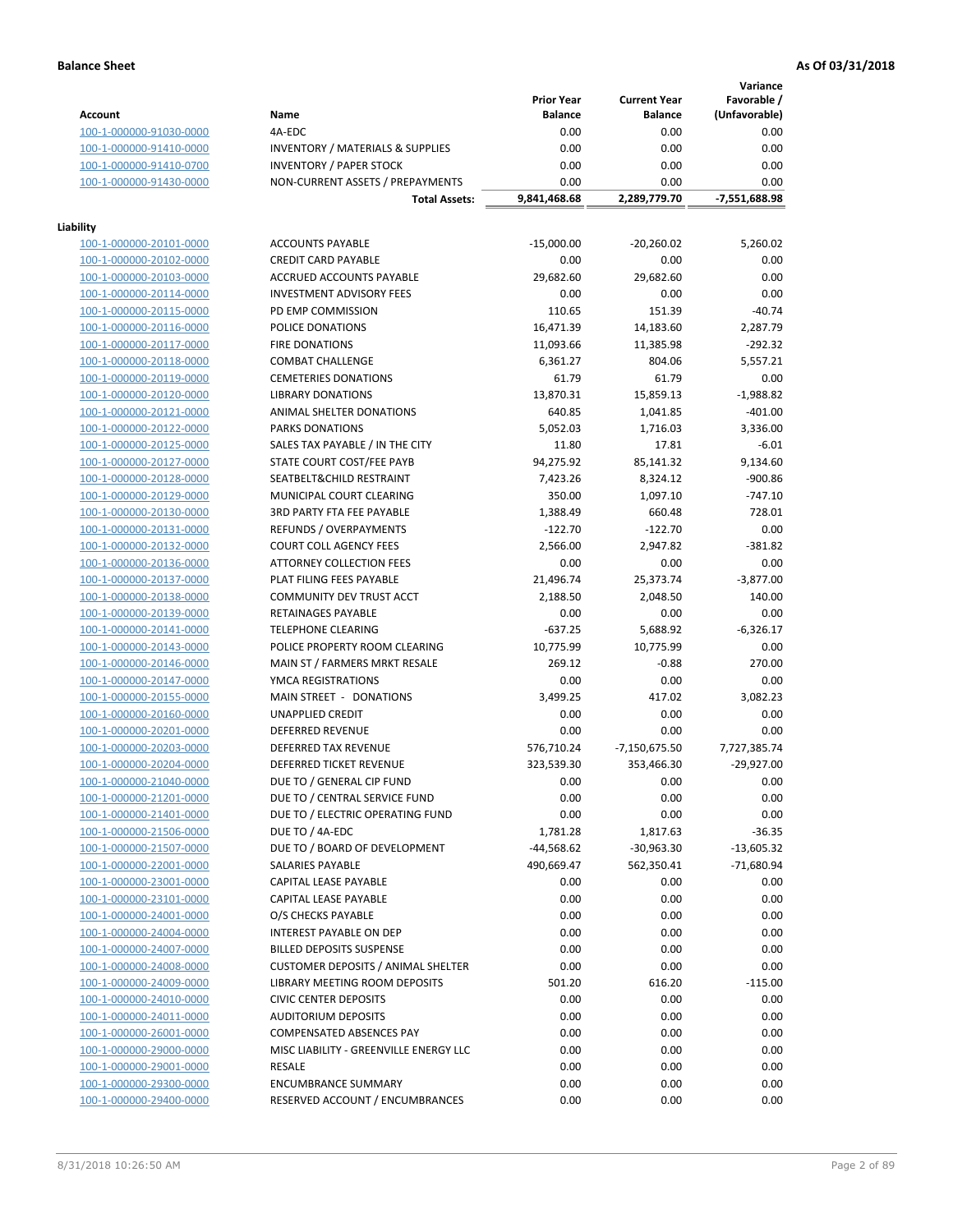| <b>Account</b>                        | Name                                                     | <b>Prior Year</b><br><b>Balance</b> | <b>Current Year</b><br><b>Balance</b> | Variance<br>Favorable /<br>(Unfavorable) |
|---------------------------------------|----------------------------------------------------------|-------------------------------------|---------------------------------------|------------------------------------------|
| 100-1-000000-29400-0900               | RESERVED ACCOUNT / ENCUMBRANCES                          | 0.00                                | 0.00                                  | 0.00                                     |
| 100-1-000000-92190-1202               | <b>LABORATORY CLEARING</b>                               | 0.00                                | 0.00                                  | 0.00                                     |
| 100-1-000000-92191-0000               | <b>SPONSORS - PARKS</b>                                  | 0.00                                | 0.00                                  | 0.00                                     |
| 100-1-000000-92200-0000               | MISCELLANEOUS LIABILITIES                                | 0.00                                | 0.00                                  | 0.00                                     |
| 100-1-000000-92270-1600               | <b>CREDIT CARD FEES PAYABLE</b>                          | 0.00                                | 0.00                                  | 0.00                                     |
|                                       | <b>Total Liability:</b>                                  | 1,560,462.54                        | $-6,066,392.61$                       | 7,626,855.15                             |
| <b>Equity</b>                         |                                                          |                                     |                                       |                                          |
| 100-1-000000-39000-0000               | UNRESERVED-FUND BALANCE                                  | 6,221,851.32                        | 5,189,230.97                          | $-1,032,620.35$                          |
|                                       | <b>Total Beginning Equity:</b>                           | 6,221,851.32                        | 5,189,230.97                          | $-1,032,620.35$                          |
| <b>Total Revenue</b>                  |                                                          | 12,781,315.71                       | 15,421,093.41                         | 2,639,777.70                             |
| <b>Total Expense</b>                  |                                                          | 10,722,160.80                       | 12,254,151.91                         | $-1,531,991.11$                          |
| <b>Revenues Over/(Under) Expenses</b> |                                                          | 2,059,154.91                        | 3,166,941.50                          | 1,107,786.59                             |
|                                       | <b>Total Equity and Current Surplus (Deficit):</b>       | 8,281,006.23                        | 8,356,172.47                          | 75,166.24                                |
|                                       | Total Liabilities, Equity and Current Surplus (Deficit): | 9,841,468.77                        | 2,289,779.86                          | $-7,551,688.91$                          |
|                                       | *** FUND 100 OUT OF BALANCE ***                          | $-0.09$                             | $-0.16$                               | $-0.07$                                  |

**\*\*\*Warning: Account Authorization is turned on. Please run the Unauthorized Account Listing Report to see if you are out of balance due to missing accounts \*\*\***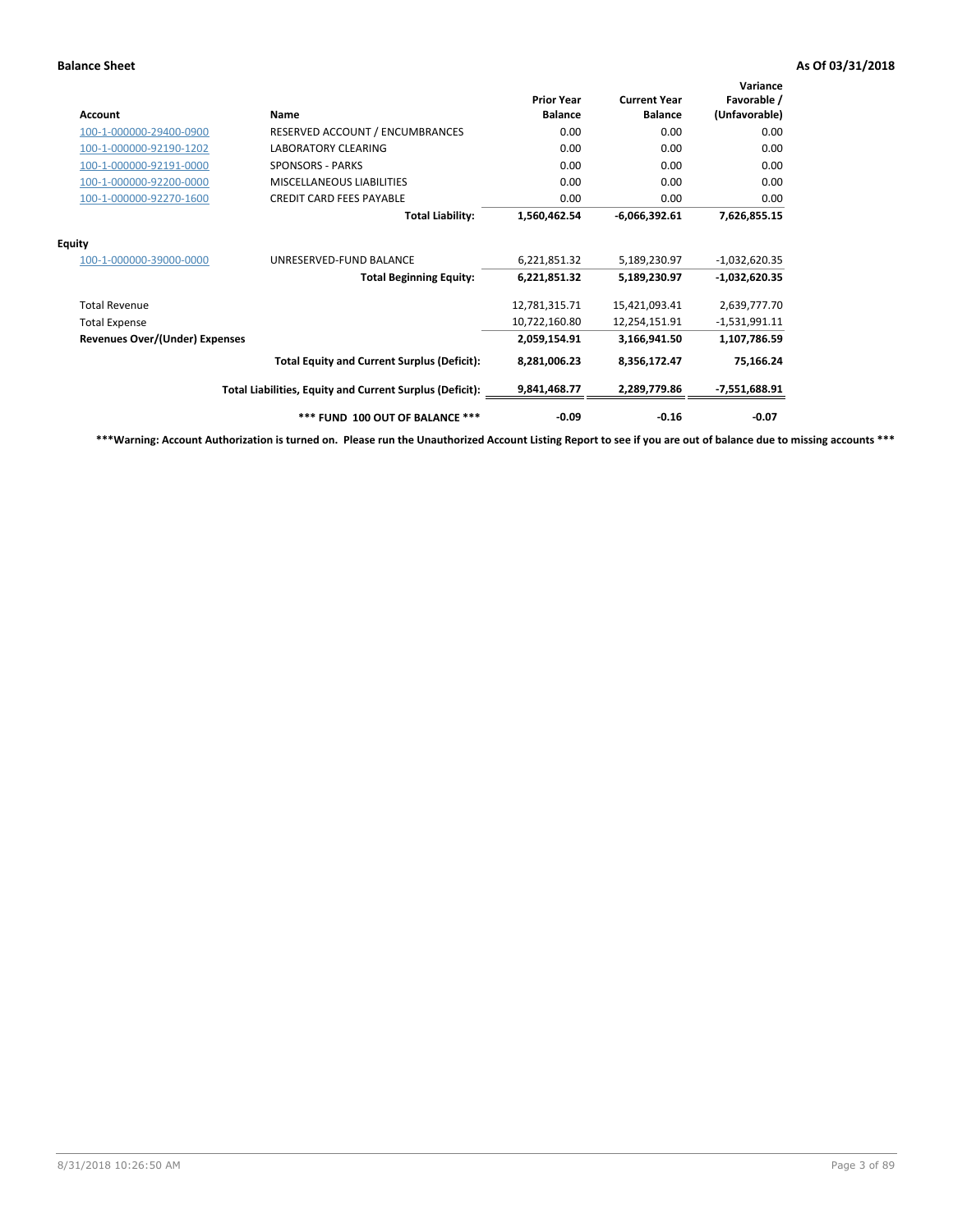| Account                                                   | <b>Name</b>                                              | <b>Prior Year</b><br><b>Balance</b> | <b>Current Year</b><br><b>Balance</b> | Variance<br>Favorable /<br>(Unfavorable) |
|-----------------------------------------------------------|----------------------------------------------------------|-------------------------------------|---------------------------------------|------------------------------------------|
| <b>Fund: 101 - MUNICIPAL COURT BUILDING SECURITY FEES</b> |                                                          |                                     |                                       |                                          |
| Assets                                                    |                                                          |                                     |                                       |                                          |
| 101-1-000000-10000-0000                                   | <b>CURRENT ASSETS / CASH</b>                             | 45,041.15                           | 52,951.02                             | 7,909.87                                 |
| 101-1-000000-13201-0000                                   | MISC ACCTS RECEIVABLE                                    | 0.00                                | 0.00                                  | 0.00                                     |
| 101-1-000000-13203-0000                                   | NON-CURRENT ASSETS / PREPAYMENTS                         | 0.00                                | 0.00                                  | 0.00                                     |
| 101-1-000000-13205-0000                                   | <b>INTEREST RECEIVABLE</b>                               | 0.00                                | 0.00                                  | 0.00                                     |
|                                                           | <b>Total Assets:</b>                                     | 45,041.15                           | 52,951.02                             | 7,909.87                                 |
| Liability                                                 |                                                          |                                     |                                       |                                          |
| 101-1-000000-20101-0000                                   | <b>ACCOUNTS PAYABLE</b>                                  | 0.00                                | 0.00                                  | 0.00                                     |
| 101-1-000000-20102-0000                                   | <b>CREDIT CARD PAYABLE</b>                               | 0.00                                | 0.00                                  | 0.00                                     |
| 101-1-000000-20103-0000                                   | <b>ACCRUED ACCOUNTS PAYABLE</b>                          | 0.00                                | 0.00                                  | 0.00                                     |
| 101-1-000000-29300-0000                                   | <b>ENCUMBRANCE SUMMARY</b>                               | 0.00                                | 0.00                                  | 0.00                                     |
| 101-1-000000-29400-0000                                   | RESERVED ACCOUNT / ENCUMBRANCES                          | 0.00                                | 0.00                                  | 0.00                                     |
|                                                           | <b>Total Liability:</b>                                  | 0.00                                | 0.00                                  | 0.00                                     |
| <b>Equity</b>                                             |                                                          |                                     |                                       |                                          |
| 101-1-000000-39000-0000                                   | UNRESERVED-FUND BALANCE                                  | 40,094.13                           | 48,740.74                             | 8,646.61                                 |
|                                                           | <b>Total Beginning Equity:</b>                           | 40,094.13                           | 48,740.74                             | 8,646.61                                 |
| <b>Total Revenue</b>                                      |                                                          | 4,962.75                            | 4,893.42                              | $-69.33$                                 |
| <b>Total Expense</b>                                      |                                                          | 15.73                               | 683.14                                | $-667.41$                                |
| Revenues Over/(Under) Expenses                            |                                                          | 4,947.02                            | 4,210.28                              | $-736.74$                                |
|                                                           | <b>Total Equity and Current Surplus (Deficit):</b>       | 45,041.15                           | 52,951.02                             | 7,909.87                                 |
|                                                           | Total Liabilities, Equity and Current Surplus (Deficit): | 45,041.15                           | 52,951.02                             | 7,909.87                                 |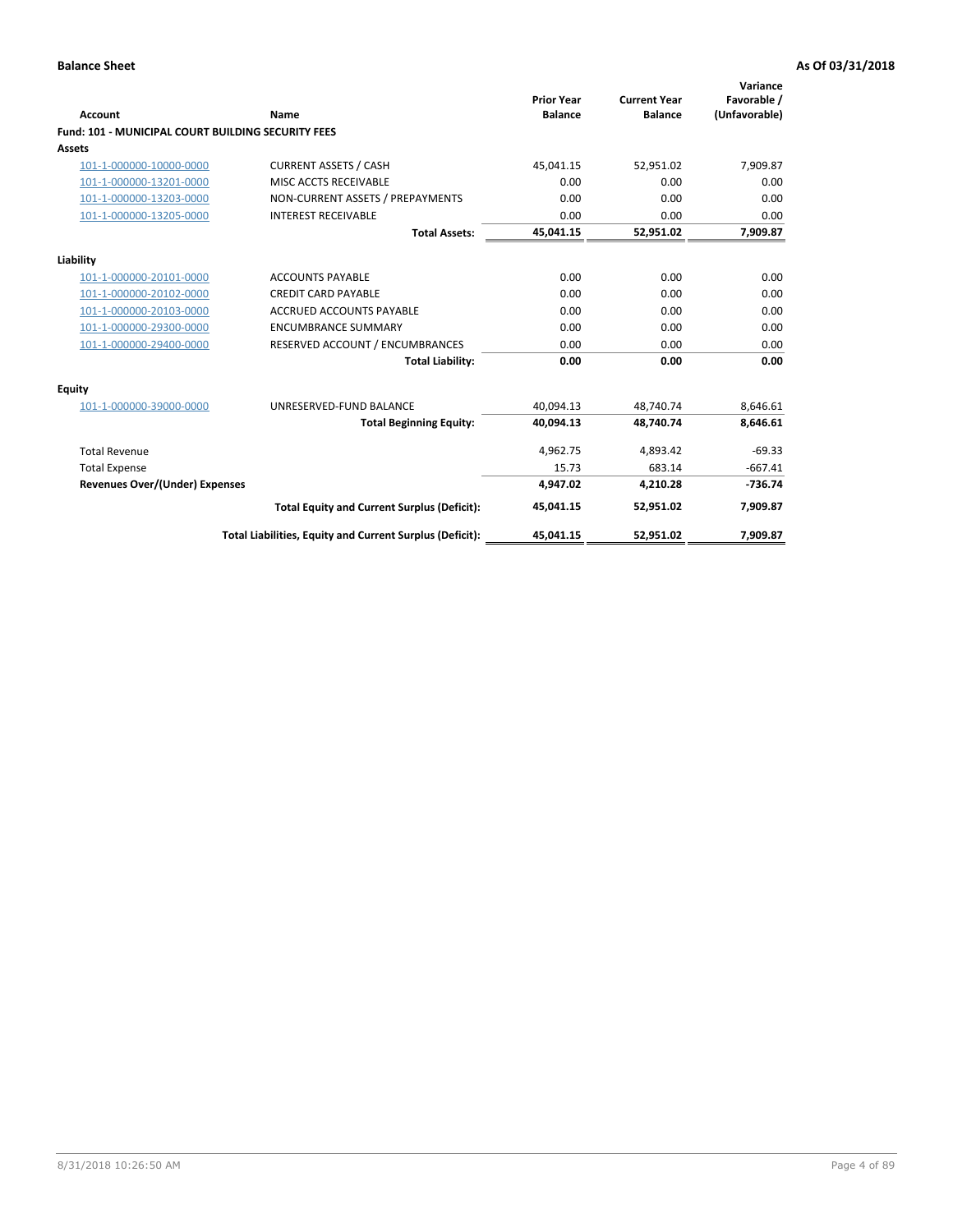| <b>Account</b>                        | Name                                                     | <b>Prior Year</b><br><b>Balance</b> | <b>Current Year</b><br><b>Balance</b> | Variance<br>Favorable /<br>(Unfavorable) |
|---------------------------------------|----------------------------------------------------------|-------------------------------------|---------------------------------------|------------------------------------------|
| Fund: 102 - MUNICIPAL COURT TECH FUND |                                                          |                                     |                                       |                                          |
| Assets                                |                                                          |                                     |                                       |                                          |
| 102-1-000000-10000-0000               | <b>CURRENT ASSETS / CASH</b>                             | 17,088.15                           | 28,847.35                             | 11,759.20                                |
| 102-1-000000-13201-0000               | MISC ACCTS RECEIVABLE                                    | 0.00                                | 0.00                                  | 0.00                                     |
|                                       | <b>Total Assets:</b>                                     | 17,088.15                           | 28,847.35                             | 11,759.20                                |
| Liability                             |                                                          |                                     |                                       |                                          |
| 102-1-000000-20101-0000               | <b>ACCOUNTS PAYABLE</b>                                  | 0.00                                | 0.00                                  | 0.00                                     |
| 102-1-000000-20102-0000               | <b>CREDIT CARD PAYABLE</b>                               | 0.00                                | 0.00                                  | 0.00                                     |
| 102-1-000000-20103-0000               | <b>ACCRUED ACCOUNTS PAYABLE</b>                          | 0.00                                | 0.00                                  | 0.00                                     |
| 102-1-000000-23001-0000               | <b>CAPITAL LEASE PAYABLE</b>                             | 0.00                                | 0.00                                  | 0.00                                     |
| 102-1-000000-23101-0000               | <b>CAPITAL LEASE PAYABLE</b>                             | 0.00                                | 0.00                                  | 0.00                                     |
| 102-1-000000-29300-0000               | <b>ENCUMBRANCE SUMMARY</b>                               | 0.00                                | 0.00                                  | 0.00                                     |
| 102-1-000000-29400-0000               | RESERVED ACCOUNT / ENCUMBRANCES                          | 0.00                                | 0.00                                  | 0.00                                     |
|                                       | <b>Total Liability:</b>                                  | 0.00                                | 0.00                                  | 0.00                                     |
| <b>Equity</b>                         |                                                          |                                     |                                       |                                          |
| 102-1-000000-39000-0000               | UNRESERVED-FUND BALANCE                                  | 10,478.37                           | 22,395.61                             | 11,917.24                                |
|                                       | <b>Total Beginning Equity:</b>                           | 10,478.37                           | 22,395.61                             | 11,917.24                                |
| <b>Total Revenue</b>                  |                                                          | 6,614.50                            | 6,455.80                              | $-158.70$                                |
| <b>Total Expense</b>                  |                                                          | 4.72                                | 4.06                                  | 0.66                                     |
| <b>Revenues Over/(Under) Expenses</b> |                                                          | 6.609.78                            | 6.451.74                              | $-158.04$                                |
|                                       | <b>Total Equity and Current Surplus (Deficit):</b>       | 17,088.15                           | 28,847.35                             | 11,759.20                                |
|                                       | Total Liabilities, Equity and Current Surplus (Deficit): | 17,088.15                           | 28,847.35                             | 11,759.20                                |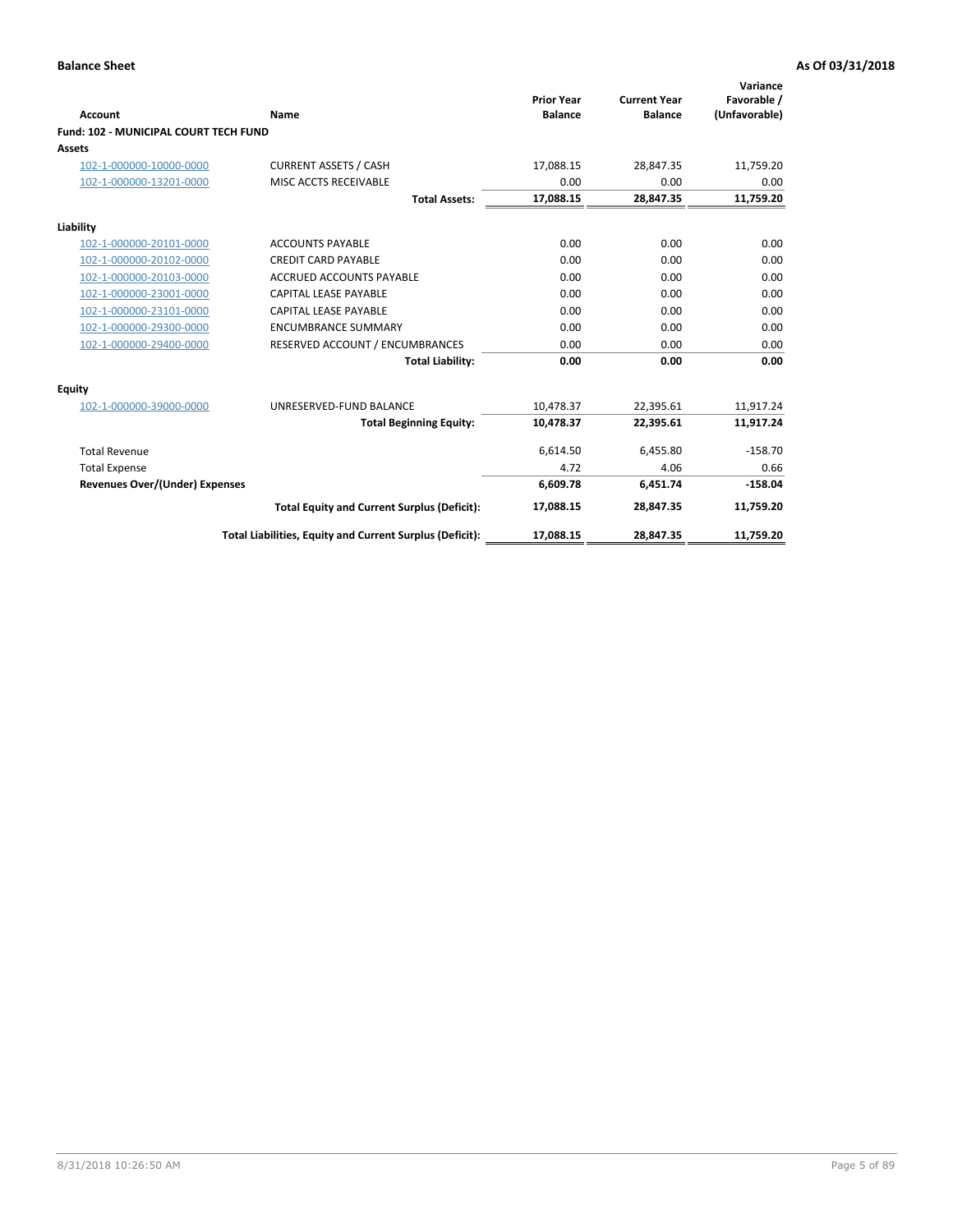| <b>Account</b>                                       | Name                                                     | <b>Prior Year</b><br><b>Balance</b> | <b>Current Year</b><br><b>Balance</b> | Variance<br>Favorable /<br>(Unfavorable) |
|------------------------------------------------------|----------------------------------------------------------|-------------------------------------|---------------------------------------|------------------------------------------|
| <b>Fund: 103 - MUNICIPAL COURT CHILD SAFETY FUND</b> |                                                          |                                     |                                       |                                          |
| <b>Assets</b>                                        |                                                          |                                     |                                       |                                          |
| 103-1-000000-10000-0000                              | <b>CURRENT ASSETS / CASH</b>                             | 11,214.62                           | 12,492.91                             | 1,278.29                                 |
| 103-1-000000-13201-0000                              | MISC ACCTS RECEIVABLE                                    | 0.00                                | 0.00                                  | 0.00                                     |
| 103-1-000000-13203-0000                              | NON-CURRENT ASSETS / PREPAYMENTS                         | 0.00                                | 0.00                                  | 0.00                                     |
| 103-1-000000-13205-0000                              | <b>INTEREST RECEIVABLE</b>                               | 0.00                                | 0.00                                  | 0.00                                     |
|                                                      | <b>Total Assets:</b>                                     | 11,214.62                           | 12,492.91                             | 1,278.29                                 |
| Liability                                            |                                                          |                                     |                                       |                                          |
| 103-1-000000-20101-0000                              | <b>ACCOUNTS PAYABLE</b>                                  | 0.00                                | 0.00                                  | 0.00                                     |
| 103-1-000000-20103-0000                              | <b>ACCRUED ACCOUNTS PAYABLE</b>                          | 0.00                                | 0.00                                  | 0.00                                     |
|                                                      | <b>Total Liability:</b>                                  | 0.00                                | 0.00                                  | 0.00                                     |
| <b>Equity</b>                                        |                                                          |                                     |                                       |                                          |
| 103-1-000000-39000-0000                              | UNRESERVED-FUND BALANCE                                  | 9,909.90                            | 19,143.89                             | 9,233.99                                 |
|                                                      | <b>Total Beginning Equity:</b>                           | 9,909.90                            | 19.143.89                             | 9,233.99                                 |
| <b>Total Revenue</b>                                 |                                                          | 6,638.10                            | 6,411.16                              | $-226.94$                                |
| <b>Total Expense</b>                                 |                                                          | 5,333.38                            | 13,062.14                             | $-7,728.76$                              |
| <b>Revenues Over/(Under) Expenses</b>                |                                                          | 1,304.72                            | $-6,650.98$                           | $-7,955.70$                              |
|                                                      | <b>Total Equity and Current Surplus (Deficit):</b>       | 11,214.62                           | 12,492.91                             | 1,278.29                                 |
|                                                      | Total Liabilities, Equity and Current Surplus (Deficit): | 11,214.62                           | 12,492.91                             | 1,278.29                                 |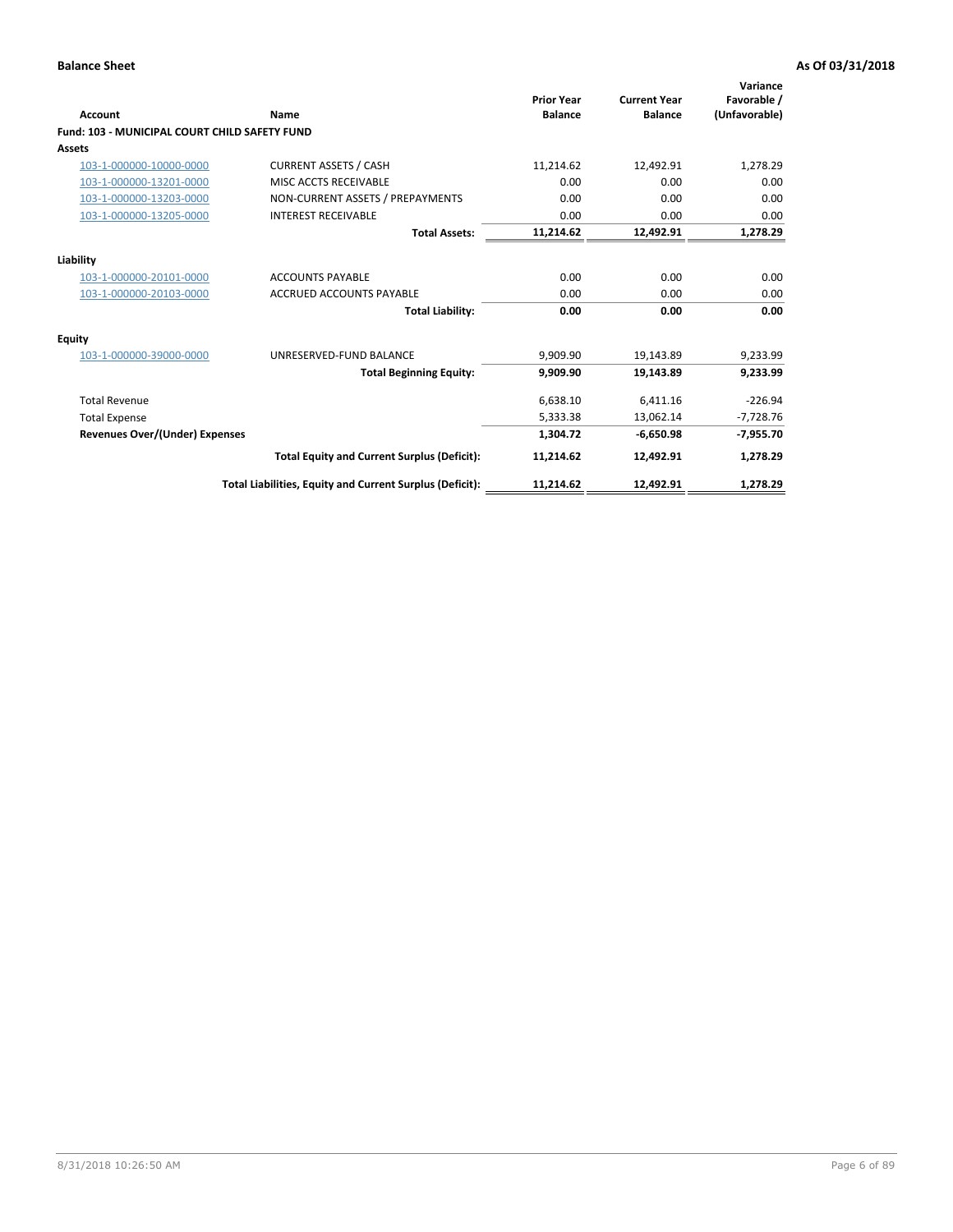|                                           |                                                          | <b>Prior Year</b> | <b>Current Year</b> | Variance<br>Favorable / |
|-------------------------------------------|----------------------------------------------------------|-------------------|---------------------|-------------------------|
| <b>Account</b>                            | Name                                                     | <b>Balance</b>    | <b>Balance</b>      | (Unfavorable)           |
| <b>Fund: 110 - EXCHANGE BUILDING FUND</b> |                                                          |                   |                     |                         |
| Assets                                    |                                                          |                   |                     |                         |
| 110-1-000000-10000-0000                   | <b>CURRENT ASSETS / CASH</b>                             | $-533,349.75$     | $-533,019.77$       | 329.98                  |
| 110-1-000000-13201-0000                   | MISC ACCTS RECEIVABLE                                    | 0.00              | 0.00                | 0.00                    |
| 110-1-000000-13203-0000                   | NON-CURRENT ASSETS / PREPAYMENTS                         | 0.00              | 0.00                | 0.00                    |
| 110-1-000000-13205-0000                   | <b>INTEREST RECEIVABLE</b>                               | 0.00              | 0.00                | 0.00                    |
| 110-1-000000-14100-0000                   | DUE FROM FUND 100                                        | 0.00              | 0.00                | 0.00                    |
| 110-1-000000-16001-0000                   | FIXED ASSETS / LAND                                      | 0.00              | 0.00                | 0.00                    |
| 110-1-000000-16002-0000                   | <b>IMPROVMENTS-NON BUILDINGS</b>                         | 0.00              | 0.00                | 0.00                    |
| 110-1-000000-16003-0000                   | <b>ACCUMULATED DEPRECIATION</b>                          | 0.00              | 0.00                | 0.00                    |
| 110-1-000000-16004-0000                   | FIXED ASSETS / BUILDINGS                                 | 0.00              | 0.00                | 0.00                    |
| 110-1-000000-16005-0000                   | ACCUMULATED DEPRECIATION                                 | 0.00              | 0.00                | 0.00                    |
| 110-1-000000-16201-0000                   | MACHINERY AND EQUIPMENT                                  | 0.00              | 0.00                | 0.00                    |
| 110-1-000000-16202-0000                   | ACCUMULATED DEPRECATION                                  | 0.00              | 0.00                | 0.00                    |
| 110-1-000000-16301-0000                   | FIXED ASSETS / C W I P                                   | 0.00              | 0.00                | 0.00                    |
|                                           | <b>Total Assets:</b>                                     | $-533,349.75$     | -533,019.77         | 329.98                  |
| Liability                                 |                                                          |                   |                     |                         |
| 110-1-000000-20101-0000                   | <b>ACCOUNTS PAYABLE</b>                                  | 0.00              | 0.00                | 0.00                    |
| 110-1-000000-20102-0000                   | <b>CREDIT CARD PAYABLE</b>                               | 0.00              | 0.00                | 0.00                    |
| 110-1-000000-20103-0000                   | ACCRUED ACCOUNTS PAYABLE                                 | 0.00              | 0.00                | 0.00                    |
| 110-1-000000-20109-0000                   | MISCELLANEOUS LIABILITIES                                | 0.00              | 0.00                | 0.00                    |
| 110-1-000000-20110-0000                   | REVENUE BONDS PAYABLE                                    | 0.00              | 0.00                | 0.00                    |
| 110-1-000000-20112-0000                   | <b>ACCRUED INTEREST PAYABLE</b>                          | 0.00              | 0.00                | 0.00                    |
| 110-1-000000-20141-0000                   | <b>TELEPHONE CLEARING</b>                                | 0.00              | 0.00                | 0.00                    |
| 110-1-000000-20160-0000                   | <b>UNAPPLIED CREDIT</b>                                  | 0.00              | 0.00                | 0.00                    |
| 110-1-000000-20201-0000                   | <b>DEFERRED REVENUE</b>                                  | 0.00              | 0.00                | 0.00                    |
| 110-1-000000-21001-0000                   | <b>GENERAL FUND / GENERAL FUND</b>                       | 0.00              | 0.00                | 0.00                    |
| 110-1-000000-22001-0000                   | SALARIES PAYABLE                                         | 0.00              | 0.00                | 0.00                    |
| 110-1-000000-22002-0000                   | VACATION/SICK PAYABLE                                    | 0.00              | 0.00                | 0.00                    |
| 110-1-000000-26001-0000                   | <b>OBLIG FOR COMP ABSENCES</b>                           | 0.00              | 0.00                | 0.00                    |
| 110-1-000000-26102-0000                   | REVENUE BONDS PAYABLE                                    | 0.00              | 0.00                | 0.00                    |
| 110-1-000000-27001-0000                   | <b>CONTRIBUTED CAPITAL</b>                               | 0.00              | 0.00                | 0.00                    |
| 110-1-000000-29300-0000                   | <b>ENCUMBRANCE SUMMARY</b>                               | 0.00              | 0.00                | 0.00                    |
| 110-1-000000-29400-0100                   | RESERVED ACCOUNT / ENCUMBRANCES                          | 0.00              | 0.00                | 0.00                    |
|                                           | <b>Total Liability:</b>                                  | 0.00              | 0.00                | 0.00                    |
|                                           |                                                          |                   |                     |                         |
| <b>Equity</b>                             |                                                          |                   |                     |                         |
| 110-1-000000-39000-0000                   | UNRESERVED-FUND BALANCE                                  | 0.00              | 0.00                | 0.00                    |
| <u>110-1-000000-39100-0000</u>            | UNRESERVED-RET. EARNINGS                                 | $-533,357.14$     | $-533,019.77$       | 337.37                  |
|                                           | <b>Total Beginning Equity:</b>                           | $-533,357.14$     | -533,019.77         | 337.37                  |
| <b>Total Revenue</b>                      |                                                          | 12.61             | 0.00                | $-12.61$                |
| <b>Total Expense</b>                      |                                                          | 5.22              | 0.00                | 5.22                    |
| <b>Revenues Over/(Under) Expenses</b>     |                                                          | 7.39              | 0.00                | -7.39                   |
|                                           | <b>Total Equity and Current Surplus (Deficit):</b>       | -533,349.75       | -533,019.77         | 329.98                  |
|                                           | Total Liabilities, Equity and Current Surplus (Deficit): | $-533,349.75$     | -533,019.77         | 329.98                  |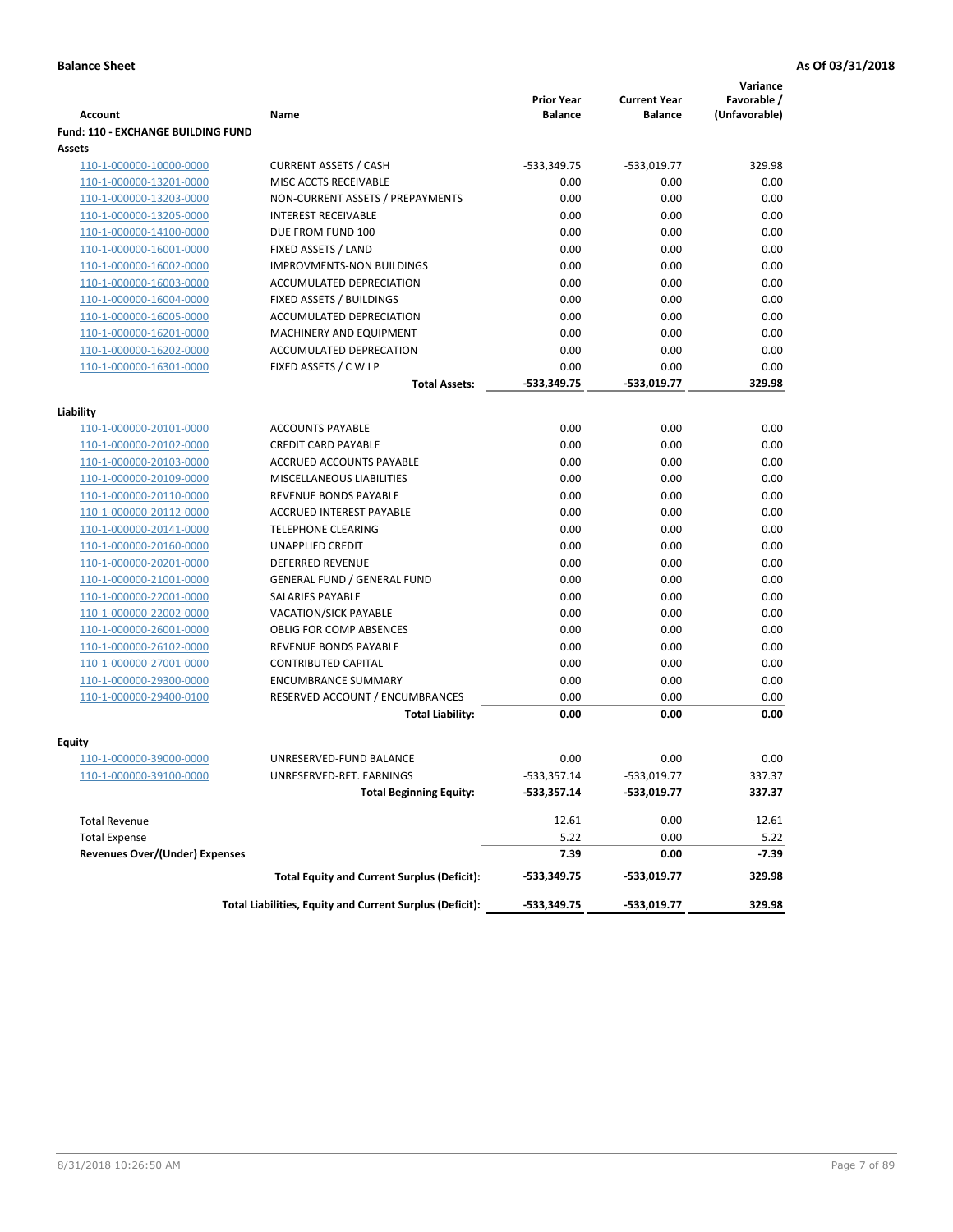| <b>Account</b>                         | Name                                                     | <b>Prior Year</b><br><b>Balance</b> | <b>Current Year</b><br><b>Balance</b> | Variance<br>Favorable /<br>(Unfavorable) |
|----------------------------------------|----------------------------------------------------------|-------------------------------------|---------------------------------------|------------------------------------------|
| Fund: 111 - RECREATION ACTIVITIES FUND |                                                          |                                     |                                       |                                          |
| <b>Assets</b>                          |                                                          |                                     |                                       |                                          |
| 111-1-000000-10000-0000                | <b>CURRENT ASSETS / CASH</b>                             | $-15,480.63$                        | $-1,488.77$                           | 13,991.86                                |
| 111-1-000000-10313-0000                | <b>CHANGE DRAWER - PARK CONCESSIONS</b>                  | 0.00                                | 0.00                                  | 0.00                                     |
| 111-1-000000-13201-0000                | MISC ACCTS RECEIVABLE                                    | 0.00                                | 0.00                                  | 0.00                                     |
| 111-1-000000-13205-0000                | <b>INTEREST RECEIVABLE</b>                               | 0.00                                | 0.00                                  | 0.00                                     |
|                                        | <b>Total Assets:</b>                                     | $-15,480.63$                        | $-1,488.77$                           | 13,991.86                                |
|                                        |                                                          |                                     |                                       |                                          |
| Liability                              |                                                          |                                     |                                       |                                          |
| 111-1-000000-20101-0000                | <b>ACCOUNTS PAYABLE</b>                                  | 0.00                                | 0.00                                  | 0.00                                     |
| 111-1-000000-20102-0000                | <b>CREDIT CARD PAYABLE</b>                               | 0.00                                | 0.00                                  | 0.00                                     |
| 111-1-000000-20103-0000                | <b>ACCRUED ACCOUNTS PAYABLE</b>                          | 0.00                                | 0.00                                  | 0.00                                     |
| 111-1-000000-20125-0000                | SALES TAX PAYABLE / IN THE CITY                          | 559.86                              | 424.37                                | 135.49                                   |
| 111-1-000000-20160-0000                | <b>UNAPPLIED CREDIT</b>                                  | 0.00                                | 0.00                                  | 0.00                                     |
| 111-1-000000-20201-0000                | <b>DEFERRED REVENUE</b>                                  | 0.00                                | 0.00                                  | 0.00                                     |
| 111-1-000000-22001-0000                | <b>SALARIES PAYABLE</b>                                  | 0.00                                | 0.00                                  | 0.00                                     |
| 111-1-000000-29300-0000                | <b>ENCUMBRANCE SUMMARY</b>                               | 0.00                                | 0.00                                  | 0.00                                     |
| 111-1-000000-29400-0100                | RESERVED ACCOUNT / ENCUMBRANCES                          | 0.00                                | 0.00                                  | 0.00                                     |
|                                        | <b>Total Liability:</b>                                  | 559.86                              | 424.37                                | 135.49                                   |
| Equity                                 |                                                          |                                     |                                       |                                          |
| 111-1-000000-39000-0000                | UNRESERVED-FUND BALANCE                                  | $-21,137.22$                        | $-13,054.13$                          | 8,083.09                                 |
| 111-1-000000-39100-0000                | UNRESERVED-RET. EARNINGS                                 | 0.00                                | 0.00                                  | 0.00                                     |
|                                        | <b>Total Beginning Equity:</b>                           | $-21,137.22$                        | $-13,054.13$                          | 8,083.09                                 |
| <b>Total Revenue</b>                   |                                                          | 79,483.79                           | 75,310.57                             | $-4,173.22$                              |
| <b>Total Expense</b>                   |                                                          | 74,387.06                           | 64,169.58                             | 10,217.48                                |
| <b>Revenues Over/(Under) Expenses</b>  |                                                          | 5,096.73                            | 11,140.99                             | 6,044.26                                 |
|                                        | <b>Total Equity and Current Surplus (Deficit):</b>       | $-16,040.49$                        | $-1,913.14$                           | 14,127.35                                |
|                                        | Total Liabilities, Equity and Current Surplus (Deficit): | $-15,480.63$                        | $-1,488.77$                           | 13,991.86                                |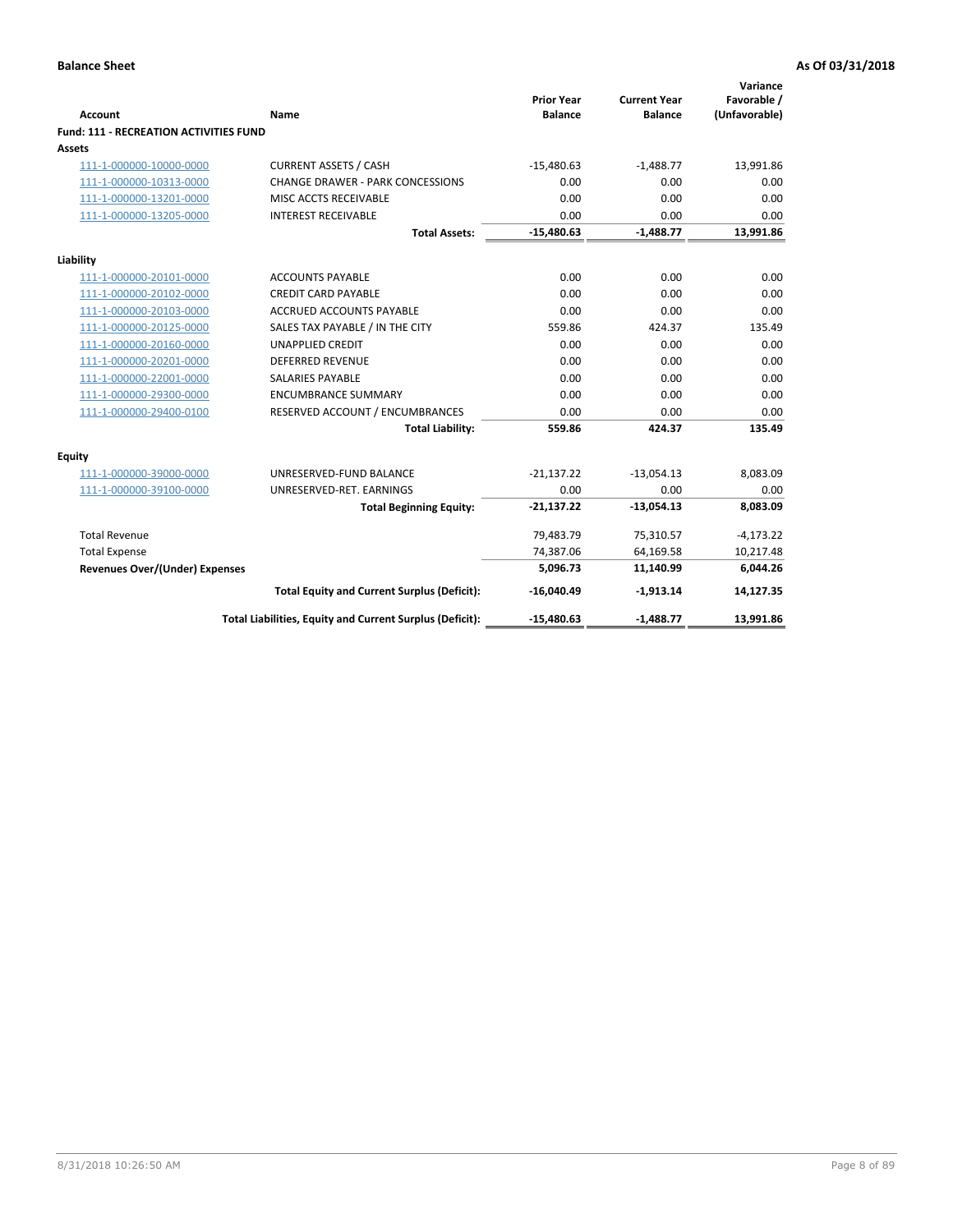|                                       |                                                          |                                     |                                       | Variance                     |
|---------------------------------------|----------------------------------------------------------|-------------------------------------|---------------------------------------|------------------------------|
| <b>Account</b>                        | Name                                                     | <b>Prior Year</b><br><b>Balance</b> | <b>Current Year</b><br><b>Balance</b> | Favorable /<br>(Unfavorable) |
| Fund: 112 - GUN RANGE FUND            |                                                          |                                     |                                       |                              |
| <b>Assets</b>                         |                                                          |                                     |                                       |                              |
| 112-1-000000-10000-0000               | <b>CURRENT ASSETS / CASH</b>                             | 27,119.34                           | 13,946.32                             | $-13,173.02$                 |
| 112-1-000000-13201-0000               | MISC ACCTS RECEIVABLE                                    | 0.00                                | 0.00                                  | 0.00                         |
|                                       | <b>Total Assets:</b>                                     | 27,119.34                           | 13,946.32                             | $-13,173.02$                 |
| Liability                             |                                                          |                                     |                                       |                              |
| 112-1-000000-20101-0000               | <b>ACCOUNTS PAYABLE</b>                                  | 0.00                                | 0.00                                  | 0.00                         |
| 112-1-000000-20103-0000               | <b>ACCRUED ACCOUNTS PAYABLE</b>                          | 0.00                                | 0.00                                  | 0.00                         |
| 112-1-000000-20160-0000               | <b>UNAPPLIED CREDIT</b>                                  | 0.00                                | 0.00                                  | 0.00                         |
| 112-1-000000-21001-0000               | <b>GENERAL FUND / GENERAL FUND</b>                       | 0.00                                | 0.00                                  | 0.00                         |
| 112-1-000000-29300-0000               | <b>ENCUMBRANCE SUMMARY</b>                               | 0.00                                | 0.00                                  | 0.00                         |
| 112-1-000000-29400-0100               | RESERVED ACCOUNT / ENCUMBRANCES                          | 0.00                                | 0.00                                  | 0.00                         |
|                                       | <b>Total Liability:</b>                                  | 0.00                                | 0.00                                  | 0.00                         |
| Equity                                |                                                          |                                     |                                       |                              |
| 112-1-000000-39000-0000               | UNRESERVED-FUND BALANCE                                  | 26,256.56                           | 29,489.10                             | 3,232.54                     |
| 112-1-000000-39100-0000               | UNRESERVED-RET. EARNINGS                                 | 0.00                                | 0.00                                  | 0.00                         |
|                                       | <b>Total Beginning Equity:</b>                           | 26,256.56                           | 29.489.10                             | 3.232.54                     |
| <b>Total Revenue</b>                  |                                                          | 1,292.83                            | 993.04                                | $-299.79$                    |
| <b>Total Expense</b>                  |                                                          | 430.05                              | 16,535.82                             | $-16, 105.77$                |
| <b>Revenues Over/(Under) Expenses</b> |                                                          | 862.78                              | $-15,542.78$                          | $-16,405.56$                 |
|                                       | <b>Total Equity and Current Surplus (Deficit):</b>       | 27,119.34                           | 13,946.32                             | $-13,173.02$                 |
|                                       | Total Liabilities, Equity and Current Surplus (Deficit): | 27,119.34                           | 13,946.32                             | $-13,173.02$                 |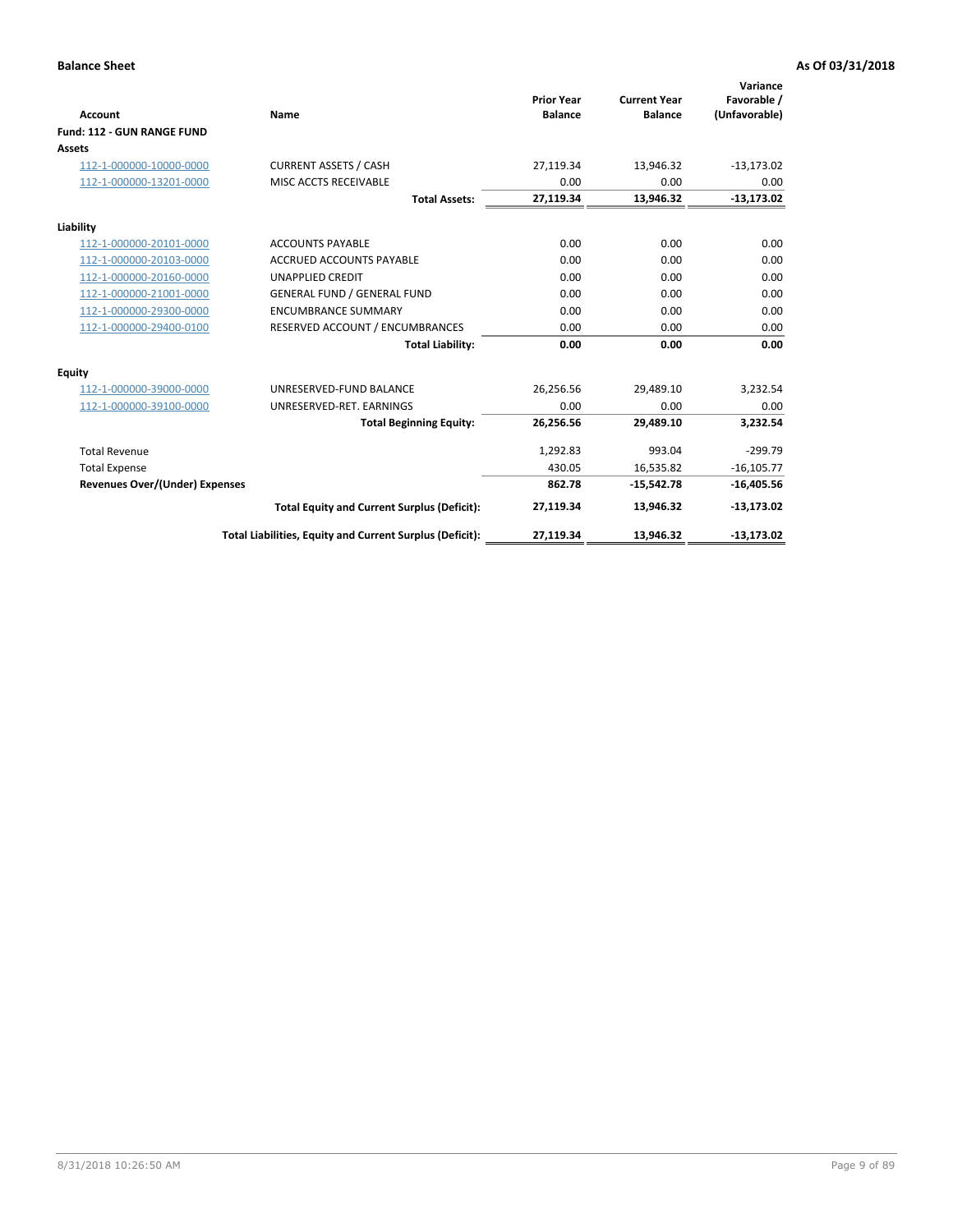| <b>Account</b>                               | <b>Name</b>                                              | <b>Prior Year</b><br><b>Balance</b> | <b>Current Year</b><br><b>Balance</b> | Variance<br>Favorable /<br>(Unfavorable) |
|----------------------------------------------|----------------------------------------------------------|-------------------------------------|---------------------------------------|------------------------------------------|
| Fund: 113 - HOTEL / MOTEL OCCUPANCY TAX FUND |                                                          |                                     |                                       |                                          |
| Assets                                       |                                                          |                                     |                                       |                                          |
| 113-1-000000-10000-0000                      | <b>CURRENT ASSETS / CASH</b>                             | 479,137.94                          | 498,213.47                            | 19,075.53                                |
| 113-1-000000-13101-0000                      | TAX RECEIVABLE-CURRENT                                   | 0.00                                | 0.00                                  | 0.00                                     |
| 113-1-000000-13201-0000                      | MISC ACCTS RECEIVABLE                                    | 0.00                                | 0.00                                  | 0.00                                     |
| 113-1-000000-13202-0000                      | <b>EMPLOYEE ADVANCES</b>                                 | 0.00                                | 0.00                                  | 0.00                                     |
| 113-1-000000-13203-0000                      | NON-CURRENT ASSETS / PREPAYMENTS                         | 0.00                                | 0.00                                  | 0.00                                     |
| 113-1-000000-13205-0000                      | <b>INTEREST RECEIVABLE</b>                               | 0.00                                | 0.00                                  | 0.00                                     |
|                                              | <b>Total Assets:</b>                                     | 479,137.94                          | 498,213.47                            | 19,075.53                                |
|                                              |                                                          |                                     |                                       |                                          |
| Liability                                    |                                                          |                                     |                                       |                                          |
| 113-1-000000-20101-0000                      | <b>ACCOUNTS PAYABLE</b>                                  | 0.00                                | 0.00                                  | 0.00                                     |
| 113-1-000000-20102-0000                      | <b>CREDIT CARD PAYABLE</b>                               | 0.00                                | 0.00                                  | 0.00                                     |
| 113-1-000000-20103-0000                      | ACCRUED ACCOUNTS PAYABLE                                 | 0.00                                | 0.00                                  | 0.00                                     |
| 113-1-000000-20144-0000                      | SPECIAL EVENT DONATIONS                                  | 0.00                                | $-1,046.65$                           | 1,046.65                                 |
| 113-1-000000-22001-0000                      | <b>SALARIES PAYABLE</b>                                  | 1,622.86                            | 1,673.24                              | $-50.38$                                 |
| 113-1-000000-24001-0000                      | O/S CHECKS PAYABLE                                       | 0.00                                | 0.00                                  | 0.00                                     |
| 113-1-000000-29300-0000                      | <b>ENCUMBRANCE SUMMARY</b>                               | 0.00                                | 0.00                                  | 0.00                                     |
| 113-1-000000-29400-0100                      | RESERVED ACCOUNT / ENCUMBRANCES                          | 0.00                                | 0.00                                  | 0.00                                     |
|                                              | <b>Total Liability:</b>                                  | 1,622.86                            | 626.59                                | 996.27                                   |
| Equity                                       |                                                          |                                     |                                       |                                          |
| 113-1-000000-39000-0000                      | UNRESERVED-FUND BALANCE                                  | 417,432.34                          | 616,628.89                            | 199,196.55                               |
|                                              | <b>Total Beginning Equity:</b>                           | 417,432.34                          | 616,628.89                            | 199,196.55                               |
| <b>Total Revenue</b>                         |                                                          | 291,290.64                          | 268,274.27                            | $-23,016.37$                             |
| <b>Total Expense</b>                         |                                                          | 231,207.90                          | 387,316.28                            | $-156, 108.38$                           |
| <b>Revenues Over/(Under) Expenses</b>        |                                                          | 60,082.74                           | $-119,042.01$                         | $-179, 124.75$                           |
|                                              | <b>Total Equity and Current Surplus (Deficit):</b>       | 477,515.08                          | 497,586.88                            | 20,071.80                                |
|                                              | Total Liabilities, Equity and Current Surplus (Deficit): | 479,137.94                          | 498,213.47                            | 19,075.53                                |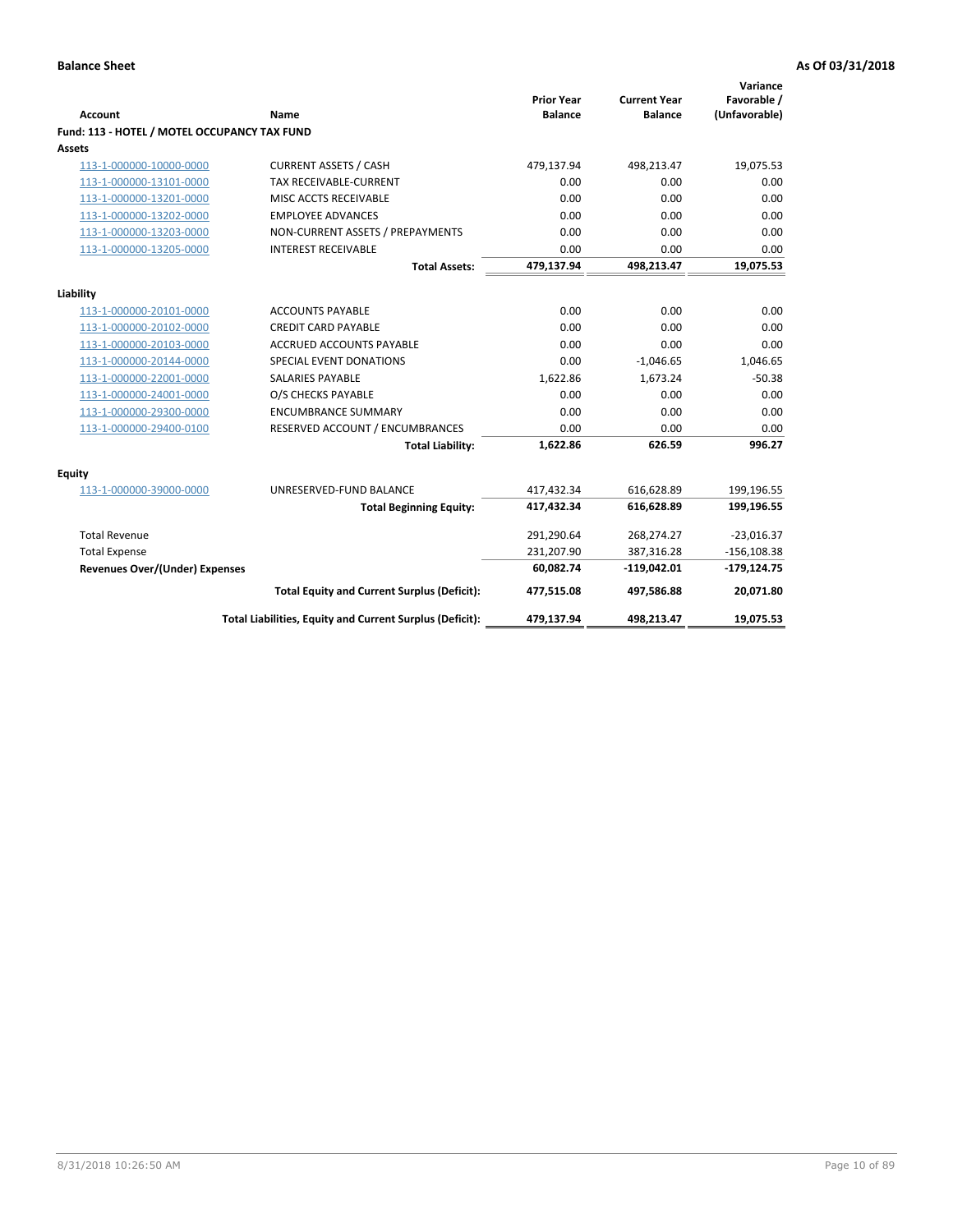| <b>Account</b><br><b>Fund: 114 - VENUE MANAGEMENT FUND</b> | Name                                                     | <b>Prior Year</b><br><b>Balance</b> | <b>Current Year</b><br><b>Balance</b> | Variance<br>Favorable /<br>(Unfavorable) |
|------------------------------------------------------------|----------------------------------------------------------|-------------------------------------|---------------------------------------|------------------------------------------|
| <b>Assets</b>                                              |                                                          |                                     |                                       |                                          |
| 114-1-000000-10000-0000                                    | <b>CURRENT ASSETS / CASH</b>                             | $-202,313.60$                       | $-175,421.60$                         | 26,892.00                                |
| 114-1-000000-10311-0000                                    | CASH / PETTY CASH/CHANGE DRAWERS                         | 200.00                              | 200.00                                | 0.00                                     |
| 114-1-000000-13201-0000                                    | MISC ACCTS RECEIVABLE                                    | 0.00                                | 0.00                                  | 0.00                                     |
| 114-1-000000-13203-0000                                    | NON-CURRENT ASSETS / PREPAYMENTS                         | 0.00                                | 0.00                                  | 0.00                                     |
| 114-1-000000-13205-0000                                    | <b>INTEREST RECEIVABLE</b>                               | 0.00                                | 0.00                                  | 0.00                                     |
|                                                            | <b>Total Assets:</b>                                     | $-202,113.60$                       | $-175,221.60$                         | 26,892.00                                |
| Liability                                                  |                                                          |                                     |                                       |                                          |
| 114-1-000000-20101-0000                                    | <b>ACCOUNTS PAYABLE</b>                                  | $-12,664.00$                        | 0.00                                  | $-12,664.00$                             |
| 114-1-000000-20102-0000                                    | <b>CREDIT CARD PAYABLE</b>                               | 0.00                                | 0.00                                  | 0.00                                     |
| 114-1-000000-20103-0000                                    | <b>ACCRUED ACCOUNTS PAYABLE</b>                          | 0.00                                | 0.00                                  | 0.00                                     |
| 114-1-000000-20125-0000                                    | SALES TAX PAYABLE / IN THE CITY                          | 0.00                                | 1.98                                  | $-1.98$                                  |
| 114-1-000000-20144-0000                                    | SPECIAL EVENT DONATIONS                                  | 0.00                                | $-24,878.08$                          | 24,878.08                                |
| 114-1-000000-20150-0000                                    | <b>TICKET SALE SHARING</b>                               | 20,847.74                           | 210.00                                | 20,637.74                                |
| 114-1-000000-20151-0000                                    | <b>SOUND &amp; LIGHTING</b>                              | 0.00                                | 0.00                                  | 0.00                                     |
| 114-1-000000-20160-0000                                    | <b>UNAPPLIED CREDIT</b>                                  | 0.00                                | 0.00                                  | 0.00                                     |
| 114-1-000000-20201-0000                                    | <b>DEFERRED REVENUE</b>                                  | 0.00                                | 0.00                                  | 0.00                                     |
| 114-1-000000-22001-0000                                    | SALARIES PAYABLE                                         | 1,082.08                            | 1,129.52                              | $-47.44$                                 |
| 114-1-000000-24010-0000                                    | <b>CIVIC CENTER DEPOSITS</b>                             | 5,650.00                            | 6,650.00                              | $-1,000.00$                              |
| 114-1-000000-24012-0000                                    | <b>AUDITORIUM DEPOSITS</b>                               | 7,000.00                            | 9,025.00                              | $-2,025.00$                              |
| 114-1-000000-29300-0000                                    | <b>ENCUMBRANCE SUMMARY</b>                               | 0.00                                | 0.00                                  | 0.00                                     |
| 114-1-000000-29400-0000                                    | RESERVED ACCOUNT / ENCUMBRANCES                          | 0.00                                | 0.00                                  | 0.00                                     |
|                                                            | <b>Total Liability:</b>                                  | 21,915.82                           | $-7,861.58$                           | 29,777.40                                |
| <b>Equity</b>                                              |                                                          |                                     |                                       |                                          |
| 114-1-000000-39000-0000                                    | UNRESERVED-FUND BALANCE                                  | $-196,531.63$                       | $-275,832.77$                         | $-79,301.14$                             |
|                                                            | <b>Total Beginning Equity:</b>                           | $-196,531.63$                       | $-275,832.77$                         | $-79,301.14$                             |
| <b>Total Revenue</b>                                       |                                                          | 99,522.56                           | 235,170.06                            | 135,647.50                               |
| <b>Total Expense</b>                                       |                                                          | 127,020.35                          | 126,697.31                            | 323.04                                   |
| <b>Revenues Over/(Under) Expenses</b>                      |                                                          | $-27,497.79$                        | 108,472.75                            | 135,970.54                               |
|                                                            | <b>Total Equity and Current Surplus (Deficit):</b>       | $-224,029.42$                       | $-167,360.02$                         | 56,669.40                                |
|                                                            | Total Liabilities, Equity and Current Surplus (Deficit): | $-202, 113.60$                      | -175,221.60                           | 26.892.00                                |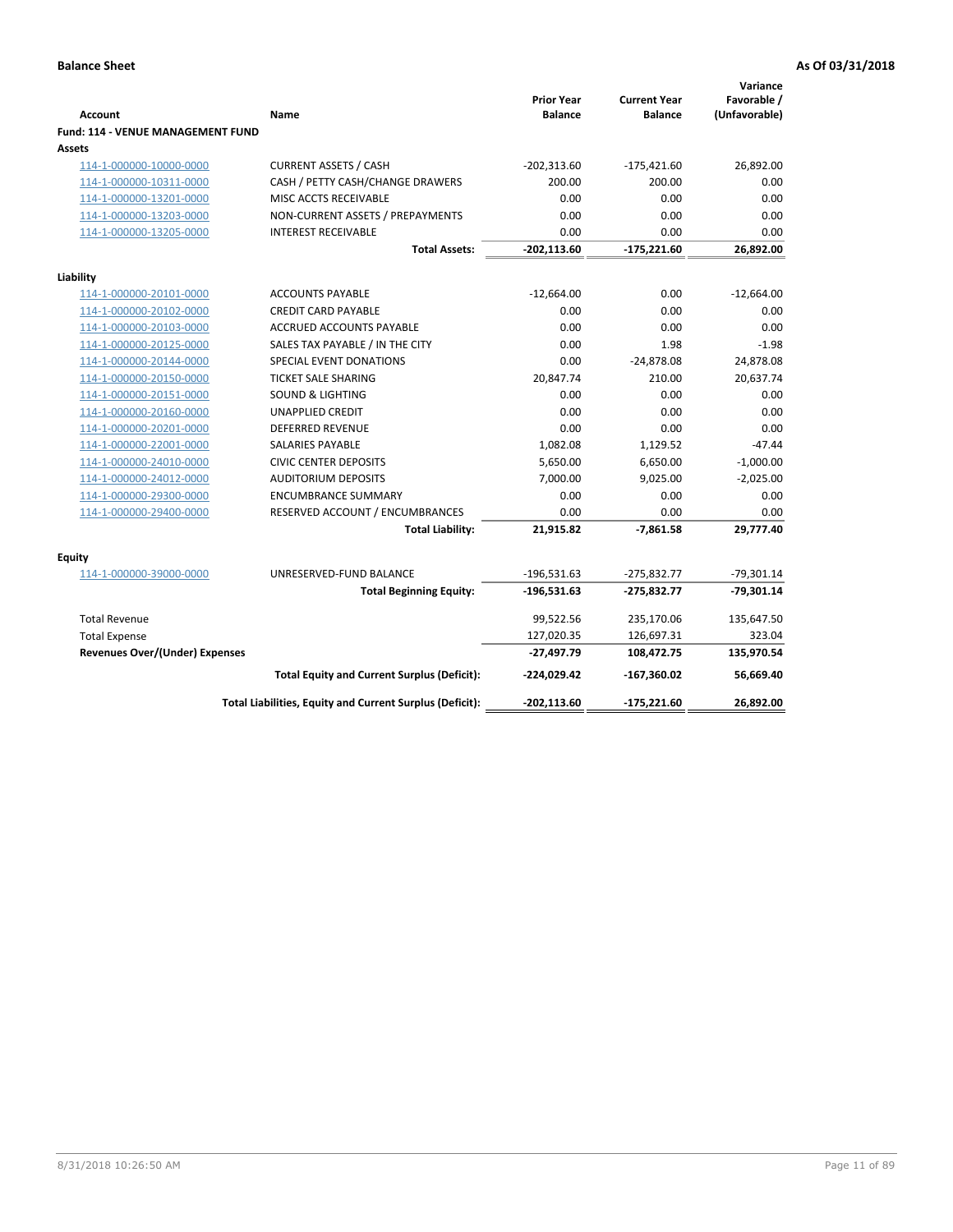| <b>Account</b>                        | <b>Name</b>                                              | <b>Prior Year</b><br><b>Balance</b> | <b>Current Year</b><br><b>Balance</b> | Variance<br>Favorable /<br>(Unfavorable) |
|---------------------------------------|----------------------------------------------------------|-------------------------------------|---------------------------------------|------------------------------------------|
| Fund: 115 - TIRZ FUND                 |                                                          |                                     |                                       |                                          |
| <b>Assets</b>                         |                                                          |                                     |                                       |                                          |
| 115-1-000000-10000-0000               | <b>CURRENT ASSETS / CASH</b>                             | 0.00                                | 0.00                                  | 0.00                                     |
| 115-1-000000-13101-0000               | <b>TAX RECEIVABLE-CURRENT</b>                            | 0.00                                | 0.00                                  | 0.00                                     |
| 115-1-000000-13102-0000               | <b>TAXES REC-DELINQUENT</b>                              | 0.00                                | 0.00                                  | 0.00                                     |
| 115-1-000000-13103-0000               | ALLOW FOR UNCOLLECT TAXES                                | 0.00                                | 0.00                                  | 0.00                                     |
| 115-1-000000-13201-0000               | MISC ACCTS RECEIVABLE                                    | 0.00                                | 0.00                                  | 0.00                                     |
| 115-1-000000-13205-0000               | <b>INTEREST RECEIVABLE</b>                               | 0.00                                | 0.00                                  | 0.00                                     |
|                                       | <b>Total Assets:</b>                                     | 0.00                                | 0.00                                  | 0.00                                     |
| Liability                             |                                                          |                                     |                                       |                                          |
| 115-1-000000-20101-0000               | <b>ACCOUNTS PAYABLE</b>                                  | 0.00                                | 0.00                                  | 0.00                                     |
| 115-1-000000-20103-0000               | <b>ACCRUED ACCOUNTS PAYABLE</b>                          | 0.00                                | 0.00                                  | 0.00                                     |
| 115-1-000000-20203-0000               | <b>DEFERRED TAX REVENUE</b>                              | 0.00                                | 0.00                                  | 0.00                                     |
| 115-1-000000-29300-0000               | <b>ENCUMBRANCE SUMMARY</b>                               | 0.00                                | 0.00                                  | 0.00                                     |
| 115-1-000000-29400-0100               | RESERVED ACCOUNT / ENCUMBRANCES                          | 0.00                                | 0.00                                  | 0.00                                     |
|                                       | <b>Total Liability:</b>                                  | 0.00                                | 0.00                                  | 0.00                                     |
| Equity                                |                                                          |                                     |                                       |                                          |
| 115-1-000000-39000-0000               | UNRESERVED-FUND BALANCE                                  | 0.00                                | 0.00                                  | 0.00                                     |
| 115-1-000000-39100-0000               | UNRESERVED-RET. EARNINGS                                 | 0.00                                | 0.00                                  | 0.00                                     |
|                                       | <b>Total Beginning Equity:</b>                           | 0.00                                | 0.00                                  | 0.00                                     |
| <b>Total Revenue</b>                  |                                                          | 0.00                                | 0.00                                  | 0.00                                     |
| <b>Total Expense</b>                  |                                                          | 0.00                                | 0.00                                  | 0.00                                     |
| <b>Revenues Over/(Under) Expenses</b> |                                                          | 0.00                                | 0.00                                  | 0.00                                     |
|                                       | <b>Total Equity and Current Surplus (Deficit):</b>       | 0.00                                | 0.00                                  | 0.00                                     |
|                                       | Total Liabilities, Equity and Current Surplus (Deficit): | 0.00                                | 0.00                                  | 0.00                                     |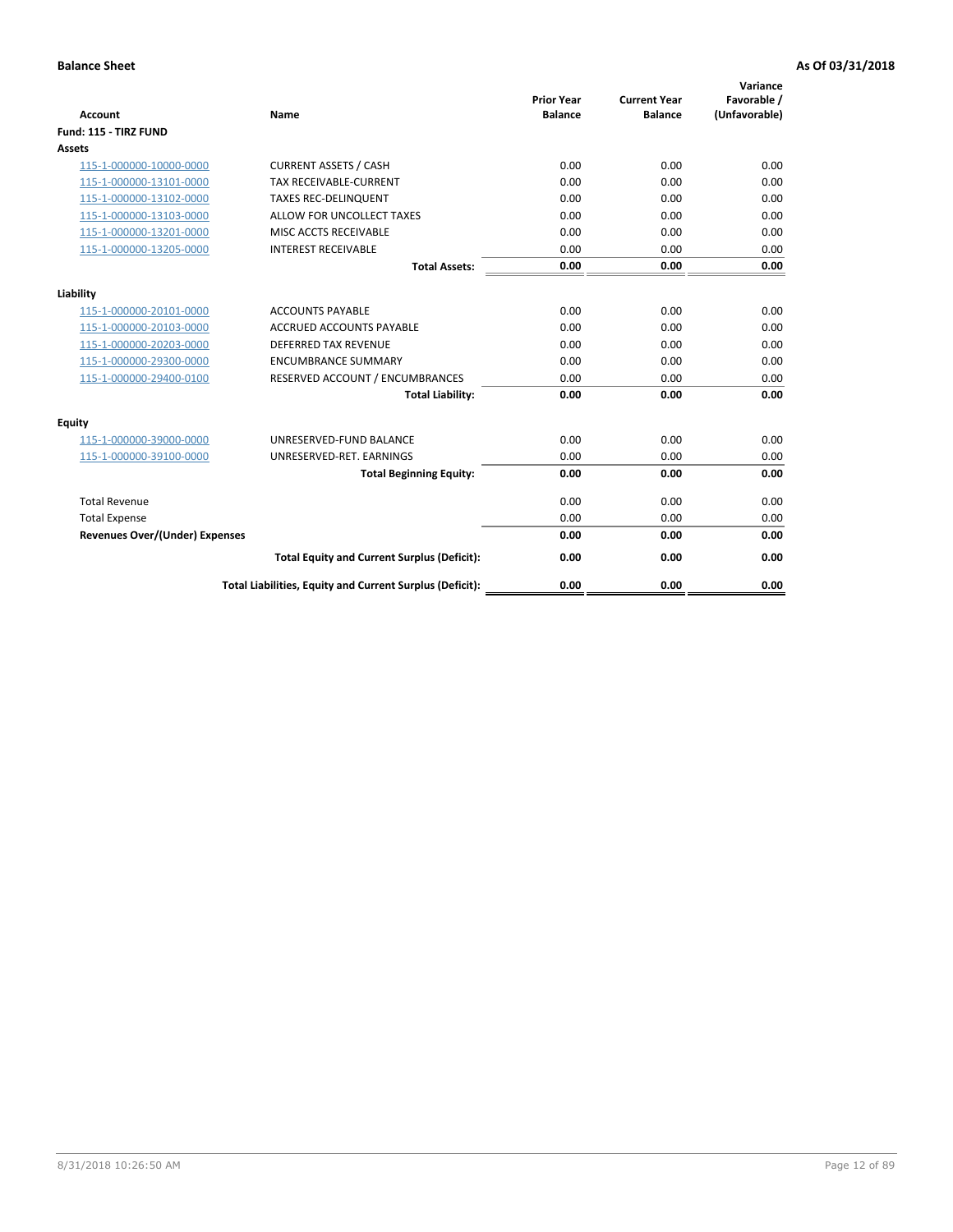| <b>Account</b>                        | Name                                                     | <b>Prior Year</b><br><b>Balance</b> | <b>Current Year</b><br><b>Balance</b> | Variance<br>Favorable /<br>(Unfavorable) |
|---------------------------------------|----------------------------------------------------------|-------------------------------------|---------------------------------------|------------------------------------------|
| Fund: 116 - ROADWAY IMPACT FEE 1      |                                                          |                                     |                                       |                                          |
| Assets                                |                                                          |                                     |                                       |                                          |
| 116-1-000000-10000-0000               | <b>CURRENT ASSETS / CASH</b>                             | 13,117.40                           | 13,155.49                             | 38.09                                    |
| 116-1-000000-13201-0000               | MISC ACCTS RECEIVABLE                                    | 0.00                                | 0.00                                  | 0.00                                     |
| 116-1-000000-13205-0000               | <b>INTEREST RECEIVABLE</b>                               | 0.00                                | 0.00                                  | 0.00                                     |
|                                       | <b>Total Assets:</b>                                     | 13,117.40                           | 13,155.49                             | 38.09                                    |
| Liability                             |                                                          |                                     |                                       |                                          |
| 116-1-000000-20101-0000               | <b>ACCOUNTS PAYABLE</b>                                  | 0.00                                | 0.00                                  | 0.00                                     |
| 116-1-000000-20103-0000               | <b>ACCRUED ACCOUNTS PAYABLE</b>                          | 0.00                                | 0.00                                  | 0.00                                     |
|                                       | <b>Total Liability:</b>                                  | 0.00                                | 0.00                                  | 0.00                                     |
| Equity                                |                                                          |                                     |                                       |                                          |
| 116-1-000000-39000-0000               | UNRESERVED-FUND BALANCE                                  | 0.00                                | 0.00                                  | 0.00                                     |
| 116-1-000000-39100-0000               | UNRESERVED-RET. EARNINGS                                 | 13,121.26                           | 13,136.26                             | 15.00                                    |
|                                       | <b>Total Beginning Equity:</b>                           | 13,121.26                           | 13.136.26                             | 15.00                                    |
| <b>Total Revenue</b>                  |                                                          | 1.10                                | 21.35                                 | 20.25                                    |
| <b>Total Expense</b>                  |                                                          | 4.96                                | 2.12                                  | 2.84                                     |
| <b>Revenues Over/(Under) Expenses</b> |                                                          | $-3.86$                             | 19.23                                 | 23.09                                    |
|                                       | <b>Total Equity and Current Surplus (Deficit):</b>       | 13,117.40                           | 13,155.49                             | 38.09                                    |
|                                       | Total Liabilities, Equity and Current Surplus (Deficit): | 13,117.40                           | 13,155.49                             | 38.09                                    |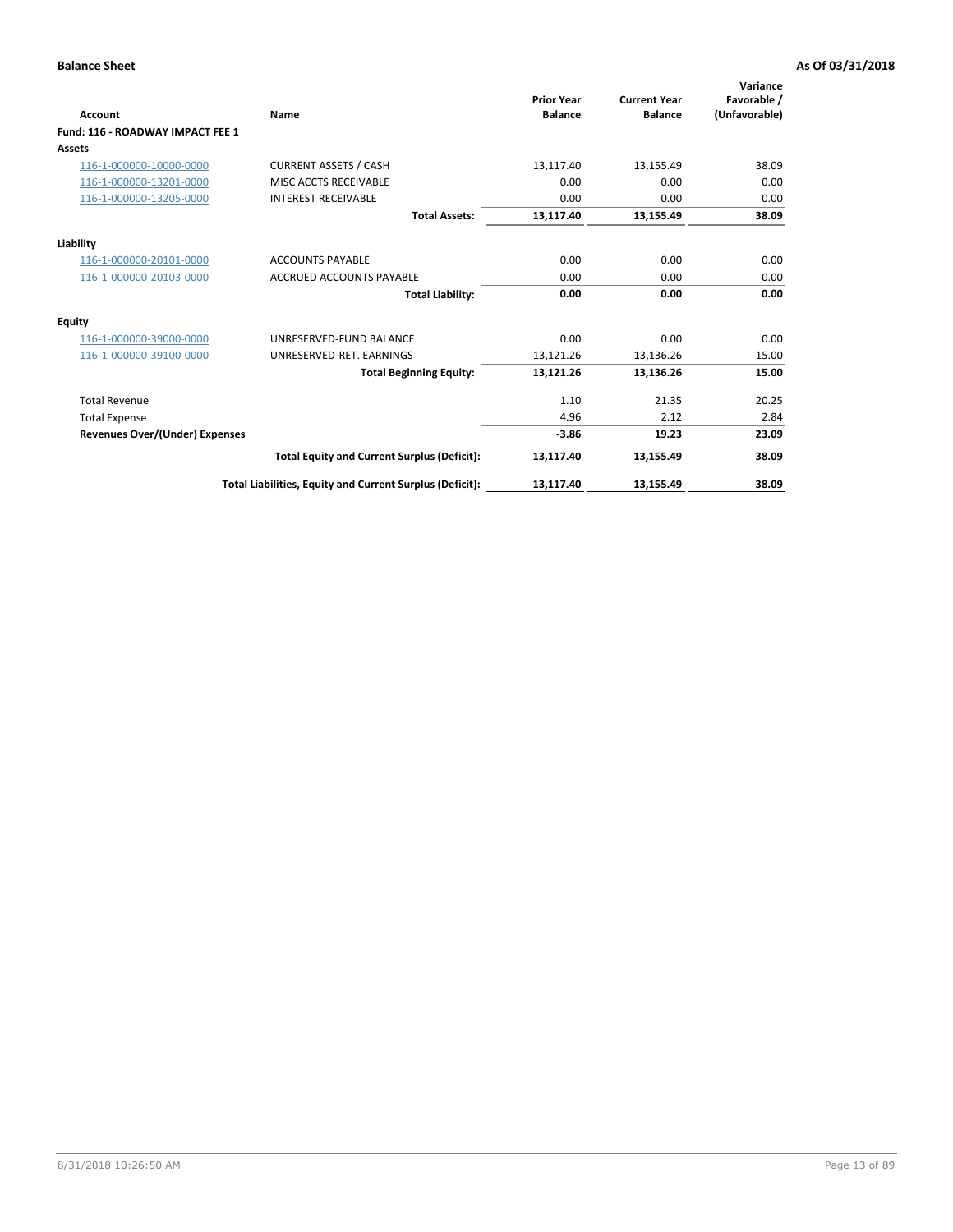| <b>Account</b>                        | Name                                                     | <b>Prior Year</b><br><b>Balance</b> | <b>Current Year</b><br><b>Balance</b> | Variance<br>Favorable /<br>(Unfavorable) |
|---------------------------------------|----------------------------------------------------------|-------------------------------------|---------------------------------------|------------------------------------------|
| Fund: 117 - ROADWAY IMPACT FEE 2      |                                                          |                                     |                                       |                                          |
| Assets                                |                                                          |                                     |                                       |                                          |
| 117-1-000000-10000-0000               | <b>CURRENT ASSETS / CASH</b>                             | 64.78                               | 64.99                                 | 0.21                                     |
| 117-1-000000-13201-0000               | MISC ACCTS RECEIVABLE                                    | 0.00                                | 0.00                                  | 0.00                                     |
| 117-1-000000-13205-0000               | <b>INTEREST RECEIVABLE</b>                               | 0.00                                | 0.00                                  | 0.00                                     |
|                                       | <b>Total Assets:</b>                                     | 64.78                               | 64.99                                 | 0.21                                     |
| Liability                             |                                                          |                                     |                                       |                                          |
| 117-1-000000-20101-0000               | <b>ACCOUNTS PAYABLE</b>                                  | 0.00                                | 0.00                                  | 0.00                                     |
| 117-1-000000-20103-0000               | <b>ACCRUED ACCOUNTS PAYABLE</b>                          | 0.00                                | 0.00                                  | 0.00                                     |
|                                       | <b>Total Liability:</b>                                  | 0.00                                | 0.00                                  | 0.00                                     |
| Equity                                |                                                          |                                     |                                       |                                          |
| 117-1-000000-39000-0000               | UNRESERVED-FUND BALANCE                                  | 0.00                                | 0.00                                  | 0.00                                     |
| 117-1-000000-39100-0000               | UNRESERVED-RET. EARNINGS                                 | 64.77                               | 64.88                                 | 0.11                                     |
|                                       | <b>Total Beginning Equity:</b>                           | 64.77                               | 64.88                                 | 0.11                                     |
| <b>Total Revenue</b>                  |                                                          | 0.01                                | 0.11                                  | 0.10                                     |
| <b>Total Expense</b>                  |                                                          | 0.00                                | 0.00                                  | 0.00                                     |
| <b>Revenues Over/(Under) Expenses</b> |                                                          | 0.01                                | 0.11                                  | 0.10                                     |
|                                       | <b>Total Equity and Current Surplus (Deficit):</b>       | 64.78                               | 64.99                                 | 0.21                                     |
|                                       | Total Liabilities, Equity and Current Surplus (Deficit): | 64.78                               | 64.99                                 | 0.21                                     |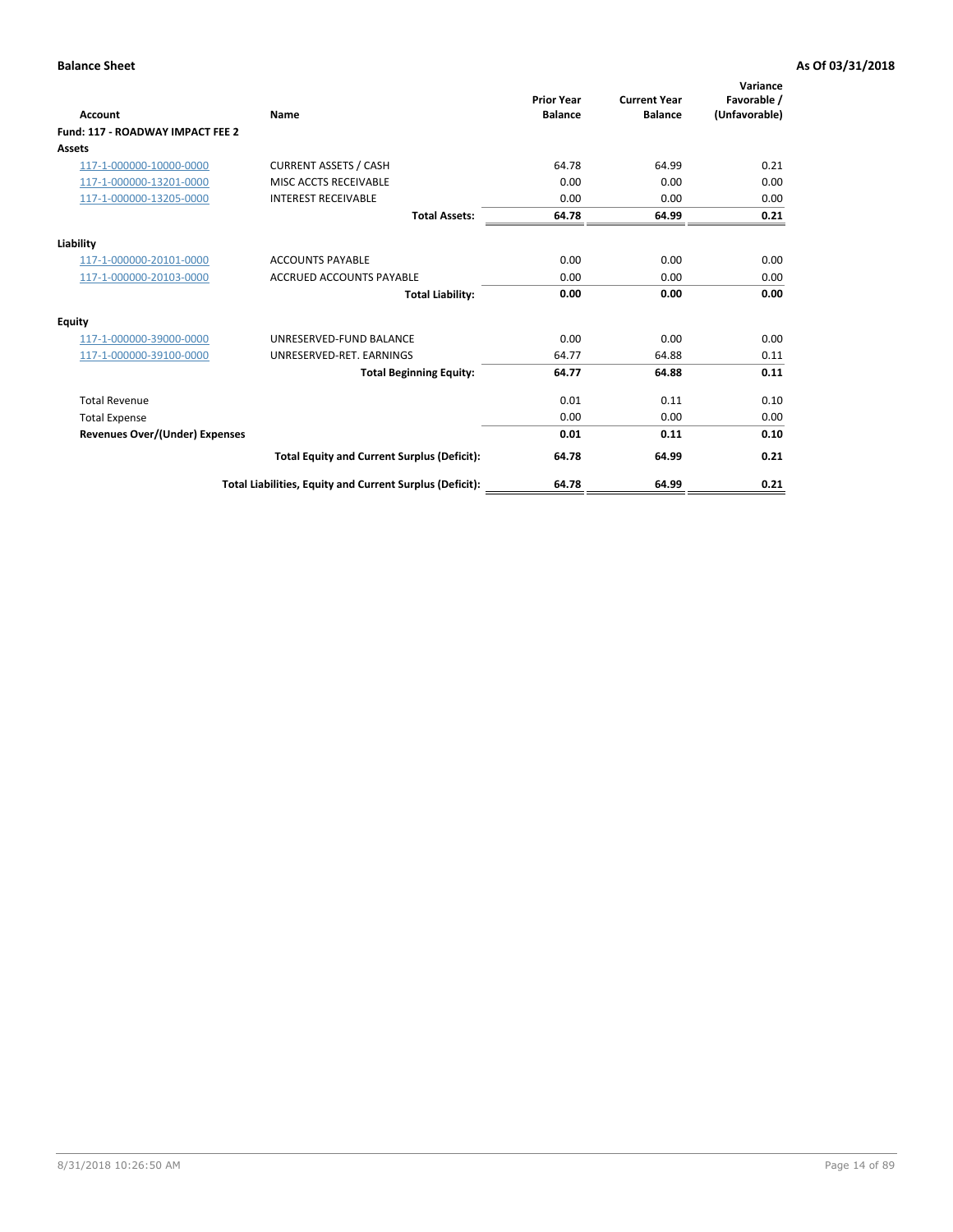| Account                               | Name                                                     | <b>Prior Year</b><br><b>Balance</b> | <b>Current Year</b><br><b>Balance</b> | Variance<br>Favorable /<br>(Unfavorable) |
|---------------------------------------|----------------------------------------------------------|-------------------------------------|---------------------------------------|------------------------------------------|
| Fund: 118 - ROADWAY IMPACT FEE 3      |                                                          |                                     |                                       |                                          |
| Assets                                |                                                          |                                     |                                       |                                          |
| 118-1-000000-10000-0000               | <b>CURRENT ASSETS / CASH</b>                             | 109.91                              | 110.29                                | 0.38                                     |
| 118-1-000000-13201-0000               | <b>MISC ACCTS RECEIVABLE</b>                             | 0.00                                | 0.00                                  | 0.00                                     |
| 118-1-000000-13205-0000               | <b>INTEREST RECEIVABLE</b>                               | 0.00                                | 0.00                                  | 0.00                                     |
|                                       | <b>Total Assets:</b>                                     | 109.91                              | 110.29                                | 0.38                                     |
| Liability                             |                                                          |                                     |                                       |                                          |
| 118-1-000000-20101-0000               | <b>ACCOUNTS PAYABLE</b>                                  | 0.00                                | 0.00                                  | 0.00                                     |
| 118-1-000000-20103-0000               | <b>ACCRUED ACCOUNTS PAYABLE</b>                          | 0.00                                | 0.00                                  | 0.00                                     |
|                                       | <b>Total Liability:</b>                                  | 0.00                                | 0.00                                  | 0.00                                     |
| Equity                                |                                                          |                                     |                                       |                                          |
| 118-1-000000-39000-0000               | UNRESERVED-FUND BALANCE                                  | 0.00                                | 0.00                                  | 0.00                                     |
| 118-1-000000-39100-0000               | UNRESERVED-RET. EARNINGS                                 | 109.92                              | 110.10                                | 0.18                                     |
|                                       | <b>Total Beginning Equity:</b>                           | 109.92                              | 110.10                                | 0.18                                     |
| <b>Total Revenue</b>                  |                                                          | 0.02                                | 0.19                                  | 0.17                                     |
| <b>Total Expense</b>                  |                                                          | 0.03                                | 0.00                                  | 0.03                                     |
| <b>Revenues Over/(Under) Expenses</b> |                                                          | $-0.01$                             | 0.19                                  | 0.20                                     |
|                                       | <b>Total Equity and Current Surplus (Deficit):</b>       | 109.91                              | 110.29                                | 0.38                                     |
|                                       | Total Liabilities, Equity and Current Surplus (Deficit): | 109.91                              | 110.29                                | 0.38                                     |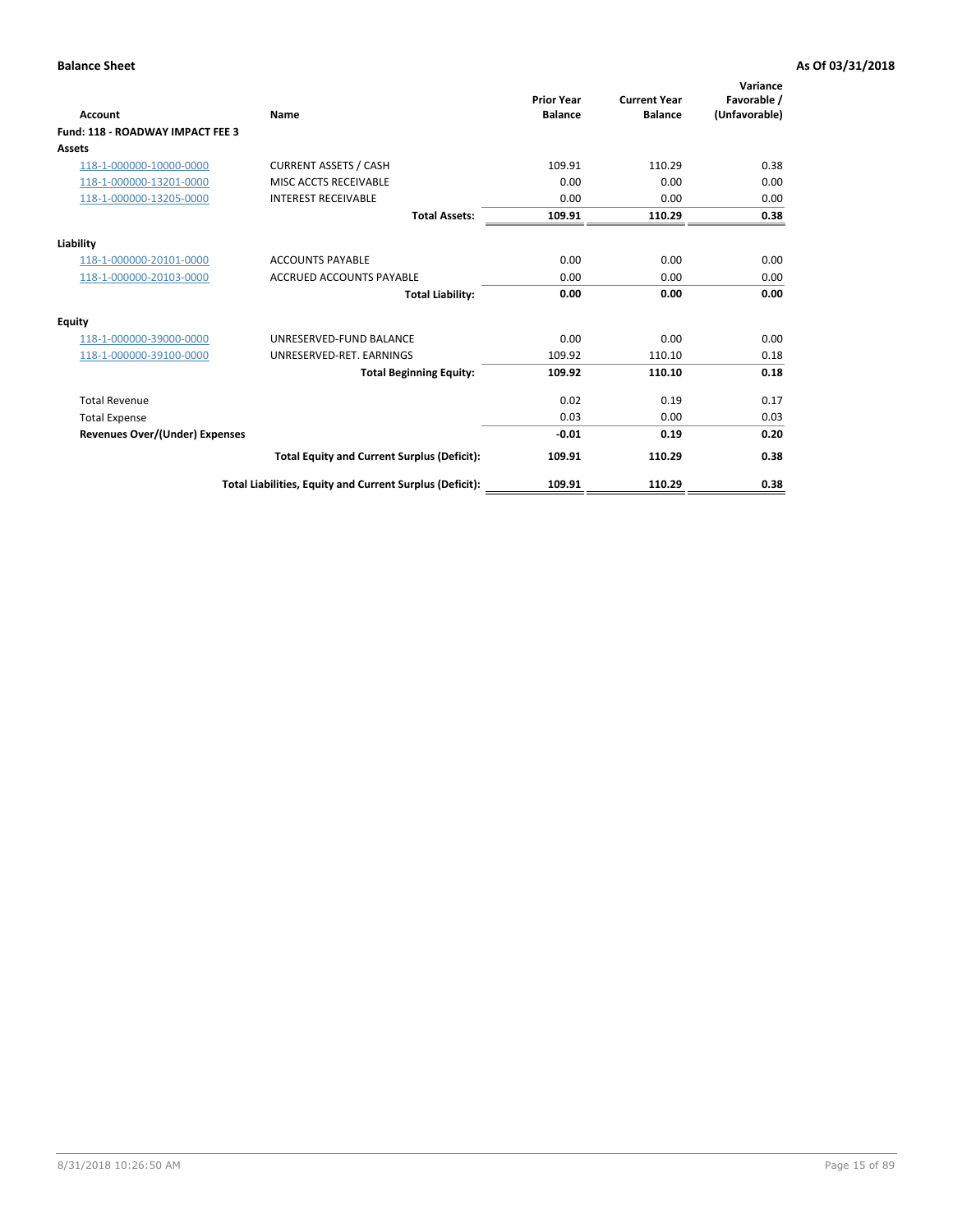| Account                               | Name                                                     | <b>Prior Year</b><br><b>Balance</b> | <b>Current Year</b><br><b>Balance</b> | Variance<br>Favorable /<br>(Unfavorable) |
|---------------------------------------|----------------------------------------------------------|-------------------------------------|---------------------------------------|------------------------------------------|
| Fund: 119 - ROADWAY IMPACT FEE 4      |                                                          |                                     |                                       |                                          |
| Assets                                |                                                          |                                     |                                       |                                          |
| 119-1-000000-10000-0000               | <b>CURRENT ASSETS / CASH</b>                             | 4.63                                | 4.63                                  | 0.00                                     |
| 119-1-000000-13201-0000               | <b>MISC ACCTS RECEIVABLE</b>                             | 0.00                                | 0.00                                  | 0.00                                     |
| 119-1-000000-13205-0000               | <b>INTEREST RECEIVABLE</b>                               | 0.00                                | 0.00                                  | 0.00                                     |
|                                       | <b>Total Assets:</b>                                     | 4.63                                | 4.63                                  | 0.00                                     |
| Liability                             |                                                          |                                     |                                       |                                          |
| 119-1-000000-20101-0000               | <b>ACCOUNTS PAYABLE</b>                                  | 0.00                                | 0.00                                  | 0.00                                     |
| 119-1-000000-20103-0000               | <b>ACCRUED ACCOUNTS PAYABLE</b>                          | 0.00                                | 0.00                                  | 0.00                                     |
|                                       | <b>Total Liability:</b>                                  | 0.00                                | 0.00                                  | 0.00                                     |
| Equity                                |                                                          |                                     |                                       |                                          |
| 119-1-000000-39000-0000               | UNRESERVED-FUND BALANCE                                  | 0.00                                | 0.00                                  | 0.00                                     |
| 119-1-000000-39100-0000               | UNRESERVED-RET. EARNINGS                                 | 4.63                                | 4.63                                  | 0.00                                     |
|                                       | <b>Total Beginning Equity:</b>                           | 4.63                                | 4.63                                  | 0.00                                     |
| <b>Total Revenue</b>                  |                                                          | 0.00                                | 0.00                                  | 0.00                                     |
| <b>Total Expense</b>                  |                                                          | 0.00                                | 0.00                                  | 0.00                                     |
| <b>Revenues Over/(Under) Expenses</b> |                                                          | 0.00                                | 0.00                                  | 0.00                                     |
|                                       | <b>Total Equity and Current Surplus (Deficit):</b>       | 4.63                                | 4.63                                  | 0.00                                     |
|                                       | Total Liabilities, Equity and Current Surplus (Deficit): | 4.63                                | 4.63                                  | 0.00                                     |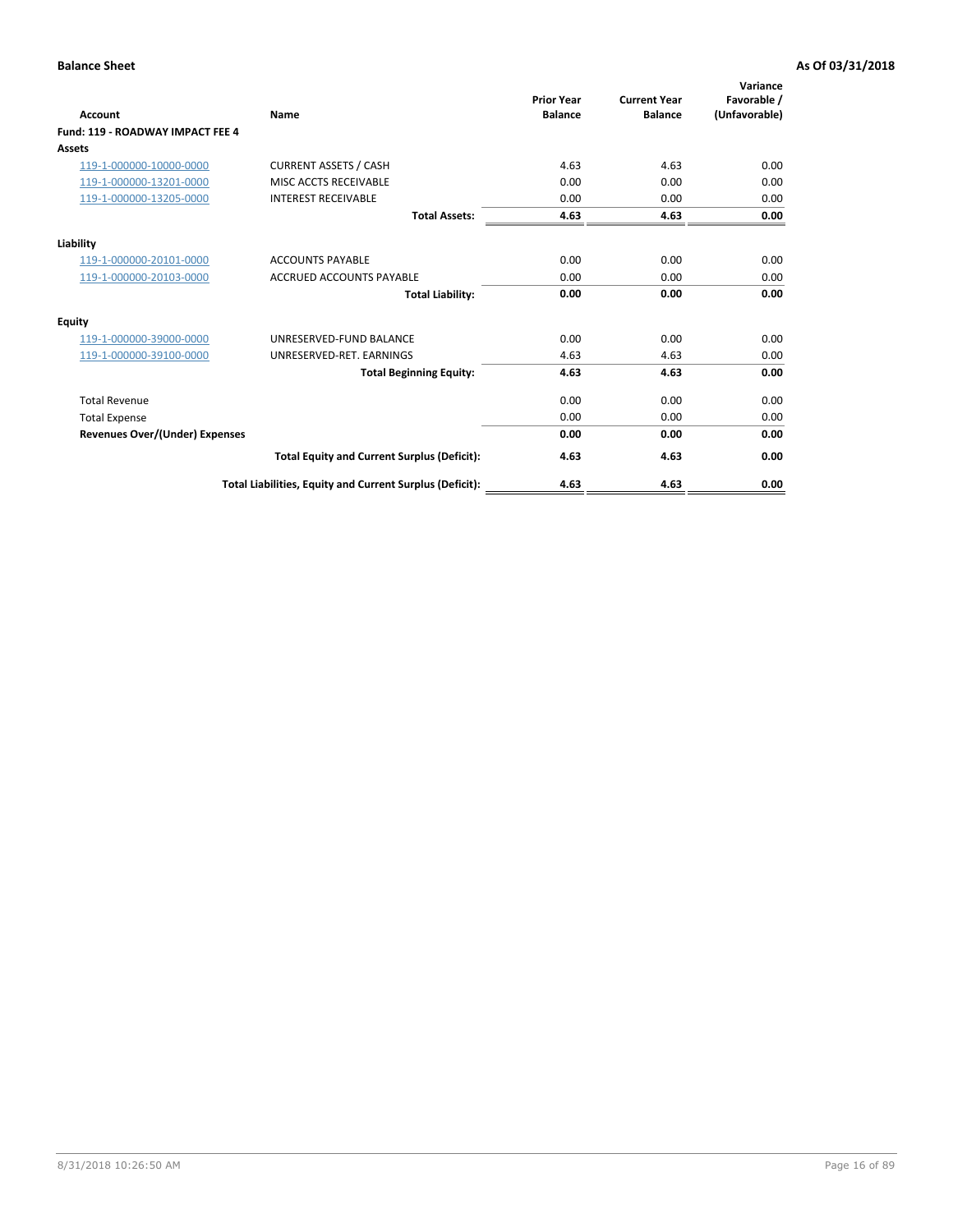|                                                   |                                                          | <b>Prior Year</b> | <b>Current Year</b> | Variance<br>Favorable / |
|---------------------------------------------------|----------------------------------------------------------|-------------------|---------------------|-------------------------|
| <b>Account</b>                                    | <b>Name</b>                                              | <b>Balance</b>    | <b>Balance</b>      | (Unfavorable)           |
| Fund: 120 - BROWNSFIELD HAZARDOUS WASTE EPA GRANT |                                                          |                   |                     |                         |
| <b>Assets</b>                                     |                                                          |                   |                     |                         |
| 120-1-000000-10000-0000                           | <b>CURRENT ASSETS / CASH</b>                             | 0.00              | 0.00                | 0.00                    |
| 120-1-000000-13201-0000                           | MISC ACCTS RECEIVABLE                                    | 0.00              | 0.00                | 0.00                    |
|                                                   | <b>Total Assets:</b>                                     | 0.00              | 0.00                | 0.00                    |
| Liability                                         |                                                          |                   |                     |                         |
| 120-1-000000-20101-0000                           | <b>ACCOUNTS PAYABLE</b>                                  | 0.00              | 0.00                | 0.00                    |
| 120-1-000000-20102-0000                           | <b>CREDIT CARD PAYABLE</b>                               | 0.00              | 0.00                | 0.00                    |
| 120-1-000000-20902-0000                           | <b>DEFERRED GRANT REVENUE</b>                            | 0.00              | 0.00                | 0.00                    |
| 120-1-000000-29300-0000                           | <b>ENCUMBRANCE SUMMARY</b>                               | 0.00              | 0.00                | 0.00                    |
| 120-1-000000-29400-0000                           | RESERVED ACCOUNT / ENCUMBRANCES                          | 0.00              | 0.00                | 0.00                    |
|                                                   | <b>Total Liability:</b>                                  | 0.00              | 0.00                | 0.00                    |
| Equity                                            |                                                          |                   |                     |                         |
| 120-1-000000-39000-0000                           | UNRESERVED-FUND BALANCE                                  | 0.00              | 0.00                | 0.00                    |
|                                                   | <b>Total Beginning Equity:</b>                           | 0.00              | 0.00                | 0.00                    |
| <b>Total Revenue</b>                              |                                                          | 0.00              | 0.00                | 0.00                    |
| <b>Total Expense</b>                              |                                                          | 0.00              | 0.00                | 0.00                    |
| <b>Revenues Over/(Under) Expenses</b>             |                                                          | 0.00              | 0.00                | 0.00                    |
|                                                   | <b>Total Equity and Current Surplus (Deficit):</b>       | 0.00              | 0.00                | 0.00                    |
|                                                   | Total Liabilities, Equity and Current Surplus (Deficit): | 0.00              | 0.00                | 0.00                    |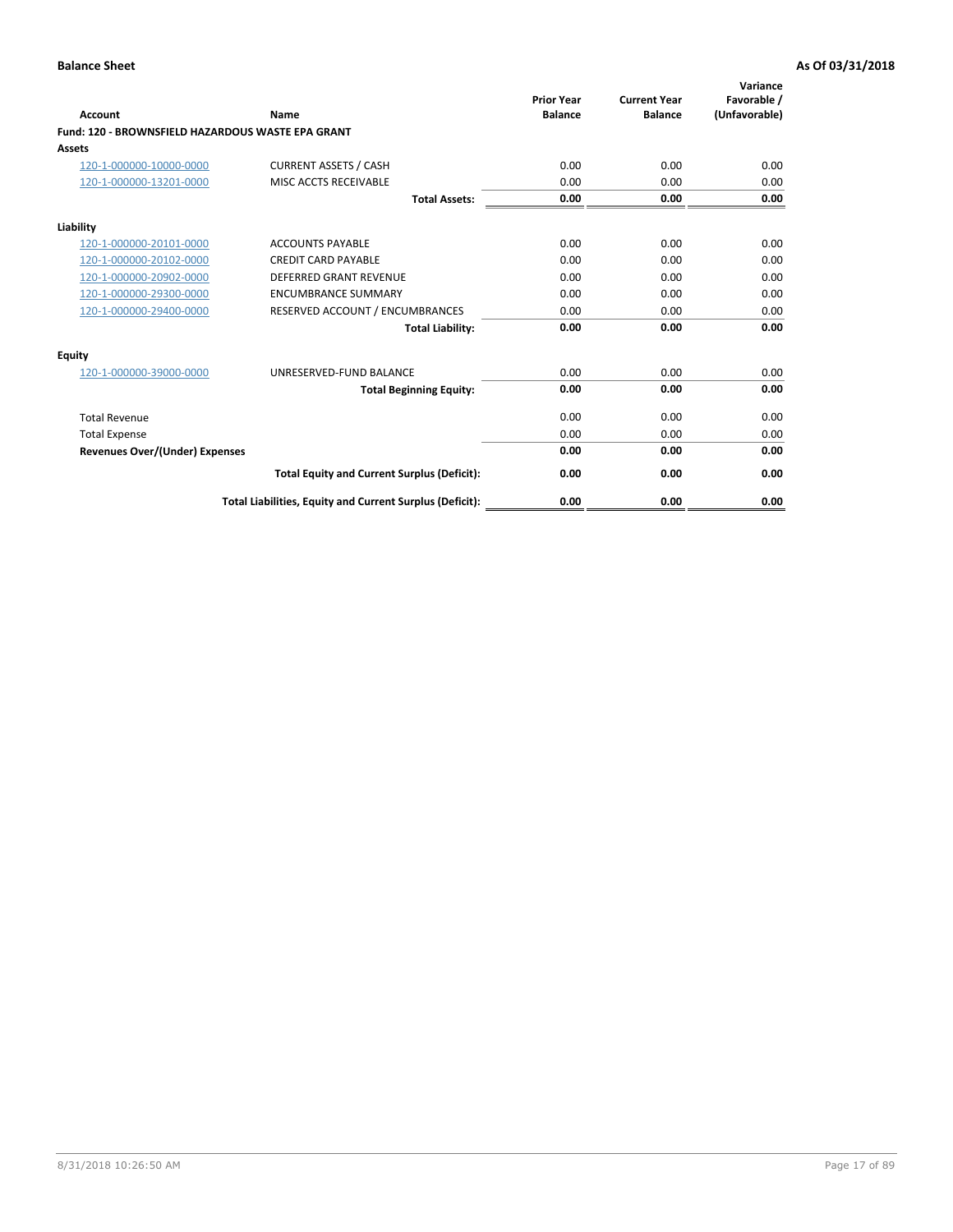| Account                                     | Name                                                     | <b>Prior Year</b><br><b>Balance</b> | <b>Current Year</b><br><b>Balance</b> | Variance<br>Favorable /<br>(Unfavorable) |
|---------------------------------------------|----------------------------------------------------------|-------------------------------------|---------------------------------------|------------------------------------------|
| Fund: 121 - BROWNSFIELD PETROLEUM EPA GRANT |                                                          |                                     |                                       |                                          |
| <b>Assets</b>                               |                                                          |                                     |                                       |                                          |
| 121-1-000000-10000-0000                     | <b>CURRENT ASSETS / CASH</b>                             | 0.00                                | 0.00                                  | 0.00                                     |
| 121-1-000000-13201-0000                     | <b>MISC ACCTS RECEIVABLE</b>                             | 0.00                                | 0.00                                  | 0.00                                     |
|                                             | <b>Total Assets:</b>                                     | 0.00                                | 0.00                                  | 0.00                                     |
| Liability                                   |                                                          |                                     |                                       |                                          |
| 121-1-000000-20101-0000                     | <b>ACCOUNTS PAYABLE</b>                                  | 0.00                                | 0.00                                  | 0.00                                     |
| 121-1-000000-20102-0000                     | <b>CREDIT CARD PAYABLE</b>                               | 0.00                                | 0.00                                  | 0.00                                     |
| 121-1-000000-20103-0000                     | <b>ACCRUED ACCOUNTS PAYABLE</b>                          | 0.00                                | 0.00                                  | 0.00                                     |
| 121-1-000000-20902-0000                     | <b>DEFERRED GRANT REVENUE</b>                            | 0.00                                | 0.00                                  | 0.00                                     |
| 121-1-000000-29300-0000                     | <b>ENCUMBRANCE SUMMARY</b>                               | 0.00                                | 0.00                                  | 0.00                                     |
| 121-1-000000-29400-0000                     | RESERVED ACCOUNT / ENCUMBRANCES                          | 0.00                                | 0.00                                  | 0.00                                     |
|                                             | <b>Total Liability:</b>                                  | 0.00                                | 0.00                                  | 0.00                                     |
| <b>Equity</b>                               |                                                          |                                     |                                       |                                          |
| 121-1-000000-39000-0000                     | UNRESERVED-FUND BALANCE                                  | 0.00                                | 0.00                                  | 0.00                                     |
|                                             | <b>Total Beginning Equity:</b>                           | 0.00                                | 0.00                                  | 0.00                                     |
| <b>Total Revenue</b>                        |                                                          | 0.00                                | 0.00                                  | 0.00                                     |
| <b>Total Expense</b>                        |                                                          | 0.00                                | 0.00                                  | 0.00                                     |
| <b>Revenues Over/(Under) Expenses</b>       |                                                          | 0.00                                | 0.00                                  | 0.00                                     |
|                                             | <b>Total Equity and Current Surplus (Deficit):</b>       | 0.00                                | 0.00                                  | 0.00                                     |
|                                             | Total Liabilities, Equity and Current Surplus (Deficit): | 0.00                                | 0.00                                  | 0.00                                     |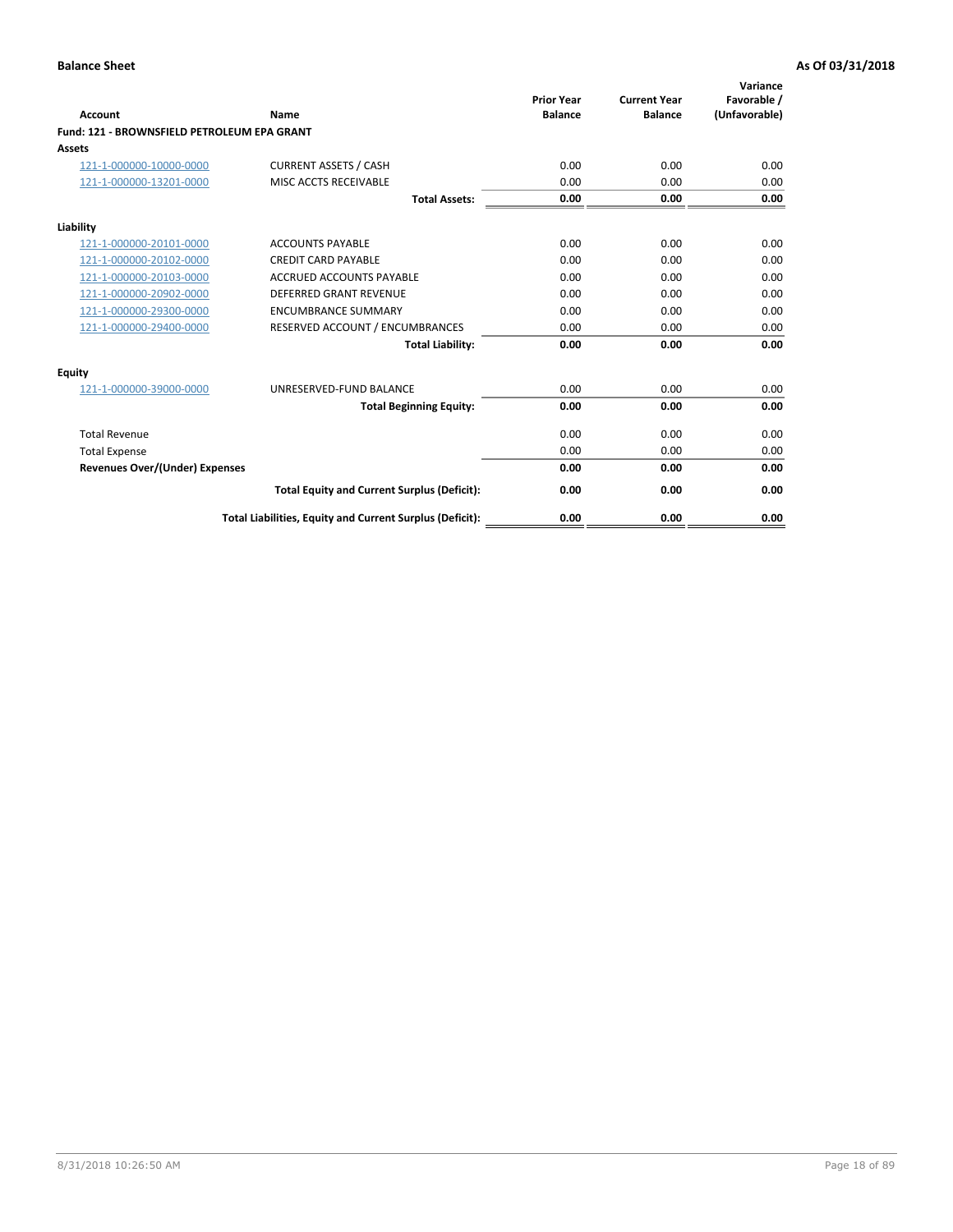| <b>Account</b>                                     | Name                                                     | <b>Prior Year</b><br><b>Balance</b> | <b>Current Year</b><br><b>Balance</b> | Variance<br>Favorable /<br>(Unfavorable) |
|----------------------------------------------------|----------------------------------------------------------|-------------------------------------|---------------------------------------|------------------------------------------|
| Fund: 122 - COPS HIRING PROGRAM GRANT 2010UMWX0308 |                                                          |                                     |                                       |                                          |
| Assets                                             |                                                          |                                     |                                       |                                          |
| 122-1-000000-10000-0000                            | <b>CURRENT ASSETS / CASH</b>                             | 0.00                                | 0.00                                  | 0.00                                     |
| 122-1-000000-13201-0000                            | MISC ACCTS RECEIVABLE                                    | 0.00                                | 0.00                                  | 0.00                                     |
|                                                    | <b>Total Assets:</b>                                     | 0.00                                | 0.00                                  | 0.00                                     |
| Liability                                          |                                                          |                                     |                                       |                                          |
| 122-1-000000-20101-0000                            | <b>ACCOUNTS PAYABLE</b>                                  | 0.00                                | 0.00                                  | 0.00                                     |
| 122-1-000000-20102-0000                            | <b>CREDIT CARD PAYABLE</b>                               | 0.00                                | 0.00                                  | 0.00                                     |
| 122-1-000000-20103-0000                            | <b>ACCRUED ACCOUNTS PAYABLE</b>                          | 0.00                                | 0.00                                  | 0.00                                     |
| 122-1-000000-20902-0000                            | <b>DEFERRED GRANT REVENUE</b>                            | 0.00                                | 0.00                                  | 0.00                                     |
|                                                    | <b>Total Liability:</b>                                  | 0.00                                | 0.00                                  | 0.00                                     |
| Equity                                             |                                                          |                                     |                                       |                                          |
| 122-1-000000-39000-0000                            | UNRESERVED-FUND BALANCE                                  | 0.00                                | 0.00                                  | 0.00                                     |
|                                                    | <b>Total Beginning Equity:</b>                           | 0.00                                | 0.00                                  | 0.00                                     |
| <b>Total Revenue</b>                               |                                                          | 0.00                                | 0.00                                  | 0.00                                     |
| <b>Total Expense</b>                               |                                                          | 0.00                                | 0.00                                  | 0.00                                     |
| <b>Revenues Over/(Under) Expenses</b>              |                                                          | 0.00                                | 0.00                                  | 0.00                                     |
|                                                    | <b>Total Equity and Current Surplus (Deficit):</b>       | 0.00                                | 0.00                                  | 0.00                                     |
|                                                    | Total Liabilities, Equity and Current Surplus (Deficit): | 0.00                                | 0.00                                  | 0.00                                     |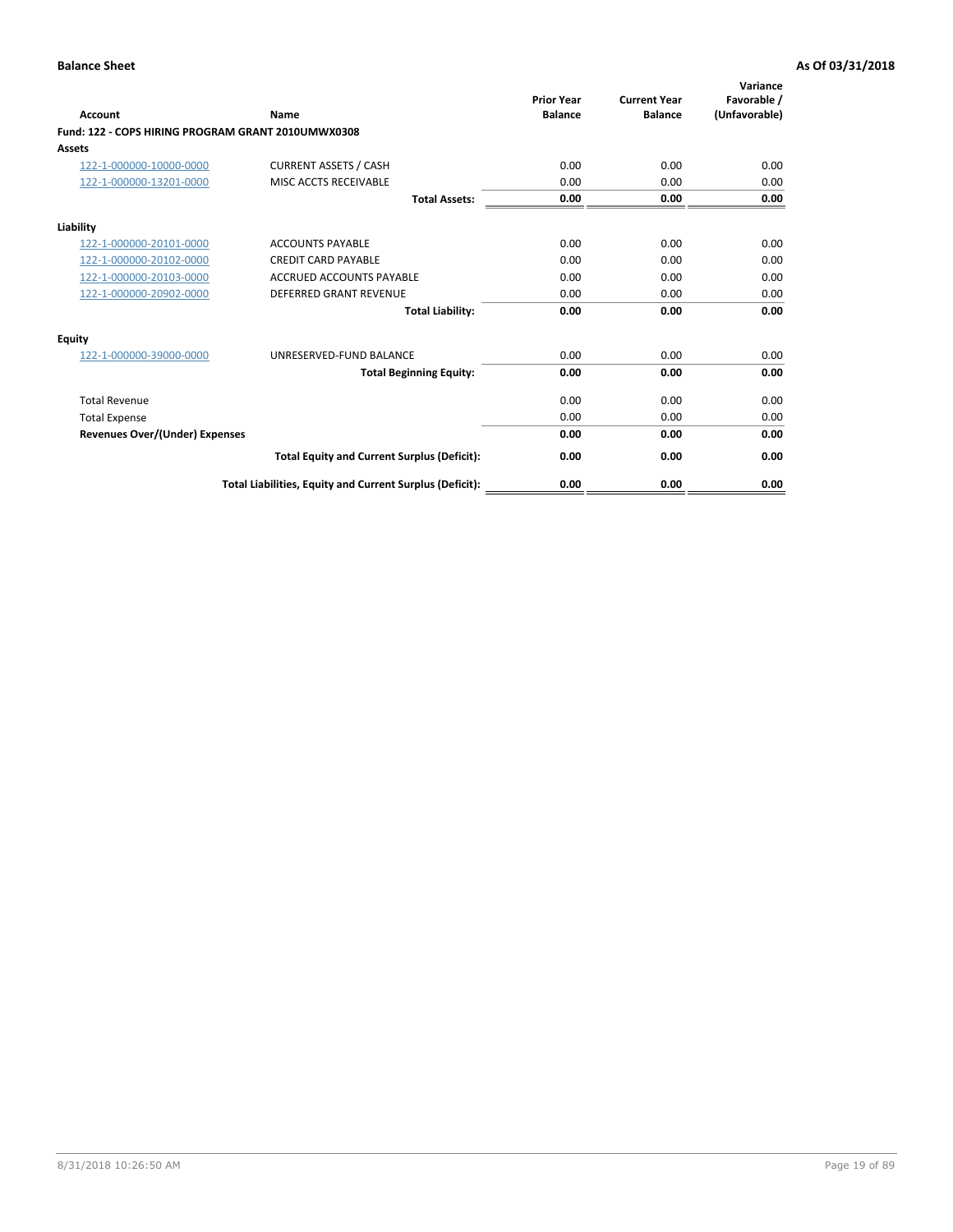| Account                        | Name                                                           | <b>Prior Year</b><br><b>Balance</b> | <b>Current Year</b><br><b>Balance</b> | Variance<br>Favorable /<br>(Unfavorable) |
|--------------------------------|----------------------------------------------------------------|-------------------------------------|---------------------------------------|------------------------------------------|
|                                | Fund: 123 - PTRAIN - POLICE REIMBURSEMENT GRANTS & CONT EDUCAT |                                     |                                       |                                          |
| Assets                         |                                                                |                                     |                                       |                                          |
| 123-1-000000-10000-0000        | <b>CURRENT ASSETS / CASH</b>                                   | 10,835.67                           | 11,325.24                             | 489.57                                   |
| 123-1-000000-13201-0000        | MISC ACCTS RECEIVABLE                                          | 0.00                                | 0.00                                  | 0.00                                     |
|                                | <b>Total Assets:</b>                                           | 10,835.67                           | 11,325.24                             | 489.57                                   |
| Liability                      |                                                                |                                     |                                       |                                          |
| 123-1-000000-20101-0000        | <b>ACCOUNTS PAYABLE</b>                                        | 30.00                               | 30.00                                 | 0.00                                     |
| 123-1-000000-20102-0000        | <b>CREDIT CARD PAYABLE</b>                                     | 0.00                                | 0.00                                  | 0.00                                     |
| 123-1-000000-20103-0000        | ACCRUED ACCOUNTS PAYABLE                                       | 0.00                                | 0.00                                  | 0.00                                     |
|                                | <b>Total Liability:</b>                                        | 30.00                               | 30.00                                 | 0.00                                     |
| Equity                         |                                                                |                                     |                                       |                                          |
| 123-1-000000-39000-0000        | UNRESERVED-FUND BALANCE                                        | 6,800.59                            | 9,790.68                              | 2,990.09                                 |
|                                | <b>Total Beginning Equity:</b>                                 | 6,800.59                            | 9,790.68                              | 2,990.09                                 |
| <b>Total Revenue</b>           |                                                                | 4,675.27                            | 4,482.24                              | $-193.03$                                |
| <b>Total Expense</b>           |                                                                | 670.19                              | 2,977.68                              | $-2,307.49$                              |
| Revenues Over/(Under) Expenses |                                                                | 4,005.08                            | 1,504.56                              | $-2,500.52$                              |
|                                | <b>Total Equity and Current Surplus (Deficit):</b>             | 10,805.67                           | 11,295.24                             | 489.57                                   |
|                                | Total Liabilities, Equity and Current Surplus (Deficit):       | 10,835.67                           | 11,325.24                             | 489.57                                   |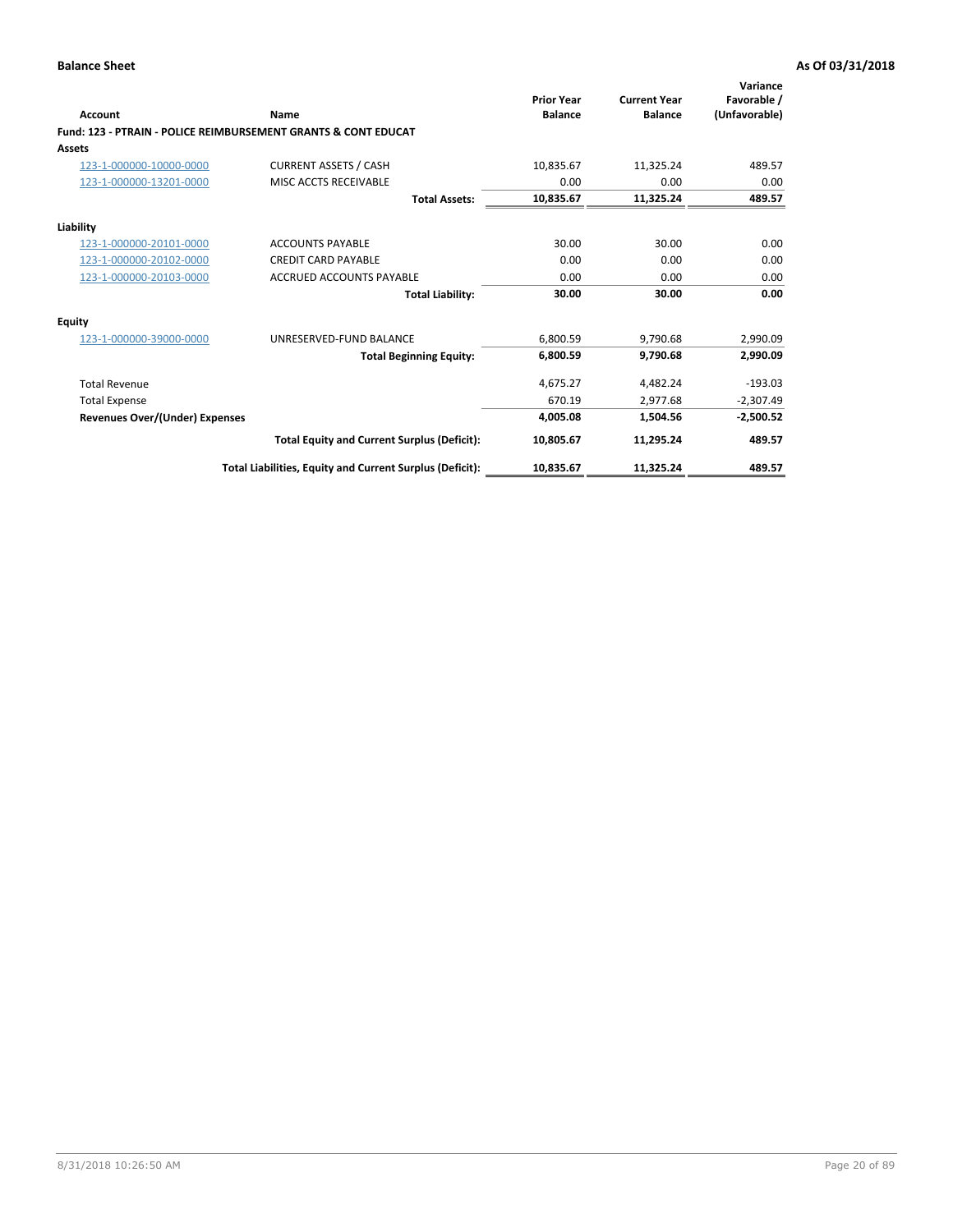| Account                               | Name                                                     | <b>Prior Year</b><br><b>Balance</b> | <b>Current Year</b><br><b>Balance</b> | Variance<br>Favorable /<br>(Unfavorable) |
|---------------------------------------|----------------------------------------------------------|-------------------------------------|---------------------------------------|------------------------------------------|
| <b>Fund: 124 - FIRE HAZMAT GRANT</b>  |                                                          |                                     |                                       |                                          |
| Assets                                |                                                          |                                     |                                       |                                          |
| 124-1-000000-10000-0000               | <b>CURRENT ASSETS / CASH</b>                             | 0.00                                | 0.00                                  | 0.00                                     |
| 124-1-000000-13201-0000               | MISC ACCTS RECEIVABLE                                    | 0.00                                | 0.00                                  | 0.00                                     |
| 124-1-000000-13205-0000               | <b>INTEREST RECEIVABLE</b>                               | 0.00                                | 0.00                                  | 0.00                                     |
|                                       | <b>Total Assets:</b>                                     | 0.00                                | 0.00                                  | 0.00                                     |
| Liability                             |                                                          |                                     |                                       |                                          |
| 124-1-000000-20101-0000               | <b>ACCOUNTS PAYABLE</b>                                  | 0.00                                | 0.00                                  | 0.00                                     |
| 124-1-000000-20102-0000               | <b>CREDIT CARD PAYABLE</b>                               | 0.00                                | 0.00                                  | 0.00                                     |
| 124-1-000000-20902-0000               | <b>DEFERRED GRANT REVENUE</b>                            | 0.00                                | 0.00                                  | 0.00                                     |
| 124-1-000000-21001-0000               | <b>GENERAL FUND / GENERAL FUND</b>                       | 0.00                                | 0.00                                  | 0.00                                     |
| 124-1-000000-29300-0000               | <b>ENCUMBRANCE SUMMARY</b>                               | 0.00                                | 0.00                                  | 0.00                                     |
| 124-1-000000-29400-0000               | RESERVED ACCOUNT / ENCUMBRANCES                          | 0.00                                | 0.00                                  | 0.00                                     |
|                                       | <b>Total Liability:</b>                                  | 0.00                                | 0.00                                  | 0.00                                     |
| <b>Equity</b>                         |                                                          |                                     |                                       |                                          |
| 124-1-000000-39000-0000               | UNRESERVED-FUND BALANCE                                  | 0.00                                | 0.00                                  | 0.00                                     |
|                                       | <b>Total Beginning Equity:</b>                           | 0.00                                | 0.00                                  | 0.00                                     |
| <b>Total Revenue</b>                  |                                                          | 0.00                                | 0.00                                  | 0.00                                     |
| <b>Total Expense</b>                  |                                                          | 0.00                                | 0.00                                  | 0.00                                     |
| <b>Revenues Over/(Under) Expenses</b> |                                                          | 0.00                                | 0.00                                  | 0.00                                     |
|                                       | <b>Total Equity and Current Surplus (Deficit):</b>       | 0.00                                | 0.00                                  | 0.00                                     |
|                                       | Total Liabilities, Equity and Current Surplus (Deficit): | 0.00                                | 0.00                                  | 0.00                                     |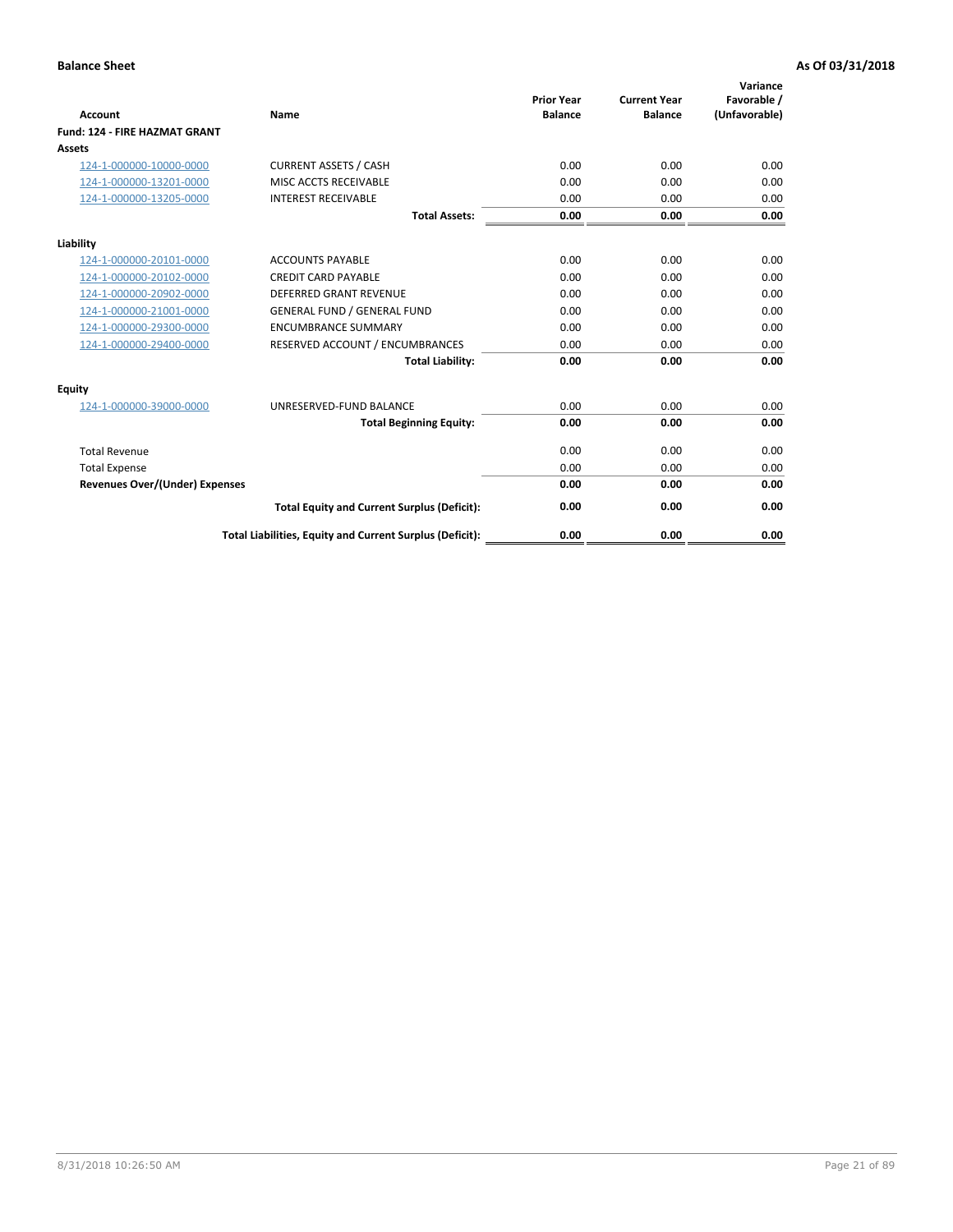| Account                                                   | Name                                                     | <b>Prior Year</b><br><b>Balance</b> | <b>Current Year</b><br><b>Balance</b> | Variance<br>Favorable /<br>(Unfavorable) |
|-----------------------------------------------------------|----------------------------------------------------------|-------------------------------------|---------------------------------------|------------------------------------------|
| <b>Fund: 125 - TRAINING &amp; HUMANITIES TEXAS GRANTS</b> |                                                          |                                     |                                       |                                          |
| <b>Assets</b>                                             |                                                          |                                     |                                       |                                          |
| 125-1-000000-10000-0000                                   | <b>CURRENT ASSETS / CASH</b>                             | 0.00                                | $-313.14$                             | $-313.14$                                |
| 125-1-000000-13205-0000                                   | <b>INTEREST RECEIVABLE</b>                               | 0.00                                | 0.00                                  | 0.00                                     |
|                                                           | <b>Total Assets:</b>                                     | 0.00                                | $-313.14$                             | $-313.14$                                |
| Liability                                                 |                                                          |                                     |                                       |                                          |
| 125-1-000000-20101-0000                                   | <b>ACCOUNTS PAYABLE</b>                                  | 0.00                                | 0.00                                  | 0.00                                     |
| 125-1-000000-20102-0000                                   | <b>CREDIT CARD PAYABLE</b>                               | 0.00                                | 0.00                                  | 0.00                                     |
| 125-1-000000-20103-0000                                   | <b>ACCRUED ACCOUNTS PAYABLE</b>                          | 0.00                                | 0.00                                  | 0.00                                     |
| 125-1-000000-20902-0000                                   | DEFERRED GRANT REVENUE                                   | 0.00                                | 0.00                                  | 0.00                                     |
| 125-1-000000-29300-0000                                   | <b>ENCUMBRANCE SUMMARY</b>                               | 0.00                                | 0.00                                  | 0.00                                     |
| 125-1-000000-29400-0000                                   | RESERVED ACCOUNT / ENCUMBRANCES                          | 0.00                                | 0.00                                  | 0.00                                     |
|                                                           | <b>Total Liability:</b>                                  | 0.00                                | 0.00                                  | 0.00                                     |
| <b>Equity</b>                                             |                                                          |                                     |                                       |                                          |
| 125-1-000000-39000-0000                                   | UNRESERVED-FUND BALANCE                                  | 0.00                                | 0.00                                  | 0.00                                     |
|                                                           | <b>Total Beginning Equity:</b>                           | 0.00                                | 0.00                                  | 0.00                                     |
| <b>Total Revenue</b>                                      |                                                          | 0.00                                | 0.00                                  | 0.00                                     |
| <b>Total Expense</b>                                      |                                                          | 0.00                                | 313.14                                | $-313.14$                                |
| <b>Revenues Over/(Under) Expenses</b>                     |                                                          | 0.00                                | $-313.14$                             | $-313.14$                                |
|                                                           | <b>Total Equity and Current Surplus (Deficit):</b>       | 0.00                                | $-313.14$                             | $-313.14$                                |
|                                                           | Total Liabilities, Equity and Current Surplus (Deficit): | 0.00                                | $-313.14$                             | $-313.14$                                |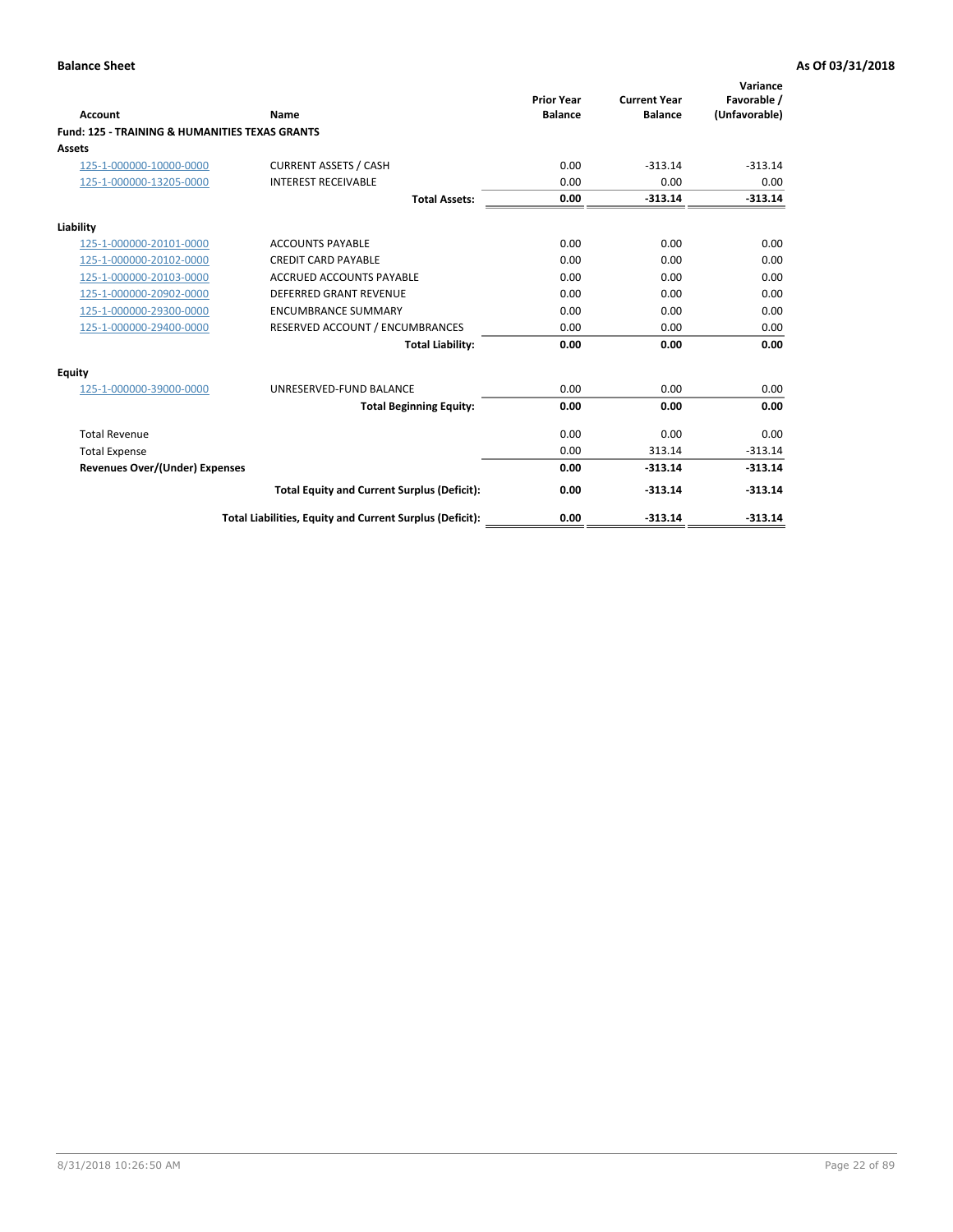| Account                                | Name                                                     | <b>Prior Year</b><br><b>Balance</b> | <b>Current Year</b><br><b>Balance</b> | Variance<br>Favorable /<br>(Unfavorable) |
|----------------------------------------|----------------------------------------------------------|-------------------------------------|---------------------------------------|------------------------------------------|
| <b>Fund: 126 - TIFMAS MOBILIZATION</b> |                                                          |                                     |                                       |                                          |
| Assets                                 |                                                          |                                     |                                       |                                          |
| 126-1-000000-10000-0000                | <b>CURRENT ASSETS / CASH</b>                             | $-521.73$                           | $-521.73$                             | 0.00                                     |
| 126-1-000000-13201-0000                | MISC ACCTS RECEIVABLE                                    | 0.00                                | 0.00                                  | 0.00                                     |
|                                        | <b>Total Assets:</b>                                     | $-521.73$                           | $-521.73$                             | 0.00                                     |
| Liability                              |                                                          |                                     |                                       |                                          |
| 126-1-000000-20101-0000                | <b>ACCOUNTS PAYABLE</b>                                  | 0.00                                | 0.00                                  | 0.00                                     |
| 126-1-000000-20102-0000                | <b>CREDIT CARD PAYABLE</b>                               | 0.00                                | 0.00                                  | 0.00                                     |
| 126-1-000000-39100-0000                | UNRESERVED-RET. EARNINGS                                 | 0.00                                | 0.00                                  | 0.00                                     |
|                                        | <b>Total Liability:</b>                                  | 0.00                                | 0.00                                  | 0.00                                     |
| Equity                                 |                                                          |                                     |                                       |                                          |
| 126-1-000000-39000-0000                | UNRESERVED-FUND BALANCE                                  | $-421.74$                           | $-521.73$                             | $-99.99$                                 |
|                                        | <b>Total Beginning Equity:</b>                           | $-421.74$                           | $-521.73$                             | $-99.99$                                 |
| <b>Total Revenue</b>                   |                                                          | 0.00                                | 0.00                                  | 0.00                                     |
| <b>Total Expense</b>                   |                                                          | 99.99                               | 0.00                                  | 99.99                                    |
| <b>Revenues Over/(Under) Expenses</b>  |                                                          | $-99.99$                            | 0.00                                  | 99.99                                    |
|                                        | <b>Total Equity and Current Surplus (Deficit):</b>       | $-521.73$                           | $-521.73$                             | 0.00                                     |
|                                        | Total Liabilities, Equity and Current Surplus (Deficit): | $-521.73$                           | $-521.73$                             | 0.00                                     |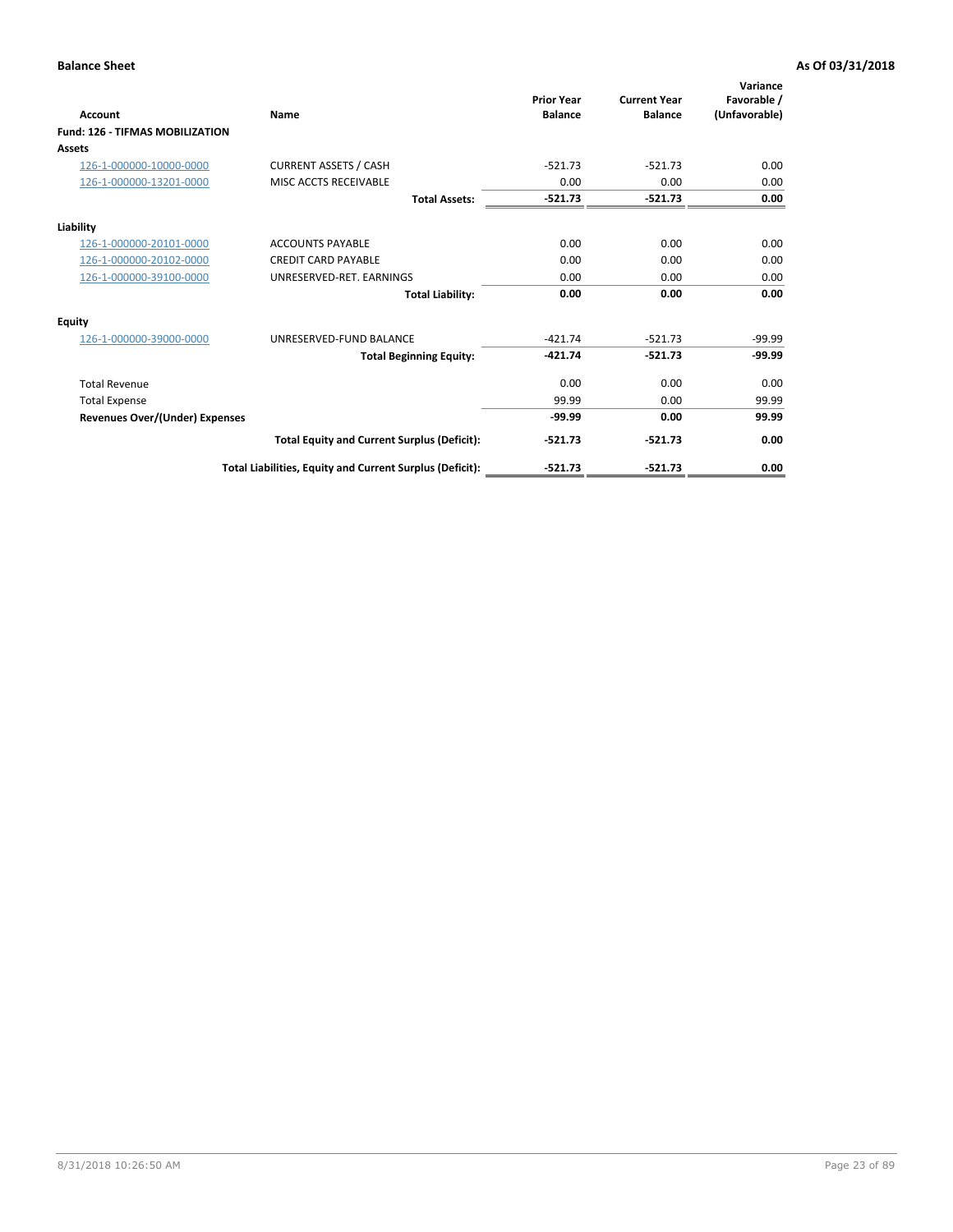| <b>Account</b>                        | Name                                                     | <b>Prior Year</b><br><b>Balance</b> | <b>Current Year</b><br><b>Balance</b> | Variance<br>Favorable /<br>(Unfavorable) |
|---------------------------------------|----------------------------------------------------------|-------------------------------------|---------------------------------------|------------------------------------------|
| Fund: 127 - FIRE GRANT                |                                                          |                                     |                                       |                                          |
| <b>Assets</b>                         |                                                          |                                     |                                       |                                          |
| 127-1-000000-10000-0000               | <b>CURRENT ASSETS / CASH</b>                             | 0.00                                | 0.00                                  | 0.00                                     |
| 127-1-000000-13201-0000               | MISC ACCTS RECEIVABLE                                    | 0.00                                | 0.00                                  | 0.00                                     |
|                                       | <b>Total Assets:</b>                                     | 0.00                                | 0.00                                  | 0.00                                     |
| Liability                             |                                                          |                                     |                                       |                                          |
| 127-1-000000-20101-0000               | <b>ACCOUNTS PAYABLE</b>                                  | 0.00                                | 0.00                                  | 0.00                                     |
|                                       | <b>Total Liability:</b>                                  | 0.00                                | 0.00                                  | 0.00                                     |
| Equity                                |                                                          |                                     |                                       |                                          |
| 127-1-000000-39000-0000               | UNRESERVED-FUND BALANCE                                  | 0.00                                | 0.00                                  | 0.00                                     |
|                                       | <b>Total Beginning Equity:</b>                           | 0.00                                | 0.00                                  | 0.00                                     |
| <b>Total Revenue</b>                  |                                                          | 0.00                                | 0.00                                  | 0.00                                     |
| <b>Total Expense</b>                  |                                                          | 0.00                                | 0.00                                  | 0.00                                     |
| <b>Revenues Over/(Under) Expenses</b> |                                                          | 0.00                                | 0.00                                  | 0.00                                     |
|                                       | <b>Total Equity and Current Surplus (Deficit):</b>       | 0.00                                | 0.00                                  | 0.00                                     |
|                                       | Total Liabilities, Equity and Current Surplus (Deficit): | 0.00                                | 0.00                                  | 0.00                                     |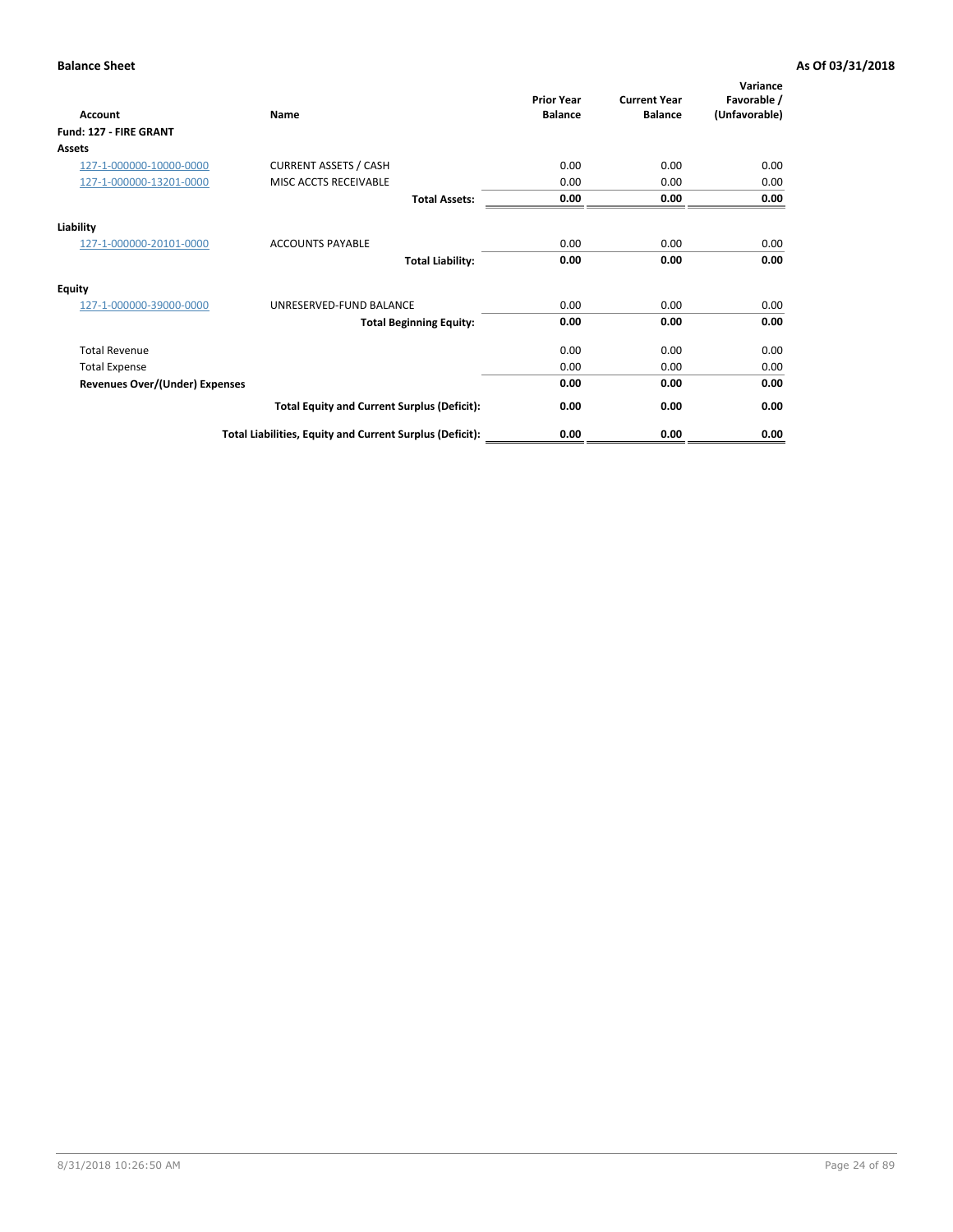| <b>Account</b><br>Fund: 140 - DEBT SERVICE FUND | Name                                                     | <b>Prior Year</b><br><b>Balance</b> | <b>Current Year</b><br><b>Balance</b> | Variance<br>Favorable /<br>(Unfavorable) |
|-------------------------------------------------|----------------------------------------------------------|-------------------------------------|---------------------------------------|------------------------------------------|
| Assets                                          |                                                          |                                     |                                       |                                          |
| 140-1-000000-10000-0000                         | <b>CURRENT ASSETS / CASH</b>                             | 376,100.18                          | 505,729.93                            | 129,629.75                               |
| 140-1-000000-12101-0000                         | <b>BOND ISSUANCE COSTS</b>                               | 0.00                                | 0.00                                  | 0.00                                     |
| 140-1-000000-13101-0000                         | TAX RECEIVABLE-CURRENT                                   | 143,538.58                          | $-4,235,316.71$                       | $-4,378,855.29$                          |
| 140-1-000000-13102-0000                         | <b>TAXES REC-DELINQUENT</b>                              | 185,707.31                          | 173,891.40                            | $-11,815.91$                             |
| 140-1-000000-13103-0000                         | ALLOW FOR UNCOLLECT TAXES                                | $-128,974.29$                       | $-137,812.38$                         | $-8,838.09$                              |
| 140-1-000000-13203-0000                         | NON-CURRENT ASSETS / PREPAYMENTS                         | 0.00                                | 0.00                                  | 0.00                                     |
| 140-1-000000-13205-0000                         | <b>INTEREST RECEIVABLE</b>                               | 0.00                                | 0.00                                  | 0.00                                     |
| 140-1-000000-13221-0000                         | MISC A/R - PROPERTY TAXES                                | 20,840.54                           | 12,350.67                             | $-8,489.87$                              |
|                                                 | <b>Total Assets:</b>                                     | 597,212.32                          | $-3,681,157.09$                       | -4,278,369.41                            |
|                                                 |                                                          |                                     |                                       |                                          |
| Liability<br>140-1-000000-20101-0000            | <b>ACCOUNTS PAYABLE</b>                                  | 0.00                                | 0.00                                  | 0.00                                     |
| 140-1-000000-20102-0000                         | <b>CREDIT CARD PAYABLE</b>                               | 0.00                                | 0.00                                  | 0.00                                     |
| 140-1-000000-20103-0000                         | ACCRUED ACCOUNTS PAYABLE                                 | 0.00                                | 0.00                                  | 0.00                                     |
| 140-1-000000-20108-0000                         | MATURED BONDS PAYABLE                                    | 0.00                                | 0.00                                  | 0.00                                     |
| 140-1-000000-20111-0000                         | MATURED INTEREST PAYABLE                                 | 0.00                                | 0.00                                  | 0.00                                     |
| 140-1-000000-20112-0000                         | <b>ACCRUED INTEREST PAYABLE</b>                          | 0.00                                | 0.00                                  | 0.00                                     |
| 140-1-000000-20203-0000                         | <b>DEFERRED TAX REVENUE</b>                              | 190,063.06                          | $-4,209,446.23$                       | 4,399,509.29                             |
| 140-1-000000-21001-0000                         | <b>GENERAL FUND / GENERAL FUND</b>                       | 0.00                                | 0.00                                  | 0.00                                     |
| 140-1-000000-21040-0000                         | DUE TO / GENERAL CIP FUND                                | 0.00                                | 0.00                                  | 0.00                                     |
| 140-1-000000-29300-0000                         | <b>ENCUMBRANCE SUMMARY</b>                               | 0.00                                | 0.00                                  | 0.00                                     |
| 140-1-000000-29400-0000                         | RESERVED ACCOUNT / ENCUMBRANCES                          | 0.00                                | 0.00                                  | 0.00                                     |
|                                                 | <b>Total Liability:</b>                                  | 190,063.06                          | -4,209,446.23                         | 4,399,509.29                             |
| Equity                                          |                                                          |                                     |                                       |                                          |
| 140-1-000000-39000-0000                         | UNRESERVED-FUND BALANCE                                  | 608,660.37                          | 680,422.24                            | 71,761.87                                |
|                                                 | <b>Total Beginning Equity:</b>                           | 608,660.37                          | 680,422.24                            | 71,761.87                                |
| <b>Total Revenue</b>                            |                                                          | 5,164,481.98                        | 5,151,169.65                          | $-13,312.33$                             |
| <b>Total Expense</b>                            |                                                          | 5,365,993.09                        | 5,303,302.75                          | 62,690.34                                |
| <b>Revenues Over/(Under) Expenses</b>           |                                                          | $-201,511.11$                       | $-152, 133.10$                        | 49,378.01                                |
|                                                 | <b>Total Equity and Current Surplus (Deficit):</b>       | 407,149.26                          | 528,289.14                            | 121,139.88                               |
|                                                 | Total Liabilities, Equity and Current Surplus (Deficit): | 597,212.32                          | $-3,681,157.09$                       | -4,278,369.41                            |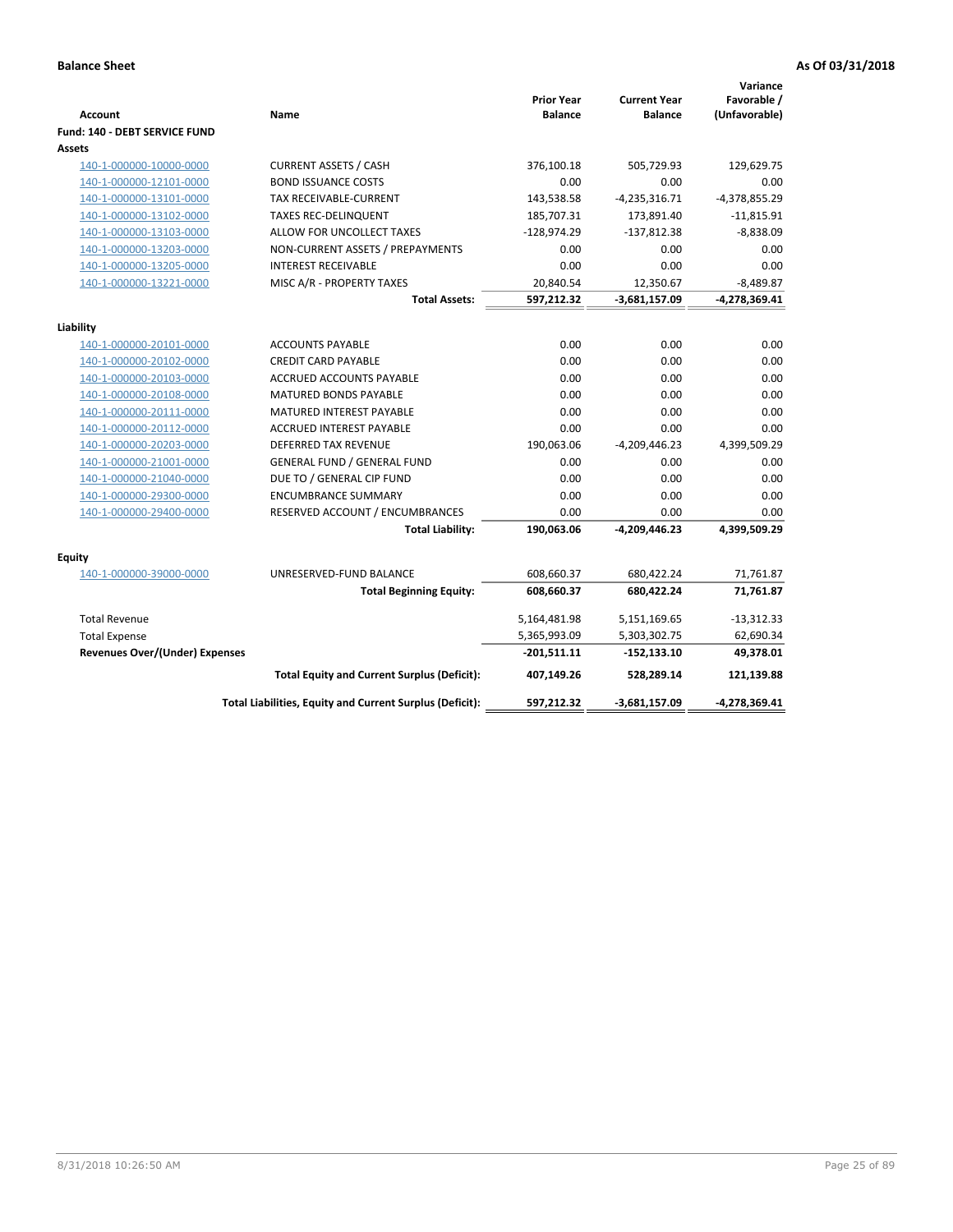|                                              |                                                          |                   |                     | Variance        |
|----------------------------------------------|----------------------------------------------------------|-------------------|---------------------|-----------------|
|                                              |                                                          | <b>Prior Year</b> | <b>Current Year</b> | Favorable /     |
| <b>Account</b>                               | Name                                                     | <b>Balance</b>    | <b>Balance</b>      | (Unfavorable)   |
| Fund: 160 - GENERAL CAPITAL IMPROVEMENT FUND |                                                          |                   |                     |                 |
| <b>Assets</b>                                |                                                          |                   |                     |                 |
| 160-1-000000-10000-0000                      | <b>CURRENT ASSETS / CASH</b>                             | -738,491.65       | 1,229,035.91        | 1,967,527.56    |
| 160-1-000000-11402-0000                      | 2002 CO'S                                                | 243,571.50        | 246,184.88          | 2,613.38        |
| 160-1-000000-11514-0000                      | EXCHANGE BLDG - TX DAILY ACCOUNT 1157                    | 1,902,656.77      | 219,872.68          | $-1,682,784.09$ |
| 160-1-000000-11517-0000                      | <b>EXCHANGE BLDG - TX TERM</b>                           | 0.00              | 0.00                | 0.00            |
| 160-1-000000-11520-0000                      | <b>CERTIFICATES OF DEPOSIT</b>                           | 300,000.00        | 0.00                | $-300,000.00$   |
| 160-1-000000-11602-0000                      | 2001 CO                                                  | 1,044.11          | 0.00                | $-1,044.11$     |
| 160-1-000000-11603-0000                      | 2001-A CO'S                                              | 73,608.35         | 74,394.69           | 786.34          |
| 160-1-000000-13201-0000                      | MISC ACCTS RECEIVABLE                                    | 0.00              | 0.00                | 0.00            |
| 160-1-000000-13205-0000                      | <b>INTEREST RECEIVABLE</b>                               | 0.00              | 0.00                | 0.00            |
| 160-1-000000-14035-0000                      | DEBT SERVICE / DEBT SERVICE FUND                         | 0.00              | 0.00                | 0.00            |
|                                              | <b>Total Assets:</b>                                     | 1,782,389.08      | 1,769,488.16        | $-12,900.92$    |
| Liability                                    |                                                          |                   |                     |                 |
|                                              |                                                          | 0.00              |                     |                 |
| 160-1-000000-20101-0000                      | <b>ACCOUNTS PAYABLE</b>                                  |                   | 0.00                | 0.00            |
| 160-1-000000-20102-0000                      | <b>CREDIT CARD PAYABLE</b>                               | 0.00              | 0.00                | 0.00            |
| 160-1-000000-20103-0000                      | ACCRUED ACCOUNTS PAYABLE                                 | 0.00              | 0.00                | 0.00            |
| 160-1-000000-20113-0000                      | <b>DEVELOPERS ESCROW</b>                                 | 0.00              | 0.00                | 0.00            |
| 160-1-000000-20139-0000                      | RETAINAGES PAYABLE                                       | 125,214.04        | $-0.02$             | 125,214.06      |
| 160-1-000000-20902-0000                      | <b>DEFERRED GRANT REVENUE</b>                            | 0.00              | 0.00                | 0.00            |
| 160-1-000000-21001-0000                      | <b>GENERAL FUND / GENERAL FUND</b>                       | 0.00              | 0.00                | 0.00            |
| 160-1-000000-21035-0000                      | DEBT SERVICE / DUE TO DEBT SERVICE                       | 0.00              | 0.00                | 0.00            |
| 160-1-000000-21101-0000                      | ENTERPRISE / WTR/WWTR UTILITY FUND                       | 0.00              | 0.00                | 0.00            |
| 160-1-000000-29300-0000                      | <b>ENCUMBRANCE SUMMARY</b>                               | 0.00              | 0.00                | 0.00            |
| 160-1-000000-29400-0100                      | RESERVED ACCOUNT / ENCUMBRANCES                          | 0.00              | 0.00                | 0.00            |
|                                              | <b>Total Liability:</b>                                  | 125,214.04        | $-0.02$             | 125,214.06      |
| <b>Equity</b>                                |                                                          |                   |                     |                 |
| 160-1-000000-39000-0000                      | UNRESERVED-FUND BALANCE                                  | 5,383,540.33      | 365,973.09          | $-5,017,567.24$ |
|                                              | <b>Total Beginning Equity:</b>                           | 5,383,540.33      | 365,973.09          | -5,017,567.24   |
|                                              |                                                          |                   |                     |                 |
| <b>Total Revenue</b>                         |                                                          | $-1,443,981.00$   | 1,572,773.56        | 3,016,754.56    |
| <b>Total Expense</b>                         |                                                          | 2,282,384.29      | 169,258.47          | 2,113,125.82    |
| Revenues Over/(Under) Expenses               |                                                          | $-3,726,365.29$   | 1,403,515.09        | 5,129,880.38    |
|                                              | <b>Total Equity and Current Surplus (Deficit):</b>       | 1,657,175.04      | 1,769,488.18        | 112,313.14      |
|                                              | Total Liabilities, Equity and Current Surplus (Deficit): | 1,782,389.08      | 1,769,488.16        | $-12,900.92$    |
|                                              |                                                          |                   |                     |                 |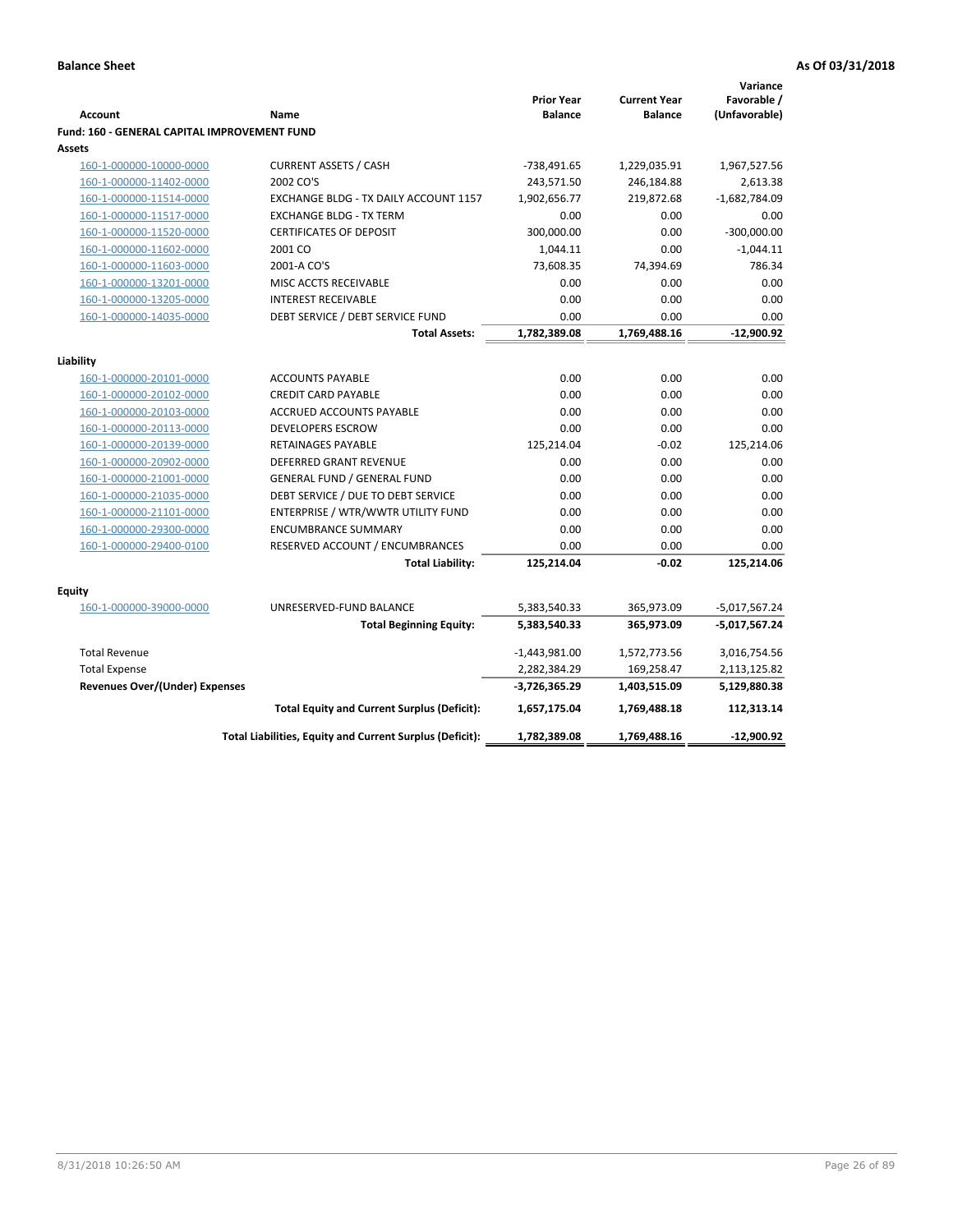| <b>Account</b>                              | Name                                                     | <b>Prior Year</b><br><b>Balance</b> | <b>Current Year</b><br><b>Balance</b> | Variance<br>Favorable /<br>(Unfavorable) |
|---------------------------------------------|----------------------------------------------------------|-------------------------------------|---------------------------------------|------------------------------------------|
| <b>Fund: 161 - STREET CONSTRUCTION FUND</b> |                                                          |                                     |                                       |                                          |
| <b>Assets</b>                               |                                                          |                                     |                                       |                                          |
| 161-1-000000-10000-0000                     | <b>CURRENT ASSETS / CASH</b>                             | 844,906.38                          | 847,337.93                            | 2,431.55                                 |
| 161-1-000000-11003-0000                     | 2010 CO'S                                                | 0.00                                | 0.00                                  | 0.00                                     |
| 161-1-000000-13205-0000                     | <b>INTEREST RECEIVABLE</b>                               | 0.00                                | 0.00                                  | 0.00                                     |
| 161-1-000000-14035-0000                     | DEBT SERVICE / DEBT SERVICE FUND                         | 0.00                                | 0.00                                  | 0.00                                     |
|                                             | <b>Total Assets:</b>                                     | 844,906.38                          | 847,337.93                            | 2,431.55                                 |
| Liability                                   |                                                          |                                     |                                       |                                          |
| 161-1-000000-20101-0000                     | <b>ACCOUNTS PAYABLE</b>                                  | 0.00                                | 0.00                                  | 0.00                                     |
| 161-1-000000-20102-0000                     | <b>CREDIT CARD PAYABLE</b>                               | 0.00                                | 0.00                                  | 0.00                                     |
| 161-1-000000-20103-0000                     | <b>ACCRUED ACCOUNTS PAYABLE</b>                          | 0.00                                | 0.00                                  | 0.00                                     |
| 161-1-000000-20139-0000                     | <b>RETAINAGES PAYABLE</b>                                | 0.00                                | 0.00                                  | 0.00                                     |
| 161-1-000000-21001-0000                     | <b>GENERAL FUND / GENERAL FUND</b>                       | 0.00                                | 0.00                                  | 0.00                                     |
| 161-1-000000-21035-0000                     | DEBT SERVICE / DUE TO DEBT SERVICE                       | 0.00                                | 0.00                                  | 0.00                                     |
| 161-1-000000-29300-0000                     | <b>ENCUMBRANCE SUMMARY</b>                               | 0.00                                | 0.00                                  | 0.00                                     |
| 161-1-000000-29400-0100                     | RESERVED ACCOUNT / ENCUMBRANCES                          | 0.00                                | 0.00                                  | 0.00                                     |
|                                             | <b>Total Liability:</b>                                  | 0.00                                | 0.00                                  | 0.00                                     |
| <b>Equity</b>                               |                                                          |                                     |                                       |                                          |
| 161-1-000000-39000-0000                     | UNRESERVED-FUND BALANCE                                  | 844,983.85                          | 846,099.12                            | 1,115.27                                 |
|                                             | <b>Total Beginning Equity:</b>                           | 844,983.85                          | 846,099.12                            | 1,115.27                                 |
| <b>Total Revenue</b>                        |                                                          | 70.18                               | 1,375.27                              | 1,305.09                                 |
| <b>Total Expense</b>                        |                                                          | 147.65                              | 136.46                                | 11.19                                    |
| <b>Revenues Over/(Under) Expenses</b>       |                                                          | $-77.47$                            | 1,238.81                              | 1,316.28                                 |
|                                             | <b>Total Equity and Current Surplus (Deficit):</b>       | 844,906.38                          | 847,337.93                            | 2,431.55                                 |
|                                             | Total Liabilities, Equity and Current Surplus (Deficit): | 844,906.38                          | 847,337.93                            | 2.431.55                                 |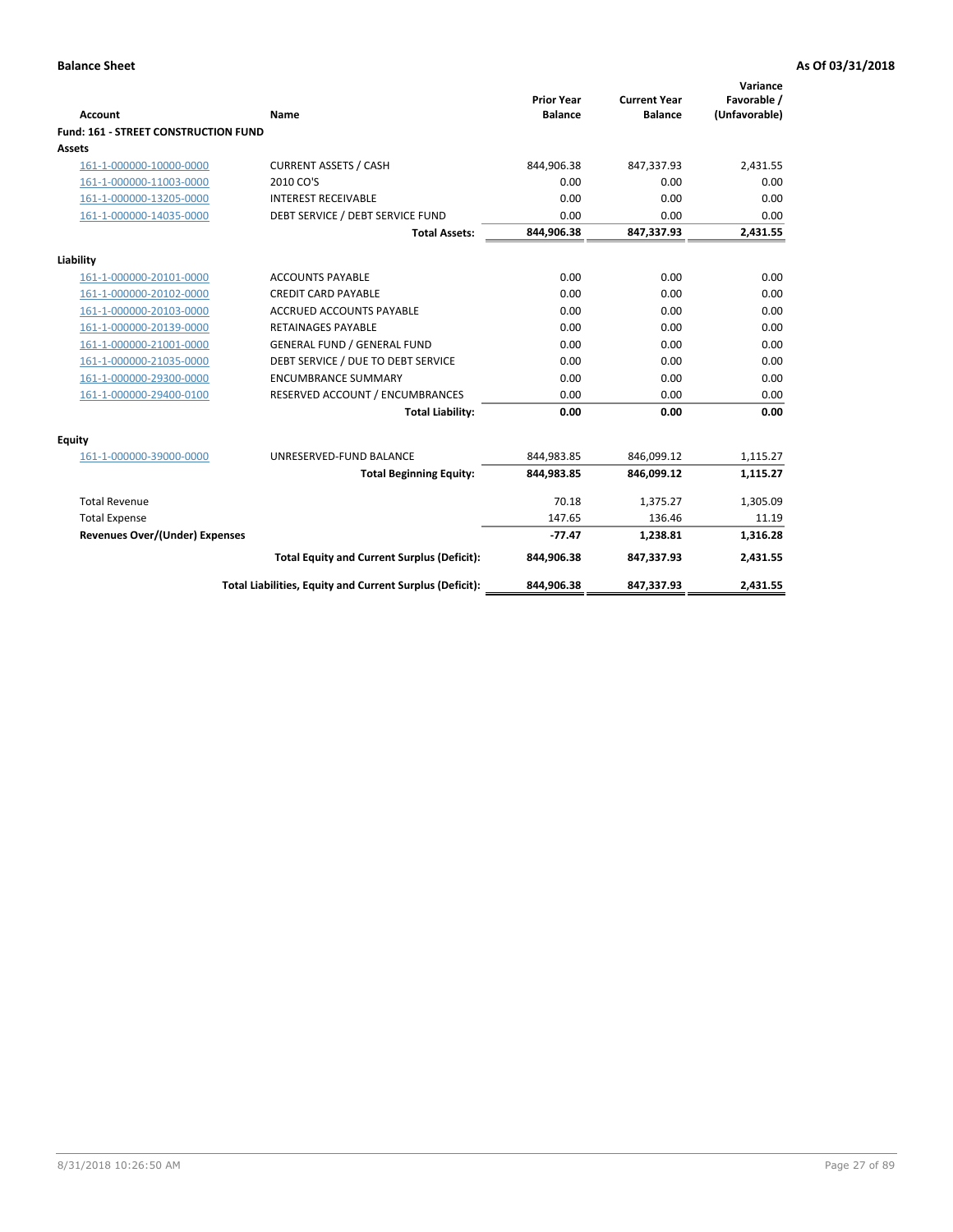|                                                 |                                                          | <b>Prior Year</b><br><b>Balance</b> | <b>Current Year</b> | Variance<br>Favorable / |
|-------------------------------------------------|----------------------------------------------------------|-------------------------------------|---------------------|-------------------------|
| <b>Account</b>                                  | Name                                                     |                                     | <b>Balance</b>      | (Unfavorable)           |
| <b>Fund: 162 - GRAHAM PARK RENOVATIONS FUND</b> |                                                          |                                     |                     |                         |
| <b>Assets</b>                                   |                                                          |                                     |                     |                         |
| 162-1-000000-10000-0000                         | <b>CURRENT ASSETS / CASH</b>                             | 0.00                                | 0.00                | 0.00                    |
| 162-1-000000-13201-0000                         | MISC ACCTS RECEIVABLE                                    | 0.00                                | 0.00                | 0.00                    |
|                                                 | <b>Total Assets:</b>                                     | 0.00                                | 0.00                | 0.00                    |
| Liability                                       |                                                          |                                     |                     |                         |
| 162-1-000000-20101-0000                         | <b>ACCOUNTS PAYABLE</b>                                  | 0.00                                | 0.00                | 0.00                    |
| 162-1-000000-20139-0000                         | <b>RETAINAGES PAYABLE</b>                                | 0.00                                | 0.00                | 0.00                    |
| 162-1-000000-20202-0000                         | <b>DEFERRED REVENUE</b>                                  | 0.00                                | 0.00                | 0.00                    |
| 162-1-000000-29300-0000                         | <b>ENCUMBRANCE SUMMARY</b>                               | 0.00                                | 0.00                | 0.00                    |
| 162-1-000000-29400-0000                         | RESERVED ACCOUNT / ENCUMBRANCES                          | 0.00                                | 0.00                | 0.00                    |
|                                                 | <b>Total Liability:</b>                                  | 0.00                                | 0.00                | 0.00                    |
| Equity                                          |                                                          |                                     |                     |                         |
| 162-1-000000-39000-0000                         | UNRESERVED-FUND BALANCE                                  | 0.00                                | 0.00                | 0.00                    |
|                                                 | <b>Total Beginning Equity:</b>                           | 0.00                                | 0.00                | 0.00                    |
| <b>Total Revenue</b>                            |                                                          | 0.00                                | 0.00                | 0.00                    |
| <b>Total Expense</b>                            |                                                          | 0.00                                | 0.00                | 0.00                    |
| Revenues Over/(Under) Expenses                  |                                                          | 0.00                                | 0.00                | 0.00                    |
|                                                 | <b>Total Equity and Current Surplus (Deficit):</b>       | 0.00                                | 0.00                | 0.00                    |
|                                                 | Total Liabilities, Equity and Current Surplus (Deficit): | 0.00                                | 0.00                | 0.00                    |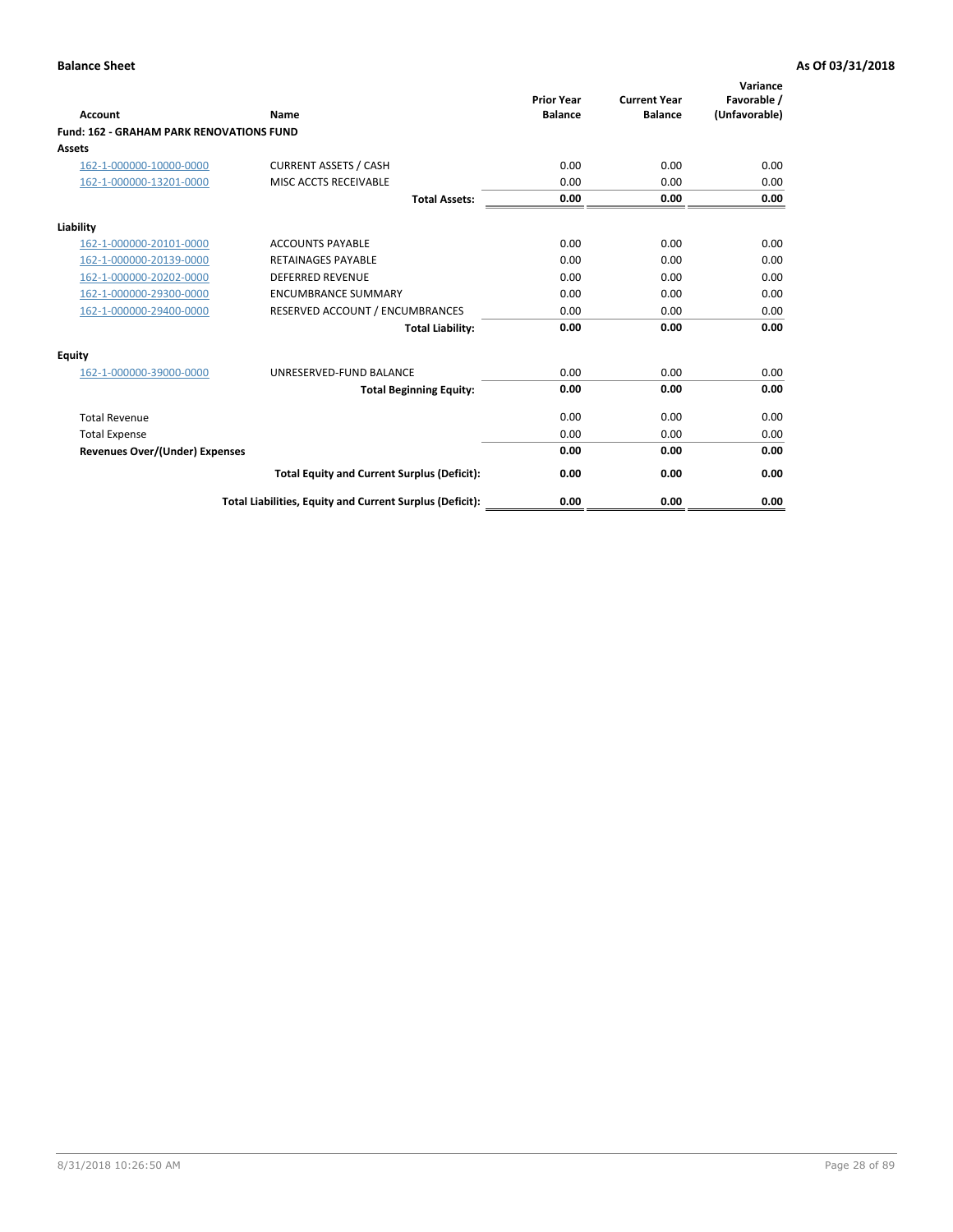|                                              |                                                          | <b>Prior Year</b> | <b>Current Year</b> | Variance<br>Favorable / |
|----------------------------------------------|----------------------------------------------------------|-------------------|---------------------|-------------------------|
| <b>Account</b>                               | Name                                                     | <b>Balance</b>    | <b>Balance</b>      | (Unfavorable)           |
| <b>Fund: 163 - SECO STIMULAS BLOCK GRANT</b> |                                                          |                   |                     |                         |
| Assets                                       |                                                          |                   |                     |                         |
| 163-1-000000-10000-0000                      | <b>CURRENT ASSETS / CASH</b>                             | 0.00              | 0.00                | 0.00                    |
| 163-1-000000-13201-0000                      | MISC ACCTS RECEIVABLE                                    | 0.00              | 0.00                | 0.00                    |
| 163-1-000000-13205-0000                      | <b>INTEREST RECEIVABLE</b>                               | 0.00              | 0.00                | 0.00                    |
|                                              | <b>Total Assets:</b>                                     | 0.00              | 0.00                | 0.00                    |
| Liability                                    |                                                          |                   |                     |                         |
| 163-1-000000-20101-0000                      | <b>ACCOUNTS PAYABLE</b>                                  | 0.00              | 0.00                | 0.00                    |
| 163-1-000000-20102-0000                      | <b>CREDIT CARD PAYABLE</b>                               | 0.00              | 0.00                | 0.00                    |
| 163-1-000000-20103-0000                      | <b>ACCRUED ACCOUNTS PAYABLE</b>                          | 0.00              | 0.00                | 0.00                    |
| 163-1-000000-20139-0000                      | <b>RETAINAGES PAYABLE</b>                                | 0.00              | 0.00                | 0.00                    |
| 163-1-000000-20902-0000                      | <b>DEFERRED GRANT REVENUE</b>                            | 0.00              | 0.00                | 0.00                    |
| 163-1-000000-29300-0000                      | <b>ENCUMBRANCE SUMMARY</b>                               | 0.00              | 0.00                | 0.00                    |
| 163-1-000000-29400-0100                      | RESERVED ACCOUNT / ENCUMBRANCES                          | 0.00              | 0.00                | 0.00                    |
|                                              | <b>Total Liability:</b>                                  | 0.00              | 0.00                | 0.00                    |
| <b>Equity</b>                                |                                                          |                   |                     |                         |
| 163-1-000000-39000-0000                      | UNRESERVED-FUND BALANCE                                  | 0.00              | 0.00                | 0.00                    |
|                                              | <b>Total Beginning Equity:</b>                           | 0.00              | 0.00                | 0.00                    |
| <b>Total Revenue</b>                         |                                                          | 0.00              | 0.00                | 0.00                    |
| <b>Total Expense</b>                         |                                                          | 0.00              | 0.00                | 0.00                    |
| Revenues Over/(Under) Expenses               |                                                          | 0.00              | 0.00                | 0.00                    |
|                                              | <b>Total Equity and Current Surplus (Deficit):</b>       | 0.00              | 0.00                | 0.00                    |
|                                              | Total Liabilities, Equity and Current Surplus (Deficit): | 0.00              | 0.00                | 0.00                    |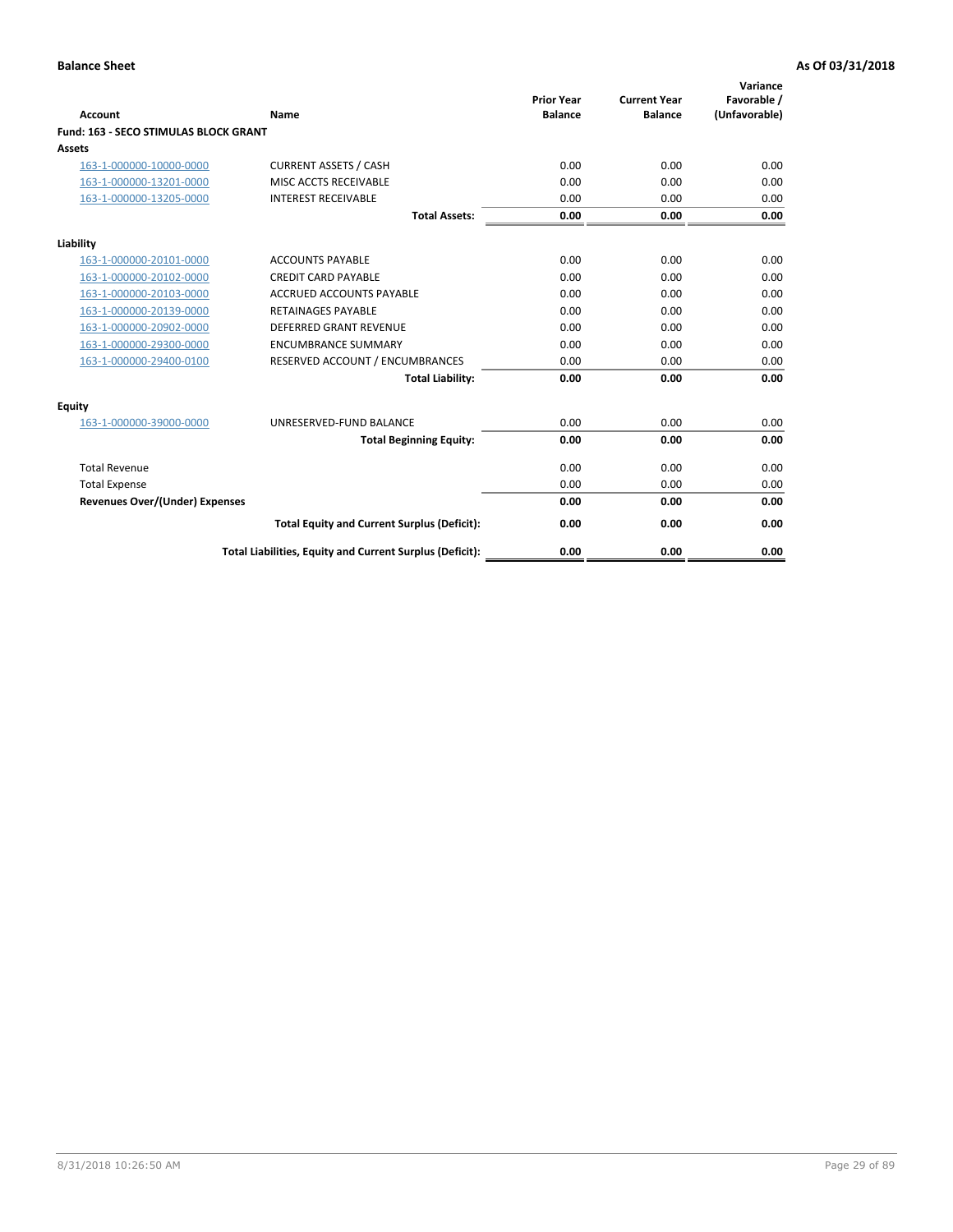|                                       |                                                          |                                     |                                       | Variance                     |
|---------------------------------------|----------------------------------------------------------|-------------------------------------|---------------------------------------|------------------------------|
| <b>Account</b>                        | Name                                                     | <b>Prior Year</b><br><b>Balance</b> | <b>Current Year</b><br><b>Balance</b> | Favorable /<br>(Unfavorable) |
| Fund: 164 - 2013 CO CAPITAL FUND      |                                                          |                                     |                                       |                              |
| <b>Assets</b>                         |                                                          |                                     |                                       |                              |
| 164-1-000000-10000-0000               | <b>CURRENT ASSETS / CASH</b>                             | 31,610.98                           | 31,703.45                             | 92.47                        |
| 164-1-000000-11508-0000               | 2013 CO'S PROJ CONST                                     | 1.976.83                            | 1.998.21                              | 21.38                        |
| 164-1-000000-11509-0000               | 2013 CO'S DEBT SERVICE                                   | 0.00                                | 0.00                                  | 0.00                         |
| 164-1-000000-13205-0000               | <b>INTEREST RECEIVABLE</b>                               | 0.00                                | 0.00                                  | 0.00                         |
| 164-1-000000-14035-0000               | DEBT SERVICE / DEBT SERVICE FUND                         | 0.00                                | 0.00                                  | 0.00                         |
|                                       | <b>Total Assets:</b>                                     | 33,587.81                           | 33,701.66                             | 113.85                       |
| Liability                             |                                                          |                                     |                                       |                              |
| 164-1-000000-20101-0000               | <b>ACCOUNTS PAYABLE</b>                                  | 0.00                                | 0.00                                  | 0.00                         |
| 164-1-000000-20102-0000               | <b>CREDIT CARD PAYABLE</b>                               | 0.00                                | 0.00                                  | 0.00                         |
| 164-1-000000-20103-0000               | <b>ACCRUED ACCOUNTS PAYABLE</b>                          | 0.00                                | 0.00                                  | 0.00                         |
| 164-1-000000-20139-0000               | <b>RETAINAGES PAYABLE</b>                                | 0.00                                | 0.00                                  | 0.00                         |
| 164-1-000000-21001-0000               | <b>GENERAL FUND / GENERAL FUND</b>                       | 0.00                                | 0.00                                  | 0.00                         |
| 164-1-000000-21035-0000               | DEBT SERVICE / DUE TO DEBT SERVICE                       | 0.00                                | 0.00                                  | 0.00                         |
| 164-1-000000-29300-0000               | <b>ENCUMBRANCE SUMMARY</b>                               | 0.00                                | 0.00                                  | 0.00                         |
| 164-1-000000-29400-0100               | RESERVED ACCOUNT / ENCUMBRANCES                          | 0.00                                | 0.00                                  | 0.00                         |
|                                       | <b>Total Liability:</b>                                  | 0.00                                | 0.00                                  | 0.00                         |
| <b>Equity</b>                         |                                                          |                                     |                                       |                              |
| 164-1-000000-39000-0000               | UNRESERVED-FUND BALANCE                                  | 33,501.36                           | 33,642.76                             | 141.40                       |
|                                       | <b>Total Beginning Equity:</b>                           | 33,501.36                           | 33,642.76                             | 141.40                       |
| <b>Total Revenue</b>                  |                                                          | 86.52                               | 64.01                                 | $-22.51$                     |
| <b>Total Expense</b>                  |                                                          | 0.07                                | 5.11                                  | $-5.04$                      |
| <b>Revenues Over/(Under) Expenses</b> |                                                          | 86.45                               | 58.90                                 | $-27.55$                     |
|                                       | <b>Total Equity and Current Surplus (Deficit):</b>       | 33,587.81                           | 33.701.66                             | 113.85                       |
|                                       | Total Liabilities, Equity and Current Surplus (Deficit): | 33,587.81                           | 33.701.66                             | 113.85                       |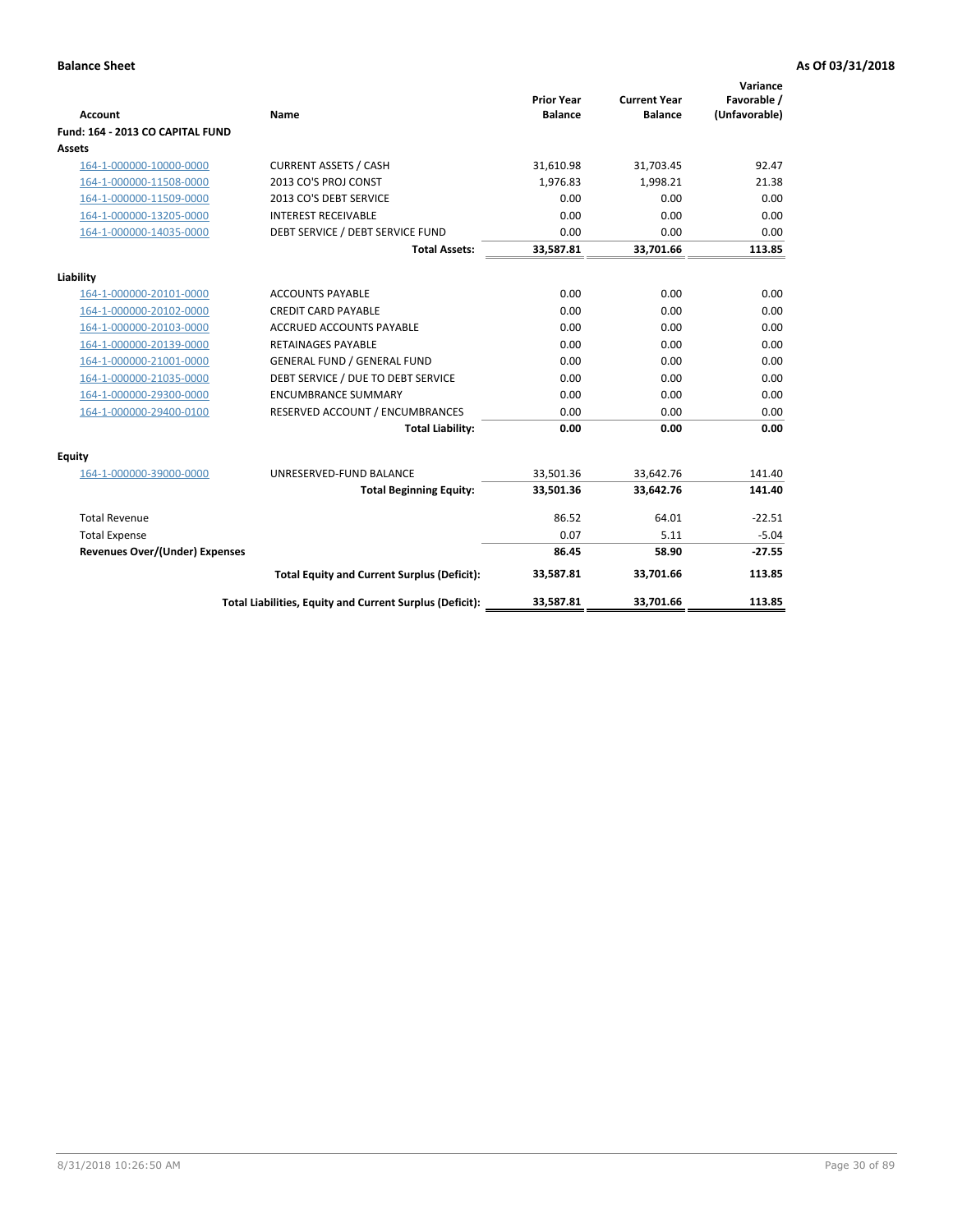| <b>Account</b>                        | Name                                                     | <b>Prior Year</b><br><b>Balance</b> | <b>Current Year</b><br><b>Balance</b> | Variance<br>Favorable /<br>(Unfavorable) |
|---------------------------------------|----------------------------------------------------------|-------------------------------------|---------------------------------------|------------------------------------------|
| Fund: 165 - 2014 GO FUND              |                                                          |                                     |                                       |                                          |
| <b>Assets</b>                         |                                                          |                                     |                                       |                                          |
| 165-1-000000-10000-0000               | <b>CURRENT ASSETS / CASH</b>                             | $-666,654.30$                       | $-8,613.63$                           | 658,040.67                               |
| 165-1-000000-11003-0000               | 2010 CO'S                                                | 0.00                                | 0.00                                  | 0.00                                     |
| 165-1-000000-11202-0000               | 2014 GO STREET BONDS                                     | 0.00                                | 0.00                                  | 0.00                                     |
| 165-1-000000-11511-0000               | <b>2015 GO PROJECT CONSTRUCTION</b>                      | 2,739,510.74                        | 769,049.65                            | $-1,970,461.09$                          |
| 165-1-000000-11520-0000               | <b>CERTIFICATES OF DEPOSIT</b>                           | 0.00                                | 0.00                                  | 0.00                                     |
| 165-1-000000-11530-0000               | <b>TexasTERM CP</b>                                      | 0.00                                | 0.00                                  | 0.00                                     |
| 165-1-000000-13201-0000               | MISC ACCTS RECEIVABLE                                    | 0.00                                | 0.00                                  | 0.00                                     |
| 165-1-000000-13205-0000               | <b>INTEREST RECEIVABLE</b>                               | 0.00                                | 0.00                                  | 0.00                                     |
| 165-1-000000-14035-0000               | DEBT SERVICE / DEBT SERVICE FUND                         | 0.00                                | 0.00                                  | 0.00                                     |
|                                       | <b>Total Assets:</b>                                     | 2,072,856.44                        | 760,436.02                            | $-1,312,420.42$                          |
| Liability                             |                                                          |                                     |                                       |                                          |
| 165-1-000000-20101-0000               | <b>ACCOUNTS PAYABLE</b>                                  | 0.00                                | 0.00                                  | 0.00                                     |
| 165-1-000000-20102-0000               | <b>CREDIT CARD PAYABLE</b>                               | 0.00                                | 0.00                                  | 0.00                                     |
| 165-1-000000-20103-0000               | ACCRUED ACCOUNTS PAYABLE                                 | 0.00                                | 0.00                                  | 0.00                                     |
| 165-1-000000-20139-0000               | <b>RETAINAGES PAYABLE</b>                                | 187,165.70                          | 0.00                                  | 187,165.70                               |
| 165-1-000000-21001-0000               | <b>GENERAL FUND / GENERAL FUND</b>                       | 0.00                                | 0.00                                  | 0.00                                     |
| 165-1-000000-21035-0000               | DEBT SERVICE / DUE TO DEBT SERVICE                       | 0.00                                | 0.00                                  | 0.00                                     |
| 165-1-000000-29300-0000               | <b>ENCUMBRANCE SUMMARY</b>                               | 0.00                                | 0.00                                  | 0.00                                     |
| 165-1-000000-29400-0100               | RESERVED ACCOUNT / ENCUMBRANCES                          | 0.00                                | 0.00                                  | 0.00                                     |
|                                       | <b>Total Liability:</b>                                  | 187,165.70                          | 0.00                                  | 187,165.70                               |
| <b>Equity</b>                         |                                                          |                                     |                                       |                                          |
| 165-1-000000-39000-0000               | UNRESERVED-FUND BALANCE                                  | 3,846,902.24                        | 755,496.40                            | $-3,091,405.84$                          |
|                                       | <b>Total Beginning Equity:</b>                           | 3,846,902.24                        | 755,496.40                            | $-3,091,405.84$                          |
| <b>Total Revenue</b>                  |                                                          | 26,753.48                           | 4,939.62                              | $-21,813.86$                             |
| <b>Total Expense</b>                  |                                                          | 1,987,964.98                        | 0.00                                  | 1,987,964.98                             |
| <b>Revenues Over/(Under) Expenses</b> |                                                          | $-1,961,211.50$                     | 4,939.62                              | 1,966,151.12                             |
|                                       | <b>Total Equity and Current Surplus (Deficit):</b>       | 1,885,690.74                        | 760,436.02                            | $-1,125,254.72$                          |
|                                       | Total Liabilities, Equity and Current Surplus (Deficit): | 2,072,856.44                        | 760.436.02                            | -1,312,420.42                            |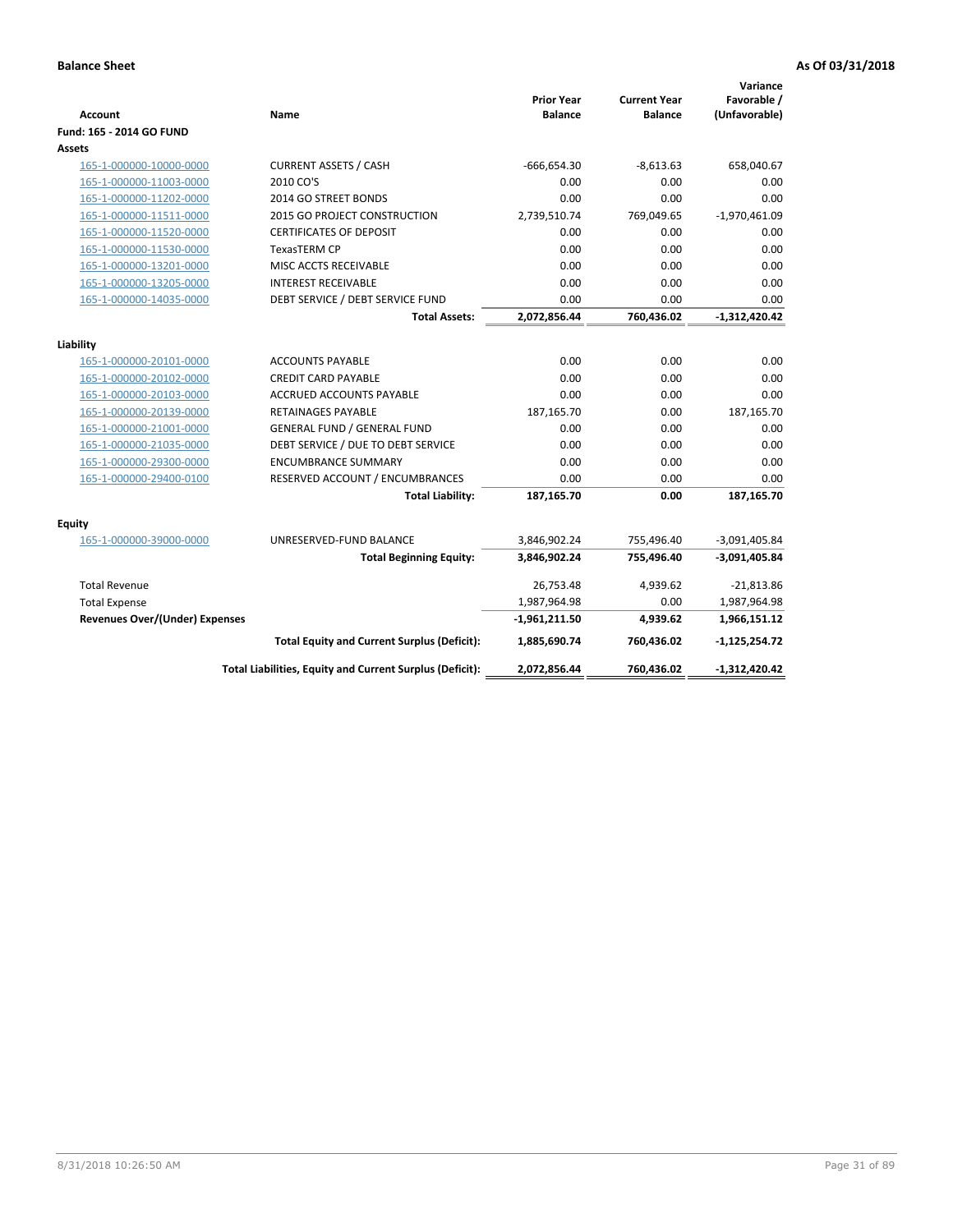| Account                                               | Name                                                     | <b>Prior Year</b><br><b>Balance</b> | <b>Current Year</b><br><b>Balance</b> | Variance<br>Favorable /<br>(Unfavorable) |
|-------------------------------------------------------|----------------------------------------------------------|-------------------------------------|---------------------------------------|------------------------------------------|
| Fund: 170 - LAW ENFORCEMENT GRANT - CAPITAL PURCHASES |                                                          |                                     |                                       |                                          |
| <b>Assets</b>                                         |                                                          |                                     |                                       |                                          |
| 170-1-000000-10000-0000                               | <b>CURRENT ASSETS / CASH</b>                             | 194.66                              | 194.66                                | 0.00                                     |
| 170-1-000000-13201-0000                               | MISC ACCTS RECEIVABLE                                    | 0.00                                | 0.00                                  | 0.00                                     |
|                                                       | <b>Total Assets:</b>                                     | 194.66                              | 194.66                                | 0.00                                     |
| Liability                                             |                                                          |                                     |                                       |                                          |
| 170-1-000000-20101-0000                               | <b>ACCOUNTS PAYABLE</b>                                  | 0.00                                | 0.00                                  | 0.00                                     |
| 170-1-000000-20102-0000                               | <b>CREDIT CARD PAYABLE</b>                               | 0.00                                | 0.00                                  | 0.00                                     |
| 170-1-000000-20103-0000                               | <b>ACCRUED ACCOUNTS PAYABLE</b>                          | 0.00                                | 0.00                                  | 0.00                                     |
| 170-1-000000-20902-0000                               | DEFERRED GRANT REVENUE                                   | 0.00                                | 0.00                                  | 0.00                                     |
| 170-1-000000-21001-0000                               | <b>GENERAL FUND / GENERAL FUND</b>                       | 0.00                                | 0.00                                  | 0.00                                     |
| 170-1-000000-24004-0000                               | <b>INTEREST PAYABLE ON DEP</b>                           | 0.00                                | 0.00                                  | 0.00                                     |
| 170-1-000000-29300-0000                               | <b>ENCUMBRANCE SUMMARY</b>                               | 0.00                                | 0.00                                  | 0.00                                     |
| 170-1-000000-29400-0000                               | RESERVED ACCOUNT / ENCUMBRANCES                          | 0.00                                | 0.00                                  | 0.00                                     |
|                                                       | <b>Total Liability:</b>                                  | 0.00                                | 0.00                                  | 0.00                                     |
| <b>Equity</b>                                         |                                                          |                                     |                                       |                                          |
| 170-1-000000-39000-0000                               | UNRESERVED-FUND BALANCE                                  | 194.66                              | 194.66                                | 0.00                                     |
|                                                       | <b>Total Beginning Equity:</b>                           | 194.66                              | 194.66                                | 0.00                                     |
| <b>Total Revenue</b>                                  |                                                          | 0.00                                | 0.00                                  | 0.00                                     |
| <b>Total Expense</b>                                  |                                                          | 0.00                                | 0.00                                  | 0.00                                     |
| <b>Revenues Over/(Under) Expenses</b>                 |                                                          | 0.00                                | 0.00                                  | 0.00                                     |
|                                                       | <b>Total Equity and Current Surplus (Deficit):</b>       | 194.66                              | 194.66                                | 0.00                                     |
|                                                       | Total Liabilities, Equity and Current Surplus (Deficit): | 194.66                              | 194.66                                | 0.00                                     |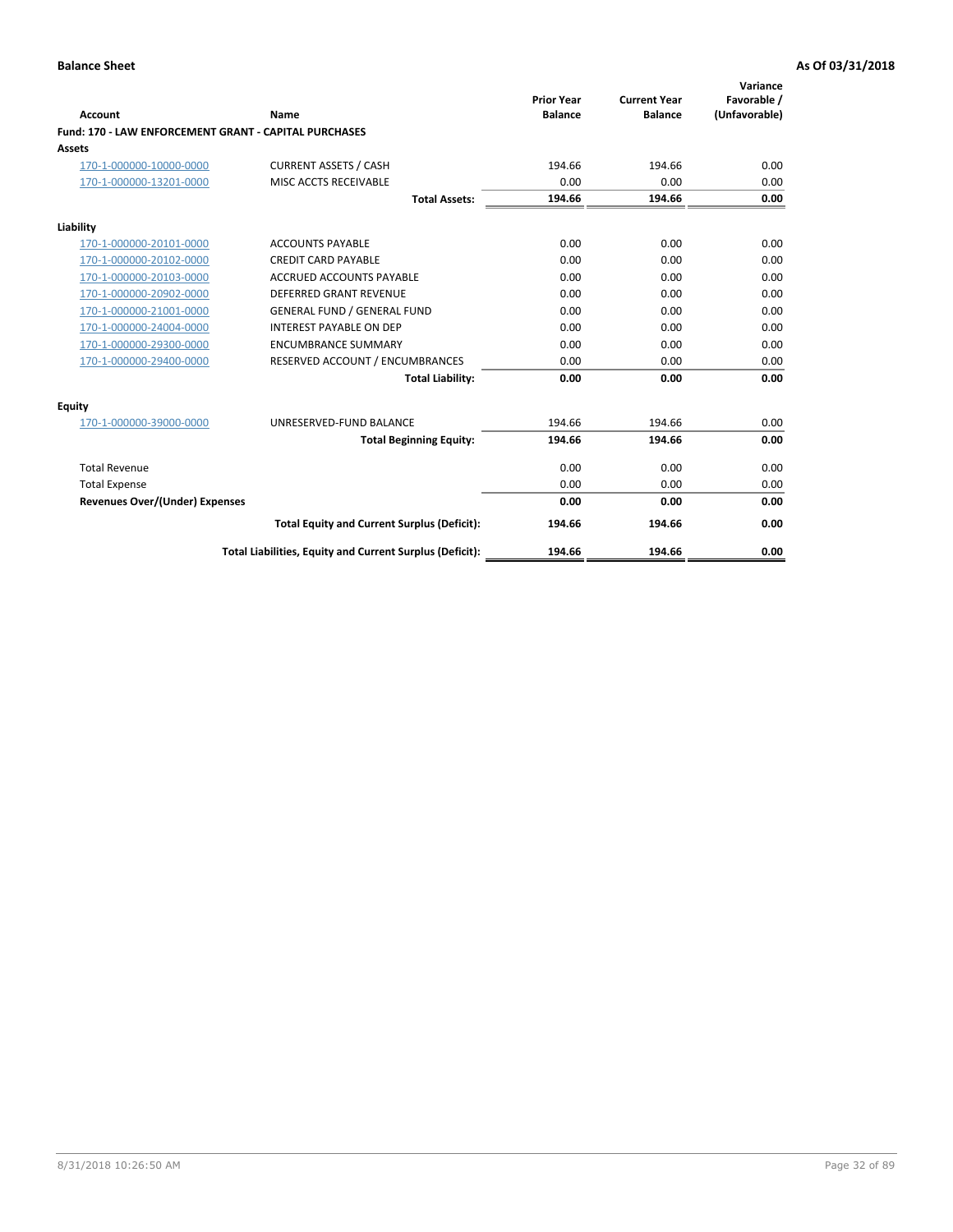|                                                |                                                          | <b>Prior Year</b> | <b>Current Year</b> | Variance<br>Favorable / |
|------------------------------------------------|----------------------------------------------------------|-------------------|---------------------|-------------------------|
| Account                                        | Name                                                     | <b>Balance</b>    | <b>Balance</b>      | (Unfavorable)           |
| <b>Fund: 171 - MAIN STREET SPECIAL REVENUE</b> |                                                          |                   |                     |                         |
| Assets                                         |                                                          |                   |                     |                         |
| 171-1-000000-10000-0000                        | <b>CURRENT ASSETS / CASH</b>                             | 57,308.28         | 57,500.28           | 192.00                  |
| 171-1-000000-13201-0000                        | MISC ACCTS RECEIVABLE                                    | 0.00              | 0.00                | 0.00                    |
| 171-1-000000-13205-0000                        | <b>INTEREST RECEIVABLE</b>                               | 0.00              | 0.00                | 0.00                    |
|                                                | <b>Total Assets:</b>                                     | 57,308.28         | 57,500.28           | 192.00                  |
| Liability                                      |                                                          |                   |                     |                         |
| 171-1-000000-20101-0000                        | <b>ACCOUNTS PAYABLE</b>                                  | 0.00              | 0.00                | 0.00                    |
| 171-1-000000-20102-0000                        | <b>CREDIT CARD PAYABLE</b>                               | 0.00              | 0.00                | 0.00                    |
| 171-1-000000-20103-0000                        | <b>ACCRUED ACCOUNTS PAYABLE</b>                          | 0.00              | 0.00                | 0.00                    |
| 171-1-000000-20139-0000                        | <b>RETAINAGES PAYABLE</b>                                | 0.00              | 0.00                | 0.00                    |
| 171-1-000000-20902-0000                        | <b>DEFERRED GRANT REVENUE</b>                            | 0.00              | 0.00                | 0.00                    |
| 171-1-000000-29300-0000                        | <b>ENCUMBRANCE SUMMARY</b>                               | 0.00              | 0.00                | 0.00                    |
| 171-1-000000-29400-0100                        | RESERVED ACCOUNT / ENCUMBRANCES                          | 0.00              | 0.00                | 0.00                    |
|                                                | <b>Total Liability:</b>                                  | 0.00              | 0.00                | 0.00                    |
| <b>Equity</b>                                  |                                                          |                   |                     |                         |
| 171-1-000000-39000-0000                        | UNRESERVED-FUND BALANCE                                  | 37,308.28         | 35,933.28           | $-1,375.00$             |
|                                                | <b>Total Beginning Equity:</b>                           | 37,308.28         | 35,933.28           | $-1,375.00$             |
| <b>Total Revenue</b>                           |                                                          | 25,000.00         | 25,000.00           | 0.00                    |
| <b>Total Expense</b>                           |                                                          | 5,000.00          | 3,433.00            | 1,567.00                |
| <b>Revenues Over/(Under) Expenses</b>          |                                                          | 20,000.00         | 21,567.00           | 1,567.00                |
|                                                | <b>Total Equity and Current Surplus (Deficit):</b>       | 57,308.28         | 57,500.28           | 192.00                  |
|                                                | Total Liabilities, Equity and Current Surplus (Deficit): | 57,308.28         | 57,500.28           | 192.00                  |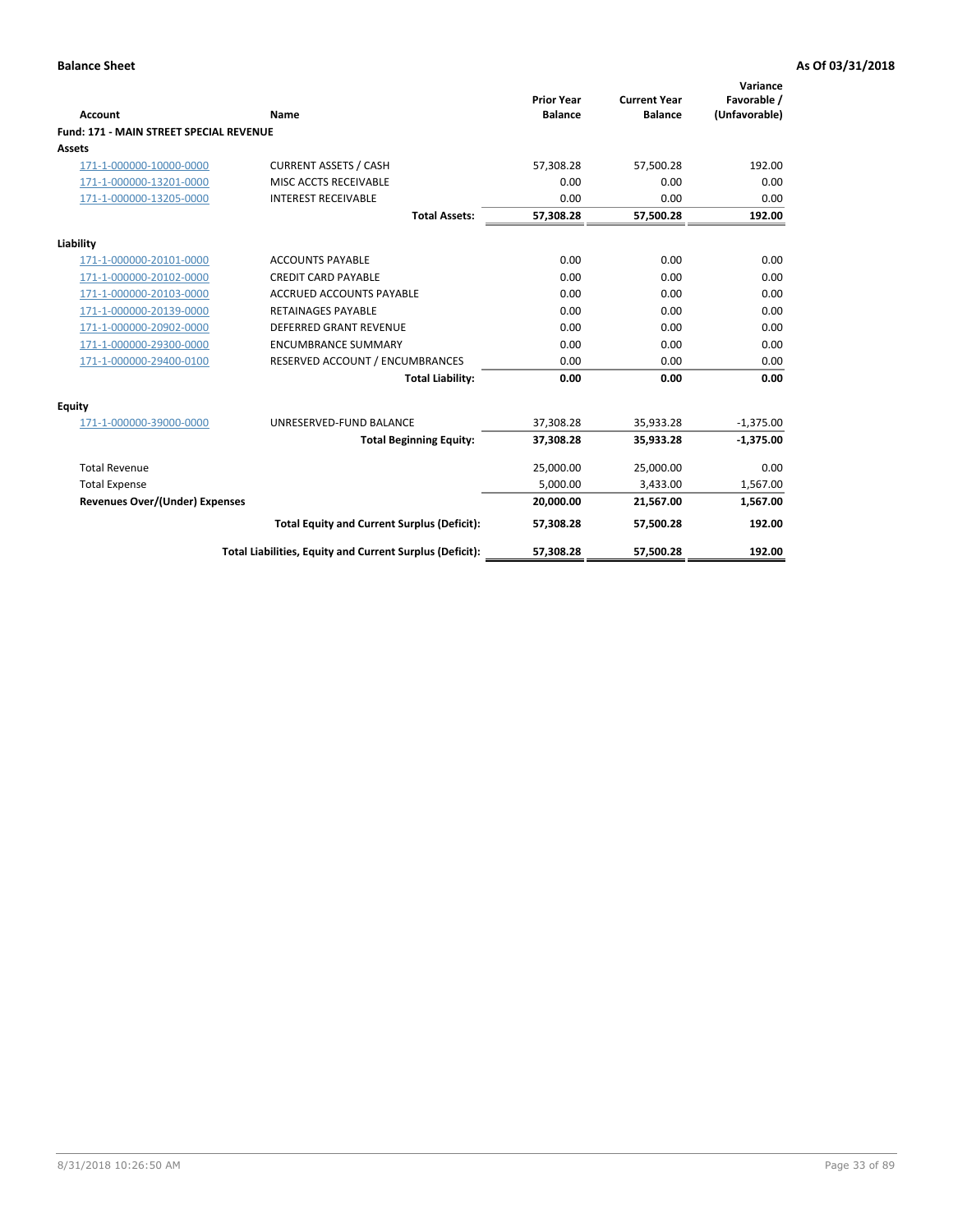|                                      |                                                          |                                     |                                       | Variance                     |
|--------------------------------------|----------------------------------------------------------|-------------------------------------|---------------------------------------|------------------------------|
| <b>Account</b>                       | Name                                                     | <b>Prior Year</b><br><b>Balance</b> | <b>Current Year</b><br><b>Balance</b> | Favorable /<br>(Unfavorable) |
| <b>Fund: 172 - MINOR GRANTS FUND</b> |                                                          |                                     |                                       |                              |
| <b>Assets</b>                        |                                                          |                                     |                                       |                              |
| 172-1-000000-10000-0000              | <b>CURRENT ASSETS / CASH</b>                             | $-23,542.34$                        | 4,542.86                              | 28,085.20                    |
| 172-1-000000-13201-0000              | MISC ACCTS RECEIVABLE                                    | 0.00                                | 0.00                                  | 0.00                         |
| 172-1-000000-13205-0000              | <b>INTEREST RECEIVABLE</b>                               | 0.00                                | 0.00                                  | 0.00                         |
|                                      | <b>Total Assets:</b>                                     | $-23,542.34$                        | 4,542.86                              | 28,085.20                    |
| Liability                            |                                                          |                                     |                                       |                              |
| 172-1-000000-20101-0000              | <b>ACCOUNTS PAYABLE</b>                                  | 0.00                                | 0.00                                  | 0.00                         |
| 172-1-000000-20102-0000              | <b>CREDIT CARD PAYABLE</b>                               | 0.00                                | 0.00                                  | 0.00                         |
| 172-1-000000-20103-0000              | <b>ACCRUED ACCOUNTS PAYABLE</b>                          | 0.00                                | 0.00                                  | 0.00                         |
| 172-1-000000-20902-0000              | DEFERRED GRANT REVENUE                                   | 0.00                                | 0.00                                  | 0.00                         |
| 172-1-000000-29300-0000              | <b>ENCUMBRANCE SUMMARY</b>                               | 0.00                                | 0.00                                  | 0.00                         |
| 172-1-000000-29400-0000              | RESERVED ACCOUNT / ENCUMBRANCES                          | 0.00                                | 0.00                                  | 0.00                         |
|                                      | <b>Total Liability:</b>                                  | 0.00                                | 0.00                                  | 0.00                         |
| Equity                               |                                                          |                                     |                                       |                              |
| 172-1-000000-39000-0000              | UNRESERVED-FUND BALANCE                                  | 2,962.31                            | 493.86                                | $-2,468.45$                  |
|                                      | <b>Total Beginning Equity:</b>                           | 2,962.31                            | 493.86                                | $-2,468.45$                  |
| <b>Total Revenue</b>                 |                                                          | 530.25                              | 6,744.00                              | 6,213.75                     |
| <b>Total Expense</b>                 |                                                          | 27,034.90                           | 2,695.00                              | 24,339.90                    |
| Revenues Over/(Under) Expenses       |                                                          | $-26,504.65$                        | 4,049.00                              | 30,553.65                    |
|                                      | <b>Total Equity and Current Surplus (Deficit):</b>       | $-23,542.34$                        | 4,542.86                              | 28,085.20                    |
|                                      | Total Liabilities, Equity and Current Surplus (Deficit): | $-23,542.34$                        | 4,542.86                              | 28,085.20                    |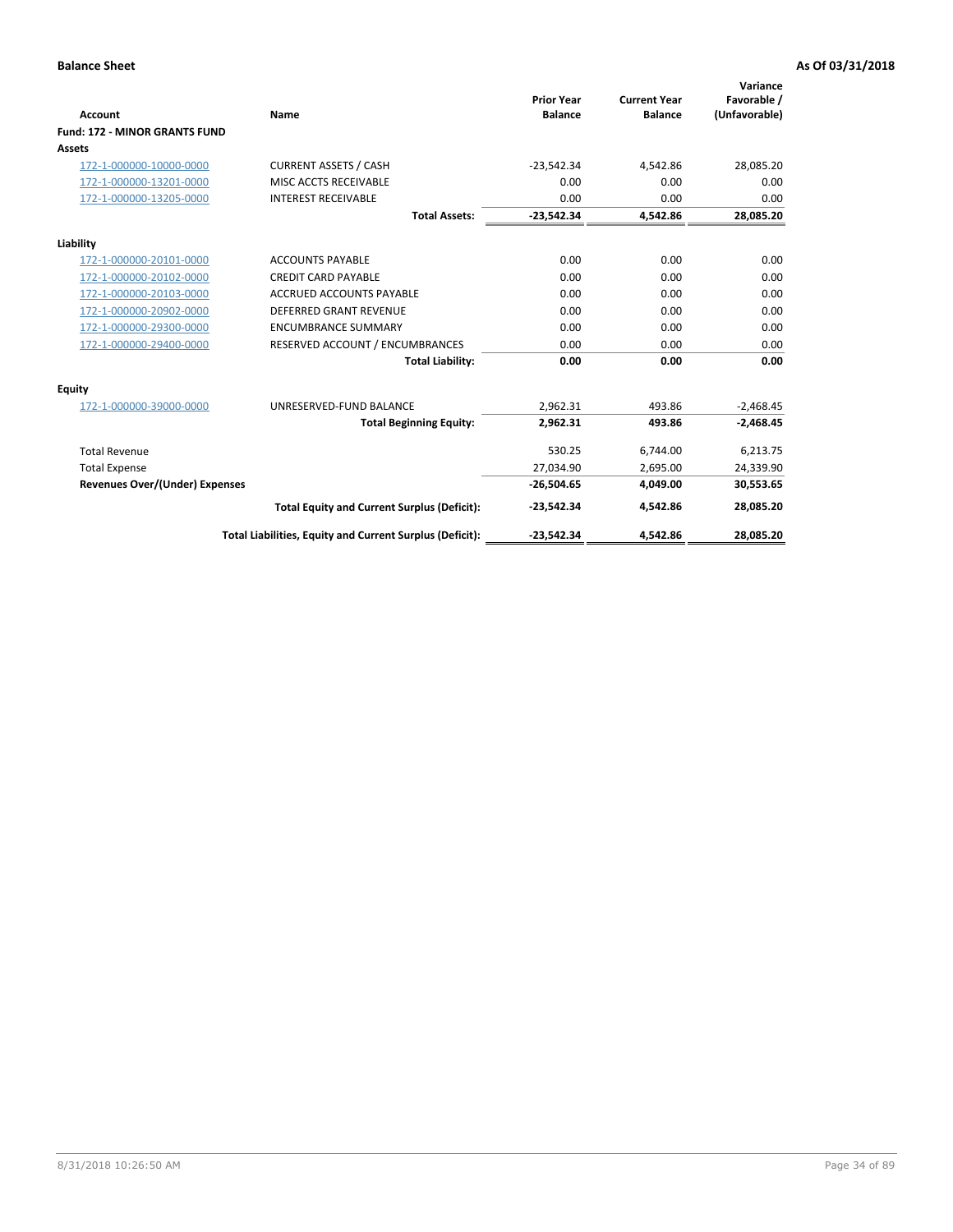| <b>Account</b>                         | <b>Name</b>                                              | <b>Prior Year</b><br><b>Balance</b> | <b>Current Year</b><br><b>Balance</b> | Variance<br>Favorable /<br>(Unfavorable) |
|----------------------------------------|----------------------------------------------------------|-------------------------------------|---------------------------------------|------------------------------------------|
| <b>Fund: 173 - FL YOUNG FOUNDATION</b> |                                                          |                                     |                                       |                                          |
| Assets                                 |                                                          |                                     |                                       |                                          |
| 173-1-000000-10000-0000                | <b>CURRENT ASSETS / CASH</b>                             | 0.00                                | 0.00                                  | 0.00                                     |
| 173-1-000000-13201-0000                | MISC ACCTS RECEIVABLE                                    | 0.00                                | 0.00                                  | 0.00                                     |
|                                        | <b>Total Assets:</b>                                     | 0.00                                | 0.00                                  | 0.00                                     |
| Liability                              |                                                          |                                     |                                       |                                          |
| 173-1-000000-20101-0000                | <b>ACCOUNTS PAYABLE</b>                                  | 0.00                                | 0.00                                  | 0.00                                     |
| 173-1-000000-20102-0000                | <b>CREDIT CARD PAYABLE</b>                               | 0.00                                | 0.00                                  | 0.00                                     |
| 173-1-000000-20902-0000                | <b>DEFERRED GRANT REVENUE</b>                            | 0.00                                | 0.00                                  | 0.00                                     |
| 173-1-000000-29300-0000                | <b>ENCUMBRANCE SUMMARY</b>                               | 0.00                                | 0.00                                  | 0.00                                     |
| 173-1-000000-29400-0000                | RESERVED ACCOUNT / ENCUMBRANCES                          | 0.00                                | 0.00                                  | 0.00                                     |
|                                        | <b>Total Liability:</b>                                  | 0.00                                | 0.00                                  | 0.00                                     |
| Equity                                 |                                                          |                                     |                                       |                                          |
| 173-1-000000-39000-0000                | UNRESERVED-FUND BALANCE                                  | 0.00                                | 0.00                                  | 0.00                                     |
|                                        | <b>Total Beginning Equity:</b>                           | 0.00                                | 0.00                                  | 0.00                                     |
| <b>Total Revenue</b>                   |                                                          | 0.00                                | 0.00                                  | 0.00                                     |
| <b>Total Expense</b>                   |                                                          | 0.00                                | 0.00                                  | 0.00                                     |
| <b>Revenues Over/(Under) Expenses</b>  |                                                          | 0.00                                | 0.00                                  | 0.00                                     |
|                                        | <b>Total Equity and Current Surplus (Deficit):</b>       | 0.00                                | 0.00                                  | 0.00                                     |
|                                        | Total Liabilities, Equity and Current Surplus (Deficit): | 0.00                                | 0.00                                  | 0.00                                     |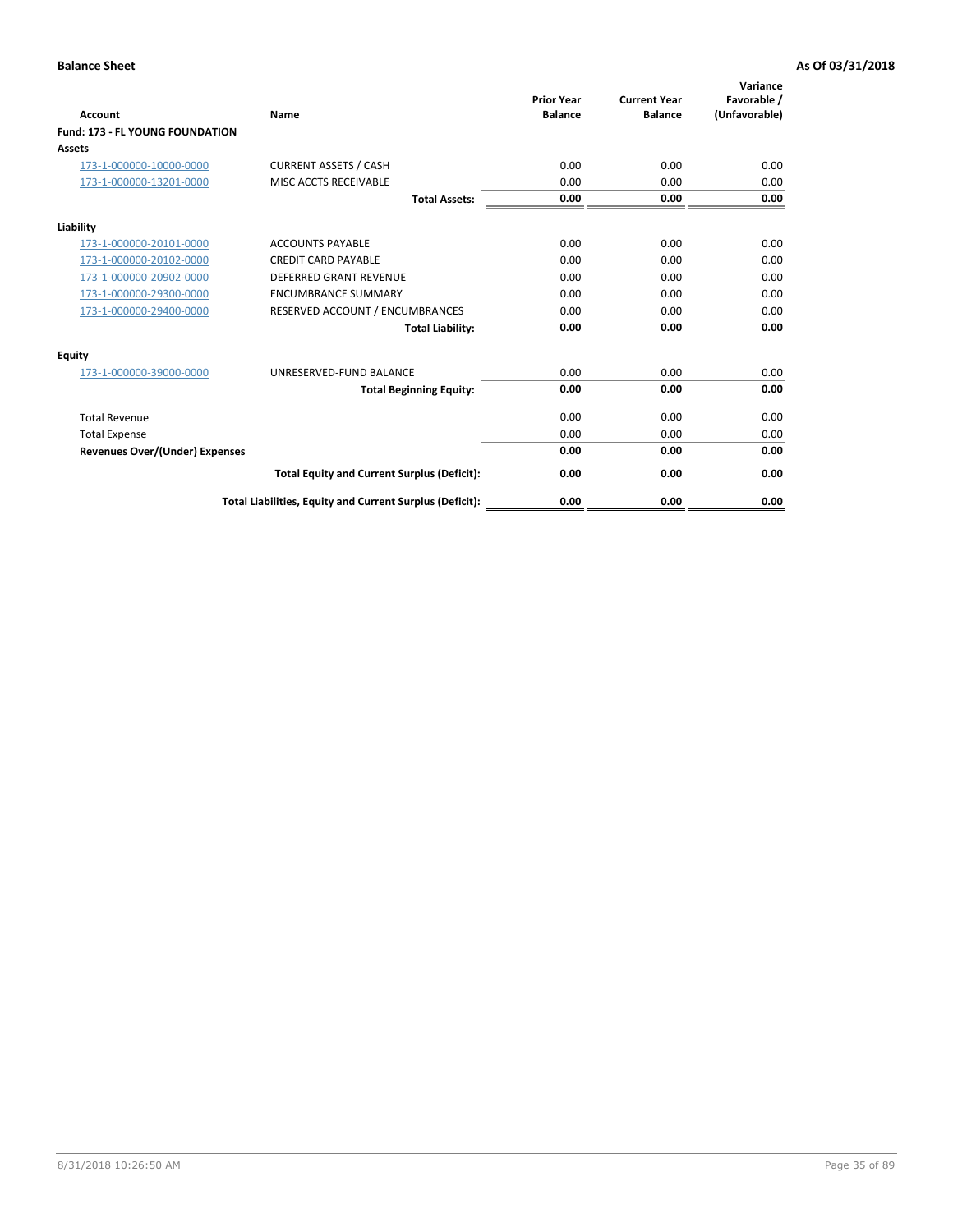|                                       |                                                          |                                     |                                       | Variance                     |
|---------------------------------------|----------------------------------------------------------|-------------------------------------|---------------------------------------|------------------------------|
| <b>Account</b>                        | Name                                                     | <b>Prior Year</b><br><b>Balance</b> | <b>Current Year</b><br><b>Balance</b> | Favorable /<br>(Unfavorable) |
| Fund: 174 - FEMA GRANT                |                                                          |                                     |                                       |                              |
| <b>Assets</b>                         |                                                          |                                     |                                       |                              |
| 174-1-000000-10000-0000               | <b>CURRENT ASSETS / CASH</b>                             | 71.08                               | 1.08                                  | $-70.00$                     |
| 174-1-000000-13201-0000               | MISC ACCTS RECEIVABLE                                    | 0.00                                | 0.00                                  | 0.00                         |
| 174-1-000000-13205-0000               | <b>INTEREST RECEIVABLE</b>                               | 0.00                                | 0.00                                  | 0.00                         |
|                                       | <b>Total Assets:</b>                                     | 71.08                               | 1.08                                  | $-70.00$                     |
| Liability                             |                                                          |                                     |                                       |                              |
| 174-1-000000-20101-0000               | <b>ACCOUNTS PAYABLE</b>                                  | 0.00                                | 0.00                                  | 0.00                         |
| 174-1-000000-20102-0000               | <b>CREDIT CARD PAYABLE</b>                               | 0.00                                | 0.00                                  | 0.00                         |
| 174-1-000000-20103-0000               | <b>ACCRUED ACCOUNTS PAYABLE</b>                          | 0.00                                | 0.00                                  | 0.00                         |
| 174-1-000000-20902-0000               | <b>DEFERRED GRANT REVENUE</b>                            | 0.00                                | 0.00                                  | 0.00                         |
| 174-1-000000-29300-0000               | <b>ENCUMBRANCE SUMMARY</b>                               | 0.00                                | 0.00                                  | 0.00                         |
| 174-1-000000-29400-0000               | RESERVED ACCOUNT / ENCUMBRANCES                          | 0.00                                | 0.00                                  | 0.00                         |
|                                       | <b>Total Liability:</b>                                  | 0.00                                | 0.00                                  | 0.00                         |
| Equity                                |                                                          |                                     |                                       |                              |
| 174-1-000000-39000-0000               | UNRESERVED-FUND BALANCE                                  | 1.08                                | 1.08                                  | 0.00                         |
|                                       | <b>Total Beginning Equity:</b>                           | 1.08                                | 1.08                                  | 0.00                         |
| <b>Total Revenue</b>                  |                                                          | 182,810.00                          | 0.00                                  | $-182,810.00$                |
| <b>Total Expense</b>                  |                                                          | 182,740.00                          | 0.00                                  | 182,740.00                   |
| <b>Revenues Over/(Under) Expenses</b> |                                                          | 70.00                               | 0.00                                  | $-70.00$                     |
|                                       | <b>Total Equity and Current Surplus (Deficit):</b>       | 71.08                               | 1.08                                  | $-70.00$                     |
|                                       | Total Liabilities, Equity and Current Surplus (Deficit): | 71.08                               | 1.08                                  | $-70.00$                     |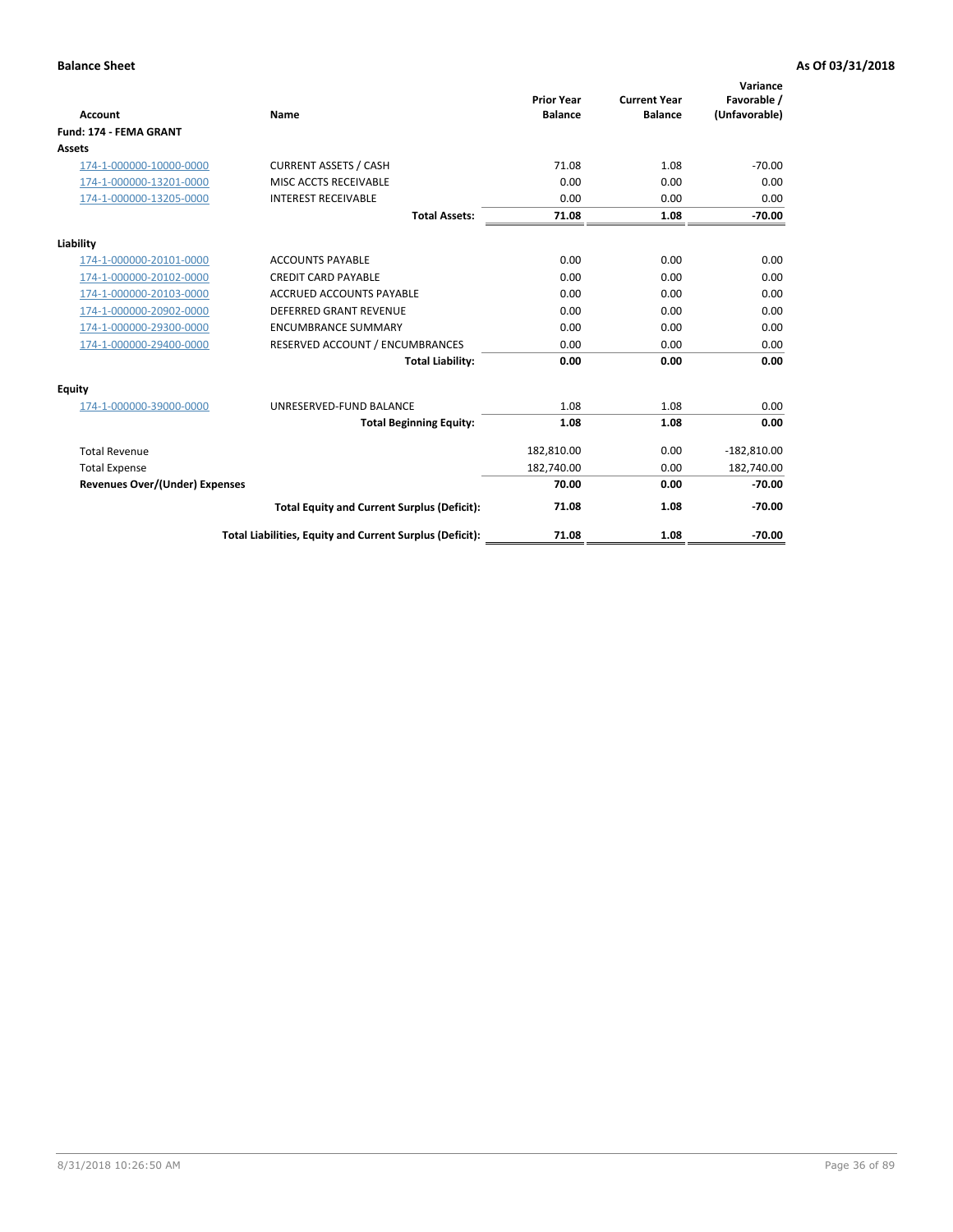| <b>Account</b>                             | Name                                                     | <b>Prior Year</b><br><b>Balance</b> | <b>Current Year</b><br><b>Balance</b> | Variance<br>Favorable /<br>(Unfavorable) |
|--------------------------------------------|----------------------------------------------------------|-------------------------------------|---------------------------------------|------------------------------------------|
| Fund: 175 - JUSTICE ASSISTANCE GRANT - JAG |                                                          |                                     |                                       |                                          |
| <b>Assets</b>                              |                                                          |                                     |                                       |                                          |
| 175-1-000000-10000-0000                    | <b>CURRENT ASSETS / CASH</b>                             | 30.65                               | 13,761.65                             | 13,731.00                                |
| 175-1-000000-13201-0000                    | MISC ACCTS RECEIVABLE                                    | 0.00                                | 0.00                                  | 0.00                                     |
|                                            | <b>Total Assets:</b>                                     | 30.65                               | 13,761.65                             | 13,731.00                                |
| Liability                                  |                                                          |                                     |                                       |                                          |
| 175-1-000000-20101-0000                    | <b>ACCOUNTS PAYABLE</b>                                  | 0.00                                | 0.00                                  | 0.00                                     |
| 175-1-000000-20102-0000                    | <b>CREDIT CARD PAYABLE</b>                               | 0.00                                | 0.00                                  | 0.00                                     |
| 175-1-000000-20902-0000                    | <b>DEFERRED GRANT REVENUE</b>                            | 0.00                                | 0.00                                  | 0.00                                     |
| 175-1-000000-29300-0000                    | <b>ENCUMBRANCE SUMMARY</b>                               | 0.00                                | 0.00                                  | 0.00                                     |
| 175-1-000000-29400-0000                    | RESERVED ACCOUNT / ENCUMBRANCES                          | 0.00                                | 0.00                                  | 0.00                                     |
|                                            | <b>Total Liability:</b>                                  | 0.00                                | 0.00                                  | 0.00                                     |
| Equity                                     |                                                          |                                     |                                       |                                          |
| 175-1-000000-39000-0000                    | UNRESERVED-FUND BALANCE                                  | 30.65                               | 30.65                                 | 0.00                                     |
|                                            | <b>Total Beginning Equity:</b>                           | 30.65                               | 30.65                                 | 0.00                                     |
| <b>Total Revenue</b>                       |                                                          | 6,165.00                            | 13,731.00                             | 7,566.00                                 |
| <b>Total Expense</b>                       |                                                          | 6,165.00                            | 0.00                                  | 6,165.00                                 |
| <b>Revenues Over/(Under) Expenses</b>      |                                                          | 0.00                                | 13,731.00                             | 13,731.00                                |
|                                            | <b>Total Equity and Current Surplus (Deficit):</b>       | 30.65                               | 13,761.65                             | 13,731.00                                |
|                                            | Total Liabilities, Equity and Current Surplus (Deficit): | 30.65                               | 13,761.65                             | 13,731.00                                |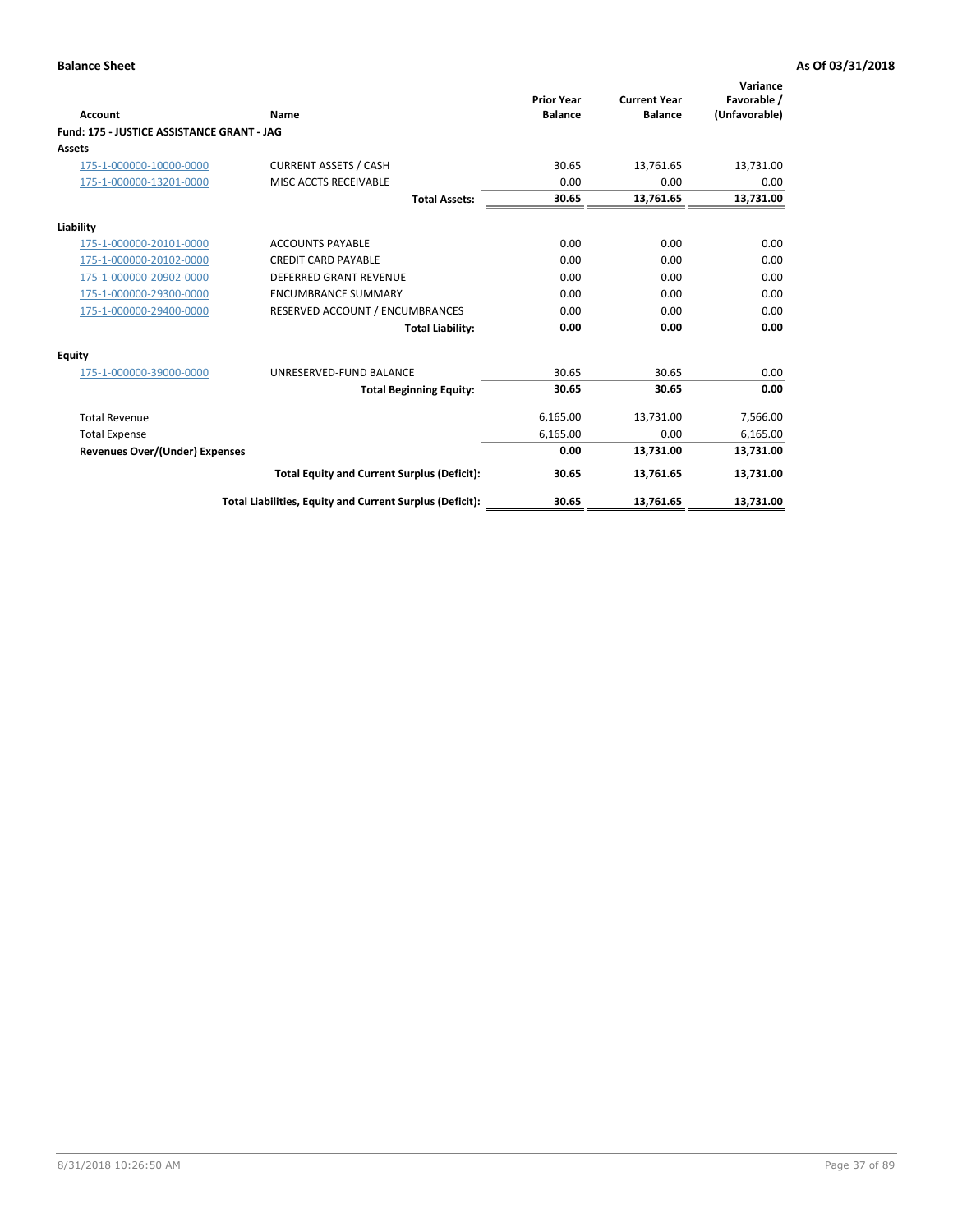| <b>Account</b>                        | Name                                                     | <b>Prior Year</b><br><b>Balance</b> | <b>Current Year</b><br><b>Balance</b> | Variance<br>Favorable /<br>(Unfavorable) |
|---------------------------------------|----------------------------------------------------------|-------------------------------------|---------------------------------------|------------------------------------------|
| Fund: 176 - HOME GRANT FUND           |                                                          |                                     |                                       |                                          |
| <b>Assets</b>                         |                                                          |                                     |                                       |                                          |
| 176-1-000000-10000-0000               | <b>CURRENT ASSETS / CASH</b>                             | 0.00                                | 0.00                                  | 0.00                                     |
| 176-1-000000-13201-0000               | MISC ACCTS RECEIVABLE                                    | 0.00                                | 0.00                                  | 0.00                                     |
| 176-1-000000-13205-0000               | <b>INTEREST RECEIVABLE</b>                               | 0.00                                | 0.00                                  | 0.00                                     |
|                                       | <b>Total Assets:</b>                                     | 0.00                                | 0.00                                  | 0.00                                     |
| Liability                             |                                                          |                                     |                                       |                                          |
| 176-1-000000-20101-0000               | <b>ACCOUNTS PAYABLE</b>                                  | 0.00                                | 0.00                                  | 0.00                                     |
| 176-1-000000-20102-0000               | <b>CREDIT CARD PAYABLE</b>                               | 0.00                                | 0.00                                  | 0.00                                     |
| 176-1-000000-20103-0000               | <b>ACCRUED ACCOUNTS PAYABLE</b>                          | 0.00                                | 0.00                                  | 0.00                                     |
| 176-1-000000-20902-0000               | <b>DEFERRED GRANT REVENUE</b>                            | 0.00                                | 0.00                                  | 0.00                                     |
| 176-1-000000-29300-0000               | <b>ENCUMBRANCE SUMMARY</b>                               | 0.00                                | 0.00                                  | 0.00                                     |
| 176-1-000000-29400-0000               | RESERVED ACCOUNT / ENCUMBRANCES                          | 0.00                                | 0.00                                  | 0.00                                     |
|                                       | <b>Total Liability:</b>                                  | 0.00                                | 0.00                                  | 0.00                                     |
| <b>Equity</b>                         |                                                          |                                     |                                       |                                          |
| 176-1-000000-39000-0000               | UNRESERVED-FUND BALANCE                                  | 0.00                                | 0.00                                  | 0.00                                     |
|                                       | <b>Total Beginning Equity:</b>                           | 0.00                                | 0.00                                  | 0.00                                     |
| <b>Total Revenue</b>                  |                                                          | 0.00                                | 0.00                                  | 0.00                                     |
| <b>Total Expense</b>                  |                                                          | 0.00                                | 0.00                                  | 0.00                                     |
| <b>Revenues Over/(Under) Expenses</b> |                                                          | 0.00                                | 0.00                                  | 0.00                                     |
|                                       | <b>Total Equity and Current Surplus (Deficit):</b>       | 0.00                                | 0.00                                  | 0.00                                     |
|                                       | Total Liabilities, Equity and Current Surplus (Deficit): | 0.00                                | 0.00                                  | 0.00                                     |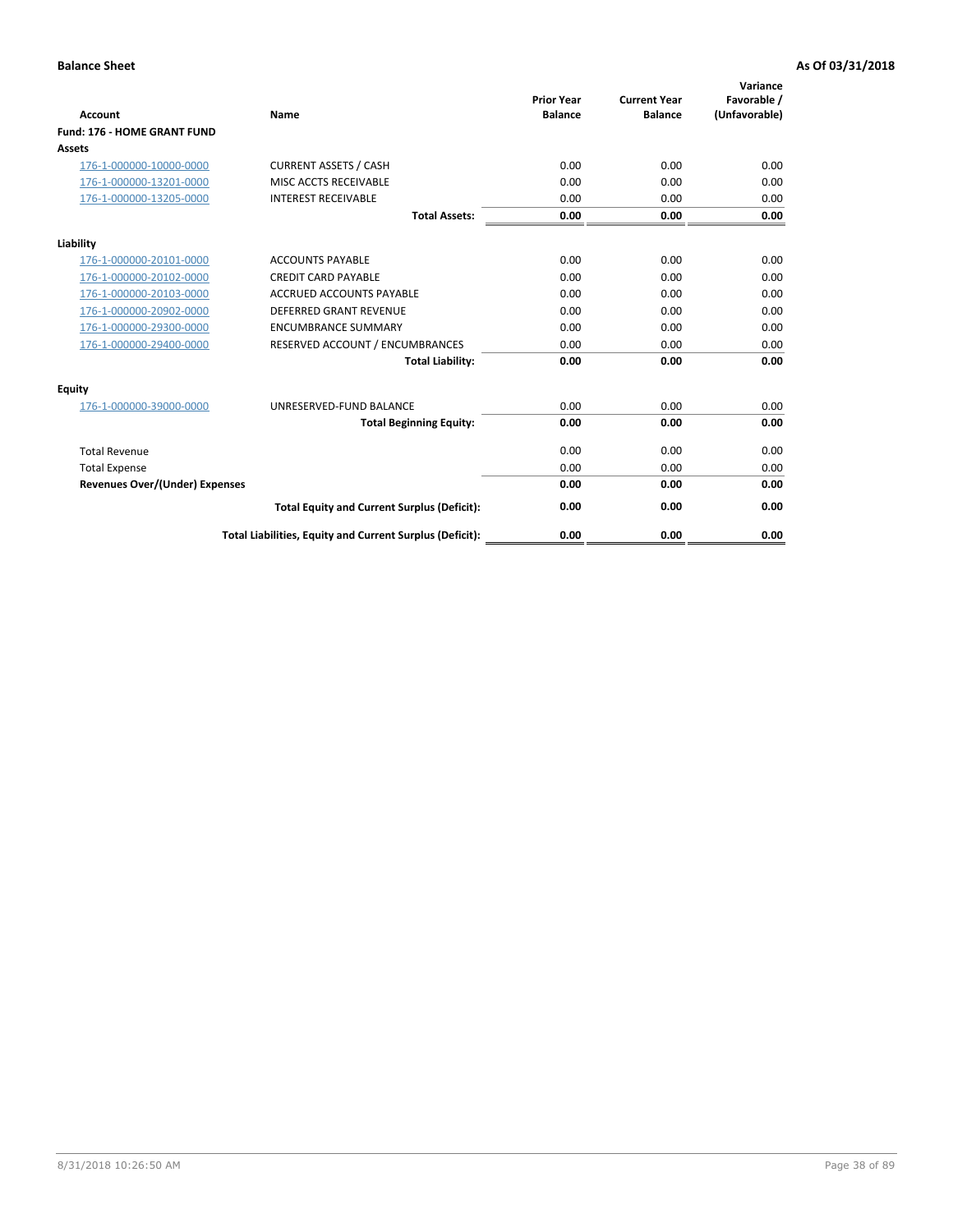| Account                                        | Name                                                     | <b>Prior Year</b><br><b>Balance</b> | <b>Current Year</b><br><b>Balance</b> | Variance<br>Favorable /<br>(Unfavorable) |
|------------------------------------------------|----------------------------------------------------------|-------------------------------------|---------------------------------------|------------------------------------------|
| <b>Fund: 177 - SAFE ROUTES TO SCHOOL GRANT</b> |                                                          |                                     |                                       |                                          |
| <b>Assets</b>                                  |                                                          |                                     |                                       |                                          |
| 177-1-000000-10000-0000                        | <b>CURRENT ASSETS / CASH</b>                             | 0.02                                | 0.02                                  | 0.00                                     |
| 177-1-000000-13201-0000                        | MISC ACCTS RECEIVABLE                                    | 0.00                                | 0.00                                  | 0.00                                     |
| 177-1-000000-13205-0000                        | <b>INTEREST RECEIVABLE</b>                               | 0.00                                | 0.00                                  | 0.00                                     |
|                                                | <b>Total Assets:</b>                                     | 0.02                                | 0.02                                  | 0.00                                     |
| Liability                                      |                                                          |                                     |                                       |                                          |
| 177-1-000000-20101-0000                        | <b>ACCOUNTS PAYABLE</b>                                  | 0.00                                | 0.00                                  | 0.00                                     |
| 177-1-000000-20102-0000                        | <b>CREDIT CARD PAYABLE</b>                               | 0.00                                | 0.00                                  | 0.00                                     |
| 177-1-000000-20139-0000                        | <b>RETAINAGES PAYABLE</b>                                | 0.00                                | 0.00                                  | 0.00                                     |
| 177-1-000000-20902-0000                        | <b>DEFERRED GRANT REVENUE</b>                            | 0.00                                | 0.00                                  | 0.00                                     |
|                                                | <b>Total Liability:</b>                                  | 0.00                                | 0.00                                  | 0.00                                     |
| Equity                                         |                                                          |                                     |                                       |                                          |
| 177-1-000000-39000-0000                        | UNRESERVED-FUND BALANCE                                  | 0.02                                | 0.02                                  | 0.00                                     |
|                                                | <b>Total Beginning Equity:</b>                           | 0.02                                | 0.02                                  | 0.00                                     |
| <b>Total Revenue</b>                           |                                                          | 0.00                                | 0.00                                  | 0.00                                     |
| <b>Total Expense</b>                           |                                                          | 0.00                                | 0.00                                  | 0.00                                     |
| Revenues Over/(Under) Expenses                 |                                                          | 0.00                                | 0.00                                  | 0.00                                     |
|                                                | <b>Total Equity and Current Surplus (Deficit):</b>       | 0.02                                | 0.02                                  | 0.00                                     |
|                                                | Total Liabilities, Equity and Current Surplus (Deficit): | 0.02                                | 0.02                                  | 0.00                                     |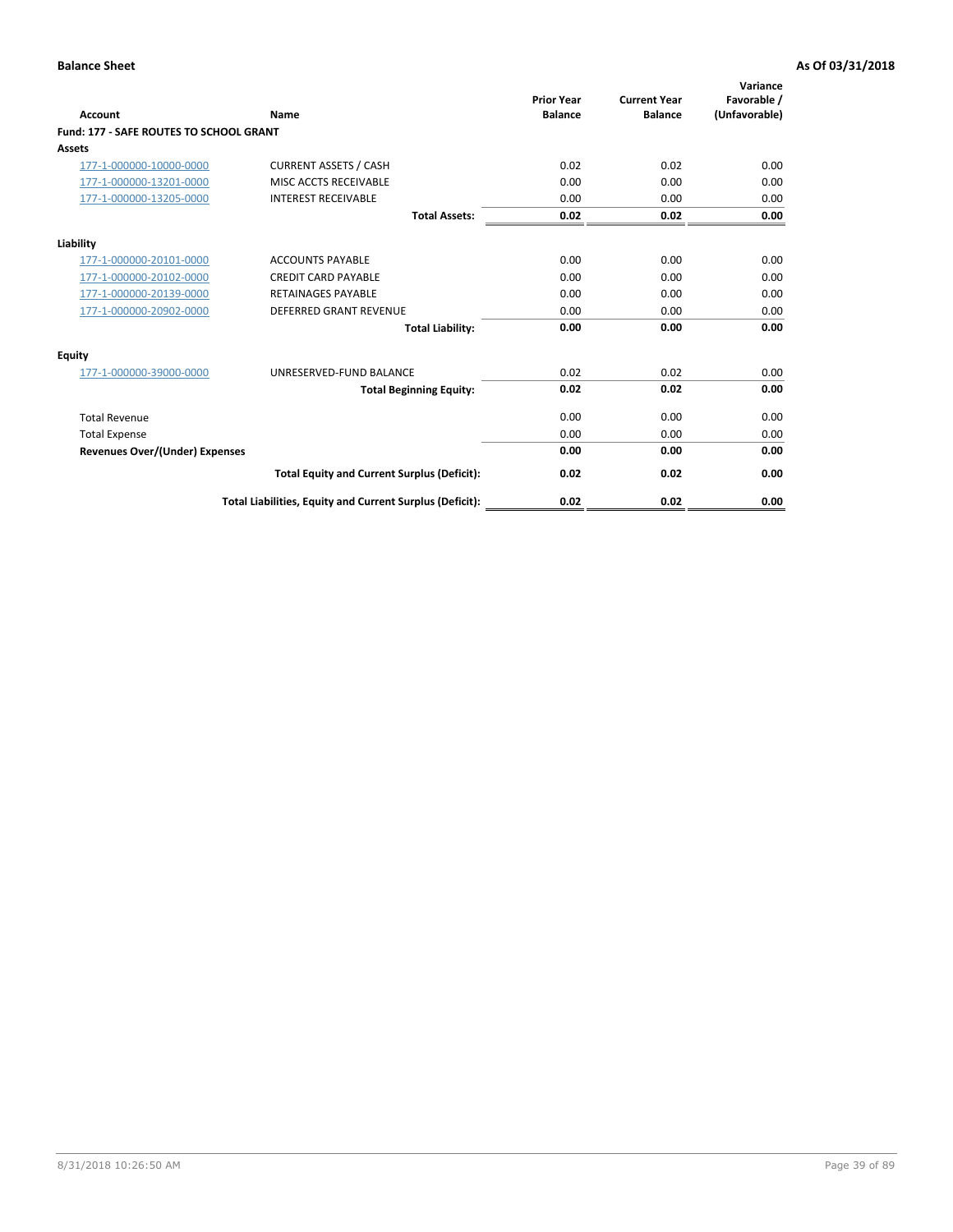| <b>Account</b>                        | Name                                                     | <b>Prior Year</b><br><b>Balance</b> | <b>Current Year</b><br><b>Balance</b> | Variance<br>Favorable /<br>(Unfavorable) |
|---------------------------------------|----------------------------------------------------------|-------------------------------------|---------------------------------------|------------------------------------------|
| Fund: 190 - FIXED ASSETS<br>Assets    |                                                          |                                     |                                       |                                          |
| 190-1-000000-10000-0000               | <b>CURRENT ASSETS / CASH</b>                             | 4,371,956.00                        | 4,781,218.73                          | 409,262.73                               |
| 190-1-000000-16001-0000               | FIXED ASSETS / LAND                                      | 4,307,194.43                        | 4,301,719.07                          | $-5,475.36$                              |
| 190-1-000000-16002-0000               | FIXED ASSETS / IMPROVMENTS-NON BUILDI                    | 8,469,732.94                        | 9,547,720.27                          | 1,077,987.33                             |
| 190-1-000000-16003-0000               | ACCUM DEPR / IMPROVEMENTS- NON BUIL                      | $-3,726,578.80$                     | -4,009,937.54                         | $-283,358.74$                            |
| 190-1-000000-16004-0000               | FIXED ASSETS / BUILDINGS                                 | 17,492,600.85                       | 17,535,682.21                         | 43,081.36                                |
| 190-1-000000-16005-0000               | <b>ACCUM DEPR / BUILDINGS</b>                            | $-6,272,081.85$                     | $-6,682,343.79$                       | $-410,261.94$                            |
| 190-1-000000-16109-0000               | FIXED ASSETS / INFRASTRUCTURE                            | 36,030,072.95                       | 39,600,292.98                         | 3,570,220.03                             |
| 190-1-000000-16110-0000               | ACCUM DEPR / INFRASTRUCTURE                              | $-16,666,333.14$                    | -17,212,975.22                        | $-546,642.08$                            |
| 190-1-000000-16201-0000               | FIXED ASSETS / MACHINERY AND EQUIPMEN                    | 6,025,139.41                        | 6,435,884.14                          | 410,744.73                               |
| 190-1-000000-16202-0000               | ACCUM DEPR / MACHINERY AND EQUIPMEI                      | -4,273,806.33                       | -4,533,779.36                         | -259,973.03                              |
| 190-1-000000-16205-0000               | FIXED ASSETS / SEIZURE FUNDED VEHICLES                   | 109,736.85                          | 109,736.85                            | 0.00                                     |
| 190-1-000000-16206-0000               | ACCUM DEPR / SEIZURE FUNDED VEHICLES                     | $-76,797.54$                        | $-86,047.91$                          | $-9,250.37$                              |
| 190-1-000000-16301-0000               | FIXED ASSETS / C W I P                                   | 5,434,233.92                        | 7,494,769.94                          | 2,060,536.02                             |
|                                       | <b>Total Assets:</b>                                     | 51,225,069.69                       | 57,281,940.37                         | 6,056,870.68                             |
|                                       |                                                          |                                     |                                       |                                          |
| Liability                             |                                                          |                                     |                                       |                                          |
| 190-1-000000-20101-0000               | <b>ACCOUNTS PAYABLE</b>                                  | 0.00                                | 0.00                                  | 0.00                                     |
| 190-1-000000-20102-0000               | <b>CREDIT CARD PAYABLE</b>                               | 0.00                                | 0.00                                  | 0.00                                     |
| 190-1-000000-27001-0000               | <b>CONTRIBUTED CAPITAL / DEVELOPERS</b>                  | 7,196,125.29                        | 7,196,125.29                          | 0.00                                     |
| 190-1-000000-27101-0000               | INVESTMENT IN GFA / GENERAL FUND                         | 2,194,657.07                        | 2,194,657.07                          | 0.00                                     |
| 190-1-000000-27102-0000               | SPECIAL REVENUE FUNDS                                    | 4,861,998.29                        | 4,861,998.29                          | 0.00                                     |
| 190-1-000000-27103-0000               | <b>GENERAL CIP FUND</b>                                  | 55,066,479.06                       | 62,287,009.22                         | -7,220,530.16                            |
| 190-1-000000-27104-0000               | PROPRIETARY FUNDS                                        | 13,885,324.34                       | 13,885,324.34                         | 0.00                                     |
| 190-1-000000-27105-0000               | <b>INTERNAL SERVICE FUNDS</b>                            | 0.00                                | 0.00                                  | 0.00                                     |
| 190-1-000000-27106-0000               | <b>EXPENDABLE TRUST FUNDS</b>                            | 0.00                                | 0.00                                  | 0.00                                     |
| 190-1-000000-27107-0000               | INVESTMENT IN GFA / SEIZURE FUNDS                        | 127,680.68                          | 127,680.68                            | 0.00                                     |
| 190-1-000000-27108-0000               | INVESTMENT IN GFA / FIRE DEPARTMEN                       | 0.00                                | 0.00                                  | 0.00                                     |
| 190-1-000000-27109-0000               | PARKS & RECREATION DEPT                                  | 0.00                                | 0.00                                  | 0.00                                     |
| 190-1-000000-27110-0000               | INVESTMENT IN GFA / 4A EDC                               | 524,560.49                          | 524,560.49                            | 0.00                                     |
| 190-1-000000-27201-0000               | CAFR USE / MUNICIPAL BUILDINGS                           | 1,862,037.81                        | 1,862,037.81                          | 0.00                                     |
| 190-1-000000-27202-0000               | CAFR USE / OTHER GENERAL GOVERNMEN                       | 363,987.04                          | 363,987.04                            | 0.00                                     |
| 190-1-000000-27203-0000               | CAFR USE / POLICE PROTECTION                             | 1,742,383.46                        | 1,742,383.46                          | 0.00                                     |
| 190-1-000000-27204-0000               | CAFR USE / FIRE PROTECTION                               | 2,609,936.84                        | 2,609,936.84                          | 0.00                                     |
| 190-1-000000-27205-0000               | CAFR USE / PUBLIC WORKS                                  | 2,509,263.59                        | 2,509,263.59                          | 0.00                                     |
| 190-1-000000-27206-0000               | CAFR USE / LIBRARIES                                     | 2,147,054.00                        | 2,147,054.00                          | 0.00                                     |
| 190-1-000000-27207-0000               | CAFR USE / RECREATION                                    | 4,153,623.63                        | 4,153,623.63                          | 0.00                                     |
| 190-1-000000-27208-0000               | CAFR USE / CEMETERY                                      | 246,894.00                          | 246,894.00                            | 0.00                                     |
| 190-1-000000-27209-0000               | CAFR USE / EXCHANGE BUILDING                             | 6,053,703.29                        | 6,053,703.29                          | 0.00                                     |
| 190-1-000000-27210-0000               | CAFR USE / INVESTMENT IN GFA                             | -21,688,883.66                      | $-21,688,883.66$                      | 0.00                                     |
| 190-1-000000-27301-0000               | DONATIONS/GRANTS                                         | 2,092,706.06                        | 2,478,141.06                          | -385,435.00                              |
|                                       | <b>Total Liability:</b>                                  | 85,949,531.28                       | 93,555,496.44                         | -7,605,965.16                            |
| <b>Equity</b>                         |                                                          |                                     |                                       |                                          |
| 190-1-000000-39000-0000               | UNRESERVED-FUND BALANCE                                  | -34,858,988.31                      | -36,273,556.07                        | -1,414,567.76                            |
|                                       | <b>Total Beginning Equity:</b>                           | -34,858,988.31                      | -36,273,556.07                        | $-1,414,567.76$                          |
| <b>Total Expense</b>                  |                                                          | $-134,526.72$                       | 0.00                                  | $-134,526.72$                            |
| <b>Revenues Over/(Under) Expenses</b> |                                                          | 134,526.72                          | 0.00                                  | $-134,526.72$                            |
|                                       | <b>Total Equity and Current Surplus (Deficit):</b>       | -34,724,461.59                      | -36,273,556.07                        | -1,549,094.48                            |
|                                       | Total Liabilities, Equity and Current Surplus (Deficit): | 51,225,069.69                       | 57,281,940.37                         | 6,056,870.68                             |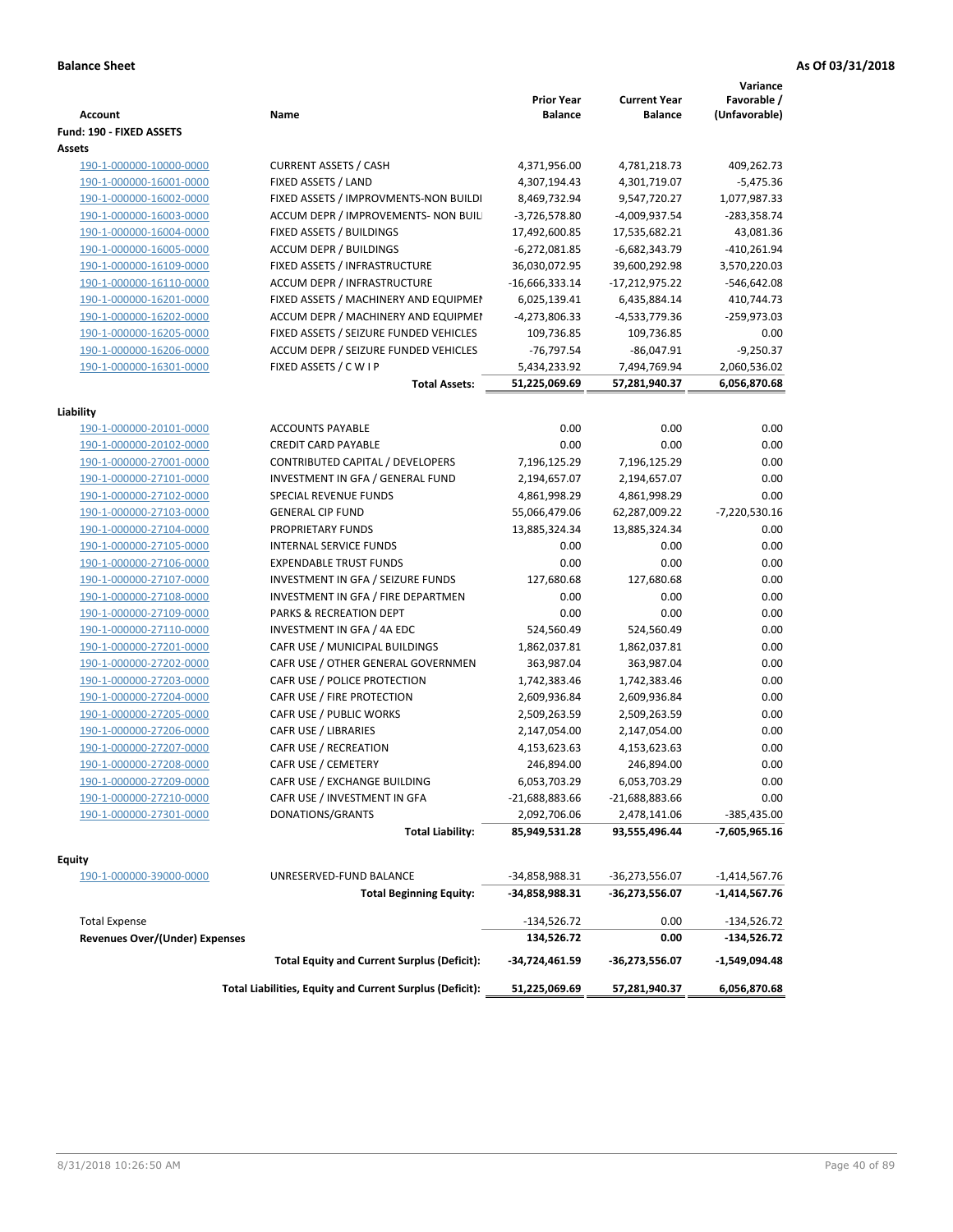| <b>Account</b>                 | Name                                                     | <b>Prior Year</b><br><b>Balance</b> | <b>Current Year</b><br><b>Balance</b> | Variance<br>Favorable /<br>(Unfavorable) |
|--------------------------------|----------------------------------------------------------|-------------------------------------|---------------------------------------|------------------------------------------|
| <b>Fund: 191 - DEBT</b>        |                                                          |                                     |                                       |                                          |
| <b>Assets</b>                  |                                                          |                                     |                                       |                                          |
| 191-1-000000-12101-0000        | <b>BOND ISSUANCE COSTS</b>                               | 0.00                                | 0.00                                  | 0.00                                     |
| 191-1-000000-12201-0000        | DEFERRED CHARGES / BOND DISCOUNT                         | $-1,044,044.26$                     | $-1,016,547.95$                       | 27,496.31                                |
| 191-1-000000-14101-0000        | WTR/WWTR UTILITY FUND                                    | 0.00                                | 0.00                                  | 0.00                                     |
| 191-1-000000-17101-0000        | LONG-TERM DEBT / AMT TO BE PROVIDE                       | 4,610,016.37                        | 453,446.27                            | $-4,156,570.10$                          |
|                                | <b>Total Assets:</b>                                     | 3,565,972.11                        | $-563,101.68$                         | -4,129,073.79                            |
| Liability                      |                                                          |                                     |                                       |                                          |
| 191-1-000000-20102-0000        | <b>CREDIT CARD PAYABLE</b>                               | 0.00                                | 0.00                                  | 0.00                                     |
| 191-1-000000-22002-0000        | <b>VACATION/SICK PAYABLE</b>                             | 1,631,580.90                        | 1,548,415.51                          | 83,165.39                                |
| 191-1-000000-26001-0000        | <b>COMPENSATED ABSENCES PAY</b>                          | 1,574,930.61                        | 1,574,354.03                          | 576.58                                   |
| 191-1-000000-26003-0000        | EXCESS SALES TAX DUE TO STATE OF TEXAS                   | 3,223,783.60                        | 3,045,688.20                          | 178,095.40                               |
| 191-1-000000-26101-0000        | <b>GENERAL OBLIG BONDS PAY</b>                           | 37,819,000.00                       | 33,926,000.00                         | 3,893,000.00                             |
| 191-1-000000-26103-0000        | DEFERRED LOSS/DEFEASEMENT                                | $-843,796.95$                       | 71,619.09                             | $-915,416.04$                            |
| 191-1-000000-26104-0000        | <b>ACCRETED INTEREST</b>                                 | 165,929.14                          | 164,196.41                            | 1,732.73                                 |
| 191-1-000000-26105-0000        | INV NET OF RELATED DEBT                                  | -34,384,329.59                      | -34,384,329.59                        | 0.00                                     |
| 191-1-000000-26106-0000        | <b>RESTRICTED DEBT SERVICE</b>                           | 621,308.00                          | 621,308.00                            | 0.00                                     |
|                                | <b>Total Liability:</b>                                  | 9,808,405.71                        | 6,567,251.65                          | 3,241,154.06                             |
| Equity                         |                                                          |                                     |                                       |                                          |
| 191-1-000000-39000-0000        | UNRESERVED-FUND BALANCE                                  | $-6,242,433.60$                     | $-7,130,353.33$                       | $-887,919.73$                            |
|                                | <b>Total Beginning Equity:</b>                           | $-6,242,433.60$                     | $-7,130,353.33$                       | $-887,919.73$                            |
| <b>Total Expense</b>           |                                                          | 0.00                                | 0.00                                  | 0.00                                     |
| Revenues Over/(Under) Expenses |                                                          | 0.00                                | 0.00                                  | 0.00                                     |
|                                | <b>Total Equity and Current Surplus (Deficit):</b>       | $-6,242,433.60$                     | $-7,130,353.33$                       | $-887,919.73$                            |
|                                | Total Liabilities, Equity and Current Surplus (Deficit): | 3,565,972.11                        | $-563, 101.68$                        | -4,129,073.79                            |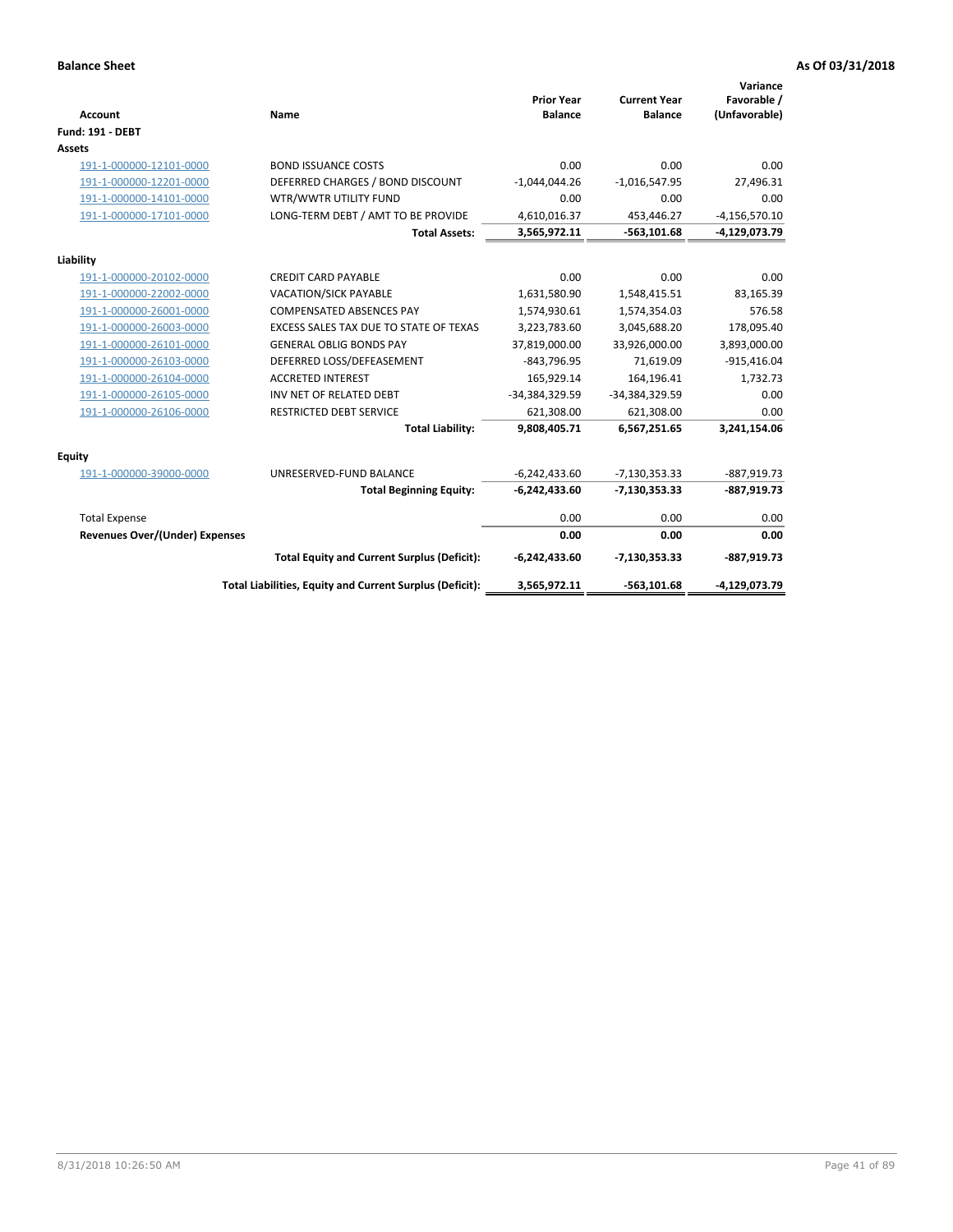|                                                    |                                                               |                                     |                                       | Variance                     |
|----------------------------------------------------|---------------------------------------------------------------|-------------------------------------|---------------------------------------|------------------------------|
| <b>Account</b>                                     | Name                                                          | <b>Prior Year</b><br><b>Balance</b> | <b>Current Year</b><br><b>Balance</b> | Favorable /<br>(Unfavorable) |
| Fund: 192 - PAYROLL CLEARING                       |                                                               |                                     |                                       |                              |
| Assets                                             |                                                               |                                     |                                       |                              |
| 192-1-000000-10000-0000                            | <b>CURRENT ASSETS / CASH</b>                                  | 230,139.63                          | 241,535.12                            | 11,395.49                    |
| 192-1-000000-13201-0000                            | MISC ACCTS RECEIVABLE                                         | 1,482.18                            | $-40.00$                              | $-1,522.18$                  |
| 192-1-000000-13203-0000                            | NON-CURRENT ASSETS / PREPAYMENTS                              | 0.00                                | 0.00                                  | 0.00                         |
| 192-1-000000-13205-0000                            | <b>INTEREST RECEIVABLE</b>                                    | 0.00                                | 0.00                                  | 0.00                         |
|                                                    | <b>Total Assets:</b>                                          | 231,621.81                          | 241,495.12                            | 9,873.31                     |
|                                                    |                                                               |                                     |                                       |                              |
| Liability                                          |                                                               |                                     |                                       |                              |
| 192-1-000000-20101-0000                            | <b>ACCOUNTS PAYABLE</b>                                       | 0.00                                | 0.00                                  | 0.00                         |
| 192-1-000000-20102-0000                            | <b>CREDIT CARD PAYABLE</b>                                    | 0.00                                | 0.00                                  | 0.00                         |
| 192-1-000000-20103-0000                            | ACCRUED ACCOUNTS PAYABLE                                      | 0.00                                | 0.00                                  | 0.00                         |
| 192-1-000000-22001-0000                            | SALARIES PAYABLE                                              | 0.00                                | 0.00                                  | 0.00                         |
| 192-1-000000-22002-0000                            | VACATION/SICK PAYABLE                                         | 0.00                                | 0.00                                  | 0.00                         |
| 192-1-000000-22101-0000                            | TAXES - FEDERAL WITHHOLDING                                   | 0.00                                | 0.00                                  | 0.00                         |
| 192-1-000000-22102-0000                            | <b>TAXES - FICA</b>                                           | 0.00                                | 0.00                                  | 0.00                         |
| 192-1-000000-22103-0000                            | <b>TAXES - MEDICARE</b>                                       | 0.00                                | 0.00                                  | 0.00                         |
| 192-1-000000-22201-0000                            | <b>INS - AFLAC</b><br>INS - LIFE INSURANCE                    | 373.01<br>0.00                      | $-1,116.15$<br>0.00                   | 1,489.16<br>0.00             |
| 192-1-000000-22202-0000                            |                                                               |                                     |                                       | 0.00                         |
| 192-1-000000-22203-0000                            | INS - CITY EMPLOYEE PORTION<br>INS - GEUS EMPLOYEE PORTION    | 0.00                                | 0.00                                  |                              |
| 192-1-000000-22204-0000                            |                                                               | 0.00                                | 0.00                                  | 0.00                         |
| 192-1-000000-22205-0000<br>192-1-000000-22206-0000 | INS - CITY EMPL-FLEXCARD                                      | 6,436.35<br>0.00                    | 0.01                                  | 6,436.34                     |
|                                                    | INS - CITY EMPL-DEPENDENT CARE<br>INS - GEUS EMPL-HEALTH CARE | 0.00                                | 0.00<br>0.00                          | 0.00<br>0.00                 |
| 192-1-000000-22207-0000                            | INS - AMERICAN FIDELITY                                       | 0.00                                | 0.00                                  | 0.00                         |
| 192-1-000000-22208-0000                            | INS - GEUS EMPL-DEPENDENT CARE                                | 0.00                                | 0.00                                  | 0.00                         |
| 192-1-000000-22209-0000<br>192-1-000000-22210-0000 | INS - CITY EMPLOYEE - OPT OU                                  | 0.00                                | 0.00                                  | 0.00                         |
| 192-1-000000-22211-0000                            | INS - GEUS EMP - OPT OU                                       | 0.00                                | 0.00                                  | 0.00                         |
| 192-1-000000-22212-0000                            | <b>INS - VISION PLAN</b>                                      | $-5,022.85$                         | $-473.17$                             | $-4,549.68$                  |
| 192-1-000000-22213-0000                            | INS - AIG CRITICAL CARE                                       | 0.00                                | 0.00                                  | 0.00                         |
| 192-1-000000-22214-0000                            | INS - AIG ACCIDENT                                            | 0.00                                | 0.00                                  | 0.00                         |
| 192-1-000000-22215-0000                            | INS - ALLSTATE CANCER                                         | 0.00                                | 0.00                                  | 0.00                         |
| 192-1-000000-22216-0000                            | INS - CRITICAL ILLNESS/CHARTIS                                | 0.00                                | 0.00                                  | 0.00                         |
| 192-1-000000-22217-0000                            | INS - MUTUAL OF OMAHA                                         | $-9,493.56$                         | $-8,313.96$                           | $-1,179.60$                  |
| 192-1-000000-22218-0000                            | INS - TX LIFE                                                 | $-1,499.84$                         | $-321.96$                             | $-1,177.88$                  |
| 192-1-000000-22219-0000                            | <b>INS - NEW YORK LIFE</b>                                    | 0.00                                | 15.00                                 | $-15.00$                     |
| 192-1-000000-22220-0000                            | INS - AFLAC CRITICAL INSURANCE                                | 44.58                               | $-338.26$                             | 382.84                       |
| 192-1-000000-22223-0000                            | INS - DENTAL PLAN                                             | $-4,353.46$                         | 899.32                                | $-5,252.78$                  |
| <u>192-1-000000-22301-0000</u>                     | <b>RETIREMENT - TMRS</b>                                      | 247,151.98                          | 250,228.94                            | $-3,076.96$                  |
| 192-1-000000-22302-0000                            | RETIREMENT - F R & R                                          | $-2,145.70$                         | 1,000.00                              | $-3,145.70$                  |
| 192-1-000000-22303-0000                            | RETIREMENT - NATIONWIDE / PEBSCO                              | 0.00                                | 0.00                                  | 0.00                         |
| 192-1-000000-22304-0000                            | RETIREMENT - 401 ICMA RETIREMENT                              | 0.00                                | 0.00                                  | 0.00                         |
| 192-1-000000-22305-0000                            | RETIREMENT - VANTAGE CARE PRE-TAX RSP                         | 0.00                                | 0.00                                  | 0.00                         |
| 192-1-000000-22401-0000                            | <b>GARNISHMENT - TAX LEVY</b>                                 | 0.00                                | 0.00                                  | 0.00                         |
| 192-1-000000-22402-0000                            | <b>GARNISHMENT - CHILD SUPPORT</b>                            | 0.00                                | 0.00                                  | 0.00                         |
| 192-1-000000-22403-0000                            | <b>GARNISHMENT - CHAPTER 13</b>                               | 0.00                                | 0.00                                  | 0.00                         |
| 192-1-000000-22404-0000                            | <b>GARNISHMENT - STUDENT LOAN</b>                             | 0.00                                | 0.00                                  | 0.00                         |
| 192-1-000000-22501-0000                            | <b>CHARITY PAYABLE</b>                                        | 0.00                                | 0.00                                  | 0.00                         |
| 192-1-000000-22502-0000                            | UNITED WAY                                                    | 0.00                                | 0.00                                  | 0.00                         |
| 192-1-000000-22503-0000                            | AMERICAN CANCER SOCIETY                                       | 200.00                              | 0.00                                  | 200.00                       |
| 192-1-000000-22601-0000                            | PR DEDUCT - SAVINGS BOND                                      | 0.00                                | 0.00                                  | 0.00                         |
| 192-1-000000-22602-0000                            | PR DEDUCT - CREDIT UNION                                      | 0.00                                | 0.00                                  | 0.00                         |
| 192-1-000000-22603-0000                            | PR DEDUCT - PRE PAID LEGAL FEE                                | $-68.70$                            | $-84.65$                              | 15.95                        |
| 192-1-000000-22604-0000                            | PR DEDUCT - AUTO LEASE AGREEMENT                              | 0.00                                | 0.00                                  | 0.00                         |
| 192-1-000000-22605-0000                            | PR DEDUCT - YMCA                                              | 0.00                                | 0.00                                  | 0.00                         |
| 192-1-000000-22606-0000                            | PR DEDUCT - GAC                                               | 0.00                                | 0.00                                  | 0.00                         |
| 192-1-000000-22607-0000                            | PR DEDUCT - WEIGHT WATCHERS                                   | 0.00                                | 0.00                                  | 0.00                         |
| 192-1-000000-22608-0000                            | PR DEDUCT - HUNT REG-FITNESS CTR                              | 0.00                                | 0.00                                  | 0.00                         |
| 192-1-000000-22609-0000                            | PR DEDUCT - MISCELLANEOUS                                     | 0.00                                | 0.00                                  | 0.00                         |
|                                                    |                                                               |                                     |                                       |                              |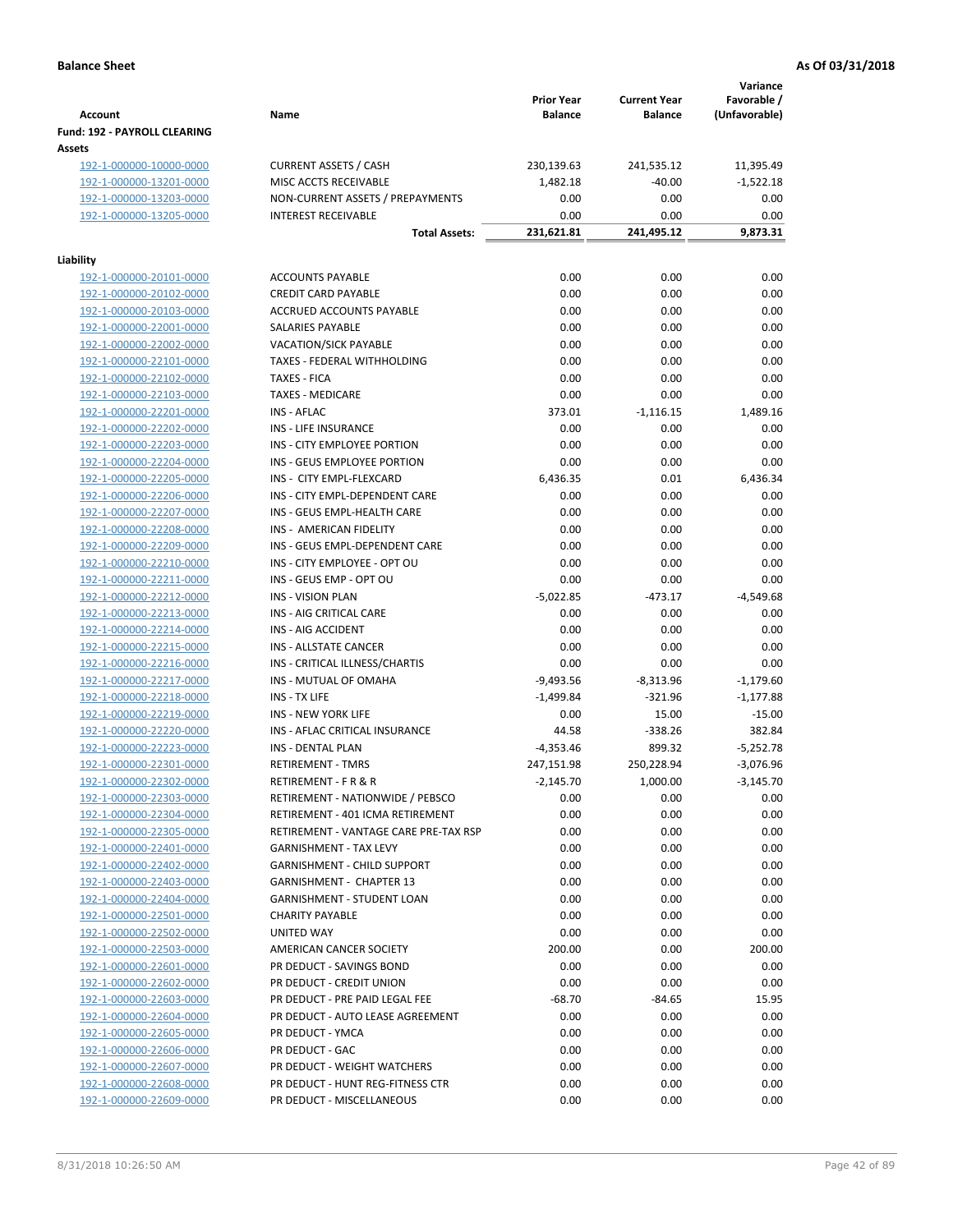| <b>Account</b>          | Name                                                     | <b>Prior Year</b><br><b>Balance</b> | <b>Current Year</b><br><b>Balance</b> | Variance<br>Favorable /<br>(Unfavorable) |
|-------------------------|----------------------------------------------------------|-------------------------------------|---------------------------------------|------------------------------------------|
| 192-1-000000-22610-0000 | PR DEDUCT - MISC REIMB                                   | 0.00                                | 0.00                                  | 0.00                                     |
| 192-1-000000-22611-0000 | PR DEDUCT - GOLF COURSE FEES                             | 0.00                                | 0.00                                  | 0.00                                     |
| 192-1-000000-22612-0000 | PR DEDUCT - WEARING APPAREL                              | 0.00                                | 0.00                                  | 0.00                                     |
| 192-1-000000-22613-0000 | PR DEDUCT - SNAP FITNESS                                 | 0.00                                | 0.00                                  | 0.00                                     |
|                         | <b>Total Liability:</b>                                  | 231,621.81                          | 241,495.12                            | $-9,873.31$                              |
| <b>Equity</b>           |                                                          |                                     |                                       |                                          |
| 192-1-000000-39000-0000 | UNRESERVED-FUND BALANCE                                  | 0.00                                | 0.00                                  | 0.00                                     |
|                         | <b>Total Beginning Equity:</b>                           | 0.00                                | 0.00                                  | 0.00                                     |
|                         | <b>Total Equity and Current Surplus (Deficit):</b>       | 0.00                                | 0.00                                  | 0.00                                     |
|                         | Total Liabilities, Equity and Current Surplus (Deficit): | 231,621.81                          | 241,495.12                            | 9.873.31                                 |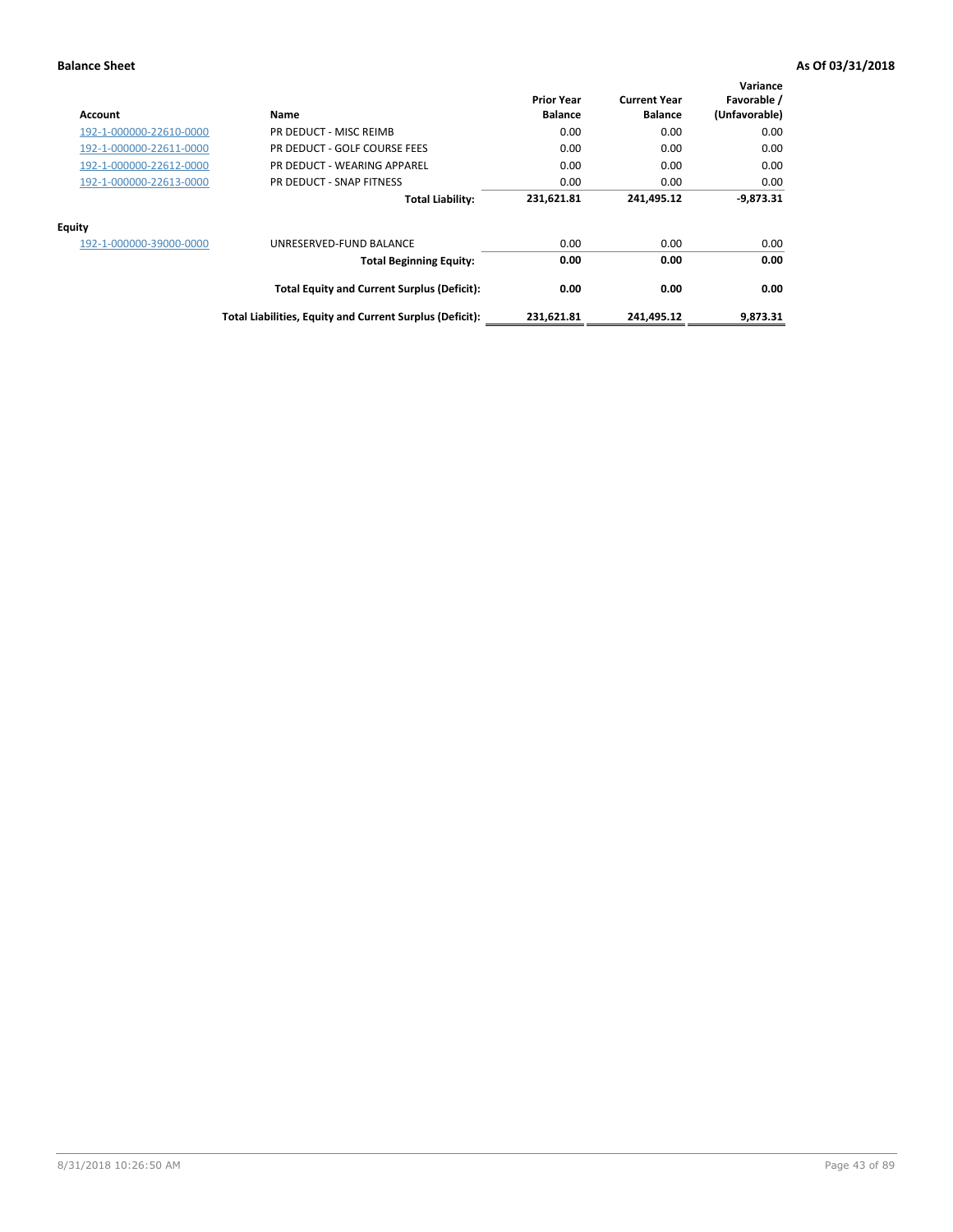|                                     |                                       |                   |                     | Variance        |
|-------------------------------------|---------------------------------------|-------------------|---------------------|-----------------|
|                                     |                                       | <b>Prior Year</b> | <b>Current Year</b> | Favorable /     |
| <b>Account</b>                      | Name                                  | <b>Balance</b>    | <b>Balance</b>      | (Unfavorable)   |
| Fund: 200 - WATER / WASTEWATER FUND |                                       |                   |                     |                 |
| Assets                              |                                       |                   |                     |                 |
| 200-2-000000-10000-0000             | <b>CURRENT ASSETS / CASH</b>          | 4,553,732.88      | 3,720,277.34        | -833,455.54     |
| 200-2-000000-12101-0000             | <b>BOND ISSUANCE COSTS</b>            | 0.00              | 0.00                | 0.00            |
| 200-2-000000-12201-0000             | DEFERRED CHARGES / BOND DISCOUNT      | $-40,463.35$      | $-35,109.18$        | 5,354.17        |
| 200-2-000000-13000-0000             | <b>CUSTOMER ACCTS RECEIVABLE</b>      | 254,265.88        | 489,951.70          | 235,685.82      |
| 200-2-000000-13001-0000             | NON CURRENT CUSTOMER ACCTS RECEIVAE   | 171,121.25        | 188,607.85          | 17,486.60       |
| 200-2-000000-13002-0000             | ALLOW FOR UNCOLLECT REC               | $-180,628.30$     | $-173,530.63$       | 7,097.67        |
| 200-2-000000-13003-0000             | UNBILLED YEAR-END ACCRUAL             | 993,472.42        | 1,046,691.01        | 53,218.59       |
| 200-2-000000-13004-0000             | <b>WASTE HAULER RECEIVABLE</b>        | 52,930.35         | 53,600.85           | 670.50          |
| 200-2-000000-13007-0000             | <b>RETURNED CHECKS</b>                | 0.00              | 0.00                | 0.00            |
| 200-2-000000-13010-0000             | <b>CADDO MILLS</b>                    | 0.00              | 0.00                | 0.00            |
| 200-2-000000-13201-0000             | MISC ACCTS RECEIVABLE                 | 0.00              | 0.00                | 0.00            |
| 200-2-000000-13202-0000             | <b>EMPLOYEE ADVANCES</b>              | 0.00              | 0.00                | 0.00            |
| 200-2-000000-13203-0000             | NON-CURRENT ASSETS / PREPAYMENTS      | 0.00              | 0.00                | 0.00            |
| 200-2-000000-13205-0000             | <b>INTEREST RECEIVABLE</b>            | 0.00              | 0.00                | 0.00            |
| 200-2-000000-14001-0000             | DUE FROM / GENERAL FUND               | 0.00              | 0.00                | 0.00            |
| 200-2-000000-14040-0000             | <b>GENERAL CIP / GENERAL CIP</b>      | 0.00              | 0.00                | 0.00            |
| 200-2-000000-14120-0000             | DUE FROM UTILITY CIP                  | 38,336,026.85     | 38,336,026.85       | 0.00            |
| 200-2-000000-15401-0000             | <b>INVENTORIES / WATER STOCK</b>      | 255,981.59        | 255,981.59          | 0.00            |
| 200-2-000000-15501-0000             | <b>INVENTORIES / WASTEWATER STOCK</b> | 37,338.12         | 37,338.12           | 0.00            |
| 200-2-000000-16001-0000             | FIXED ASSETS / LAND                   | 685,983.11        | 685,983.11          | 0.00            |
| 200-2-000000-16002-0000             | FIXED ASSETS / IMPROVMENTS-NON BUILDI | 5,396,182.49      | 5,396,182.49        | 0.00            |
| 200-2-000000-16003-0000             | ACCUM DEPR / IMPROVEMENTS-NON BUILI   | $-1,804,747.08$   | -1,997,080.68       | $-192,333.60$   |
| 200-2-000000-16004-0000             | FIXED ASSETS / BUILDINGS              | 23,420,073.36     | 23,420,750.92       | 677.56          |
| 200-2-000000-16005-0000             | <b>ACCUM DEPR / BUILDINGS</b>         | $-1,845,303.04$   | $-2,311,101.08$     | -465,798.04     |
| 200-2-000000-16006-0000             | FIXED ASSETS / FILTRATION PLANT       | 10,529,295.00     | 10,529,295.00       | 0.00            |
| 200-2-000000-16007-0000             | ACCUM DEPR / FILTRATION PLANT         | -6,841,360.24     | $-7,053,202.00$     | $-211,841.76$   |
| 200-2-000000-16008-0000             | FIXED ASSETS / WATER RECLAMATION PLAN | 7,272,907.47      | 7,272,907.47        | 0.00            |
| 200-2-000000-16009-0000             | ACCUM DEPR / WATER RECLAMATION PLAN   | -5,958,539.29     | $-6,134,209.96$     | $-175,670.67$   |
| 200-2-000000-16101-0000             | FIXED ASSETS / WATER MAINS            | 19,560,838.81     | 19,766,398.81       | 205,560.00      |
| 200-2-000000-16102-0000             | <b>ACCUM DEPR / WATER MAINS</b>       | -9,312,839.49     | -9,722,167.22       | -409,327.73     |
| 200-2-000000-16103-0000             | FIXED ASSETS / SANITARY SEWERS        | 25,544,578.76     | 25,724,453.76       | 179,875.00      |
| 200-2-000000-16104-0000             | <b>ACCUM DEPR / SANITARY SEWERS</b>   | $-10,208,802.70$  | $-10,787,201.06$    | -578,398.36     |
| 200-2-000000-16105-0000             | FIXED ASSETS / RESERVOIRS & TANKS     | 1,023,525.00      | 1,023,525.00        | 0.00            |
| 200-2-000000-16106-0000             | ACCUM DEPR / RESERVOIRS & TANKS       | $-805,299.50$     | $-814,273.58$       | $-8,974.08$     |
| 200-2-000000-16107-0000             | FIXED ASSETS / PUMP STATIONS          | 366,796.61        | 366,796.61          | 0.00            |
| 200-2-000000-16108-0000             | <b>ACCUM DEPR / PUMP STATIONS</b>     | -279,980.46       | $-293,979.25$       | $-13,998.79$    |
| 200-2-000000-16201-0000             | FIXED ASSETS / MACHINERY AND EQUIPMEN | 2,909,732.82      | 3,008,111.91        | 98,379.09       |
| 200-2-000000-16202-0000             | ACCUM DEPR / MACHINERY AND EQUIPMEI   | $-1,389,601.03$   | $-1,524,807.11$     | $-135,206.08$   |
| 200-2-000000-16301-0000             | FIXED ASSETS / C W I P                | 0.00              | 0.00                | 0.00            |
| 200-2-000000-17501-0000             | <b>EMPLOYEE CONTRIBUTIONS</b>         | 143,748.00        | 157,273.00          | 13,525.00       |
| 200-2-000000-17504-0000             | <b>INVESTMENT RETURN</b>              | 670,725.00        | 495,876.00          | $-174,849.00$   |
| 200-2-000000-17508-0000             | EXPERIENCE DIFFERENCE- OUTFLOW        | 13,590.00         | 8,729.00            | $-4,861.00$     |
| 200-2-000000-17509-0000             | <b>EXPERIENCE DIFFERENCE - INFLOW</b> | 0.00              | $-57,790.00$        | $-57,790.00$    |
| 200-2-000000-17520-0000             | <b>ASSUMPTION CHANGES</b>             | 178,221.00        | 116,123.00          | $-62,098.00$    |
|                                     | <b>Total Assets:</b>                  | 103,703,502.29    | 101,196,429.64      | $-2,507,072.65$ |
| Liability                           |                                       |                   |                     |                 |
| 200-2-000000-20101-0000             | <b>ACCOUNTS PAYABLE</b>               | 90.00             | 250.00              | $-160.00$       |
| 200-2-000000-20102-0000             | <b>CREDIT CARD PAYABLE</b>            | 0.00              | 0.00                | 0.00            |
| 200-2-000000-20103-0000             | ACCRUED ACCOUNTS PAYABLE              | 10,000.00         | 10,000.00           | 0.00            |
| 200-2-000000-20104-0000             | <b>ESCHEATED LIABILITY</b>            | 0.00              | 0.00                | 0.00            |
| 200-2-000000-20109-0000             | <b>GENERAL OBLIG BONDS PAY</b>        | 1,361,000.00      | 1,393,000.00        | $-32,000.00$    |
| 200-2-000000-20110-0000             | REVENUE BONDS PAYABLE                 | 925,000.00        | 0.00                | 925,000.00      |
| 200-2-000000-20112-0000             | ACCRUED INTEREST PAYABLE              | 77,667.06         | $-2,188.94$         | 79,856.00       |
| 200-2-000000-20125-0000             | SALES TAX PAYABLE / IN THE CITY       | 0.00              | 0.00                | 0.00            |
| 200-2-000000-20139-0000             | RETAINAGES PAYABLE                    | 0.00              | 0.00                | 0.00            |
| 200-2-000000-20141-0000             | <b>TELEPHONE CLEARING</b>             | 0.01              | 0.01                | 0.00            |
|                                     |                                       |                   |                     |                 |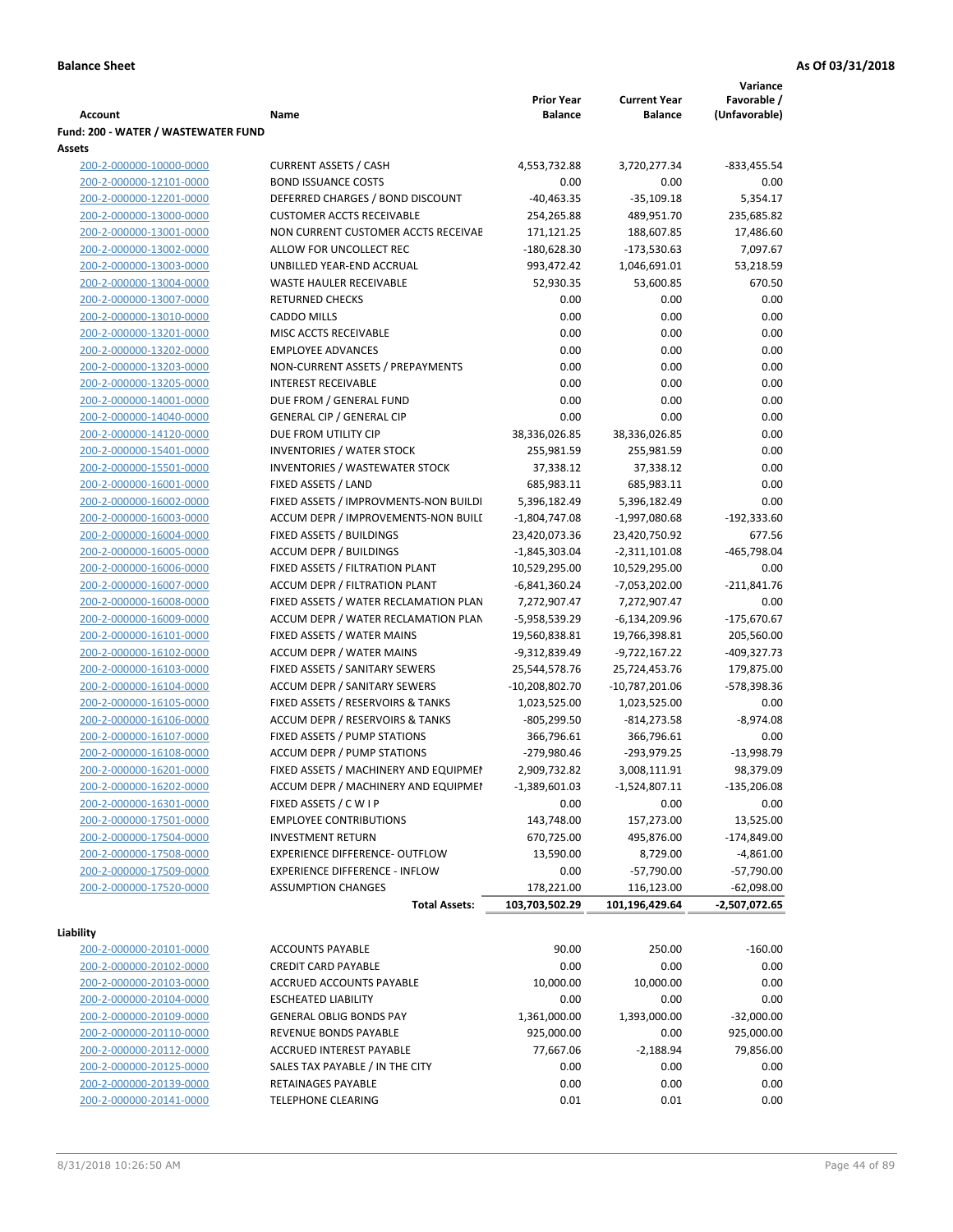|                                       |                                                          |                                     |                                       | Variance                     |
|---------------------------------------|----------------------------------------------------------|-------------------------------------|---------------------------------------|------------------------------|
| <b>Account</b>                        | Name                                                     | <b>Prior Year</b><br><b>Balance</b> | <b>Current Year</b><br><b>Balance</b> | Favorable /<br>(Unfavorable) |
| 200-2-000000-20160-0000               | <b>UNAPPLIED CREDIT</b>                                  | 0.00                                | 0.00                                  | 0.00                         |
| 200-2-000000-21001-0000               | <b>GENERAL FUND / GENERAL FUND</b>                       | 0.00                                | 0.00                                  | 0.00                         |
| 200-2-000000-21101-0000               | ENTERPRISE / WTR/WWTR UTILITY FUND                       | 0.00                                | 0.00                                  | 0.00                         |
| 200-2-000000-22001-0000               | <b>SALARIES PAYABLE</b>                                  | 72,876.25                           | 79,792.91                             | $-6,916.66$                  |
| 200-2-000000-22002-0000               | VACATION/SICK PAYABLE                                    | 184,856.65                          | 164,567.04                            | 20,289.61                    |
| 200-2-000000-23001-0000               | <b>CAPITAL LEASE PAYABLE</b>                             | 0.00                                | 0.00                                  | 0.00                         |
| 200-2-000000-24001-0000               | O/S CHECKS PAYABLE                                       | 0.00                                | 0.00                                  | 0.00                         |
| 200-2-000000-24002-0000               | <b>CUSTOMER DEPOSITS</b>                                 | 648,020.75                          | 784,761.41                            | $-136,740.66$                |
| 200-2-000000-24003-0000               | <b>CUSTOMER OVERPMT SUSPENSE</b>                         | 99,114.01                           | 77,083.30                             | 22,030.71                    |
| 200-2-000000-24004-0000               | <b>INTEREST PAYABLE ON DEP</b>                           | 0.00                                | 0.00                                  | 0.00                         |
| 200-2-000000-24005-0000               | <b>ACCRUED INT PAY ON DEP</b>                            | 0.00                                | 0.00                                  | 0.00                         |
| 200-2-000000-24006-0000               | <b>AWAITING CUSTOMER SETUP</b>                           | 1,955.61                            | 1,955.61                              | 0.00                         |
| 200-2-000000-24007-0000               | <b>BILLED DEPOSITS SUSPENSE</b>                          | 0.00                                | 0.00                                  | 0.00                         |
| 200-2-000000-26001-0000               | <b>COMPENSATED ABSENCES PAY</b>                          | 238,102.66                          | 253,640.85                            | $-15,538.19$                 |
| 200-2-000000-26101-0000               | <b>GENERAL OBLIG BONDS PAY</b>                           | 8,846,000.00                        | 7,453,000.00                          | 1,393,000.00                 |
| 200-2-000000-26102-0000               | <b>REVENUE BONDS PAYABLE</b>                             | 14,145,000.00                       | 13,200,000.00                         | 945,000.00                   |
| 200-2-000000-26103-0000               | DEFERRED LOSS/DEFEASEMENT                                | $-317,889.28$                       | $-272,476.43$                         | $-45,412.85$                 |
| 200-2-000000-27001-0000               | <b>CONTRIBUTED CAPITAL</b>                               | 0.00                                | 0.00                                  | 0.00                         |
| 200-2-000000-27002-0000               | CONTRIBUTED CAPITAL / DEVELOPERS                         | 0.00                                | 0.00                                  | 0.00                         |
| 200-2-000000-29300-0000               | <b>ENCUMBRANCE SUMMARY</b>                               | 0.00                                | 0.00                                  | 0.00                         |
| 200-2-000000-29400-0100               | RESERVED ACCOUNT / ENCUMBRANCES                          | 0.00                                | 0.00                                  | 0.00                         |
| 200-2-000000-29999-0000               | NET PENSION LIABILITY                                    | 1,133,409.00                        | 1,077,764.00                          | 55,645.00                    |
| 200-2-000000-92080-0000               | <b>GLTDAG</b>                                            | 0.00                                | 0.00                                  | 0.00                         |
|                                       | <b>Total Liability:</b>                                  | 27,425,202.72                       | 24,221,149.76                         | 3,204,052.96                 |
| <b>Equity</b>                         |                                                          |                                     |                                       |                              |
| 200-2-000000-39000-0000               | UNRESERVED-FUND BALANCE                                  | 0.00                                | 0.00                                  | 0.00                         |
| 200-2-000000-39100-0000               | UNRESERVED-RET. EARNINGS                                 | 77,527,044.89                       | 75,815,422.17                         | $-1,711,622.72$              |
| 200-2-000000-39150-0000               | RESERVED-RET. EARNINGS                                   | 0.00                                | 0.00                                  | 0.00                         |
| 200-2-000000-39500-0000               | <b>NET POSITION - PENSION</b>                            | $-965.00$                           | $-965.00$                             | 0.00                         |
|                                       | <b>Total Beginning Equity:</b>                           | 77,526,079.89                       | 75,814,457.17                         | $-1,711,622.72$              |
| <b>Total Revenue</b>                  |                                                          | 6,100,183.94                        | 6,673,867.14                          | 573,683.20                   |
| <b>Total Expense</b>                  |                                                          | 7,347,964.26                        | 5,513,044.42                          | 1,834,919.84                 |
| <b>Revenues Over/(Under) Expenses</b> |                                                          | -1,247,780.32                       | 1,160,822.72                          | 2,408,603.04                 |
|                                       | <b>Total Equity and Current Surplus (Deficit):</b>       | 76,278,299.57                       | 76,975,279.89                         | 696,980.32                   |
|                                       | Total Liabilities, Equity and Current Surplus (Deficit): | 103,703,502.29                      | 101,196,429.65                        | $-2,507,072.64$              |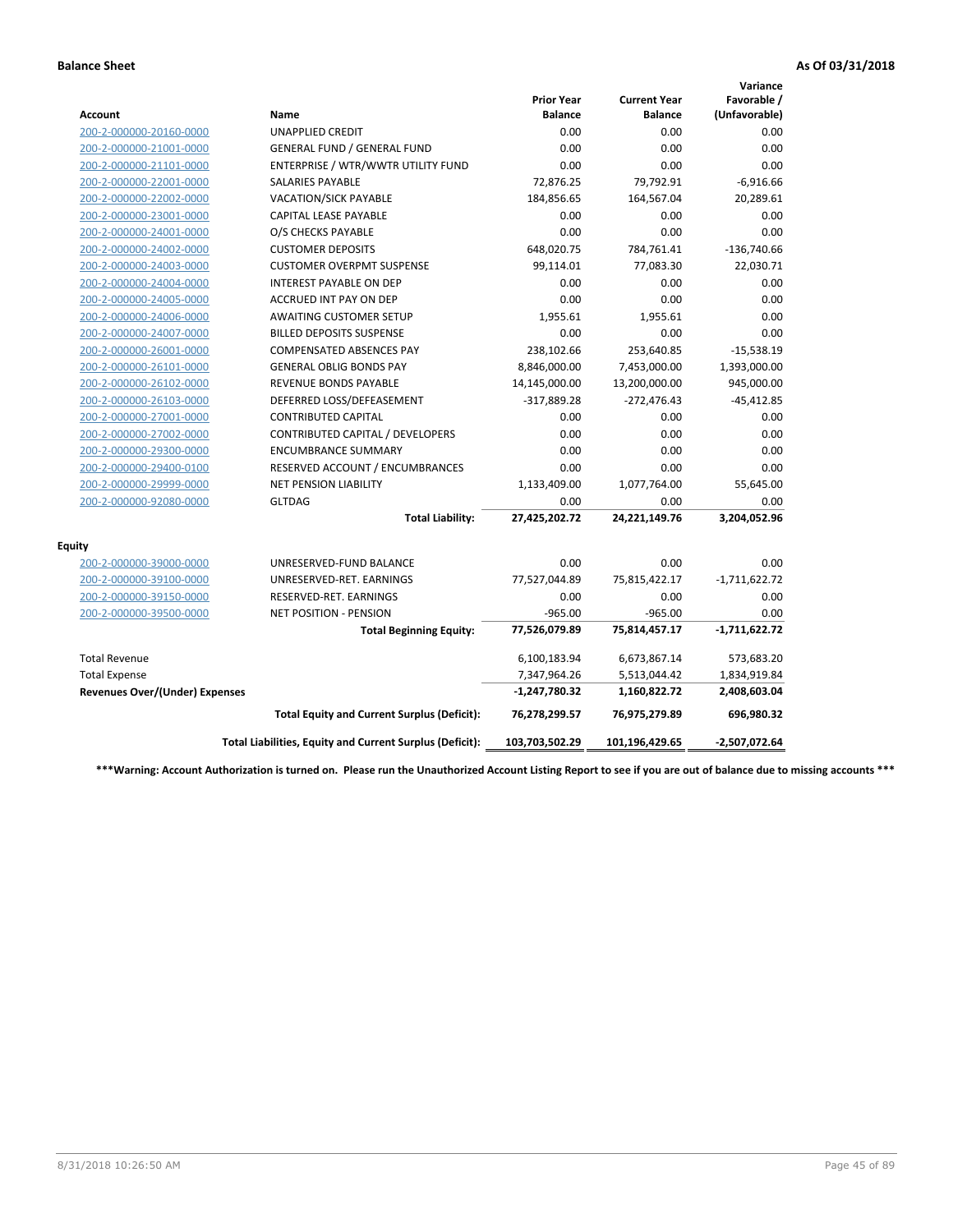| <b>Account</b>                       | Name                                                     | <b>Prior Year</b><br><b>Balance</b> | <b>Current Year</b><br><b>Balance</b> | Variance<br>Favorable /<br>(Unfavorable) |
|--------------------------------------|----------------------------------------------------------|-------------------------------------|---------------------------------------|------------------------------------------|
| <b>Fund: 210 - WATER IMPACT FEES</b> |                                                          |                                     |                                       |                                          |
| <b>Assets</b>                        |                                                          |                                     |                                       |                                          |
| 210-2-000000-10000-0000              | <b>CURRENT ASSETS / CASH</b>                             | 36.79                               | 36.91                                 | 0.12                                     |
| 210-2-000000-13201-0000              | MISC ACCTS RECEIVABLE                                    | 0.00                                | 0.00                                  | 0.00                                     |
| 210-2-000000-13205-0000              | <b>INTEREST RECEIVABLE</b>                               | 0.00                                | 0.00                                  | 0.00                                     |
|                                      | <b>Total Assets:</b>                                     | 36.79                               | 36.91                                 | 0.12                                     |
| Liability                            |                                                          |                                     |                                       |                                          |
| 210-2-000000-20101-0000              | <b>ACCOUNTS PAYABLE</b>                                  | 0.00                                | 0.00                                  | 0.00                                     |
| 210-2-000000-20103-0000              | <b>ACCRUED ACCOUNTS PAYABLE</b>                          | 0.00                                | 0.00                                  | 0.00                                     |
| 210-2-000000-29300-0000              | <b>ENCUMBRANCE SUMMARY</b>                               | 0.00                                | 0.00                                  | 0.00                                     |
| 210-2-000000-29400-0000              | RESERVED ACCOUNT / ENCUMBRANCES                          | 0.00                                | 0.00                                  | 0.00                                     |
|                                      | <b>Total Liability:</b>                                  | 0.00                                | 0.00                                  | 0.00                                     |
| Equity                               |                                                          |                                     |                                       |                                          |
| 210-2-000000-39000-0000              | UNRESERVED-FUND BALANCE                                  | 0.00                                | 0.00                                  | 0.00                                     |
| 210-2-000000-39100-0000              | UNRESERVED-RET. EARNINGS                                 | 36.78                               | 36.86                                 | 0.08                                     |
|                                      | <b>Total Beginning Equity:</b>                           | 36.78                               | 36.86                                 | 0.08                                     |
| <b>Total Revenue</b>                 |                                                          | 0.01                                | 0.05                                  | 0.04                                     |
| <b>Total Expense</b>                 |                                                          | 0.00                                | 0.00                                  | 0.00                                     |
| Revenues Over/(Under) Expenses       |                                                          | 0.01                                | 0.05                                  | 0.04                                     |
|                                      | <b>Total Equity and Current Surplus (Deficit):</b>       | 36.79                               | 36.91                                 | 0.12                                     |
|                                      | Total Liabilities, Equity and Current Surplus (Deficit): | 36.79                               | 36.91                                 | 0.12                                     |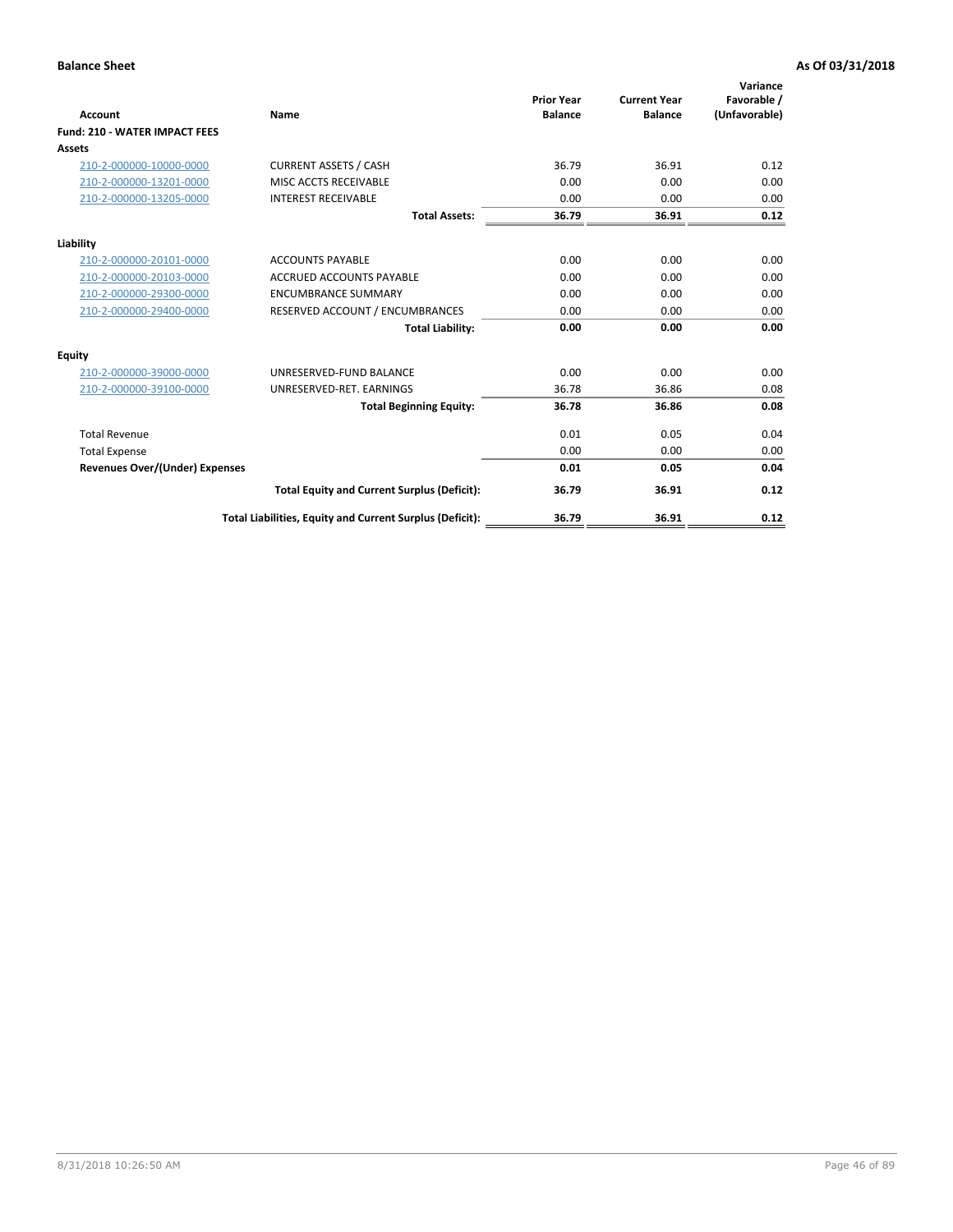| <b>Account</b>                            | Name                                                     | <b>Prior Year</b><br><b>Balance</b> | <b>Current Year</b><br><b>Balance</b> | Variance<br>Favorable /<br>(Unfavorable) |
|-------------------------------------------|----------------------------------------------------------|-------------------------------------|---------------------------------------|------------------------------------------|
| <b>Fund: 211 - WASTEWATER IMPACT FEES</b> |                                                          |                                     |                                       |                                          |
| <b>Assets</b>                             |                                                          |                                     |                                       |                                          |
| 211-2-000000-10000-0000                   | <b>CURRENT ASSETS / CASH</b>                             | 1,996.21                            | 1,866.18                              | $-130.03$                                |
| 211-2-000000-13201-0000                   | MISC ACCTS RECEIVABLE                                    | 0.00                                | 0.00                                  | 0.00                                     |
| 211-2-000000-13205-0000                   | <b>INTEREST RECEIVABLE</b>                               | 0.00                                | 0.00                                  | 0.00                                     |
|                                           | <b>Total Assets:</b>                                     | 1,996.21                            | 1,866.18                              | $-130.03$                                |
| Liability                                 |                                                          |                                     |                                       |                                          |
| 211-2-000000-20101-0000                   | <b>ACCOUNTS PAYABLE</b>                                  | 0.00                                | 0.00                                  | 0.00                                     |
| 211-2-000000-20103-0000                   | <b>ACCRUED ACCOUNTS PAYABLE</b>                          | 0.00                                | 0.00                                  | 0.00                                     |
|                                           | <b>Total Liability:</b>                                  | 0.00                                | 0.00                                  | 0.00                                     |
| <b>Equity</b>                             |                                                          |                                     |                                       |                                          |
| 211-2-000000-39000-0000                   | UNRESERVED-FUND BALANCE                                  | 0.00                                | 0.00                                  | 0.00                                     |
| 211-2-000000-39100-0000                   | UNRESERVED-RET. EARNINGS                                 | 1,996.75                            | 1,863.46                              | $-133.29$                                |
|                                           | <b>Total Beginning Equity:</b>                           | 1,996.75                            | 1,863.46                              | $-133.29$                                |
| <b>Total Revenue</b>                      |                                                          | 0.16                                | 3.03                                  | 2.87                                     |
| <b>Total Expense</b>                      |                                                          | 0.70                                | 0.31                                  | 0.39                                     |
| <b>Revenues Over/(Under) Expenses</b>     |                                                          | $-0.54$                             | 2.72                                  | 3.26                                     |
|                                           | <b>Total Equity and Current Surplus (Deficit):</b>       | 1,996.21                            | 1,866.18                              | $-130.03$                                |
|                                           | Total Liabilities, Equity and Current Surplus (Deficit): | 1,996.21                            | 1,866.18                              | $-130.03$                                |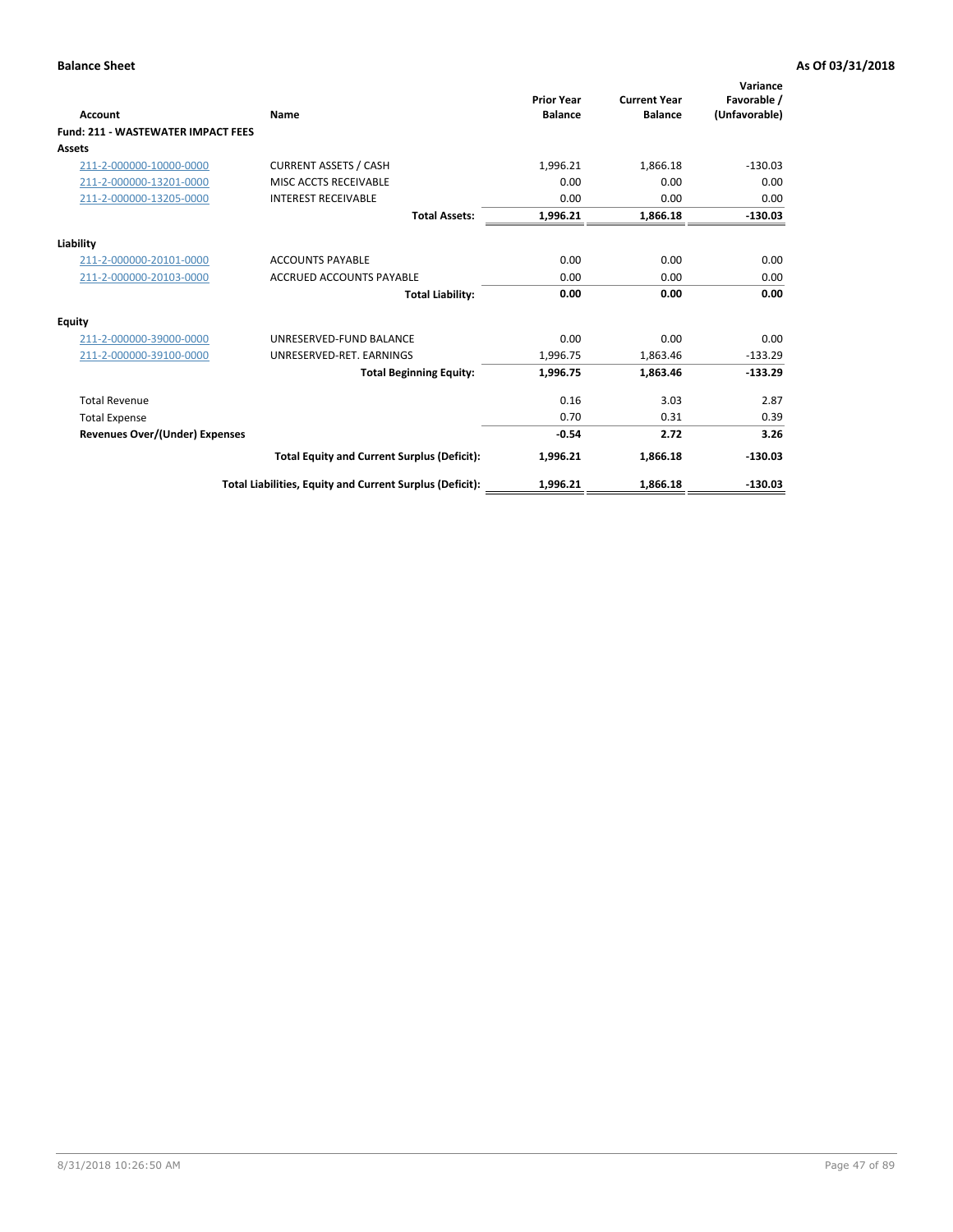| <b>Account</b>                 | Name                                                      | <b>Prior Year</b><br><b>Balance</b> | <b>Current Year</b><br><b>Balance</b> | Variance<br>Favorable /<br>(Unfavorable) |
|--------------------------------|-----------------------------------------------------------|-------------------------------------|---------------------------------------|------------------------------------------|
|                                | Fund: 212 - TX COMMUNITY DEV SWR SYSTEM IMPROV PROG GRANT |                                     |                                       |                                          |
| <b>Assets</b>                  |                                                           |                                     |                                       |                                          |
| 212-2-000000-10000-0000        | <b>CURRENT ASSETS / CASH</b>                              | 0.00                                | 23,755.00                             | 23,755.00                                |
| 212-2-000000-13201-0000        | MISC ACCTS RECEIVABLE                                     | 0.00                                | 0.00                                  | 0.00                                     |
| 212-2-000000-13205-0000        | <b>INTEREST RECEIVABLE</b>                                | 0.00                                | 0.00                                  | 0.00                                     |
| 212-2-000000-16301-0000        | FIXED ASSETS / C W I P                                    | 0.00                                | 0.00                                  | 0.00                                     |
|                                | <b>Total Assets:</b>                                      | 0.00                                | 23,755.00                             | 23,755.00                                |
| Liability                      |                                                           |                                     |                                       |                                          |
| 212-2-000000-20101-0000        | <b>ACCOUNTS PAYABLE</b>                                   | 0.00                                | 0.00                                  | 0.00                                     |
| 212-2-000000-20102-0000        | <b>CREDIT CARD PAYABLE</b>                                | 0.00                                | 0.00                                  | 0.00                                     |
| 212-2-000000-20103-0000        | ACCRUED ACCOUNTS PAYABLE                                  | 0.00                                | 0.00                                  | 0.00                                     |
| 212-2-000000-20139-0000        | <b>RETAINAGES PAYABLE</b>                                 | 0.00                                | 0.00                                  | 0.00                                     |
| 212-2-000000-20902-0000        | <b>DEFERRED GRANT REVENUE</b>                             | 0.00                                | 0.00                                  | 0.00                                     |
| 212-2-000000-21001-0000        | <b>GENERAL FUND / GENERAL FUND</b>                        | 0.00                                | 0.00                                  | 0.00                                     |
| 212-2-000000-29300-0000        | <b>ENCUMBRANCE SUMMARY</b>                                | 0.00                                | 0.00                                  | 0.00                                     |
| 212-2-000000-29400-0100        | RESERVED ACCOUNT / ENCUMBRANCES                           | 0.00                                | 0.00                                  | 0.00                                     |
|                                | <b>Total Liability:</b>                                   | 0.00                                | 0.00                                  | 0.00                                     |
| <b>Equity</b>                  |                                                           |                                     |                                       |                                          |
| 212-2-000000-39100-0000        | UNRESERVED-RET. EARNINGS                                  | 0.00                                | 0.00                                  | 0.00                                     |
|                                | <b>Total Beginning Equity:</b>                            | 0.00                                | 0.00                                  | 0.00                                     |
| <b>Total Revenue</b>           |                                                           | 0.00                                | 31,205.00                             | 31,205.00                                |
| <b>Total Expense</b>           |                                                           | 0.00                                | 7,450.00                              | $-7,450.00$                              |
| Revenues Over/(Under) Expenses |                                                           | 0.00                                | 23,755.00                             | 23,755.00                                |
|                                | <b>Total Equity and Current Surplus (Deficit):</b>        | 0.00                                | 23,755.00                             | 23,755.00                                |
|                                | Total Liabilities, Equity and Current Surplus (Deficit):  | 0.00                                | 23,755.00                             | 23,755.00                                |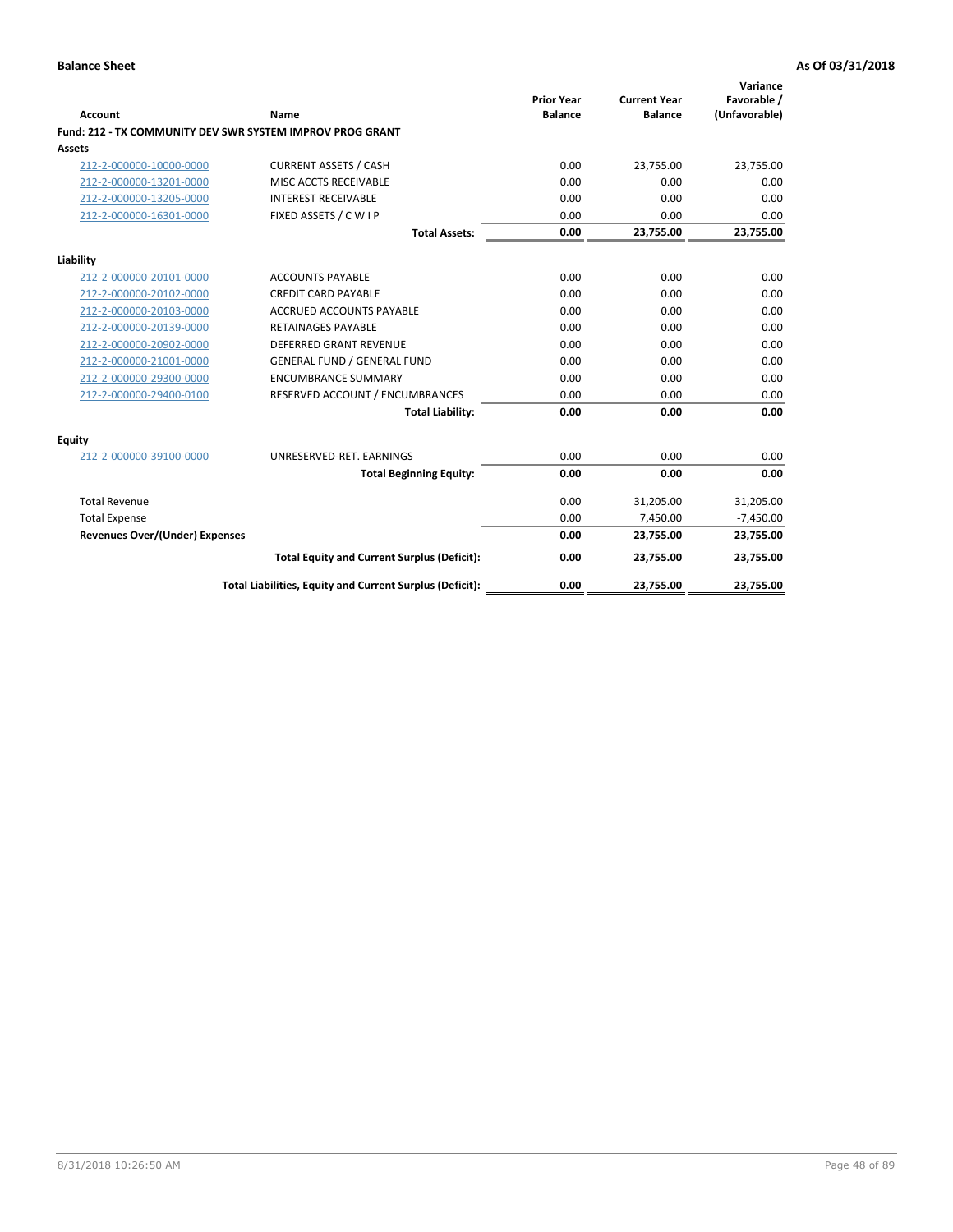| Account                               | Name                                                     | <b>Prior Year</b><br><b>Balance</b> | <b>Current Year</b><br><b>Balance</b> | Variance<br>Favorable /<br>(Unfavorable) |
|---------------------------------------|----------------------------------------------------------|-------------------------------------|---------------------------------------|------------------------------------------|
| Fund: 216 - UTILIITY CIP FUND         |                                                          |                                     |                                       |                                          |
| <b>Assets</b>                         |                                                          |                                     |                                       |                                          |
| 216-2-000000-10000-0000               | <b>CURRENT ASSETS / CASH</b>                             | 4,628,759.15                        | 5,882,993.85                          | 1,254,234.70                             |
| 216-2-000000-11101-0000               | MBIA ACCOUNTS / 2002 WSSR                                | 0.00                                | 0.00                                  | 0.00                                     |
| 216-2-000000-11103-0000               | <b>2005 WSSR</b>                                         | 0.00                                | 0.00                                  | 0.00                                     |
| 216-2-000000-11403-0000               | RESERVE FUND / 2003 WSSR                                 | 0.00                                | 0.00                                  | 0.00                                     |
| 216-2-000000-11503-0000               | 2008WSSR CONST 486000273                                 | 0.00                                | 0.00                                  | 0.00                                     |
| 216-2-000000-13000-0000               | <b>CUSTOMER ACCTS RECEIVABLE</b>                         | 0.00                                | 0.00                                  | 0.00                                     |
| 216-2-000000-13002-0000               | ALLOW FOR UNCOLLECT REC                                  | 0.00                                | 0.00                                  | 0.00                                     |
| 216-2-000000-13003-0000               | UNBILLED YEAR-END ACCRUAL                                | 0.00                                | 0.00                                  | 0.00                                     |
| 216-2-000000-13201-0000               | MISC ACCTS RECEIVABLE                                    | 0.00                                | 0.00                                  | 0.00                                     |
| 216-2-000000-13205-0000               | <b>INTEREST RECEIVABLE</b>                               | 0.00                                | 0.00                                  | 0.00                                     |
| 216-2-000000-16301-0000               | FIXED ASSETS / C W I P                                   | 342,655.91                          | 695,008.09                            | 352,352.18                               |
|                                       | <b>Total Assets:</b>                                     | 4,971,415.06                        | 6,578,001.94                          | 1,606,586.88                             |
| Liability                             |                                                          |                                     |                                       |                                          |
| 216-2-000000-20101-0000               | <b>ACCOUNTS PAYABLE</b>                                  | 0.00                                | 0.00                                  | 0.00                                     |
| 216-2-000000-20102-0000               | <b>CREDIT CARD PAYABLE</b>                               | 0.00                                | 0.00                                  | 0.00                                     |
| 216-2-000000-20103-0000               | <b>ACCRUED ACCOUNTS PAYABLE</b>                          | 0.00                                | 0.00                                  | 0.00                                     |
| 216-2-000000-20113-0000               | <b>DEVELOPERS ESCROW</b>                                 | 0.00                                | 0.00                                  | 0.00                                     |
| 216-2-000000-20139-0000               | <b>RETAINAGES PAYABLE</b>                                | 0.00                                | 0.00                                  | 0.00                                     |
| 216-2-000000-21101-0000               | ENTERPRISE / WTR/WWTR UTILITY FUND                       | 18,939,652.64                       | 18,939,652.64                         | 0.00                                     |
| 216-2-000000-29300-0000               | <b>ENCUMBRANCE SUMMARY</b>                               | 0.00                                | 0.00                                  | 0.00                                     |
| 216-2-000000-29400-0100               | RESERVED ACCOUNT / ENCUMBRANCES                          | 0.00                                | 0.00                                  | 0.00                                     |
|                                       | <b>Total Liability:</b>                                  | 18,939,652.64                       | 18,939,652.64                         | 0.00                                     |
|                                       |                                                          |                                     |                                       |                                          |
| Equity                                |                                                          |                                     |                                       |                                          |
| 216-2-000000-39000-0000               | UNRESERVED-FUND BALANCE                                  | 0.00                                | 0.00                                  | 0.00                                     |
| 216-2-000000-39100-0000               | UNRESERVED-RET. EARNINGS                                 | $-15, 153, 579.94$                  | $-12,308,627.81$                      | 2,844,952.13                             |
|                                       | <b>Total Beginning Equity:</b>                           | $-15,153,579.94$                    | $-12,308,627.81$                      | 2,844,952.13                             |
| <b>Total Revenue</b>                  |                                                          | 1,481,530.15                        | 191,129.88                            | $-1,290,400.27$                          |
| <b>Total Expense</b>                  |                                                          | 296,187.79                          | 244,152.77                            | 52,035.02                                |
| <b>Revenues Over/(Under) Expenses</b> |                                                          | 1,185,342.36                        | $-53,022.89$                          | $-1,238,365.25$                          |
|                                       | <b>Total Equity and Current Surplus (Deficit):</b>       | $-13,968,237.58$                    | $-12,361,650.70$                      | 1,606,586.88                             |
|                                       | Total Liabilities, Equity and Current Surplus (Deficit): | 4,971,415.06                        | 6,578,001.94                          | 1,606,586.88                             |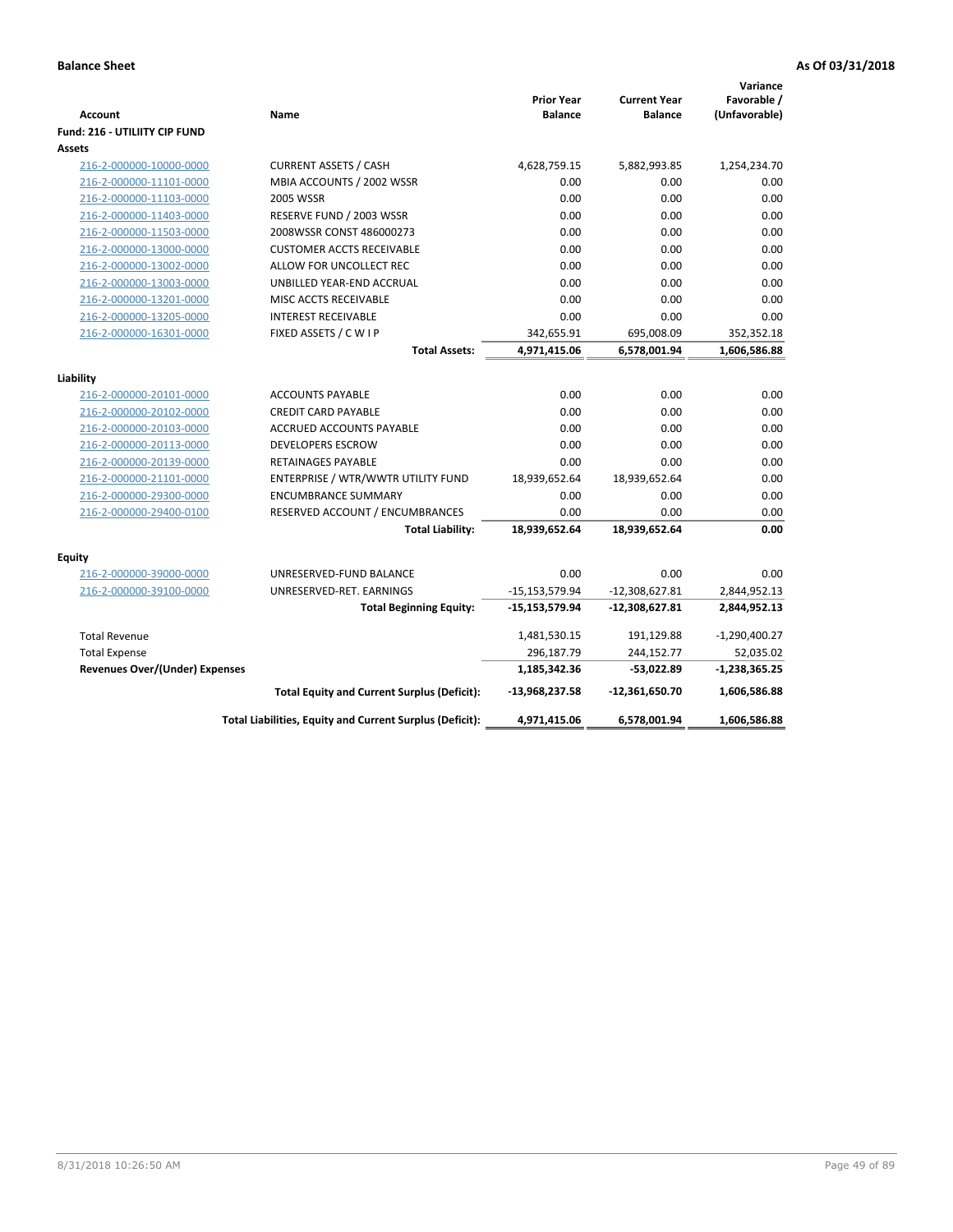|                                                    |                                                          | <b>Prior Year</b> | <b>Current Year</b> | Variance<br>Favorable / |
|----------------------------------------------------|----------------------------------------------------------|-------------------|---------------------|-------------------------|
| <b>Account</b>                                     | Name                                                     | <b>Balance</b>    | <b>Balance</b>      | (Unfavorable)           |
| <b>Fund: 217 - WASTEWATER RECLAMATION FUND</b>     |                                                          |                   |                     |                         |
| <b>Assets</b>                                      |                                                          |                   |                     |                         |
| 217-2-000000-10000-0000                            | <b>CURRENT ASSETS / CASH</b>                             | 0.00              | 0.00                | 0.00                    |
| 217-2-000000-11301-0000                            | TEXASTERM / 2008 WSSR REVENUE BOND                       | 0.00              | 0.00                | 0.00                    |
| 217-2-000000-11302-0000                            | 2008 WSSR REVENUE BOND                                   | 0.00              | 0.00                | 0.00                    |
| 217-2-000000-11503-0000                            | 2008WSSR CONST 486000273                                 | 738,081.00        | 746,063.84          | 7,982.84                |
| 217-2-000000-13000-0000                            | <b>CUSTOMER ACCTS RECEIVABLE</b>                         | 0.00              | 0.00                | 0.00                    |
| 217-2-000000-13002-0000                            | ALLOW FOR UNCOLLECT REC                                  | 0.00              | 0.00                | 0.00                    |
| 217-2-000000-13201-0000                            | MISC ACCTS RECEIVABLE                                    | 0.00              | 0.00                | 0.00                    |
| 217-2-000000-13205-0000                            | <b>INTEREST RECEIVABLE</b>                               | 0.00              | 0.00                | 0.00                    |
| 217-2-000000-16301-0000                            | FIXED ASSETS / C W I P                                   | 0.00              | 0.00                | 0.00                    |
|                                                    | <b>Total Assets:</b>                                     | 738,081.00        | 746,063.84          | 7,982.84                |
|                                                    |                                                          |                   |                     |                         |
| Liability                                          | <b>ACCOUNTS PAYABLE</b>                                  | 0.00              | 0.00                | 0.00                    |
| 217-2-000000-20101-0000<br>217-2-000000-20102-0000 | <b>CREDIT CARD PAYABLE</b>                               | 0.00              | 0.00                | 0.00                    |
| 217-2-000000-20103-0000                            | <b>ACCRUED ACCOUNTS PAYABLE</b>                          | 0.00              | 0.00                | 0.00                    |
| 217-2-000000-20139-0000                            | <b>RETAINAGES PAYABLE</b>                                | 0.00              | 0.00                | 0.00                    |
| 217-2-000000-21101-0000                            | ENTERPRISE / WTR/WWTR UTILITY FUND                       | 19,396,374.21     | 19,396,374.21       | 0.00                    |
| 217-2-000000-29300-0000                            | <b>ENCUMBRANCE SUMMARY</b>                               | 0.00              | 0.00                | 0.00                    |
| 217-2-000000-29400-0100                            | RESERVED ACCOUNT / ENCUMBRANCES                          | 0.00              | 0.00                | 0.00                    |
|                                                    | <b>Total Liability:</b>                                  | 19,396,374.21     | 19,396,374.21       | 0.00                    |
|                                                    |                                                          |                   |                     |                         |
| Equity                                             |                                                          |                   |                     |                         |
| 217-2-000000-39100-0000                            | UNRESERVED-RET. EARNINGS                                 | $-18,660,279.37$  | $-18,654,993.80$    | 5,285.57                |
|                                                    | <b>Total Beginning Equity:</b>                           | -18,660,279.37    | -18,654,993.80      | 5,285.57                |
| <b>Total Revenue</b>                               |                                                          | 1,986.16          | 4,683.43            | 2,697.27                |
| <b>Total Expense</b>                               |                                                          | 0.00              | 0.00                | 0.00                    |
| <b>Revenues Over/(Under) Expenses</b>              |                                                          | 1,986.16          | 4,683.43            | 2,697.27                |
|                                                    | <b>Total Equity and Current Surplus (Deficit):</b>       | $-18,658,293.21$  | $-18,650,310.37$    | 7,982.84                |
|                                                    | Total Liabilities, Equity and Current Surplus (Deficit): | 738,081.00        | 746,063.84          | 7,982.84                |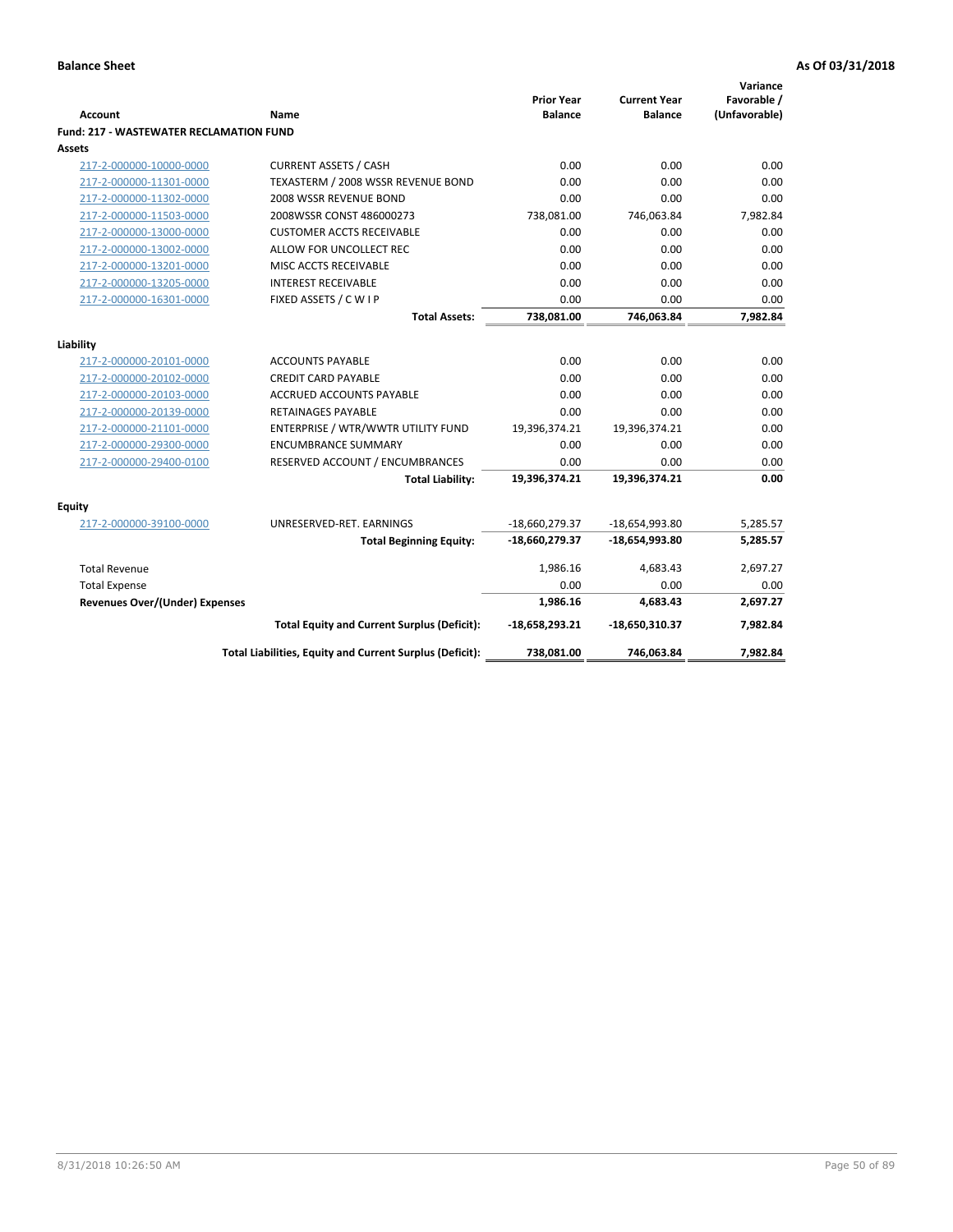|                                                    |                                                                | <b>Prior Year</b>               | <b>Current Year</b>             | Variance<br>Favorable / |
|----------------------------------------------------|----------------------------------------------------------------|---------------------------------|---------------------------------|-------------------------|
| Account                                            | Name                                                           | <b>Balance</b>                  | <b>Balance</b>                  | (Unfavorable)           |
| Fund: 300 - AIRPORT FUND                           |                                                                |                                 |                                 |                         |
| Assets                                             |                                                                |                                 |                                 |                         |
| 300-2-000000-10000-0000                            | <b>CURRENT ASSETS / CASH</b>                                   | 922,797.32                      | 1,507,560.81                    | 584,763.49              |
| 300-2-000000-13201-0000                            | MISC ACCTS RECEIVABLE<br><b>EMPLOYEE ADVANCES</b>              | 0.00<br>0.00                    | 0.00                            | 0.00<br>0.00            |
| 300-2-000000-13202-0000                            |                                                                | 0.00                            | 0.00<br>0.00                    | 0.00                    |
| 300-2-000000-13203-0000<br>300-2-000000-13205-0000 | NON-CURRENT ASSETS / PREPAYMENTS<br><b>INTEREST RECEIVABLE</b> | 0.00                            | 0.00                            | 0.00                    |
| 300-2-000000-14126-0000                            | <b>GRANT FUND / AIRPORT GRANT FUND</b>                         | 0.00                            | 0.00                            | 0.00                    |
| 300-2-000000-16001-0000                            | FIXED ASSETS / LAND                                            | 813,937.00                      | 813,937.00                      | 0.00                    |
| 300-2-000000-16002-0000                            | FIXED ASSETS / IMPROVMENTS-NON BUILDI                          | 71,096,300.51                   | 71,096,300.51                   | 0.00                    |
|                                                    | ACCUM DEPR / IMPROVEMENTS-NON BUILL                            |                                 |                                 |                         |
| 300-2-000000-16003-0000<br>300-2-000000-16004-0000 | FIXED ASSETS / BUILDINGS                                       | -34,642,939.56<br>60,824,408.10 | -36,570,663.72<br>60,824,408.10 | $-1,927,724.16$<br>0.00 |
|                                                    | <b>ACCUM DEPR / BUILDINGS</b>                                  | -23,390,672.25                  |                                 |                         |
| 300-2-000000-16005-0000<br>300-2-000000-16201-0000 | FIXED ASSETS / MACHINERY AND EQUIPMEN                          | 12,340.00                       | -24,613,803.17                  | $-1,223,130.92$         |
| 300-2-000000-16202-0000                            | ACCUM DEPR / MACHINERY AND EQUIPMEI                            | $-12,339.94$                    | 12,340.00<br>$-12,339.94$       | 0.00<br>0.00            |
|                                                    |                                                                | 0.00                            |                                 |                         |
| 300-2-000000-16301-0000<br>300-2-000000-17501-0000 | FIXED ASSETS / C W I P<br><b>EMPLOYEE CONTRIBUTIONS</b>        | 0.00                            | 5,686,912.48<br>0.00            | 5,686,912.48<br>0.00    |
|                                                    | <b>INVESTMENT RETURN</b>                                       | 0.00                            | 0.00                            | 0.00                    |
| 300-2-000000-17504-0000                            | EXPERIENCE DIFFERENCE- OUTFLOW                                 | 0.00                            |                                 |                         |
| 300-2-000000-17508-0000                            |                                                                |                                 | 0.00                            | 0.00                    |
| 300-2-000000-17509-0000                            | <b>EXPERIENCE DIFFERENCE - INFLOW</b>                          | 0.00                            | 0.00                            | 0.00                    |
| 300-2-000000-17520-0000                            | <b>ASSUMPTION CHANGES</b>                                      | 0.00<br>75,623,831.18           | 0.00<br>78,744,652.07           | 0.00<br>3,120,820.89    |
|                                                    | <b>Total Assets:</b>                                           |                                 |                                 |                         |
| Liability                                          |                                                                |                                 |                                 |                         |
| 300-2-000000-20101-0000                            | <b>ACCOUNTS PAYABLE</b>                                        | 0.00                            | 0.00                            | 0.00                    |
| 300-2-000000-20102-0000                            | <b>CREDIT CARD PAYABLE</b>                                     | 0.00                            | 0.00                            | 0.00                    |
| 300-2-000000-20103-0000                            | ACCRUED ACCOUNTS PAYABLE                                       | 0.00                            | 0.00                            | 0.00                    |
| 300-2-000000-20105-0000                            | <b>L-3 FUNDS PAYABLE</b>                                       | 0.00                            | 0.00                            | 0.00                    |
| 300-2-000000-20106-0000                            | <b>GRANT MATCH</b>                                             | 0.00                            | 0.00                            | 0.00                    |
| 300-2-000000-20108-0000                            | MATURED BONDS PAYABLE                                          | 0.00                            | 0.00                            | 0.00                    |
| 300-2-000000-20110-0000                            | REVENUE BONDS PAYABLE                                          | 0.00                            | 0.00                            | 0.00                    |
| 300-2-000000-20111-0000                            | MATURED INTEREST PAYABLE                                       | 0.00                            | 0.00                            | 0.00                    |
| 300-2-000000-20112-0000                            | <b>ACCRUED INTEREST PAYABLE</b>                                | 0.00                            | 0.00                            | 0.00                    |
| 300-2-000000-20139-0000                            | <b>RETAINAGES PAYABLE</b>                                      | 0.00                            | 0.00                            | 0.00                    |
| 300-2-000000-20141-0000                            | <b>TELEPHONE CLEARING</b>                                      | 0.00                            | 0.00                            | 0.00                    |
| 300-2-000000-20160-0000                            | <b>UNAPPLIED CREDIT</b>                                        | 0.00                            | 0.00                            | 0.00                    |
| 300-2-000000-20201-0000                            | <b>DEFERRED REVENUE</b>                                        | 0.00                            | 0.00                            | 0.00                    |
| 300-2-000000-21001-0000                            | <b>GENERAL FUND / GENERAL FUND</b>                             | 0.00                            | 0.00                            | 0.00                    |
| 300-2-000000-22001-0000                            | SALARIES PAYABLE                                               | 2,099.43                        | 2,152.98                        | $-53.55$                |
| 300-2-000000-22002-0000                            | VACATION/SICK PAYABLE                                          | 3,722.00                        | 2,600.11                        | 1,121.89                |
| 300-2-000000-26001-0000                            | <b>COMPENSATED ABSENCES PAY</b>                                | $-1.08$                         | 3,743.00                        | $-3,744.08$             |
| 300-2-000000-26101-0000                            | <b>GENERAL OBLIG BONDS PAY</b>                                 | 0.00                            | 0.00                            | 0.00                    |
| 300-2-000000-26102-0000                            | REVENUE BONDS PAYABLE                                          | 0.00                            | 0.00                            | 0.00                    |
| 300-2-000000-27001-0000                            | <b>CONTRIBUTED CAPITAL</b>                                     | $-3.39$                         | 5,686,912.61                    | $-5,686,916.00$         |
| 300-2-000000-29300-0000                            | <b>ENCUMBRANCE SUMMARY</b>                                     | 0.00                            | 0.00                            | 0.00                    |
| 300-2-000000-29400-0100                            | RESERVED ACCOUNT / ENCUMBRANCES                                | 0.00                            | 0.00                            | 0.00                    |
| 300-2-000000-29999-0000                            | NET PENSION LIABILITY                                          | 0.00                            | 0.00                            | 0.00                    |
|                                                    | <b>Total Liability:</b>                                        | 5,816.96                        | 5,695,408.70                    | -5,689,591.74           |
|                                                    |                                                                |                                 |                                 |                         |
| Equity                                             |                                                                |                                 |                                 |                         |
| 300-2-000000-39000-0000                            | UNRESERVED-FUND BALANCE                                        | 0.00                            | 0.00                            | 0.00                    |
| 300-2-000000-39100-0000                            | UNRESERVED-RET. EARNINGS                                       | 75,282,016.64                   | 72,784,355.87                   | $-2,497,660.77$         |
| 300-2-000000-39500-0000                            | NET POSITION - PENSION                                         | 0.00                            | 0.00                            | 0.00                    |
|                                                    | <b>Total Beginning Equity:</b>                                 | 75,282,016.64                   | 72,784,355.87                   | $-2,497,660.77$         |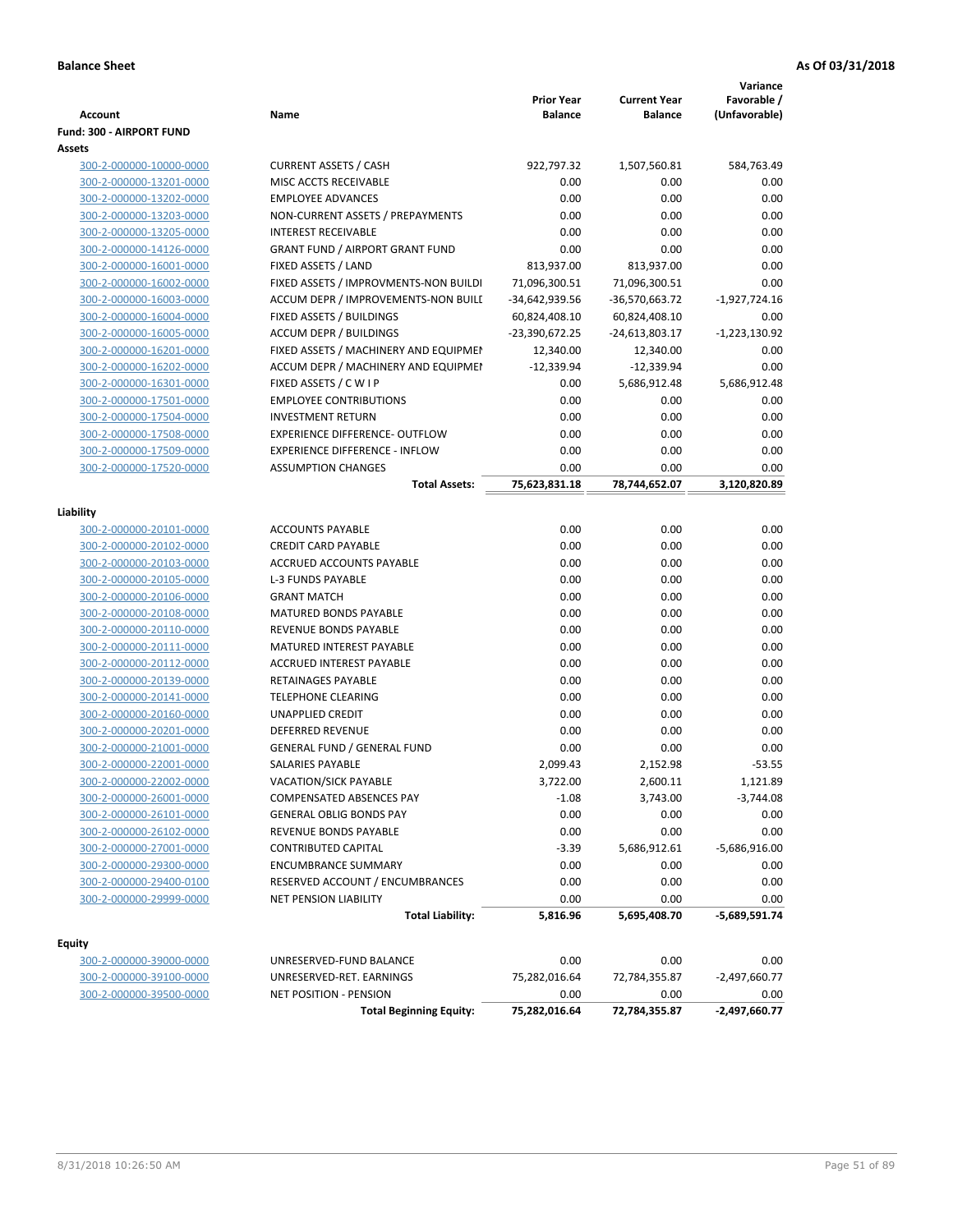| Account                        | <b>Name</b>                                              | <b>Prior Year</b><br><b>Balance</b> | <b>Current Year</b><br><b>Balance</b> | Variance<br>Favorable /<br>(Unfavorable) |
|--------------------------------|----------------------------------------------------------|-------------------------------------|---------------------------------------|------------------------------------------|
| Total Revenue                  |                                                          | 410,308.09                          | 347,329.48                            | $-62,978.61$                             |
| Total Expense                  |                                                          | 74,310.50                           | 82,441.97                             | $-8,131.47$                              |
| Revenues Over/(Under) Expenses |                                                          | 335,997.59                          | 264,887.51                            | $-71,110.08$                             |
|                                | <b>Total Equity and Current Surplus (Deficit):</b>       | 75.618.014.23                       | 73.049.243.38                         | $-2,568,770.85$                          |
|                                | Total Liabilities, Equity and Current Surplus (Deficit): | 75,623,831.19                       | 78,744,652.08                         | 3,120,820.89                             |
|                                | *** FUND 300 OUT OF BALANCE ***                          | $-0.01$                             | $-0.01$                               | 0.00                                     |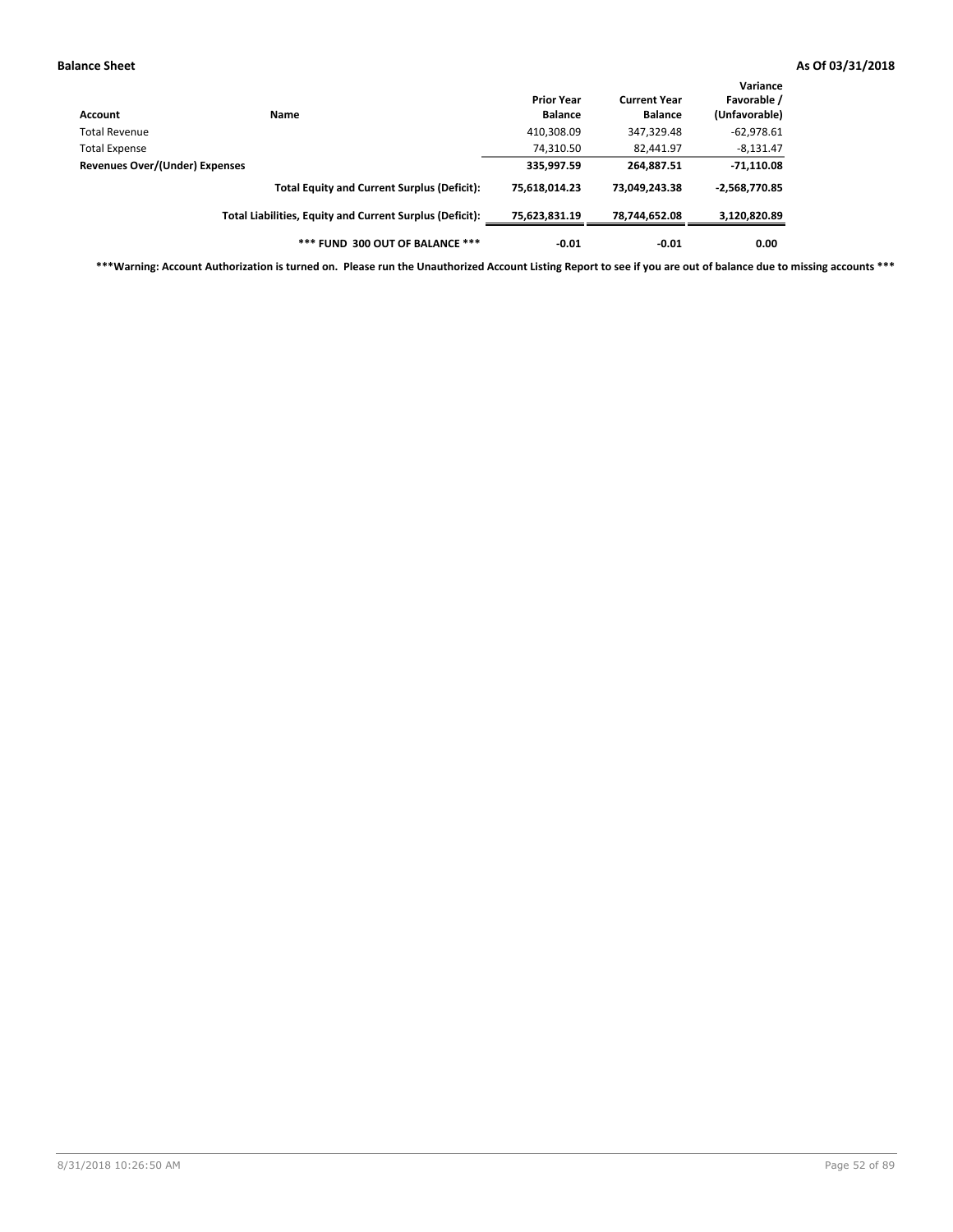|                                       |                                                          |                                     |                                       | Variance                     |
|---------------------------------------|----------------------------------------------------------|-------------------------------------|---------------------------------------|------------------------------|
| Account                               | Name                                                     | <b>Prior Year</b><br><b>Balance</b> | <b>Current Year</b><br><b>Balance</b> | Favorable /<br>(Unfavorable) |
| Fund: 320 - AIRPORT TXDOT GRANT       |                                                          |                                     |                                       |                              |
| <b>Assets</b>                         |                                                          |                                     |                                       |                              |
| 320-2-000000-10000-0000               | <b>CURRENT ASSETS / CASH</b>                             | 214,975.84                          | 200,000.84                            | $-14,975.00$                 |
| 320-2-000000-13201-0000               | MISC ACCTS RECEIVABLE                                    | 0.00                                | 0.00                                  | 0.00                         |
| 320-2-000000-13205-0000               | <b>INTEREST RECEIVABLE</b>                               | 0.00                                | 0.00                                  | 0.00                         |
|                                       | <b>Total Assets:</b>                                     | 214,975.84                          | 200,000.84                            | $-14,975.00$                 |
| Liability                             |                                                          |                                     |                                       |                              |
| 320-2-000000-20101-0000               | <b>ACCOUNTS PAYABLE</b>                                  | 0.00                                | 0.00                                  | 0.00                         |
| 320-2-000000-20102-0000               | <b>CREDIT CARD PAYABLE</b>                               | 0.00                                | 0.00                                  | 0.00                         |
| 320-2-000000-20103-0000               | <b>ACCRUED ACCOUNTS PAYABLE</b>                          | 0.00                                | 0.00                                  | 0.00                         |
| 320-2-000000-20902-0000               | <b>DEFERRED GRANT REVENUE</b>                            | 0.00                                | 0.00                                  | 0.00                         |
| 320-2-000000-21125-0000               | DUE TO / AIRPORT FUND                                    | 0.00                                | 0.00                                  | 0.00                         |
| 320-2-000000-29300-0000               | <b>ENCUMBRANCE SUMMARY</b>                               | 0.00                                | 0.00                                  | 0.00                         |
| 320-2-000000-29400-0100               | RESERVED ACCOUNT / ENCUMBRANCES                          | 0.00                                | 0.00                                  | 0.00                         |
|                                       | <b>Total Liability:</b>                                  | 0.00                                | 0.00                                  | 0.00                         |
| <b>Equity</b>                         |                                                          |                                     |                                       |                              |
| 320-2-000000-39000-0000               | UNRESERVED-FUND BALANCE                                  | 14,975.84                           | 214,975.84                            | 200,000.00                   |
|                                       | <b>Total Beginning Equity:</b>                           | 14,975.84                           | 214,975.84                            | 200,000.00                   |
| <b>Total Revenue</b>                  |                                                          | 200,000.00                          | 0.00                                  | $-200,000.00$                |
| <b>Total Expense</b>                  |                                                          | 0.00                                | 14,975.00                             | $-14,975.00$                 |
| <b>Revenues Over/(Under) Expenses</b> |                                                          | 200,000.00                          | $-14,975.00$                          | $-214,975.00$                |
|                                       | <b>Total Equity and Current Surplus (Deficit):</b>       | 214,975.84                          | 200,000.84                            | $-14,975.00$                 |
|                                       | Total Liabilities, Equity and Current Surplus (Deficit): | 214,975.84                          | 200,000.84                            | $-14,975.00$                 |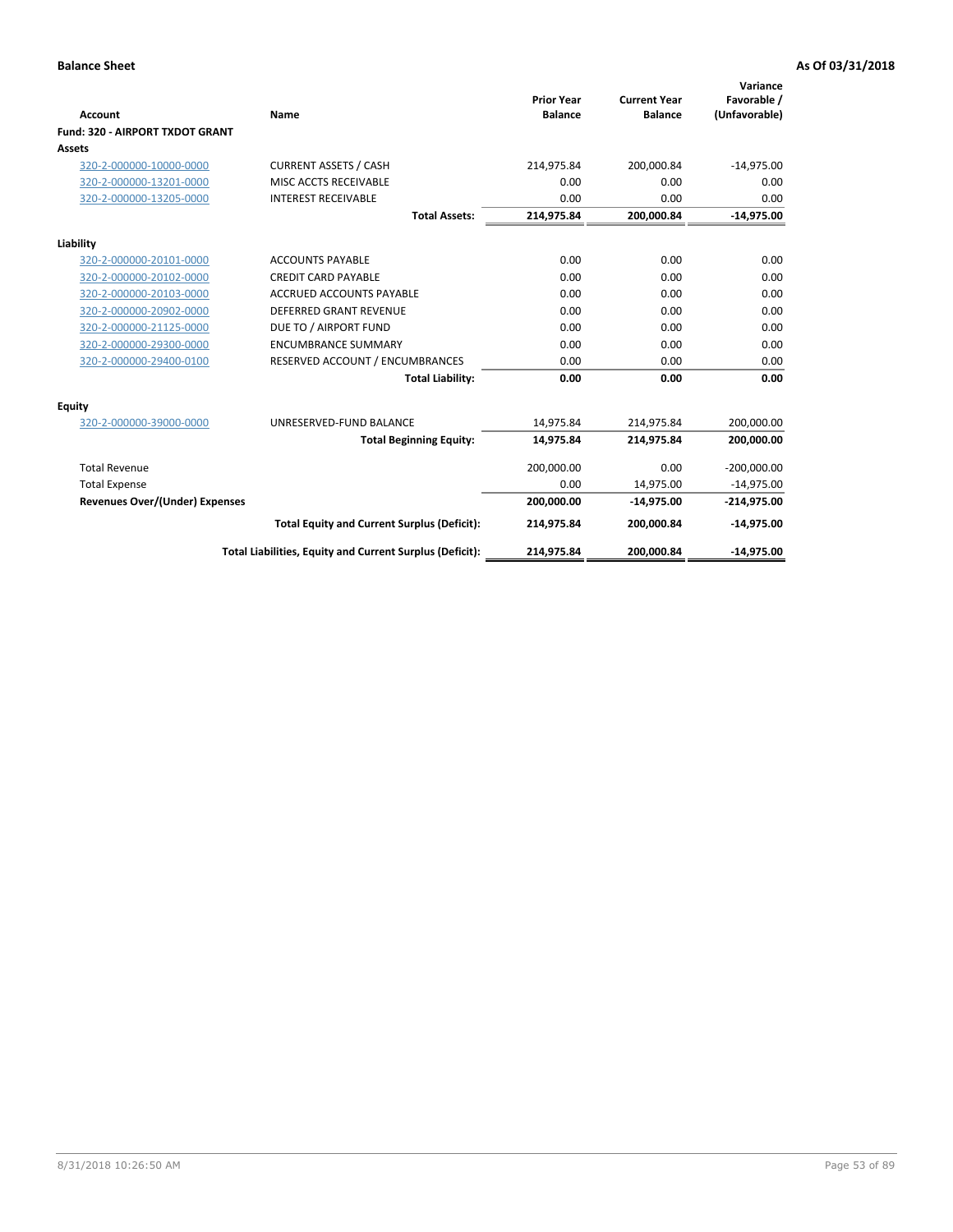| <b>Account</b>                          | Name                                                     | <b>Prior Year</b><br><b>Balance</b> | <b>Current Year</b><br><b>Balance</b> | Variance<br>Favorable /<br>(Unfavorable) |
|-----------------------------------------|----------------------------------------------------------|-------------------------------------|---------------------------------------|------------------------------------------|
| <b>Fund: 360 - AIRPORT CAPITAL FUND</b> |                                                          |                                     |                                       |                                          |
| Assets                                  |                                                          |                                     |                                       |                                          |
| 360-2-000000-10000-0000                 | <b>CURRENT ASSETS / CASH</b>                             | 1,997,875.16                        | 1,256,209.67                          | $-741,665.49$                            |
| 360-2-000000-13201-0000                 | MISC ACCTS RECEIVABLE                                    | 0.00                                | 0.00                                  | 0.00                                     |
| 360-2-000000-13205-0000                 | <b>INTEREST RECEIVABLE</b>                               | 0.00                                | 0.00                                  | 0.00                                     |
| 360-2-000000-16301-0000                 | FIXED ASSETS / C W I P                                   | 132,616.88                          | 337,320.17                            | 204,703.29                               |
|                                         | <b>Total Assets:</b>                                     | 2,130,492.04                        | 1,593,529.84                          | -536,962.20                              |
| Liability                               |                                                          |                                     |                                       |                                          |
| 360-2-000000-20101-0000                 | <b>ACCOUNTS PAYABLE</b>                                  | 0.00                                | 0.00                                  | 0.00                                     |
| 360-2-000000-20102-0000                 | <b>CREDIT CARD PAYABLE</b>                               | 0.00                                | 0.00                                  | 0.00                                     |
| 360-2-000000-20103-0000                 | <b>ACCRUED ACCOUNTS PAYABLE</b>                          | 0.00                                | 0.00                                  | 0.00                                     |
| 360-2-000000-20125-0000                 | SALES TAX PAYABLE / IN THE CITY                          | 0.00                                | 0.00                                  | 0.00                                     |
| 360-2-000000-20139-0000                 | <b>RETAINAGES PAYABLE</b>                                | 0.00                                | $-18,419.00$                          | 18,419.00                                |
| 360-2-000000-21001-0000                 | <b>GENERAL FUND / GENERAL FUND</b>                       | 0.00                                | 0.00                                  | 0.00                                     |
| 360-2-000000-27001-0000                 | <b>CONTRIBUTED CAPITAL</b>                               | 0.00                                | 0.00                                  | 0.00                                     |
| 360-2-000000-29300-0000                 | <b>ENCUMBRANCE SUMMARY</b>                               | 0.00                                | 0.00                                  | 0.00                                     |
| 360-2-000000-29400-0000                 | RESERVED ACCOUNT / ENCUMBRANCES                          | 0.00                                | 0.00                                  | 0.00                                     |
|                                         | <b>Total Liability:</b>                                  | 0.00                                | $-18,419.00$                          | 18,419.00                                |
| Equity                                  |                                                          |                                     |                                       |                                          |
| 360-2-000000-39000-0000                 | UNRESERVED-FUND BALANCE                                  | 0.00                                | 0.00                                  | 0.00                                     |
| 360-2-000000-39100-0000                 | UNRESERVED-RET. EARNINGS                                 | 1,382,000.62                        | 1,810,130.80                          | 428,130.18                               |
|                                         | <b>Total Beginning Equity:</b>                           | 1,382,000.62                        | 1,810,130.80                          | 428,130.18                               |
| <b>Total Revenue</b>                    |                                                          | 798,694.45                          | 58,682.74                             | $-740,011.71$                            |
| <b>Total Expense</b>                    |                                                          | 50,203.03                           | 256,864.70                            | $-206,661.67$                            |
| <b>Revenues Over/(Under) Expenses</b>   |                                                          | 748,491.42                          | $-198,181.96$                         | $-946,673.38$                            |
|                                         | <b>Total Equity and Current Surplus (Deficit):</b>       | 2,130,492.04                        | 1,611,948.84                          | $-518,543.20$                            |
|                                         | Total Liabilities, Equity and Current Surplus (Deficit): | 2,130,492.04                        | 1,593,529.84                          | -536,962.20                              |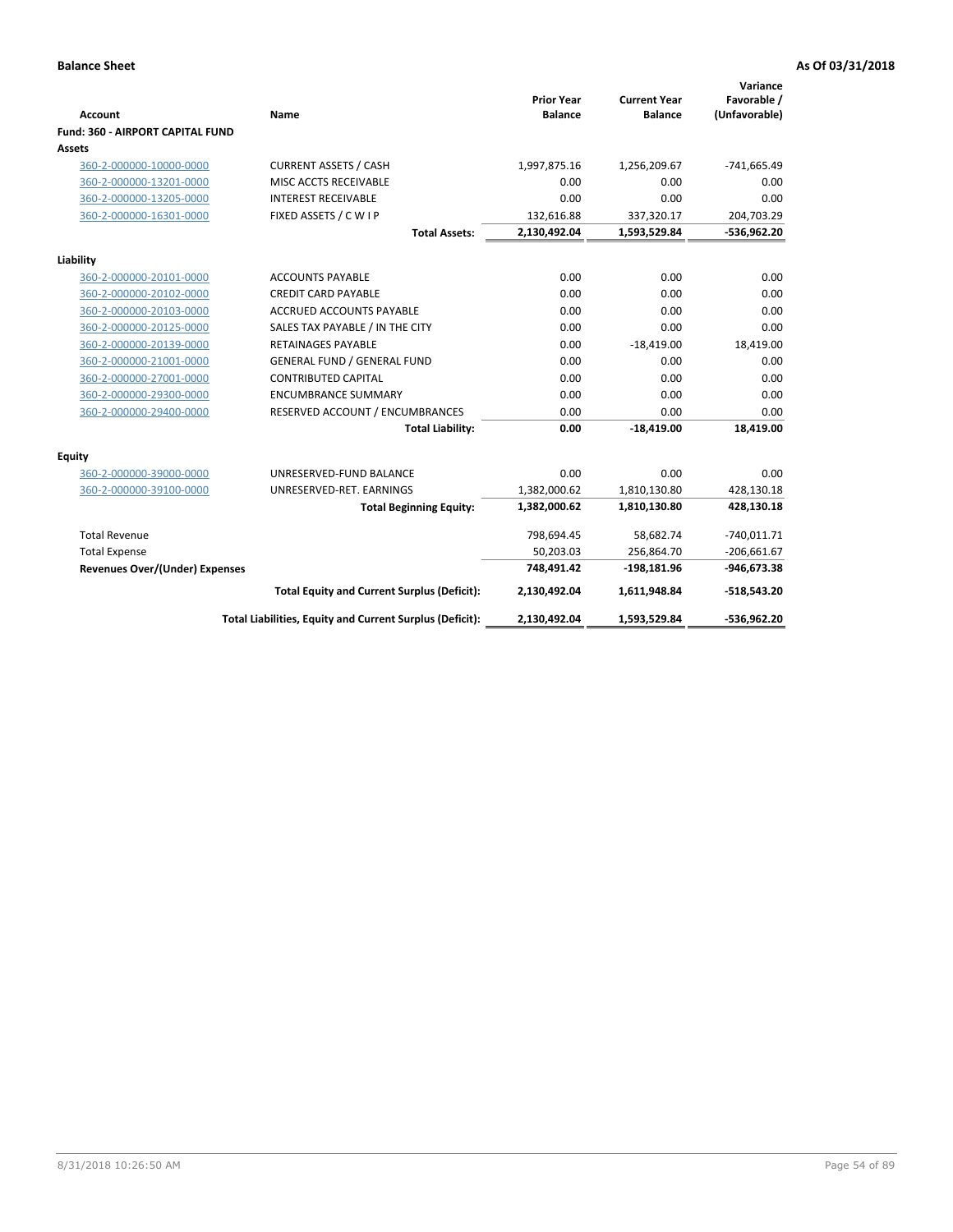| <b>Account</b>                        | Name                                                     | <b>Prior Year</b><br><b>Balance</b> | <b>Current Year</b><br><b>Balance</b> | Variance<br>Favorable /<br>(Unfavorable) |
|---------------------------------------|----------------------------------------------------------|-------------------------------------|---------------------------------------|------------------------------------------|
| <b>Fund: 361 - L3-IDC FUND</b>        |                                                          |                                     |                                       |                                          |
| Assets                                |                                                          |                                     |                                       |                                          |
| 361-2-000000-10000-0000               | <b>CURRENT ASSETS / CASH</b>                             | 0.00                                | 0.00                                  | 0.00                                     |
| 361-2-000000-13201-0000               | MISC ACCTS RECEIVABLE                                    | 0.00                                | 0.00                                  | 0.00                                     |
| 361-2-000000-13205-0000               | <b>INTEREST RECEIVABLE</b>                               | 0.00                                | 0.00                                  | 0.00                                     |
|                                       | <b>Total Assets:</b>                                     | 0.00                                | 0.00                                  | 0.00                                     |
| Liability                             |                                                          |                                     |                                       |                                          |
| 361-2-000000-20101-0000               | <b>ACCOUNTS PAYABLE</b>                                  | 0.00                                | 0.00                                  | 0.00                                     |
| 361-2-000000-20102-0000               | <b>CREDIT CARD PAYABLE</b>                               | 0.00                                | 0.00                                  | 0.00                                     |
| 361-2-000000-20103-0000               | <b>MISCELLANEOUS LIABILITIES</b>                         | 0.00                                | 0.00                                  | 0.00                                     |
| 361-2-000000-20108-0000               | <b>MATURED BONDS PAYABLE</b>                             | 0.00                                | 0.00                                  | 0.00                                     |
| 361-2-000000-20111-0000               | <b>MATURED INTEREST PAYABLE</b>                          | 0.00                                | 0.00                                  | 0.00                                     |
| 361-2-000000-20112-0000               | <b>ACCRUED INTEREST PAYABLE</b>                          | 0.00                                | 0.00                                  | 0.00                                     |
| 361-2-000000-20139-0000               | <b>RETAINAGES PAYABLE</b>                                | 0.00                                | 0.00                                  | 0.00                                     |
| 361-2-000000-21001-0000               | <b>GENERAL FUND / GENERAL FUND</b>                       | 0.00                                | 0.00                                  | 0.00                                     |
|                                       | <b>Total Liability:</b>                                  | 0.00                                | 0.00                                  | 0.00                                     |
| Equity                                |                                                          |                                     |                                       |                                          |
| 361-2-000000-39000-0000               | UNRESERVED-FUND BALANCE                                  | 0.00                                | 0.00                                  | 0.00                                     |
| 361-2-000000-39100-0000               | UNRESERVED-RET. EARNINGS                                 | $-2,881,924.85$                     | $-2,881,924.85$                       | 0.00                                     |
| 361-2-000000-39150-0000               | RESERVED-RET. EARNINGS                                   | 2,881,924.85                        | 2,881,924.85                          | 0.00                                     |
|                                       | <b>Total Beginning Equity:</b>                           | 0.00                                | 0.00                                  | 0.00                                     |
| <b>Total Revenue</b>                  |                                                          | 0.00                                | 0.00                                  | 0.00                                     |
| <b>Total Expense</b>                  |                                                          | 0.00                                | 0.00                                  | 0.00                                     |
| <b>Revenues Over/(Under) Expenses</b> |                                                          | 0.00                                | 0.00                                  | 0.00                                     |
|                                       | <b>Total Equity and Current Surplus (Deficit):</b>       | 0.00                                | 0.00                                  | 0.00                                     |
|                                       | Total Liabilities, Equity and Current Surplus (Deficit): | 0.00                                | 0.00                                  | 0.00                                     |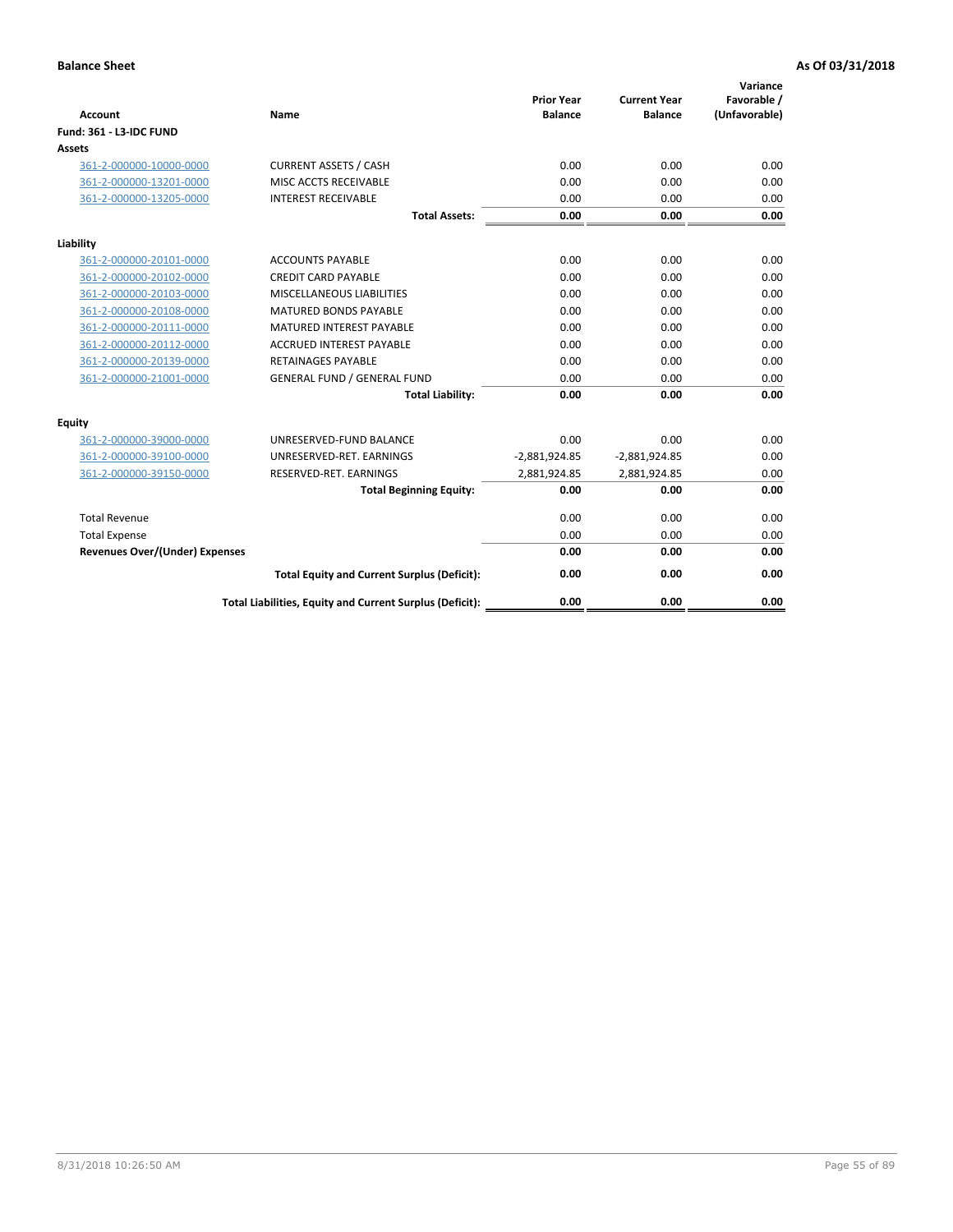|                                       |                                                          |                                     |                                       | Variance                     |
|---------------------------------------|----------------------------------------------------------|-------------------------------------|---------------------------------------|------------------------------|
| <b>Account</b>                        | Name                                                     | <b>Prior Year</b><br><b>Balance</b> | <b>Current Year</b><br><b>Balance</b> | Favorable /<br>(Unfavorable) |
| Fund: 362 - AIRPORT FBO FUEL          |                                                          |                                     |                                       |                              |
| <b>Assets</b>                         |                                                          |                                     |                                       |                              |
| 362-2-000000-10000-0000               | <b>CURRENT ASSETS / CASH</b>                             | 85.529.42                           | 71,917.61                             | $-13,611.81$                 |
| 362-2-000000-13201-0000               | MISC ACCTS RECEIVABLE                                    | 0.00                                | 0.00                                  | 0.00                         |
| 362-2-000000-13205-0000               | <b>INTEREST RECEIVABLE</b>                               | 0.00                                | 0.00                                  | 0.00                         |
|                                       | <b>Total Assets:</b>                                     | 85,529.42                           | 71,917.61                             | $-13,611.81$                 |
| Liability                             |                                                          |                                     |                                       |                              |
| 362-2-000000-20101-0000               | <b>ACCOUNTS PAYABLE</b>                                  | 0.00                                | 0.00                                  | 0.00                         |
| 362-2-000000-20102-0000               | <b>CREDIT CARD PAYABLE</b>                               | 0.00                                | 0.00                                  | 0.00                         |
| 362-2-000000-20103-0000               | <b>ACCRUED ACCOUNTS PAYABLE</b>                          | 0.00                                | 0.00                                  | 0.00                         |
| 362-2-000000-20125-0000               | SALES TAX PAYABLE / IN THE CITY                          | 30.89                               | 3.24                                  | 27.65                        |
| 362-2-000000-29300-0000               | <b>ENCUMBRANCE SUMMARY</b>                               | 0.00                                | 0.00                                  | 0.00                         |
| 362-2-000000-29400-0000               | RESERVED ACCOUNT / ENCUMBRANCES                          | 0.00                                | 0.00                                  | 0.00                         |
|                                       | <b>Total Liability:</b>                                  | 30.89                               | 3.24                                  | 27.65                        |
| <b>Equity</b>                         |                                                          |                                     |                                       |                              |
| 362-2-000000-39000-0000               | UNRESERVED-FUND BALANCE                                  | 0.00                                | 0.00                                  | 0.00                         |
| 362-2-000000-39100-0000               | UNRESERVED-RET. EARNINGS                                 | $-2.87$                             | $-41.31$                              | $-38.44$                     |
|                                       | <b>Total Beginning Equity:</b>                           | $-2.87$                             | $-41.31$                              | $-38.44$                     |
| <b>Total Revenue</b>                  |                                                          | 224,743.59                          | 193,791.85                            | $-30,951.74$                 |
| <b>Total Expense</b>                  |                                                          | 139,242.19                          | 121,836.17                            | 17,406.02                    |
| <b>Revenues Over/(Under) Expenses</b> |                                                          | 85,501.40                           | 71,955.68                             | $-13,545.72$                 |
|                                       | <b>Total Equity and Current Surplus (Deficit):</b>       | 85,498.53                           | 71,914.37                             | $-13,584.16$                 |
|                                       | Total Liabilities, Equity and Current Surplus (Deficit): | 85,529.42                           | 71,917.61                             | $-13,611.81$                 |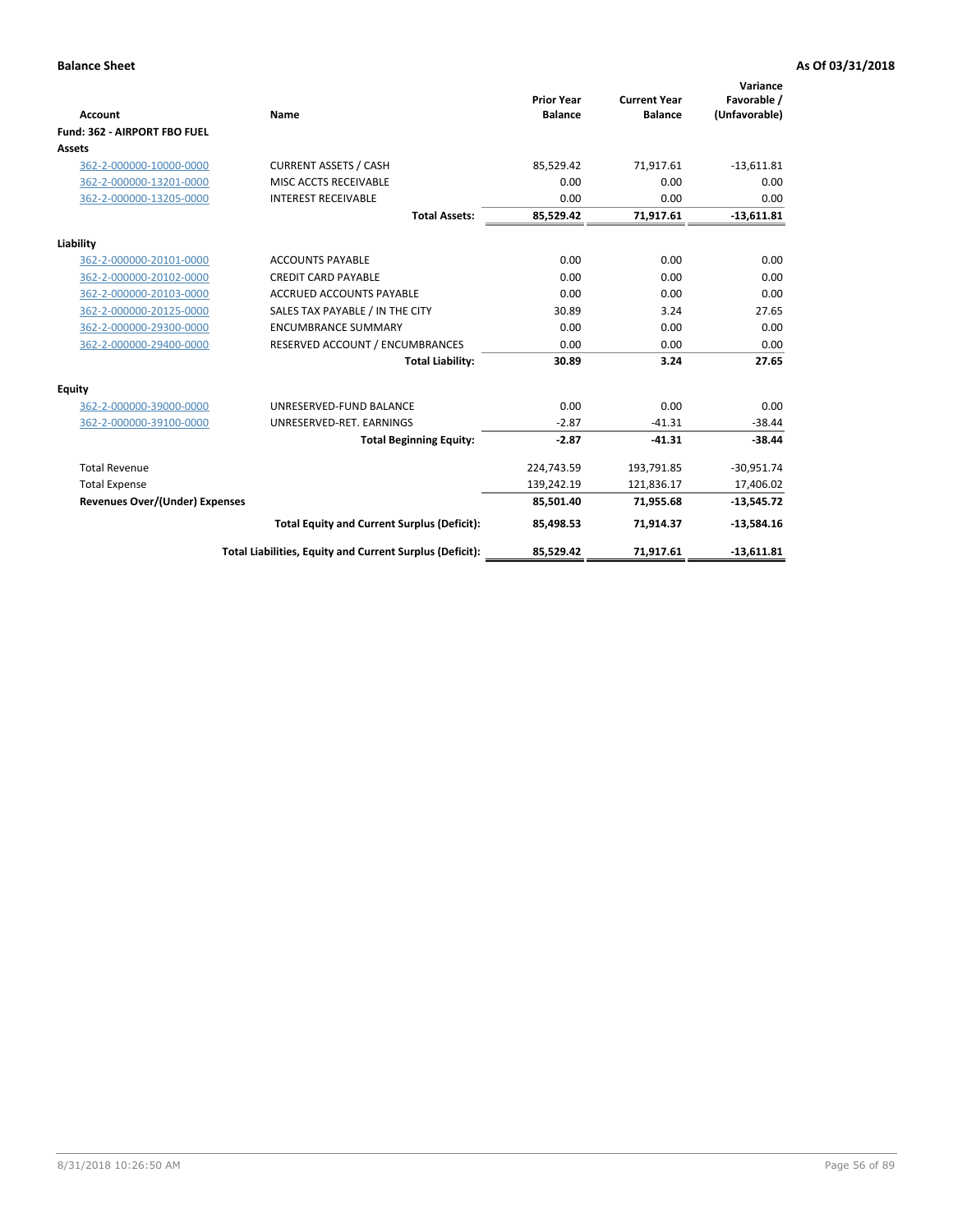| <b>Account</b>                  | Name                                  | <b>Prior Year</b><br><b>Balance</b> | <b>Current Year</b><br><b>Balance</b> | Variance<br>Favorable /<br>(Unfavorable) |
|---------------------------------|---------------------------------------|-------------------------------------|---------------------------------------|------------------------------------------|
| Fund: 400 - GOLF FUND<br>Assets |                                       |                                     |                                       |                                          |
| 400-2-000000-10000-0000         | <b>CURRENT ASSETS / CASH</b>          | -337,310.82                         | -380,419.18                           | $-43,108.36$                             |
| 400-2-000000-10304-0000         | CASH / PETTY CASH/CHANGE DRAWERS      | 200.00                              | 200.00                                | 0.00                                     |
| 400-2-000000-13007-0000         | <b>RETURNED CHECKS</b>                | 0.00                                | 0.00                                  | 0.00                                     |
| 400-2-000000-13201-0000         | MISC ACCTS RECEIVABLE                 | 3,173.88                            | 0.00                                  | $-3,173.88$                              |
| 400-2-000000-13202-0000         | <b>EMPLOYEE ADVANCES</b>              | 0.00                                | 0.00                                  | 0.00                                     |
| 400-2-000000-13203-0000         | NON-CURRENT ASSETS / PREPAYMENTS      | 0.00                                | 0.00                                  | 0.00                                     |
| 400-2-000000-13205-0000         | <b>INTEREST RECEIVABLE</b>            | 0.00                                | 0.00                                  | 0.00                                     |
| 400-2-000000-13206-0000         | <b>CHARGES RECEIVABLE</b>             | 9,718.65                            | 35,755.13                             | 26,036.48                                |
| 400-2-000000-15301-0000         | INVENTORIES / GOLF COURSE             | 7,272.38                            | 8,301.68                              | 1,029.30                                 |
| 400-2-000000-16001-0000         | FIXED ASSETS / LAND                   | 93,000.00                           | 93,000.00                             | 0.00                                     |
| 400-2-000000-16002-0000         | FIXED ASSETS / IMPROVMENTS-NON BUILDI | 521,160.58                          | 521,160.58                            | 0.00                                     |
| 400-2-000000-16003-0000         | ACCUM DEPR / IMPROVEMENTS-NON BUILI   | $-262,245.70$                       | -281,523.98                           | $-19,278.28$                             |
| 400-2-000000-16004-0000         | FIXED ASSETS / BUILDINGS              | 109,640.00                          | 109,640.00                            | 0.00                                     |
| 400-2-000000-16005-0000         | <b>ACCUM DEPR / BUILDINGS</b>         | $-107,771.86$                       | $-108,377.74$                         | $-605.88$                                |
| 400-2-000000-16201-0000         | FIXED ASSETS / MACHINERY AND EQUIPMEN | 51,957.00                           | 51,957.00                             | 0.00                                     |
| 400-2-000000-16202-0000         | ACCUM DEPR / MACHINERY AND EQUIPMEI   | -51,957.00                          | $-51,957.00$                          | 0.00                                     |
| 400-2-000000-16301-0000         | FIXED ASSETS / C W I P                | 0.00                                | 0.00                                  | 0.00                                     |
| 400-2-000000-17501-0000         | <b>EMPLOYEE CONTRIBUTIONS</b>         | 6,534.00                            | 7,149.00                              | 615.00                                   |
| 400-2-000000-17504-0000         | <b>INVESTMENT RETURN</b>              | 30,487.00                           | 22,540.00                             | $-7,947.00$                              |
| 400-2-000000-17508-0000         | <b>EXPERIENCE DIFFERENCE- OUTFLOW</b> | 618.00                              | 397.00                                | $-221.00$                                |
| 400-2-000000-17509-0000         | <b>EXPERIENCE DIFFERENCE - INFLOW</b> | 0.00                                | $-2,627.00$                           | $-2,627.00$                              |
| 400-2-000000-17520-0000         | <b>ASSUMPTION CHANGES</b>             | 8,101.00                            | 5,278.00                              | $-2,823.00$                              |
|                                 | <b>Total Assets:</b>                  | 82,577.11                           | 30,473.49                             | $-52,103.62$                             |
|                                 |                                       |                                     |                                       |                                          |
| Liability                       |                                       |                                     |                                       |                                          |
| 400-2-000000-20101-0000         | <b>ACCOUNTS PAYABLE</b>               | 0.00                                | 0.00                                  | 0.00                                     |
| 400-2-000000-20102-0000         | <b>CREDIT CARD PAYABLE</b>            | 0.00                                | 0.00                                  | 0.00                                     |
| 400-2-000000-20103-0000         | ACCRUED ACCOUNTS PAYABLE              | 0.00                                | 0.00                                  | 0.00                                     |
| 400-2-000000-20112-0000         | <b>ACCRUED INTEREST PAYABLE</b>       | 0.00                                | 0.00                                  | 0.00                                     |
| 400-2-000000-20124-0000         | <b>GOLF COURSE RESALE</b>             | 0.00                                | 0.00                                  | 0.00                                     |
| 400-2-000000-20125-0000         | SALES TAX PAYABLE / IN THE CITY       | 476.30                              | 493.64                                | $-17.34$                                 |
| 400-2-000000-20139-0000         | RETAINAGES PAYABLE                    | 0.00                                | 0.00                                  | 0.00                                     |
| 400-2-000000-20141-0000         | <b>TELEPHONE CLEARING</b>             | 0.00                                | 0.00                                  | 0.00                                     |
| 400-2-000000-20160-0000         | <b>UNAPPLIED CREDIT</b>               | 0.00                                | 0.00                                  | 0.00                                     |
| 400-2-000000-21001-0000         | <b>GENERAL FUND / GENERAL FUND</b>    | 0.00                                | 0.00                                  | 0.00                                     |
| 400-2-000000-21101-0000         | ENTERPRISE / WTR/WWTR UTILITY FUND    | 0.00                                | 0.00                                  | 0.00                                     |
| 400-2-000000-22001-0000         | SALARIES PAYABLE                      | 4,793.59                            | 4,783.71                              | 9.88                                     |
| 400-2-000000-22002-0000         | VACATION/SICK PAYABLE                 | 9,962.69                            | 15,069.61                             | $-5,106.92$                              |
| 400-2-000000-23001-0000         | CAPITAL LEASE PAYABLE                 | 0.00                                | 0.00                                  | 0.00                                     |
| 400-2-000000-24001-0000         | O/S CHECKS PAYABLE                    | 0.00                                | 0.00                                  | 0.00                                     |
| 400-2-000000-26001-0000         | <b>COMPENSATED ABSENCES PAY</b>       | 36,211.40                           | 28,608.92                             | 7,602.48                                 |
| 400-2-000000-27001-0000         | <b>CONTRIBUTED CAPITAL</b>            | 0.00                                | 0.00                                  | 0.00                                     |
| 400-2-000000-27002-0000         | CONTRIBUTED CAPITAL / DEVELOPERS      | 0.00                                | 0.00                                  | 0.00                                     |
| 400-2-000000-29300-0000         | <b>ENCUMBRANCE SUMMARY</b>            | 0.00                                | 0.00                                  | 0.00                                     |
| 400-2-000000-29400-0100         | RESERVED ACCOUNT / ENCUMBRANCES       | 0.00                                | 0.00                                  | 0.00                                     |
| 400-2-000000-29999-0000         | NET PENSION LIABILITY                 | 51,519.00                           | 48,989.00                             | 2,530.00                                 |
|                                 | <b>Total Liability:</b>               | 102,962.98                          | 97,944.88                             | 5,018.10                                 |
| <b>Equity</b>                   |                                       |                                     |                                       |                                          |
| 400-2-000000-39000-0000         | UNRESERVED-FUND BALANCE               | 0.00                                | 0.00                                  | 0.00                                     |
| 400-2-000000-39100-0000         | UNRESERVED-RET. EARNINGS              | $-13,008.54$                        | $-26,531.20$                          | $-13,522.66$                             |
| 400-2-000000-39500-0000         | <b>NET POSITION - PENSION</b>         | $-44.00$                            | $-44.00$                              | 0.00                                     |
|                                 | <b>Total Beginning Equity:</b>        | $-13,052.54$                        | -26,575.20                            | $-13,522.66$                             |
|                                 |                                       |                                     |                                       |                                          |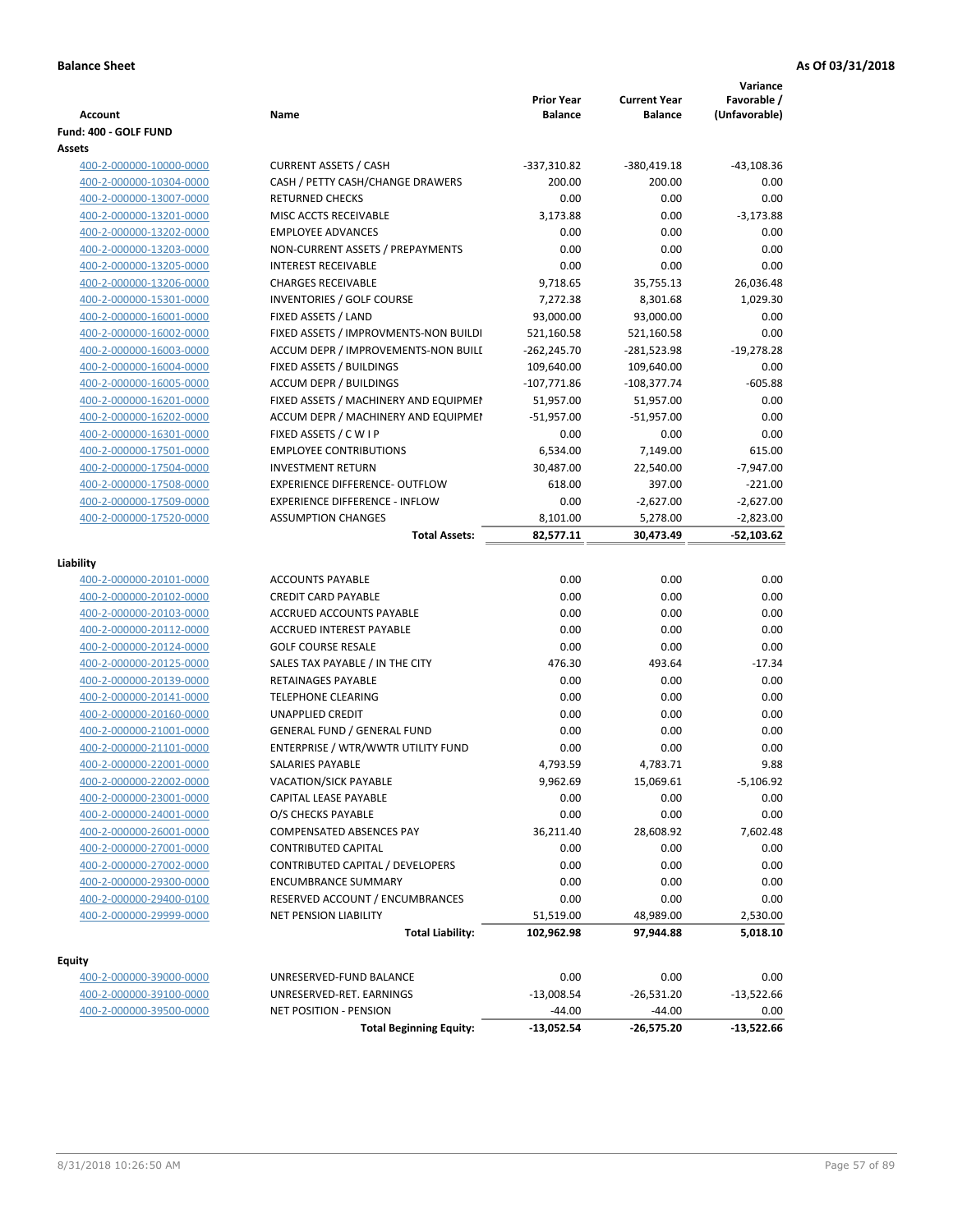| Account                        | Name                                                     | <b>Prior Year</b><br><b>Balance</b> | <b>Current Year</b><br><b>Balance</b> | Variance<br>Favorable /<br>(Unfavorable) |
|--------------------------------|----------------------------------------------------------|-------------------------------------|---------------------------------------|------------------------------------------|
| Total Revenue                  |                                                          | 92,392.66                           | 79.377.41                             | $-13,015.25$                             |
| Total Expense                  |                                                          | 99,725.98                           | 120,273.59                            | $-20,547.61$                             |
| Revenues Over/(Under) Expenses |                                                          | $-7,333.32$                         | $-40,896.18$                          | $-33,562.86$                             |
|                                | <b>Total Equity and Current Surplus (Deficit):</b>       | $-20.385.86$                        | $-67,471.38$                          | -47,085.52                               |
|                                | Total Liabilities, Equity and Current Surplus (Deficit): | 82.577.12                           | 30,473.50                             | $-52,103.62$                             |
|                                | *** FUND 400 OUT OF BALANCE ***                          | $-0.01$                             | $-0.01$                               | 0.00                                     |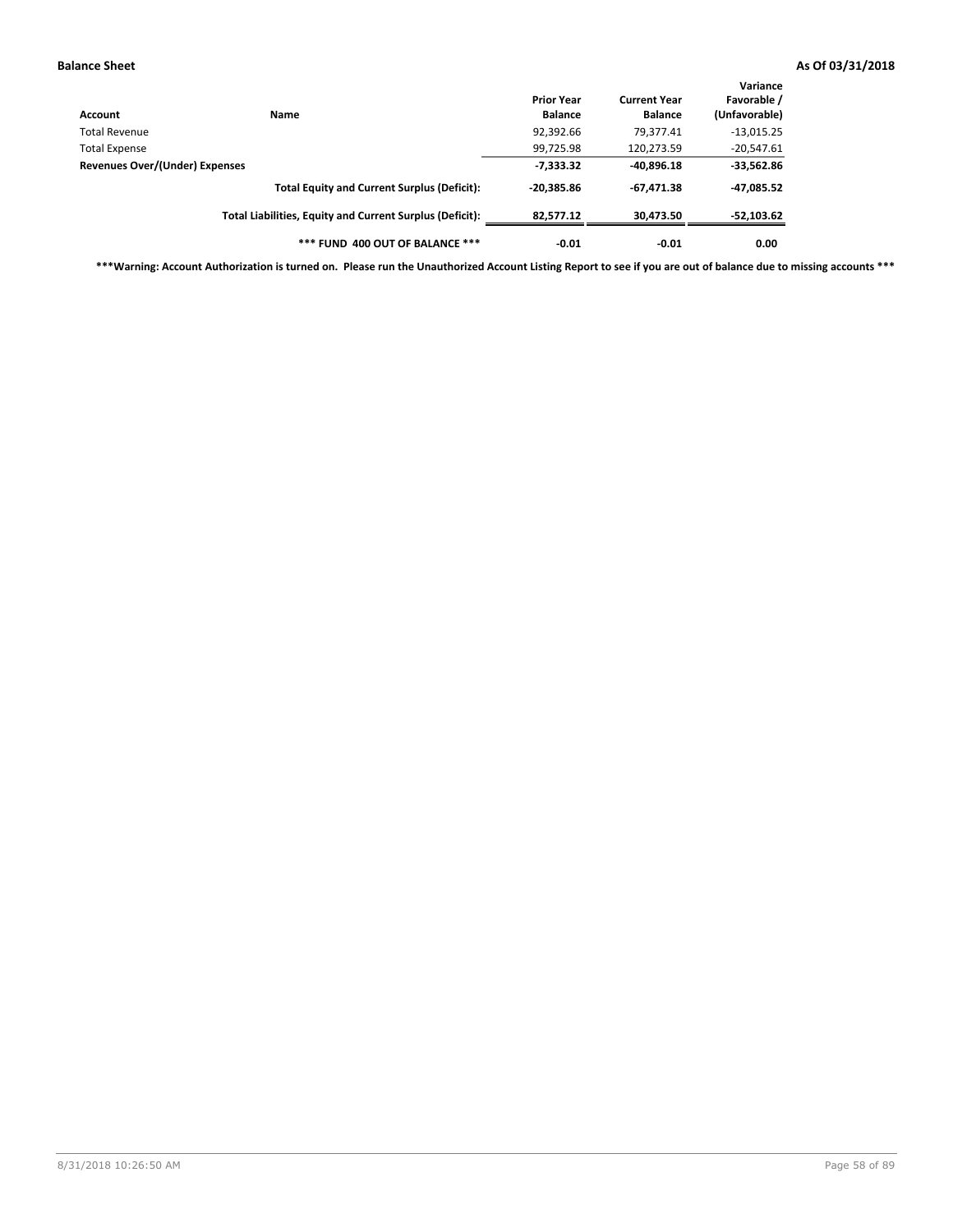|                                       |                                                          | <b>Prior Year</b> | <b>Current Year</b> | Variance<br>Favorable / |
|---------------------------------------|----------------------------------------------------------|-------------------|---------------------|-------------------------|
| <b>Account</b>                        | Name                                                     | <b>Balance</b>    | <b>Balance</b>      | (Unfavorable)           |
| <b>Fund: 500 - SANITATION FUND</b>    |                                                          |                   |                     |                         |
| <b>Assets</b>                         |                                                          |                   |                     |                         |
| 500-2-000000-10000-0000               | <b>CURRENT ASSETS / CASH</b>                             | 1,877,863.73      | 2,310,559.68        | 432,695.95              |
| 500-2-000000-13000-0000               | <b>CUSTOMER ACCTS RECEIVABLE</b>                         | 90,730.82         | 158,646.97          | 67,916.15               |
| 500-2-000000-13001-0000               | NON CURRENT CUSTOMER ACCTS RECEIVAE                      | 52,077.03         | 61,543.10           | 9,466.07                |
| 500-2-000000-13002-0000               | ALLOW FOR UNCOLLECT REC                                  | $-51,300.94$      | $-56,852.74$        | $-5,551.80$             |
| 500-2-000000-13003-0000               | UNBILLED YEAR-END ACCRUAL                                | 316,710.26        | 314,317.28          | $-2,392.98$             |
| 500-2-000000-13201-0000               | MISC ACCTS RECEIVABLE                                    | 185.00            | 0.00                | $-185.00$               |
| 500-2-000000-17501-0000               | <b>EMPLOYEE CONTRIBUTIONS</b>                            | 6,534.00          | 7,149.00            | 615.00                  |
| 500-2-000000-17504-0000               | <b>INVESTMENT RETURN</b>                                 | 30,487.00         | 22,540.00           | $-7,947.00$             |
| 500-2-000000-17508-0000               | <b>EXPERIENCE DIFFERENCE- OUTFLOW</b>                    | 618.00            | 397.00              | $-221.00$               |
| 500-2-000000-17509-0000               | <b>EXPERIENCE DIFFERENCE - INFLOW</b>                    | 0.00              | $-2,627.00$         | $-2,627.00$             |
| 500-2-000000-17520-0000               | <b>ASSUMPTION CHANGES</b>                                | 8,101.00          | 5,278.00            | $-2,823.00$             |
|                                       | <b>Total Assets:</b>                                     | 2,332,005.90      | 2,820,951.29        | 488,945.39              |
|                                       |                                                          |                   |                     |                         |
| Liability                             |                                                          |                   |                     |                         |
| 500-2-000000-20101-0000               | <b>ACCOUNTS PAYABLE</b>                                  | 0.00              | 0.00                | 0.00                    |
| 500-2-000000-20102-0000               | <b>CREDIT CARD PAYABLE</b>                               | 0.00              | 0.00                | 0.00                    |
| 500-2-000000-20103-0000               | <b>ACCRUED ACCOUNTS PAYABLE</b>                          | 0.00              | 0.00                | 0.00                    |
| 500-2-000000-20125-0000               | SALES TAX PAYABLE / IN THE CITY                          | 20,658.54         | 20,030.63           | 627.91                  |
| 500-2-000000-20126-0000               | SALES TAX PAYABLE / OUT OF CITY                          | 0.00              | 0.00                | 0.00                    |
| 500-2-000000-20133-0000               | <b>GARBAGE CLEARING</b>                                  | 0.00              | 0.00                | 0.00                    |
| 500-2-000000-20135-0000               | <b>GARBAGE CLEARING / BAD DEBT EXPENS</b>                | 23,221.37         | 23,120.42           | 100.95                  |
| 500-2-000000-20160-0000               | <b>UNAPPLIED CREDIT</b>                                  | 0.00              | 0.00                | 0.00                    |
| 500-2-000000-20201-0000               | <b>DEFERRED REVENUE</b>                                  | 0.00              | 0.00                | 0.00                    |
| 500-2-000000-21001-0000               | <b>GENERAL FUND / GENERAL FUND</b>                       | 0.00              | 0.00                | 0.00                    |
| 500-2-000000-22001-0000               | SALARIES PAYABLE                                         | 2,316.20          | 4,893.72            | $-2,577.52$             |
| 500-2-000000-22002-0000               | <b>VACATION/SICK PAYABLE</b>                             | 5,358.50          | 7,535.45            | $-2,176.95$             |
| 500-2-000000-24002-0000               | <b>CUSTOMER DEPOSITS</b>                                 | 193,626.35        | 238,122.51          | $-44,496.16$            |
| 500-2-000000-24007-0000               | <b>BILLED DEPOSITS SUSPENSE</b>                          | 0.00              | 0.00                | 0.00                    |
| 500-2-000000-26001-0000               | <b>COMPENSATED ABSENCES PAY</b>                          | 2,594.17          | 3,841.35            | $-1,247.18$             |
| 500-2-000000-29300-0000               | <b>ENCUMBRANCE SUMMARY</b>                               | 0.00              | 0.00                | 0.00                    |
| 500-2-000000-29400-0100               | RESERVED ACCOUNT / ENCUMBRANCES                          | 0.00              | 0.00                | 0.00                    |
| 500-2-000000-29999-0000               | NET PENSION LIABILITY                                    | 51,519.00         | 48,989.00           | 2.530.00                |
|                                       | <b>Total Liability:</b>                                  | 299,294.13        | 346,533.08          | -47,238.95              |
| Equity                                |                                                          |                   |                     |                         |
| 500-2-000000-39000-0000               | UNRESERVED-FUND BALANCE                                  | 0.00              | 0.00                | 0.00                    |
| 500-2-000000-39100-0000               | UNRESERVED-RET. EARNINGS                                 | 1,430,891.22      | 1,890,622.70        | 459.731.48              |
| 500-2-000000-39500-0000               | <b>NET POSITION - PENSION</b>                            | $-44.00$          | $-44.00$            | 0.00                    |
|                                       | <b>Total Beginning Equity:</b>                           | 1,430,847.22      | 1,890,578.70        | 459,731.48              |
|                                       |                                                          |                   |                     |                         |
| <b>Total Revenue</b>                  |                                                          | 1,983,533.78      | 1,973,764.15        | $-9,769.63$             |
| <b>Total Expense</b>                  |                                                          | 1,381,669.23      | 1,389,924.64        | $-8,255.41$             |
| <b>Revenues Over/(Under) Expenses</b> |                                                          | 601,864.55        | 583,839.51          | -18,025.04              |
|                                       | <b>Total Equity and Current Surplus (Deficit):</b>       | 2,032,711.77      | 2,474,418.21        | 441,706.44              |
|                                       | Total Liabilities, Equity and Current Surplus (Deficit): | 2,332,005.90      | 2,820,951.29        | 488,945.39              |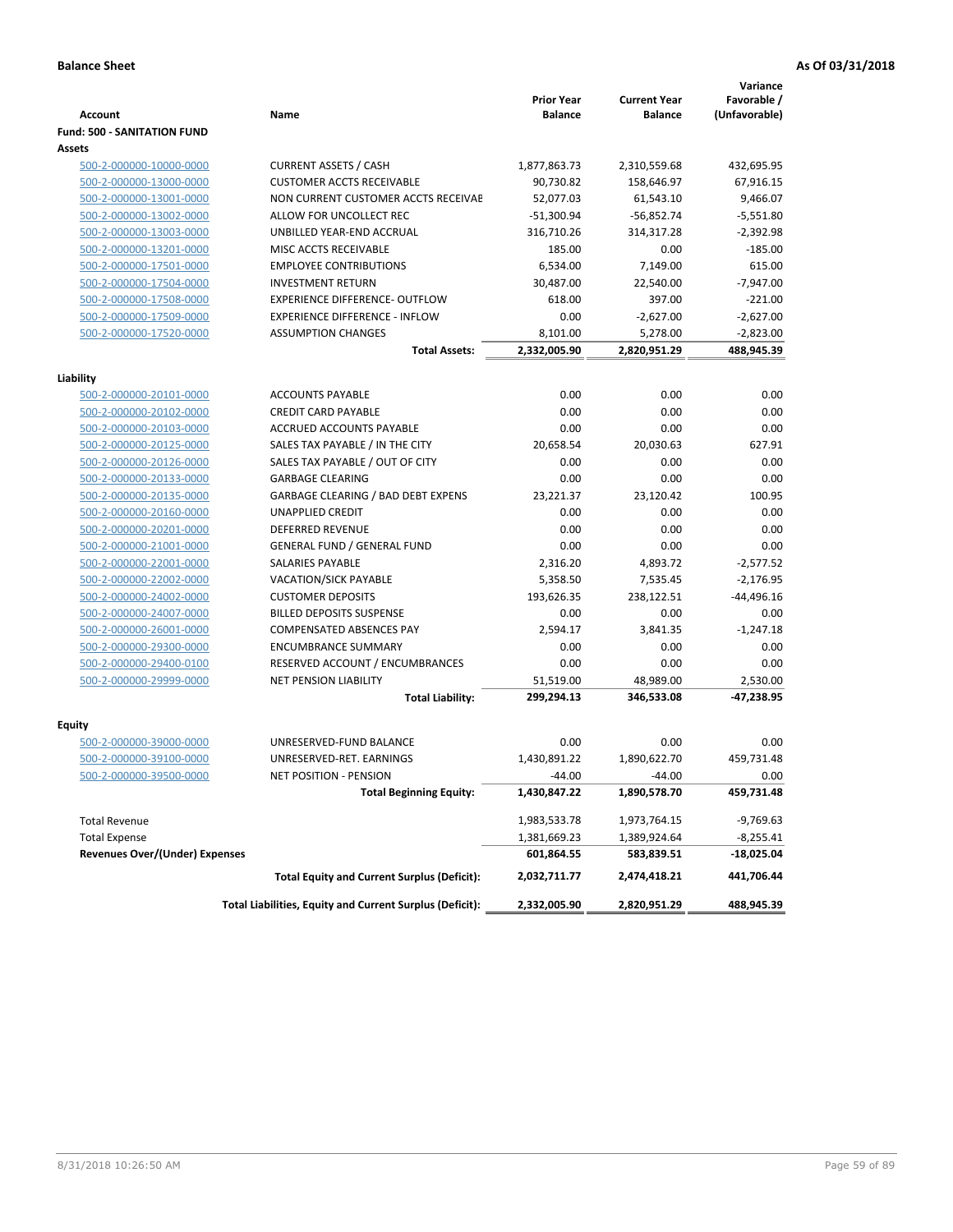| Account                                             | Name                                                     | <b>Prior Year</b><br><b>Balance</b> | <b>Current Year</b><br><b>Balance</b> | Variance<br>Favorable /<br>(Unfavorable) |
|-----------------------------------------------------|----------------------------------------------------------|-------------------------------------|---------------------------------------|------------------------------------------|
| Fund: 561 - REGINAL HOUSEHOLD HAZARDOUS WASTE GRANT |                                                          |                                     |                                       |                                          |
| <b>Assets</b>                                       |                                                          |                                     |                                       |                                          |
| 561-2-000000-10000-0000                             | <b>CURRENT ASSETS / CASH</b>                             | 0.00                                | 0.00                                  | 0.00                                     |
| 561-2-000000-13201-0000                             | MISC ACCTS RECEIVABLE                                    | 0.00                                | 0.00                                  | 0.00                                     |
| 561-2-000000-13205-0000                             | <b>INTEREST RECEIVABLE</b>                               | 0.00                                | 0.00                                  | 0.00                                     |
|                                                     | <b>Total Assets:</b>                                     | 0.00                                | 0.00                                  | 0.00                                     |
| Liability                                           |                                                          |                                     |                                       |                                          |
| 561-2-000000-20101-0000                             | <b>ACCOUNTS PAYABLE</b>                                  | 0.00                                | 0.00                                  | 0.00                                     |
| 561-2-000000-20102-0000                             | <b>CREDIT CARD PAYABLE</b>                               | 0.00                                | 0.00                                  | 0.00                                     |
| 561-2-000000-20103-0000                             | <b>ACCRUED ACCOUNTS PAYABLE</b>                          | 0.00                                | 0.00                                  | 0.00                                     |
| 561-2-000000-21140-0000                             | DUE TO / SANITATION FUND                                 | 0.00                                | 0.00                                  | 0.00                                     |
| 561-2-000000-29300-0000                             | <b>ENCUMBRANCE SUMMARY</b>                               | 0.00                                | 0.00                                  | 0.00                                     |
| 561-2-000000-29400-0100                             | RESERVED ACCOUNT / ENCUMBRANCES                          | 0.00                                | 0.00                                  | 0.00                                     |
|                                                     | <b>Total Liability:</b>                                  | 0.00                                | 0.00                                  | 0.00                                     |
| <b>Equity</b>                                       |                                                          |                                     |                                       |                                          |
| 561-2-000000-39100-0000                             | UNRESERVED-RET. EARNINGS                                 | 0.00                                | 0.00                                  | 0.00                                     |
|                                                     | <b>Total Beginning Equity:</b>                           | 0.00                                | 0.00                                  | 0.00                                     |
| <b>Total Revenue</b>                                |                                                          | 0.00                                | 0.00                                  | 0.00                                     |
| <b>Total Expense</b>                                |                                                          | 0.00                                | 0.00                                  | 0.00                                     |
| <b>Revenues Over/(Under) Expenses</b>               |                                                          | 0.00                                | 0.00                                  | 0.00                                     |
|                                                     | <b>Total Equity and Current Surplus (Deficit):</b>       | 0.00                                | 0.00                                  | 0.00                                     |
|                                                     | Total Liabilities, Equity and Current Surplus (Deficit): | 0.00                                | 0.00                                  | 0.00                                     |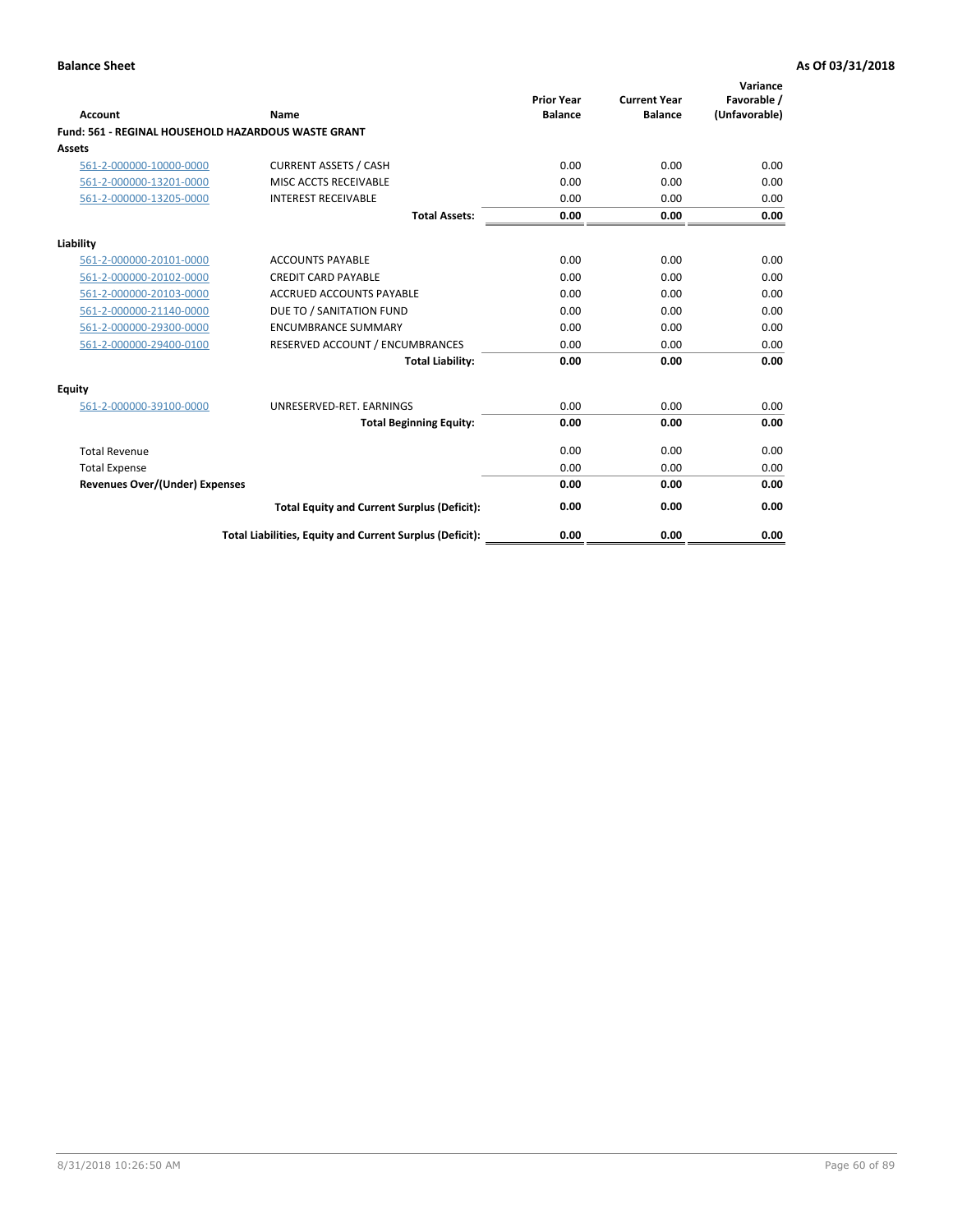|                                  |                                           |                                     |                                       | Variance                     |
|----------------------------------|-------------------------------------------|-------------------------------------|---------------------------------------|------------------------------|
| <b>Account</b>                   | Name                                      | <b>Prior Year</b><br><b>Balance</b> | <b>Current Year</b><br><b>Balance</b> | Favorable /<br>(Unfavorable) |
| Fund: 601 - CENTRAL SERVICE FUND |                                           |                                     |                                       |                              |
| Assets                           |                                           |                                     |                                       |                              |
| 601-2-000000-10000-0000          | <b>CURRENT ASSETS / CASH</b>              | 57,317.79                           | $-85,957.93$                          | $-143,275.72$                |
| 601-2-000000-13201-0000          | MISC ACCTS RECEIVABLE                     | 0.00                                | 0.00                                  | 0.00                         |
| 601-2-000000-13203-0000          | NON-CURRENT ASSETS / PREPAYMENTS          | 0.00                                | 0.00                                  | 0.00                         |
| 601-2-000000-13204-0000          | PREPAYMENTS / INSURANCE PREPAYMENT        | 0.00                                | 0.00                                  | 0.00                         |
| 601-2-000000-13205-0000          | <b>INTEREST RECEIVABLE</b>                | 0.00                                | 0.00                                  | 0.00                         |
| 601-2-000000-15001-0000          | <b>INVENTORIES / POSTAGE</b>              | 0.00                                | 0.00                                  | 0.00                         |
| 601-2-000000-15101-0000          | <b>FACILITIES MAINT STOCK INVENTORIES</b> | 15,475.61                           | 13,403.53                             | $-2,072.08$                  |
| 601-2-000000-15201-0000          | <b>INVENTORIES / GARAGE</b>               | 180,178.41                          | 252,870.87                            | 72,692.46                    |
| 601-2-000000-16001-0000          | FIXED ASSETS / LAND                       | 0.00                                | 0.00                                  | 0.00                         |
| 601-2-000000-16002-0000          | FIXED ASSETS / IMPROVMENTS-NON BUILDI     | 0.00                                | 0.00                                  | 0.00                         |
| 601-2-000000-16003-0000          | ACCUM DEPR / IMPROVEMENTS-NON BUILI       | 0.00                                | 0.00                                  | 0.00                         |
| 601-2-000000-16004-0000          | FIXED ASSETS / BUILDINGS                  | 100,832.00                          | 100,832.00                            | 0.00                         |
| 601-2-000000-16005-0000          | <b>ACCUM DEPR / BUILDINGS</b>             | $-100,832.00$                       | $-100,832.00$                         | 0.00                         |
| 601-2-000000-16201-0000          | FIXED ASSETS / MACHINERY AND EQUIPMEN     | 166,476.00                          | 166,476.00                            | 0.00                         |
| 601-2-000000-16202-0000          | ACCUM DEPR / MACHINERY AND EQUIPMEI       | $-166,476.00$                       | $-166,476.00$                         | 0.00                         |
| 601-2-000000-17501-0000          | <b>EMPLOYEE CONTRIBUTIONS</b>             | 26,136.00                           | 28,595.00                             | 2,459.00                     |
| 601-2-000000-17504-0000          | <b>INVESTMENT RETURN</b>                  | 121,950.00                          | 90,159.00                             | $-31,791.00$                 |
| 601-2-000000-17508-0000          | <b>EXPERIENCE DIFFERENCE- OUTFLOW</b>     | 2,471.00                            | 1,587.00                              | $-884.00$                    |
| 601-2-000000-17509-0000          | <b>EXPERIENCE DIFFERENCE - INFLOW</b>     | 0.00                                | $-10,507.00$                          | $-10,507.00$                 |
| 601-2-000000-17520-0000          | <b>ASSUMPTION CHANGES</b>                 | 32,404.00                           | 21,113.00                             | $-11,291.00$                 |
|                                  | <b>Total Assets:</b>                      | 435,932.81                          | 311,263.47                            | $-124,669.34$                |
|                                  |                                           |                                     |                                       |                              |
| Liability                        |                                           |                                     |                                       |                              |
| 601-2-000000-20101-0000          | <b>ACCOUNTS PAYABLE</b>                   | 0.00                                | 0.00                                  | 0.00                         |
| 601-2-000000-20102-0000          | <b>CREDIT CARD PAYABLE</b>                | 0.00                                | 0.00                                  | 0.00                         |
| 601-2-000000-20103-0000          | ACCRUED ACCOUNTS PAYABLE                  | 0.00                                | 0.00                                  | 0.00                         |
| 601-2-000000-20115-0000          | <b>DRINK SUPPLY</b>                       | 0.00                                | 0.00                                  | 0.00                         |
| 601-2-000000-20141-0000          | <b>TELEPHONE CLEARING</b>                 | 0.00                                | 0.00                                  | 0.00                         |
| 601-2-000000-20148-0000          | FLEET FUEL CLEARING                       | 0.00                                | 0.00                                  | 0.00                         |
| 601-2-000000-20149-0000          | FLEET MAINTENANCE CLEARING                | $-16.48$                            | $-16.48$                              | 0.00                         |
| 601-2-000000-20201-0000          | <b>DEFERRED REVENUE</b>                   | 0.00                                | 0.00                                  | 0.00                         |
| 601-2-000000-21001-0000          | <b>GENERAL FUND / GENERAL FUND</b>        | 0.00                                | 0.00                                  | 0.00                         |
| 601-2-000000-21101-0000          | ENTERPRISE / WTR/WWTR UTILITY FUND        | 0.00                                | 0.00                                  | 0.00                         |
| 601-2-000000-22001-0000          | <b>SALARIES PAYABLE</b>                   | 16,959.79                           | 16,938.86                             | 20.93                        |
| 601-2-000000-22002-0000          | VACATION/SICK PAYABLE                     | 31,596.43                           | 31,233.84                             | 362.59                       |
| 601-2-000000-24011-0000          | <b>CIVIC CENTER DEPOSITS</b>              | 0.00                                | 0.00                                  | 0.00                         |
| 601-2-000000-24012-0000          | <b>AUDITORIUM DEPOSITS</b>                | 0.00                                | 0.00                                  | 0.00                         |
| 601-2-000000-26001-0000          | COMPENSATED ABSENCES PAY                  | 47,153.34                           | 58,038.36                             | $-10,885.02$                 |
| 601-2-000000-27001-0000          | <b>CONTRIBUTED CAPITAL</b>                | 0.00                                | 0.00                                  | 0.00                         |
| 601-2-000000-29300-0000          | <b>ENCUMBRANCE SUMMARY</b>                | 0.00                                | 0.00                                  | 0.00                         |
| 601-2-000000-29400-0100          | RESERVED ACCOUNT / ENCUMBRANCES           | 0.00                                | 0.00                                  | 0.00                         |
| 601-2-000000-29999-0000          | NET PENSION LIABILITY                     | 206,074.00                          | 195,957.00                            | 10,117.00                    |
|                                  | <b>Total Liability:</b>                   | 301,767.08                          | 302,151.58                            | $-384.50$                    |
|                                  |                                           |                                     |                                       |                              |
| <b>Equity</b>                    |                                           |                                     |                                       |                              |
| 601-2-000000-39000-0000          | UNRESERVED-FUND BALANCE                   | 0.00                                | 0.00                                  | 0.00                         |
| 601-2-000000-39100-0000          | UNRESERVED-RET. EARNINGS                  | 146,820.97                          | 51,003.70                             | -95,817.27                   |
| 601-2-000000-39500-0000          | <b>NET POSITION - PENSION</b>             | $-175.00$                           | $-175.00$                             | 0.00                         |
|                                  | <b>Total Beginning Equity:</b>            | 146,645.97                          | 50,828.70                             | $-95,817.27$                 |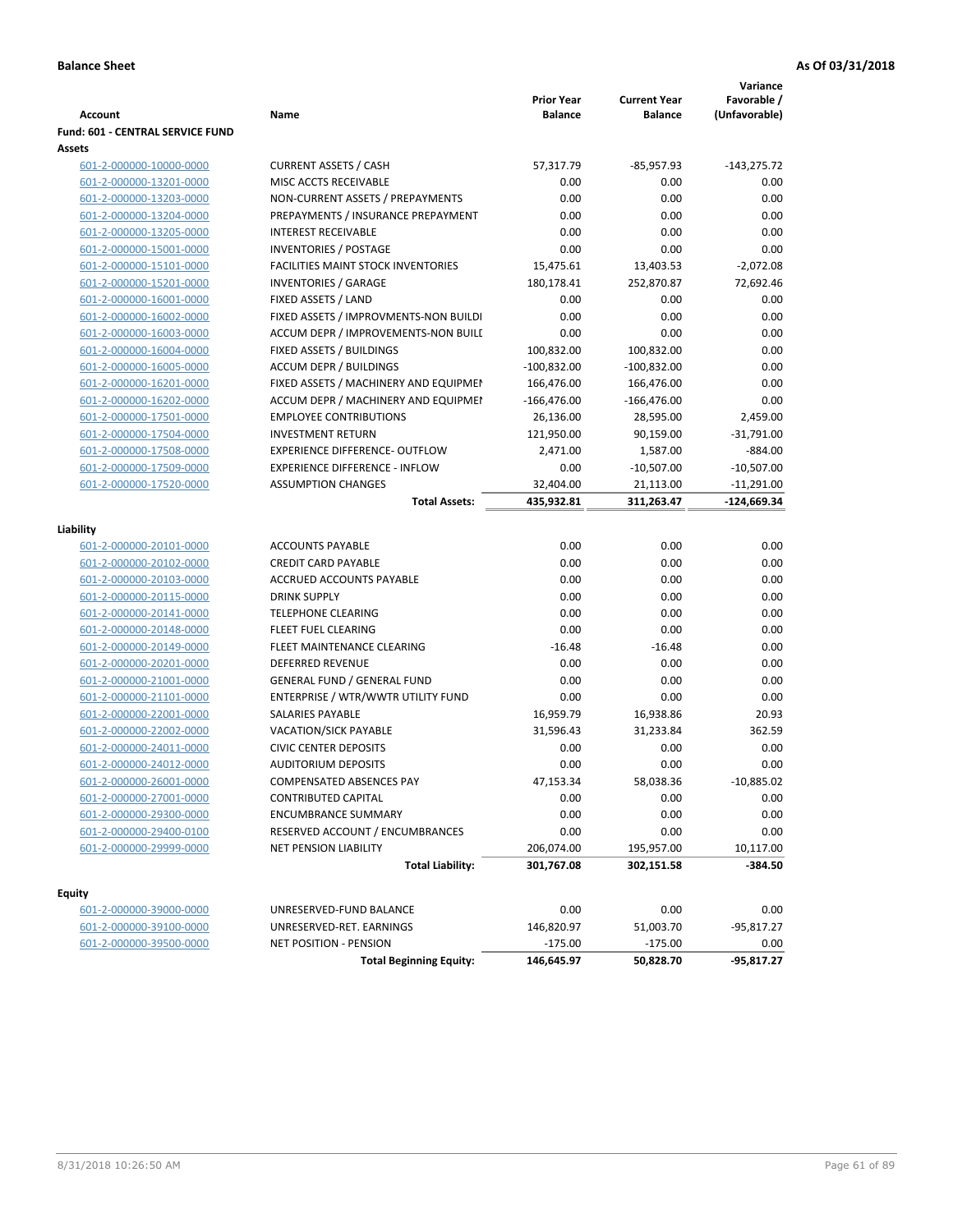| Account                        | Name                                                     | <b>Prior Year</b><br><b>Balance</b> | <b>Current Year</b><br><b>Balance</b> | Variance<br>Favorable /<br>(Unfavorable) |
|--------------------------------|----------------------------------------------------------|-------------------------------------|---------------------------------------|------------------------------------------|
| Total Revenue                  |                                                          | 406,603.02                          | 444,772.56                            | 38,169.54                                |
| <b>Total Expense</b>           |                                                          | 419,083.37                          | 486,489.56                            | $-67,406.19$                             |
| Revenues Over/(Under) Expenses |                                                          | $-12,480.35$                        | $-41,717.00$                          | $-29,236.65$                             |
|                                | <b>Total Equity and Current Surplus (Deficit):</b>       | 134,165.62                          | 9.111.70                              | $-125,053.92$                            |
|                                | Total Liabilities, Equity and Current Surplus (Deficit): | 435,932.70                          | 311,263.28                            | $-124,669.42$                            |
|                                | *** FUND 601 OUT OF BALANCE ***                          | 0.11                                | 0.19                                  | 0.08                                     |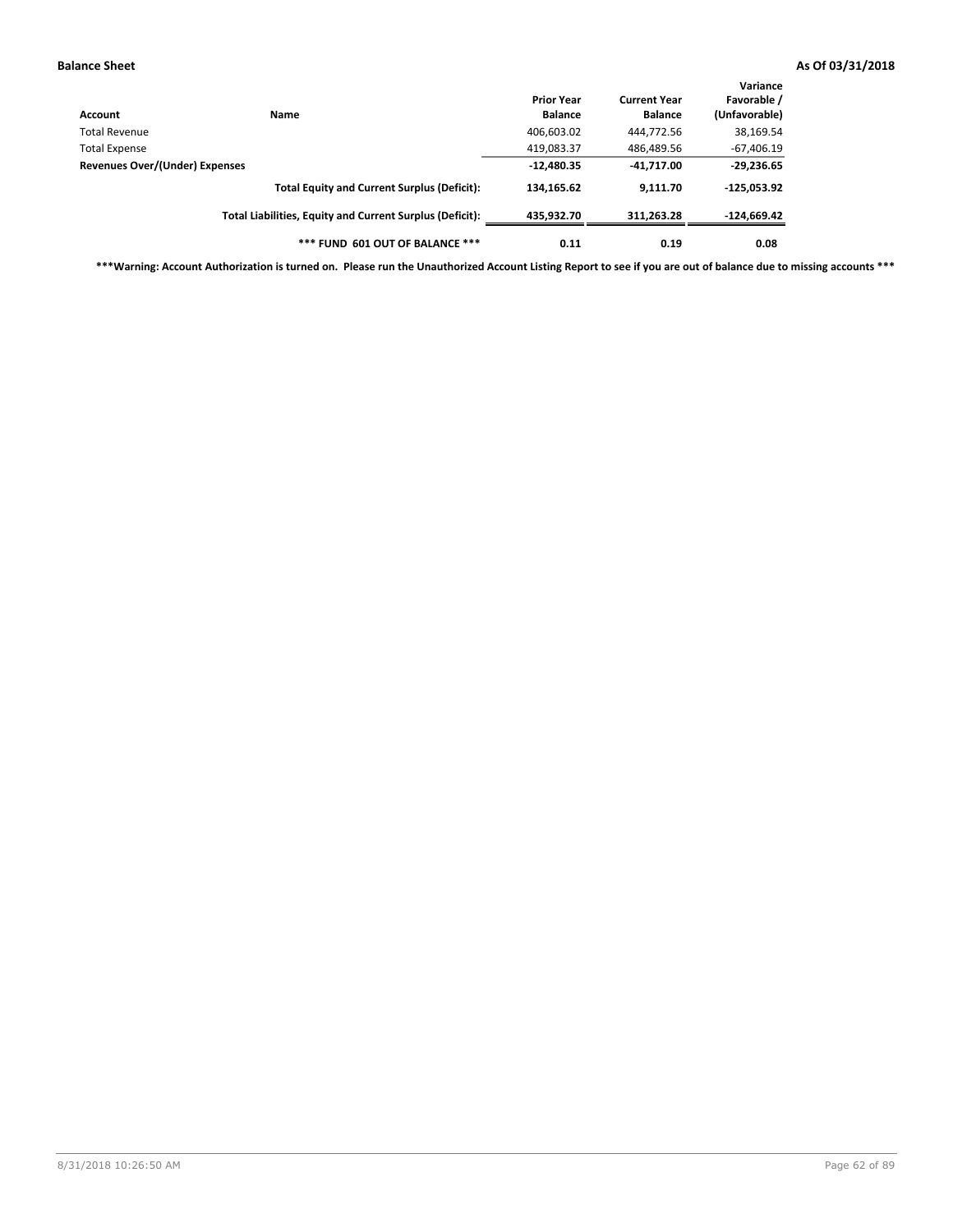|                                       |                                                          |                                     |                                       | Variance                     |
|---------------------------------------|----------------------------------------------------------|-------------------------------------|---------------------------------------|------------------------------|
| <b>Account</b>                        | <b>Name</b>                                              | <b>Prior Year</b><br><b>Balance</b> | <b>Current Year</b><br><b>Balance</b> | Favorable /<br>(Unfavorable) |
| <b>Fund: 602 - INSURANCE FUND</b>     |                                                          |                                     |                                       |                              |
| <b>Assets</b>                         |                                                          |                                     |                                       |                              |
| 602-2-000000-10000-0000               | <b>CURRENT ASSETS / CASH</b>                             | -486,658.87                         | $-733,222.84$                         | $-246,563.97$                |
| 602-2-000000-13201-0000               | MISC ACCTS RECEIVABLE                                    | 0.00                                | 0.00                                  | 0.00                         |
| 602-2-000000-13204-0000               | PREPAYMENTS / INSURANCE PREPAYMENT                       | 0.00                                | 0.00                                  | 0.00                         |
| 602-2-000000-13205-0000               | <b>INTEREST RECEIVABLE</b>                               | 0.00                                | 0.00                                  | 0.00                         |
|                                       | <b>Total Assets:</b>                                     | -486,658.87                         | -733,222.84                           | $-246,563.97$                |
| Liability                             |                                                          |                                     |                                       |                              |
| 602-2-000000-20101-0000               | <b>ACCOUNTS PAYABLE</b>                                  | $-0.09$                             | $-2,511.84$                           | 2,511.75                     |
| 602-2-000000-20102-0000               | <b>CREDIT CARD PAYABLE</b>                               | 0.00                                | 0.00                                  | 0.00                         |
| 602-2-000000-20103-0000               | <b>ACCRUED ACCOUNTS PAYABLE</b>                          | 0.00                                | 0.00                                  | 0.00                         |
| 602-2-000000-20201-0000               | <b>DEFERRED REVENUE</b>                                  | 0.00                                | 0.00                                  | 0.00                         |
| 602-2-000000-29300-0000               | <b>ENCUMBRANCE SUMMARY</b>                               | 0.00                                | 0.00                                  | 0.00                         |
| 602-2-000000-29400-0100               | RESERVED ACCOUNT / ENCUMBRANCES                          | 0.00                                | 0.00                                  | 0.00                         |
|                                       | <b>Total Liability:</b>                                  | $-0.09$                             | $-2,511.84$                           | 2,511.75                     |
| <b>Equity</b>                         |                                                          |                                     |                                       |                              |
| 602-2-000000-39000-0000               | UNRESERVED-FUND BALANCE                                  | 0.00                                | 0.00                                  | 0.00                         |
| 602-2-000000-39100-0000               | UNRESERVED-RET. EARNINGS                                 | 632,449.20                          | $-253,836.31$                         | $-886, 285.51$               |
|                                       | <b>Total Beginning Equity:</b>                           | 632,449.20                          | $-253,836.31$                         | $-886,285.51$                |
| <b>Total Revenue</b>                  |                                                          | 2,490,490.75                        | 2,793,758.93                          | 303,268.18                   |
| <b>Total Expense</b>                  |                                                          | 3,609,598.73                        | 3,270,633.62                          | 338,965.11                   |
| <b>Revenues Over/(Under) Expenses</b> |                                                          | $-1,119,107.98$                     | -476,874.69                           | 642,233.29                   |
|                                       | <b>Total Equity and Current Surplus (Deficit):</b>       | -486,658.78                         | -730,711.00                           | $-244,052.22$                |
|                                       | Total Liabilities, Equity and Current Surplus (Deficit): | -486,658.87                         | -733,222.84                           | $-246,563.97$                |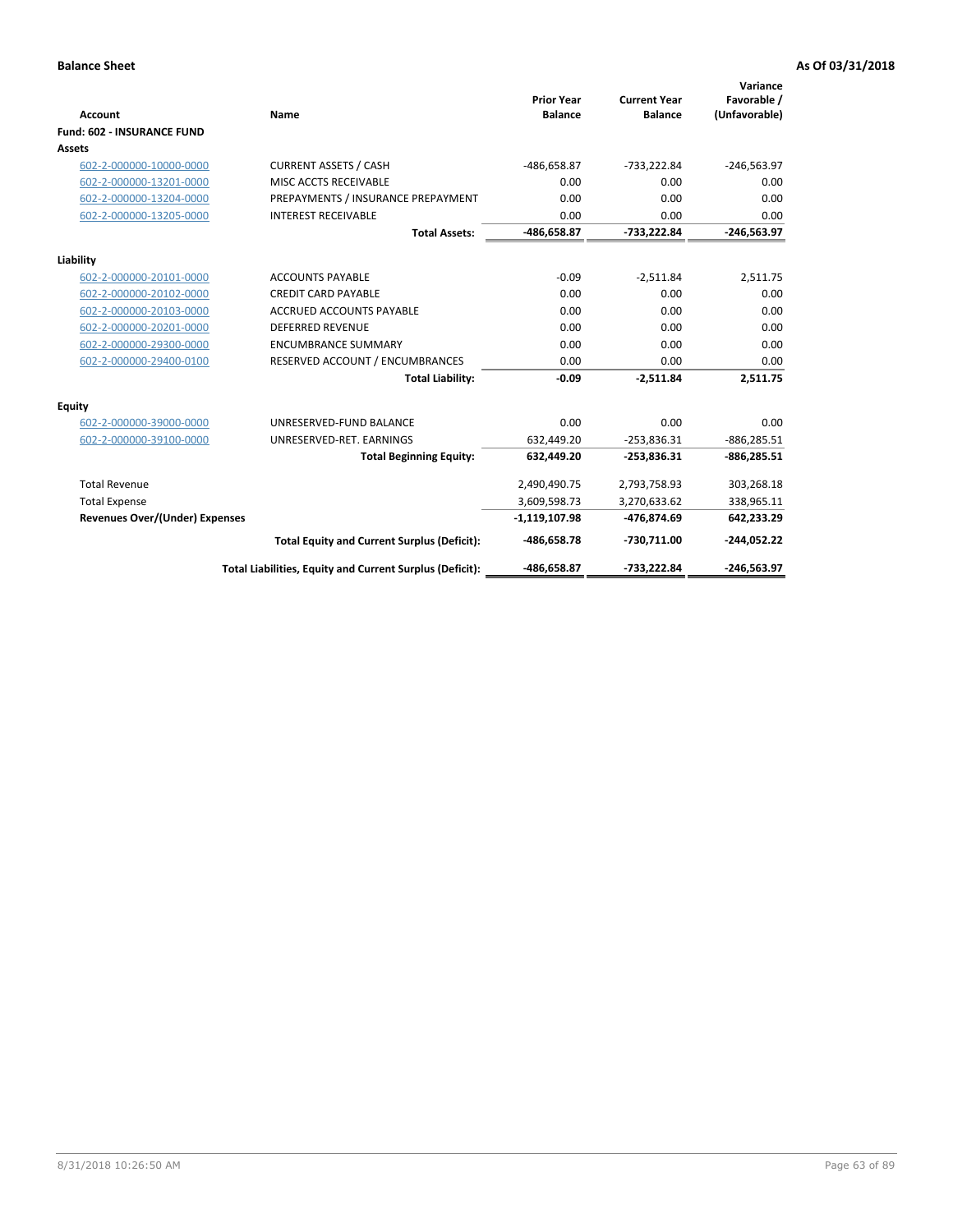|                                                    |                                                                         | <b>Prior Year</b>               | <b>Current Year</b>             | Variance<br>Favorable / |
|----------------------------------------------------|-------------------------------------------------------------------------|---------------------------------|---------------------------------|-------------------------|
| <b>Account</b>                                     | Name                                                                    | <b>Balance</b>                  | <b>Balance</b>                  | (Unfavorable)           |
| Fund: 604 - MIS FUND                               |                                                                         |                                 |                                 |                         |
| Assets                                             |                                                                         |                                 |                                 |                         |
| 604-2-000000-10000-0000                            | <b>CURRENT ASSETS / CASH</b><br>MISC ACCTS RECEIVABLE                   | 233,567.14<br>0.00              | 215,229.41<br>0.00              | $-18,337.73$<br>0.00    |
| 604-2-000000-13201-0000                            | <b>EMPLOYEE ADVANCES</b>                                                | 0.00                            | 0.00                            | 0.00                    |
| 604-2-000000-13202-1400                            | NON-CURRENT ASSETS / PREPAYMENTS                                        | 0.00                            | 0.00                            | 0.00                    |
| 604-2-000000-13203-0000<br>604-2-000000-13205-0000 | <b>INTEREST RECEIVABLE</b>                                              | 0.00                            | 0.00                            | 0.00                    |
| 604-2-000000-15601-0000                            | IT NETWORK PRINTER SUPPLY INVENTORY                                     | 0.00                            | 0.00                            | 0.00                    |
|                                                    | FIXED ASSETS / BUILDINGS                                                | 0.00                            | 0.00                            | 0.00                    |
| 604-2-000000-16004-0000                            | <b>ACCUM DEPR / BUILDINGS</b>                                           | 0.00                            | 0.00                            | 0.00                    |
| 604-2-000000-16005-0000<br>604-2-000000-16201-0000 | FIXED ASSETS / MACHINERY AND EQUIPMEN                                   |                                 |                                 | 0.00                    |
|                                                    | ACCUM DEPR / MACHINERY AND EQUIPMEI                                     | 1,587,000.47<br>$-1,324,554.90$ | 1,587,000.47<br>$-1,415,037.83$ | $-90,482.93$            |
| 604-2-000000-16202-0000<br>604-2-000000-16301-0000 | FIXED ASSETS / C W I P                                                  | $-0.20$                         | $-0.20$                         | 0.00                    |
| 604-2-000000-17501-0000                            | <b>EMPLOYEE CONTRIBUTIONS</b>                                           | 13,068.00                       | 14,298.00                       | 1,230.00                |
|                                                    | <b>INVESTMENT RETURN</b>                                                |                                 | 45,080.00                       |                         |
| 604-2-000000-17504-0000                            |                                                                         | 60,975.00                       |                                 | $-15,895.00$            |
| 604-2-000000-17508-0000<br>604-2-000000-17509-0000 | EXPERIENCE DIFFERENCE- OUTFLOW<br><b>EXPERIENCE DIFFERENCE - INFLOW</b> | 1,235.00<br>0.00                | 794.00                          | $-441.00$               |
|                                                    | <b>ASSUMPTION CHANGES</b>                                               |                                 | $-5,254.00$                     | $-5,254.00$             |
| 604-2-000000-17520-0000                            |                                                                         | 16,202.00                       | 10,557.00                       | $-5,645.00$             |
|                                                    | <b>Total Assets:</b>                                                    | 587,492.51                      | 452,666.85                      | -134,825.66             |
| Liability                                          |                                                                         |                                 |                                 |                         |
| 604-2-000000-20101-0000                            | <b>ACCOUNTS PAYABLE</b>                                                 | 0.00                            | 0.00                            | 0.00                    |
| 604-2-000000-20102-0000                            | <b>CREDIT CARD PAYABLE</b>                                              | 0.00                            | 0.00                            | 0.00                    |
| 604-2-000000-20103-0000                            | <b>ACCRUED ACCOUNTS PAYABLE</b>                                         | 0.00                            | 0.00                            | 0.00                    |
| 604-2-000000-20141-0000                            | <b>TELEPHONE CLEARING</b>                                               | 0.00                            | 0.00                            | 0.00                    |
| 604-2-000000-21035-0000                            | DEBT SERVICE / DUE TO DEBT SERVICE                                      | 0.00                            | 0.00                            | 0.00                    |
| 604-2-000000-22001-0000                            | <b>SALARIES PAYABLE</b>                                                 | 9,550.49                        | 9,756.01                        | $-205.52$               |
| 604-2-000000-22002-0000                            | <b>VACATION/SICK PAYABLE</b>                                            | 17,135.39                       | 25,471.59                       | $-8,336.20$             |
| 604-2-000000-22208-0000                            | INSURANCE / AMERICAN FIDELITY                                           | 0.00                            | 0.00                            | 0.00                    |
| 604-2-000000-23001-0000                            | CAPITAL LEASE PAYABLE                                                   | 15,132.00                       | $-1.88$                         | 15,133.88               |
| 604-2-000000-23101-0000                            | CAPITAL LEASE PAYABLE                                                   | $-0.40$                         | $-0.40$                         | 0.00                    |
| 604-2-000000-26001-0000                            | <b>COMPENSATED ABSENCES PAY</b>                                         | 13,875.77                       | 9,692.17                        | 4,183.60                |
| 604-2-000000-27001-0000                            | <b>CONTRIBUTED CAPITAL</b>                                              | 0.00                            | 0.00                            | 0.00                    |
| 604-2-000000-29300-0000                            | <b>ENCUMBRANCE SUMMARY</b>                                              | 0.00                            | 0.00                            | 0.00                    |
| 604-2-000000-29400-0100                            | RESERVED ACCOUNT / ENCUMBRANCES                                         | 0.27                            | 0.27                            | 0.00                    |
| 604-2-000000-29999-0000                            | <b>NET PENSION LIABILITY</b>                                            | 103,037.00                      | 97,979.00                       | 5,058.00                |
| 604-2-000000-92194-0101                            | <b>BANK ONE / DIGITEC</b>                                               | 0.00                            | 0.00                            | 0.00                    |
|                                                    | <b>Total Liability:</b>                                                 | 158,730.52                      | 142,896.76                      | 15.833.76               |
|                                                    |                                                                         |                                 |                                 |                         |
| Equity                                             |                                                                         |                                 |                                 |                         |
| 604-2-000000-39000-0000                            | UNRESERVED-FUND BALANCE                                                 | 0.00                            | 0.00                            | 0.00                    |
| 604-2-000000-39100-0000                            | UNRESERVED-RET. EARNINGS                                                | 335,832.26                      | 305,605.35                      | $-30,226.91$            |
| 604-2-000000-39500-0000                            | NET POSITION - PENSION                                                  | $-88.00$                        | $-88.00$                        | 0.00                    |
|                                                    | <b>Total Beginning Equity:</b>                                          | 335,744.26                      | 305,517.35                      | -30,226.91              |
| <b>Total Revenue</b>                               |                                                                         | 404,075.52                      | 415,556.52                      | 11,481.00               |
| <b>Total Expense</b>                               |                                                                         | 311,057.79                      | 411,303.78                      | $-100,245.99$           |
| <b>Revenues Over/(Under) Expenses</b>              |                                                                         | 93,017.73                       | 4,252.74                        | -88,764.99              |
|                                                    | <b>Total Equity and Current Surplus (Deficit):</b>                      | 428,761.99                      | 309,770.09                      | -118,991.90             |
|                                                    | Total Liabilities, Equity and Current Surplus (Deficit):                | 587,492.51                      | 452,666.85                      | -134,825.66             |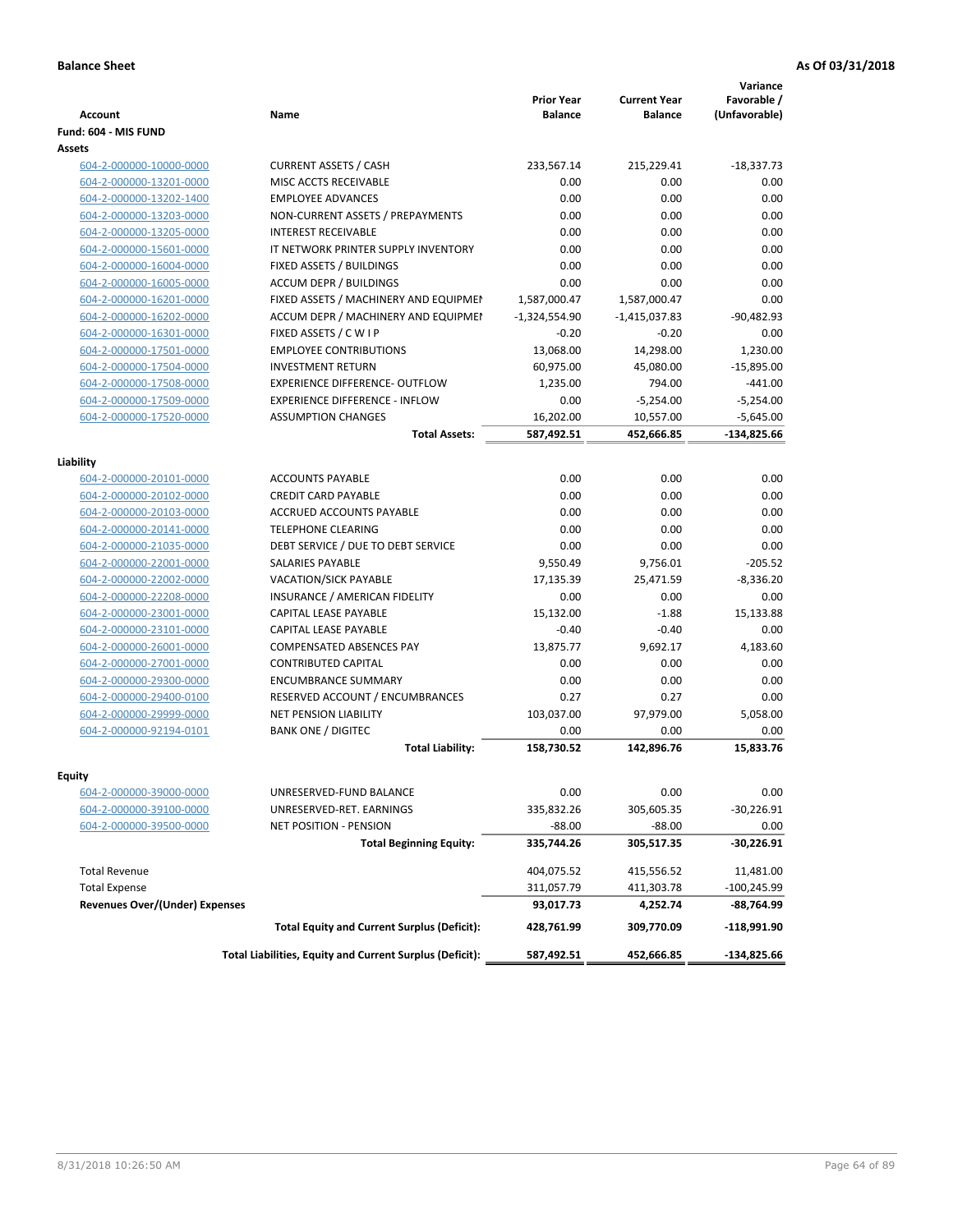|                                             |                                                          |                                     |                                       | Variance                     |
|---------------------------------------------|----------------------------------------------------------|-------------------------------------|---------------------------------------|------------------------------|
| <b>Account</b>                              | Name                                                     | <b>Prior Year</b><br><b>Balance</b> | <b>Current Year</b><br><b>Balance</b> | Favorable /<br>(Unfavorable) |
| <b>Fund: 660 - VEHICLE REPLACEMENT FUND</b> |                                                          |                                     |                                       |                              |
| Assets                                      |                                                          |                                     |                                       |                              |
| 660-2-000000-10000-0000                     | <b>CURRENT ASSETS / CASH</b>                             | -489,819.35                         | -563,490.23                           | -73,670.88                   |
| 660-2-000000-11309-0000                     | TAX ANTICIPATION NOTES                                   | 0.00                                | 0.00                                  | 0.00                         |
| 660-2-000000-11510-0000                     | PUBLIC SAFETY VEHICLE REPLACEMENT                        | 54,394.05                           | 868,068.93                            | 813,674.88                   |
| 660-2-000000-11520-0000                     | <b>CERTIFICATES OF DEPOSIT</b>                           | 0.00                                | 0.00                                  | 0.00                         |
| 660-2-000000-11530-0000                     | <b>TexasTERM CP</b>                                      | 500.000.00                          | 0.00                                  | $-500,000.00$                |
| 660-2-000000-13201-0000                     | MISC ACCTS RECEIVABLE                                    | 0.00                                | 0.00                                  | 0.00                         |
| 660-2-000000-13205-0000                     | <b>INTEREST RECEIVABLE</b>                               | 0.00                                | 0.00                                  | 0.00                         |
| 660-2-000000-16201-0000                     | FIXED ASSETS / MACHINERY AND EQUIPMEN                    | 8,406,982.85                        | 8,049,045.98                          | $-357,936.87$                |
| 660-2-000000-16202-0000                     | ACCUM DEPR / MACHINERY AND EQUIPMEI                      | $-6,432,077.07$                     | $-6,345,562.78$                       | 86,514.29                    |
| 660-2-000000-16301-0000                     | FIXED ASSETS / C W I P                                   | 0.00                                | 0.00                                  | 0.00                         |
| 660-2-000000-39300-0000                     | RESERVED ACCOUNT / ESCROW BALANCE                        | 0.00                                | 0.00                                  | 0.00                         |
|                                             | <b>Total Assets:</b>                                     | 2,039,480.48                        | 2,008,061.90                          | $-31,418.58$                 |
|                                             |                                                          |                                     |                                       |                              |
| Liability                                   |                                                          |                                     |                                       |                              |
| 660-2-000000-20101-0000                     | <b>ACCOUNTS PAYABLE</b>                                  | 0.00<br>0.00                        | 0.00<br>0.00                          | 0.00                         |
| 660-2-000000-20102-0000                     | <b>CREDIT CARD PAYABLE</b>                               | 0.00                                | 0.00                                  | 0.00<br>0.00                 |
| 660-2-000000-20103-0000                     | ACCRUED ACCOUNTS PAYABLE                                 |                                     |                                       |                              |
| 660-2-000000-21001-0000                     | <b>GENERAL FUND / GENERAL FUND</b>                       | 0.00                                | 0.00                                  | 0.00                         |
| 660-2-000000-23001-0000                     | <b>CAPITAL LEASE PAYABLE</b>                             | 58,323.01                           | 61,063.17                             | $-2,740.16$                  |
| 660-2-000000-23101-0000                     | <b>CAPITAL LEASE PAYABLE</b>                             | 114,135.17                          | 53,071.82                             | 61,063.35                    |
| 660-2-000000-27001-0000                     | <b>CONTRIBUTED CAPITAL</b>                               | 0.00                                | 0.00<br>0.00                          | 0.00<br>0.00                 |
| 660-2-000000-29300-0000                     | <b>ENCUMBRANCE SUMMARY</b>                               | 0.00                                |                                       |                              |
| 660-2-000000-29400-0100                     | RESERVED ACCOUNT / ENCUMBRANCES                          | 0.00                                | 0.00                                  | 0.00                         |
|                                             | <b>Total Liability:</b>                                  | 172,458.18                          | 114,134.99                            | 58,323.19                    |
| <b>Equity</b>                               |                                                          |                                     |                                       |                              |
| 660-2-000000-39000-0000                     | UNRESERVED-FUND BALANCE                                  | 0.00                                | 0.00                                  | 0.00                         |
| 660-2-000000-39100-0000                     | UNRESERVED-RET. EARNINGS                                 | 2,259,983.96                        | 2,239,163.84                          | $-20,820.12$                 |
|                                             | <b>Total Beginning Equity:</b>                           | 2,259,983.96                        | 2,239,163.84                          | $-20,820.12$                 |
| <b>Total Revenue</b>                        |                                                          | $-169,462.96$                       | 417,412.70                            | 586,875.66                   |
| <b>Total Expense</b>                        |                                                          | 223,498.70                          | 762,649.63                            | -539,150.93                  |
| <b>Revenues Over/(Under) Expenses</b>       |                                                          | $-392,961.66$                       | -345,236.93                           | 47,724.73                    |
|                                             | <b>Total Equity and Current Surplus (Deficit):</b>       | 1,867,022.30                        | 1,893,926.91                          | 26,904.61                    |
|                                             | Total Liabilities, Equity and Current Surplus (Deficit): | 2,039,480.48                        | 2,008,061.90                          | $-31,418.58$                 |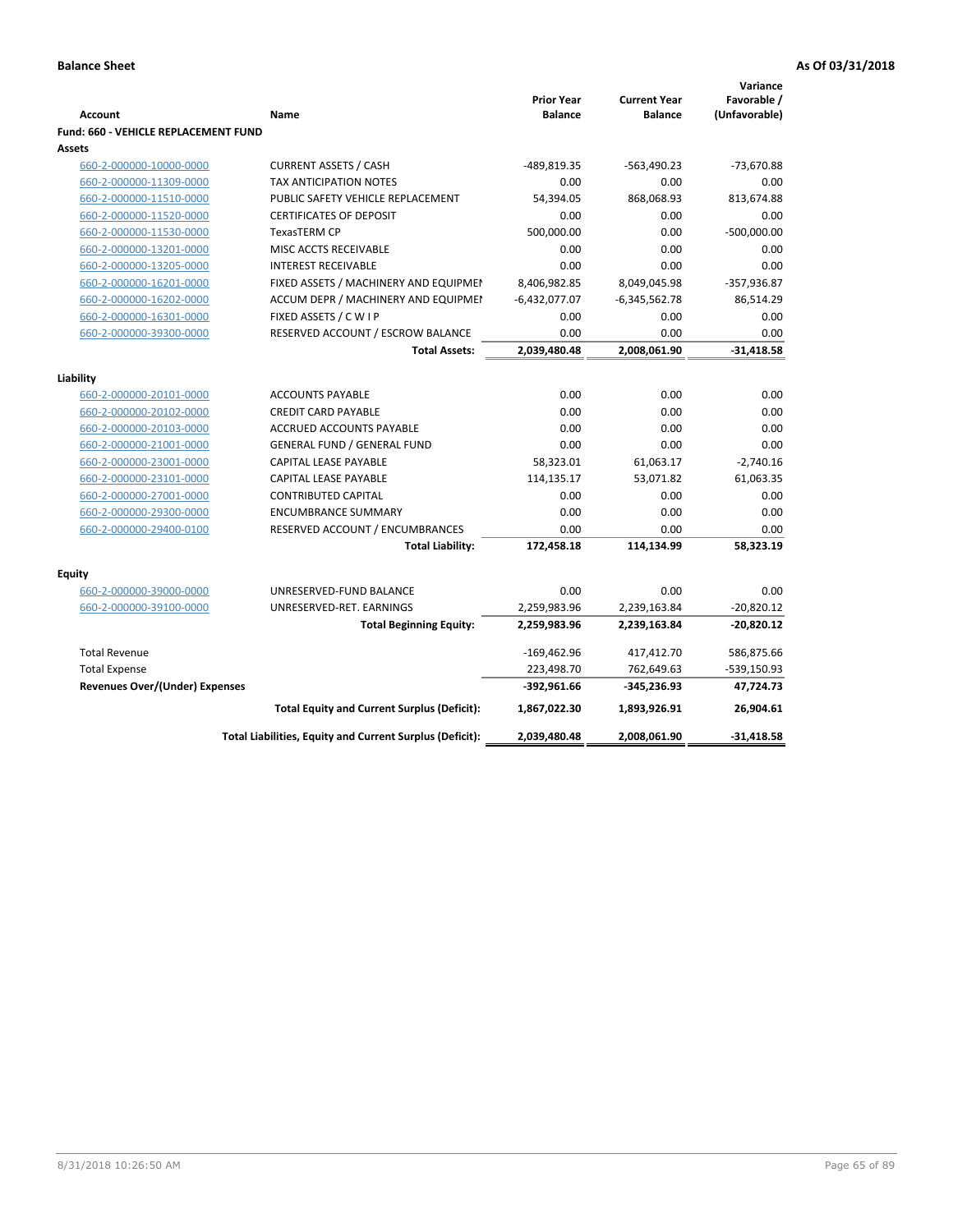| Account                               | Name                                                     | <b>Prior Year</b><br><b>Balance</b> | <b>Current Year</b><br><b>Balance</b> | Variance<br>Favorable /<br>(Unfavorable) |
|---------------------------------------|----------------------------------------------------------|-------------------------------------|---------------------------------------|------------------------------------------|
| Fund: 701 - FIREMEN'S PENSION         |                                                          |                                     |                                       |                                          |
| <b>Assets</b>                         |                                                          |                                     |                                       |                                          |
| 701-1-000000-10000-0000               | <b>CURRENT ASSETS / CASH</b>                             | 0.00                                | 0.00                                  | 0.00                                     |
|                                       | <b>Total Assets:</b>                                     | 0.00                                | 0.00                                  | 0.00                                     |
| Liability                             |                                                          |                                     |                                       |                                          |
| 701-1-000000-20103-0000               | <b>ACCOUNTS PAYABLE</b>                                  | 0.00                                | 0.00                                  | 0.00                                     |
| 701-1-000000-22306-1000               | UNREALIZED GAIN/LOSS                                     | 543,546.00                          | 0.00                                  | 543,546.00                               |
|                                       | <b>Total Liability:</b>                                  | 543,546.00                          | 0.00                                  | 543,546.00                               |
| <b>Equity</b>                         |                                                          |                                     |                                       |                                          |
| 701-1-000000-39000-0000               | UNRESERVED-FUND BALANCE                                  | $-543,546.00$                       | 0.00                                  | 543,546.00                               |
|                                       | <b>Total Beginning Equity:</b>                           | $-543,546.00$                       | 0.00                                  | 543,546.00                               |
| <b>Total Expense</b>                  |                                                          | 0.00                                | 0.00                                  | 0.00                                     |
| <b>Revenues Over/(Under) Expenses</b> |                                                          | 0.00                                | 0.00                                  | 0.00                                     |
|                                       | <b>Total Equity and Current Surplus (Deficit):</b>       | $-543,546.00$                       | 0.00                                  | 543,546.00                               |
|                                       | Total Liabilities, Equity and Current Surplus (Deficit): | 0.00                                | 0.00                                  | 0.00                                     |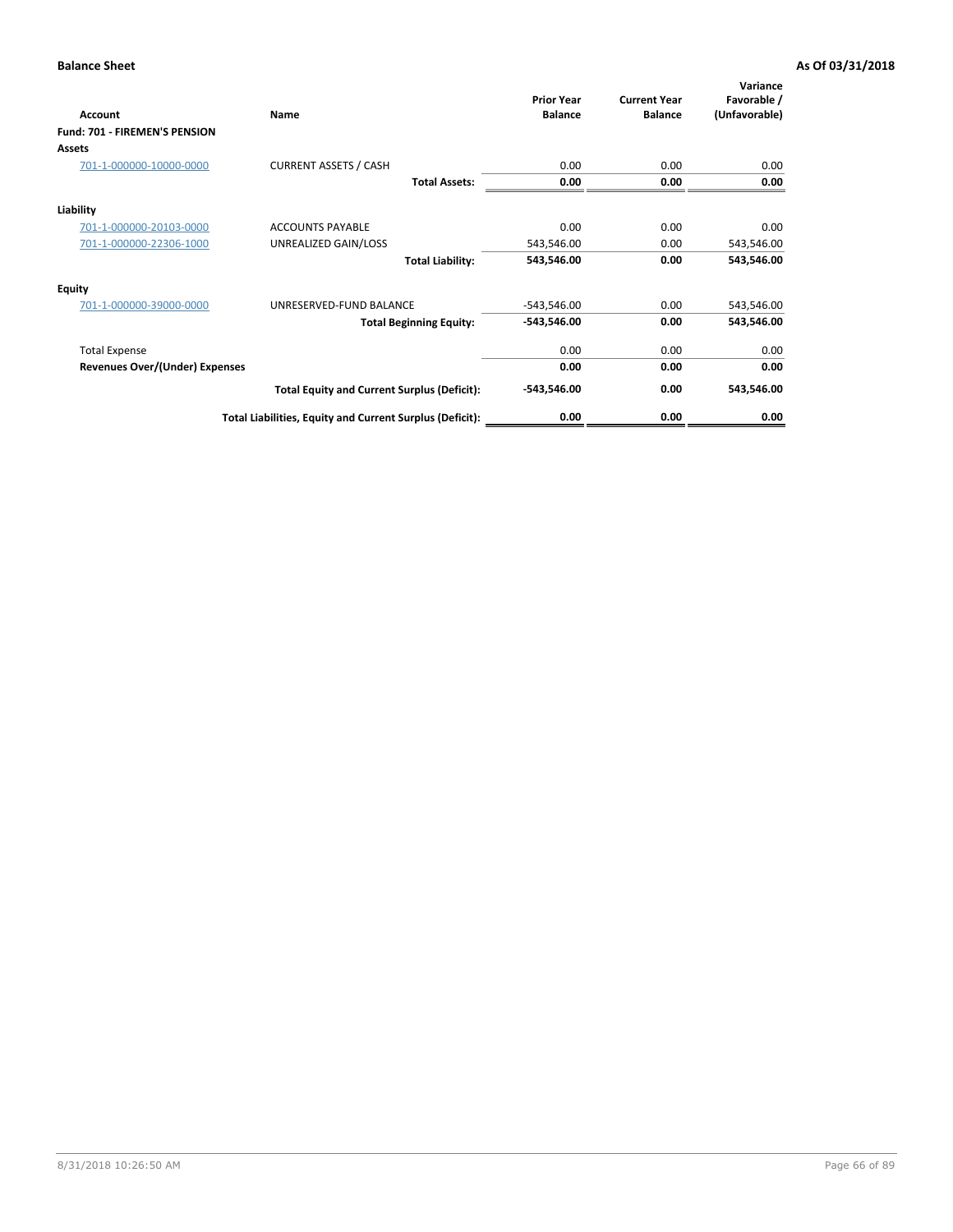|                                       |                                                          |                                     |                                       | Variance                     |
|---------------------------------------|----------------------------------------------------------|-------------------------------------|---------------------------------------|------------------------------|
| <b>Account</b>                        | <b>Name</b>                                              | <b>Prior Year</b><br><b>Balance</b> | <b>Current Year</b><br><b>Balance</b> | Favorable /<br>(Unfavorable) |
| Fund: 800 - SPENCE FUND               |                                                          |                                     |                                       |                              |
| <b>Assets</b>                         |                                                          |                                     |                                       |                              |
|                                       |                                                          |                                     |                                       |                              |
| 800-3-000000-10000-0000               | <b>CURRENT ASSETS / CASH</b>                             | $-1,316.38$                         | $-1,916.38$                           | $-600.00$                    |
| 800-3-000000-11507-0000               | <b>SPENCE ENDOWMENT</b>                                  | 72.499.24                           | 577,504.39                            | 505,005.15                   |
| 800-3-000000-11520-0000               | <b>CERTIFICATES OF DEPOSIT</b>                           | 494,000.00                          | 0.00                                  | $-494,000.00$                |
| 800-3-000000-11605-0000               | <b>SPENCE ENDOWMENT</b>                                  | 0.00                                | 0.00                                  | 0.00                         |
| 800-3-000000-13205-0000               | <b>INTEREST RECEIVABLE</b>                               | 1,337.43                            | 0.00                                  | $-1,337.43$                  |
|                                       | <b>Total Assets:</b>                                     | 566,520.29                          | 575,588.01                            | 9,067.72                     |
| Liability                             |                                                          |                                     |                                       |                              |
| 800-3-000000-20101-0000               | <b>ACCOUNTS PAYABLE</b>                                  | 0.00                                | 0.00                                  | 0.00                         |
| 800-3-000000-20102-0000               | <b>CREDIT CARD PAYABLE</b>                               | 0.00                                | 0.00                                  | 0.00                         |
| 800-3-000000-20103-0000               | <b>ACCRUED ACCOUNTS PAYABLE</b>                          | 0.00                                | 0.00                                  | 0.00                         |
| 800-3-000000-20139-0000               | <b>RETAINAGES PAYABLE</b>                                | 0.00                                | 0.00                                  | 0.00                         |
| 800-3-000000-21001-0000               | <b>GENERAL FUND / GENERAL FUND</b>                       | 0.00                                | 0.00                                  | 0.00                         |
| 800-3-000000-29300-0000               | <b>ENCUMBRANCE SUMMARY</b>                               | 0.00                                | 0.00                                  | 0.00                         |
| 800-3-000000-29400-0000               | RESERVED ACCOUNT / ENCUMBRANCES                          | 0.00                                | 0.00                                  | 0.00                         |
|                                       | <b>Total Liability:</b>                                  | 0.00                                | 0.00                                  | 0.00                         |
| <b>Equity</b>                         |                                                          |                                     |                                       |                              |
| 800-3-000000-39000-0000               | UNRESERVED-FUND BALANCE                                  | 566,627.77                          | 572,241.50                            | 5,613.73                     |
|                                       | <b>Total Beginning Equity:</b>                           | 566,627.77                          | 572,241.50                            | 5,613.73                     |
| <b>Total Revenue</b>                  |                                                          | 192.52                              | 3,646.51                              | 3,453.99                     |
| <b>Total Expense</b>                  |                                                          | 300.00                              | 300.00                                | 0.00                         |
| <b>Revenues Over/(Under) Expenses</b> |                                                          | $-107.48$                           | 3,346.51                              | 3,453.99                     |
|                                       | <b>Total Equity and Current Surplus (Deficit):</b>       | 566,520.29                          | 575,588.01                            | 9,067.72                     |
|                                       | Total Liabilities, Equity and Current Surplus (Deficit): | 566,520.29                          | 575,588.01                            | 9,067.72                     |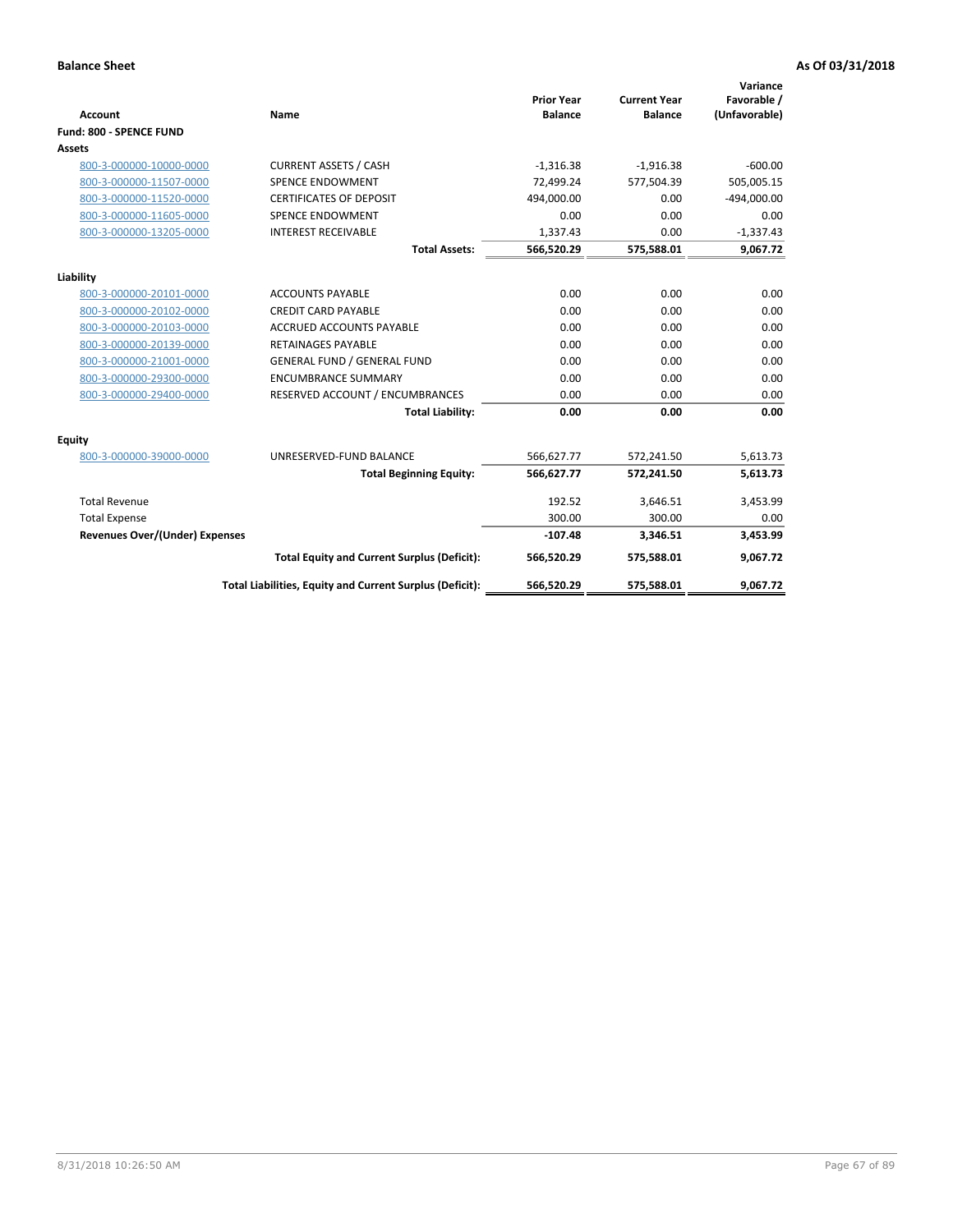| <b>Account</b>                         | Name                                                     | <b>Prior Year</b><br><b>Balance</b> | <b>Current Year</b><br><b>Balance</b> | Variance<br>Favorable /<br>(Unfavorable) |
|----------------------------------------|----------------------------------------------------------|-------------------------------------|---------------------------------------|------------------------------------------|
| <b>Fund: 801 - JONES LIBRARY TRUST</b> |                                                          |                                     |                                       |                                          |
| Assets                                 |                                                          |                                     |                                       |                                          |
| 801-3-000000-10000-0000                | <b>CURRENT ASSETS / CASH</b>                             | 15,402.84                           | 15,446.84                             | 44.00                                    |
| 801-3-000000-13201-0000                | MISC ACCTS RECEIVABLE                                    | 0.00                                | 0.00                                  | 0.00                                     |
| 801-3-000000-13205-0000                | <b>INTEREST RECEIVABLE</b>                               | 0.00                                | 0.00                                  | 0.00                                     |
|                                        | <b>Total Assets:</b>                                     | 15,402.84                           | 15,446.84                             | 44.00                                    |
| Liability                              |                                                          |                                     |                                       |                                          |
| 801-3-000000-20101-0000                | <b>ACCOUNTS PAYABLE</b>                                  | 0.00                                | 0.00                                  | 0.00                                     |
| 801-3-000000-20102-0000                | <b>CREDIT CARD PAYABLE</b>                               | 0.00                                | 0.00                                  | 0.00                                     |
| 801-3-000000-20103-0000                | <b>ACCRUED ACCOUNTS PAYABLE</b>                          | 0.00                                | 0.00                                  | 0.00                                     |
|                                        | <b>Total Liability:</b>                                  | 0.00                                | 0.00                                  | 0.00                                     |
| Equity                                 |                                                          |                                     |                                       |                                          |
| 801-3-000000-39000-0000                | UNRESERVED-FUND BALANCE                                  | 15,407.38                           | 15,424.19                             | 16.81                                    |
|                                        | <b>Total Beginning Equity:</b>                           | 15,407.38                           | 15,424.19                             | 16.81                                    |
| <b>Total Revenue</b>                   |                                                          | 1.29                                | 25.06                                 | 23.77                                    |
| <b>Total Expense</b>                   |                                                          | 5.83                                | 2.41                                  | 3.42                                     |
| <b>Revenues Over/(Under) Expenses</b>  |                                                          | $-4.54$                             | 22.65                                 | 27.19                                    |
|                                        | <b>Total Equity and Current Surplus (Deficit):</b>       | 15,402.84                           | 15,446.84                             | 44.00                                    |
|                                        | Total Liabilities, Equity and Current Surplus (Deficit): | 15,402.84                           | 15,446.84                             | 44.00                                    |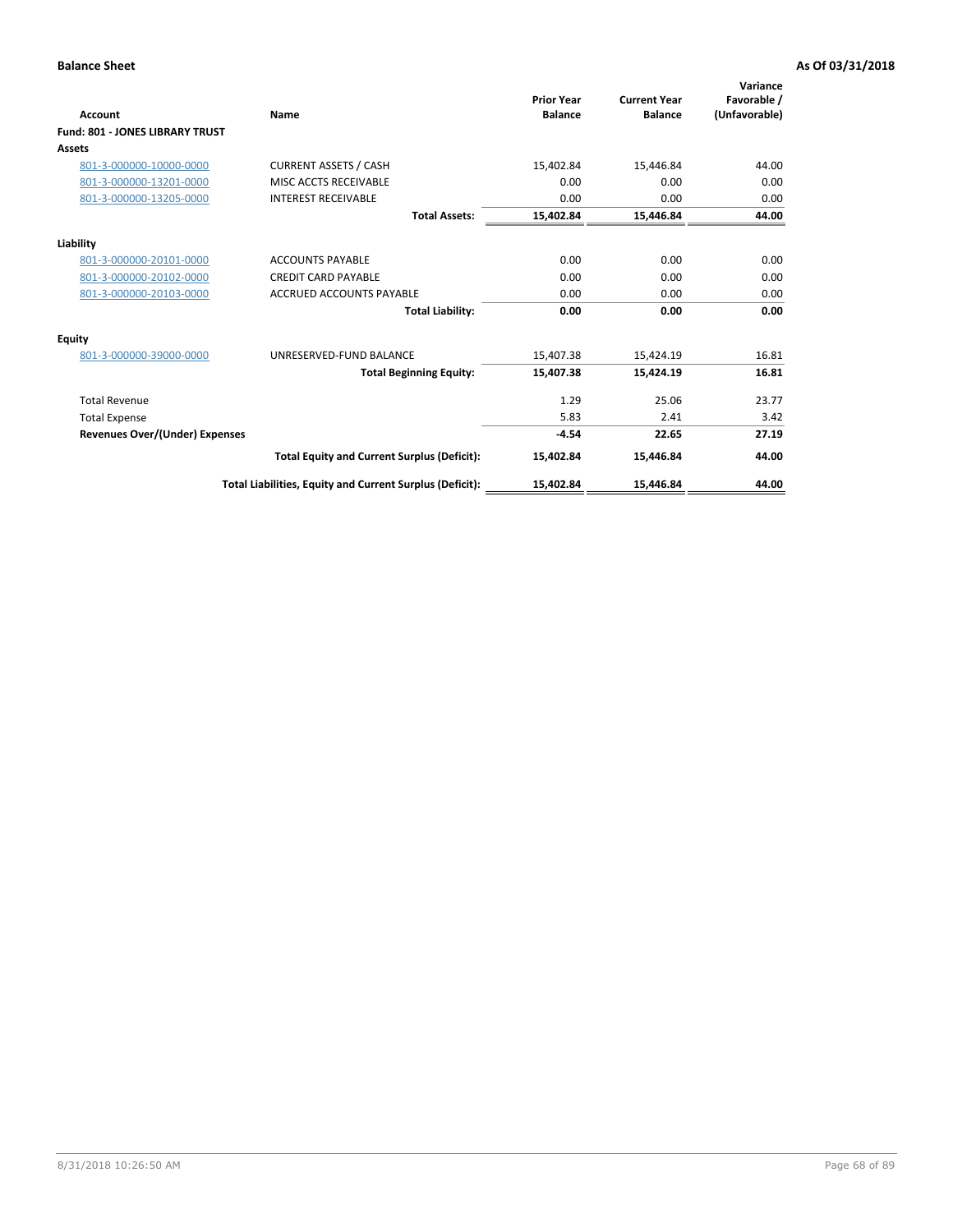| <b>Account</b>                              | Name                                                     | <b>Prior Year</b><br><b>Balance</b> | <b>Current Year</b><br><b>Balance</b> | Variance<br>Favorable /<br>(Unfavorable) |
|---------------------------------------------|----------------------------------------------------------|-------------------------------------|---------------------------------------|------------------------------------------|
| Fund: 803 - GREENVILLE BOARD OF DEVELOPMENT |                                                          |                                     |                                       |                                          |
| Assets                                      |                                                          |                                     |                                       |                                          |
| 803-3-000000-10000-0000                     | <b>CURRENT ASSETS / CASH</b>                             | 0.00                                | 0.00                                  | 0.00                                     |
| 803-3-000000-13201-0000                     | MISC ACCTS RECEIVABLE                                    | 0.00                                | 0.00                                  | 0.00                                     |
| 803-3-000000-13203-0000                     | NON-CURRENT ASSETS / PREPAYMENTS                         | 0.00                                | 0.00                                  | 0.00                                     |
|                                             | <b>Total Assets:</b>                                     | 0.00                                | 0.00                                  | 0.00                                     |
| Liability                                   |                                                          |                                     |                                       |                                          |
| 803-3-000000-20101-0000                     | <b>ACCOUNTS PAYABLE</b>                                  | 0.00                                | 0.00                                  | 0.00                                     |
| 803-3-000000-20102-0000                     | <b>ACCOUNTS PAYABLE</b>                                  | 0.00                                | 0.00                                  | 0.00                                     |
| 803-3-000000-20103-0000                     | <b>ACCRUED ACCOUNTS PAYABLE</b>                          | 0.00                                | 0.00                                  | 0.00                                     |
| 803-3-000000-20139-0000                     | RETAINAGES PAYABLE                                       | 0.00                                | 0.00                                  | 0.00                                     |
| 803-3-000000-20141-0000                     | <b>TELEPHONE CLEARING</b>                                | 0.00                                | 0.00                                  | 0.00                                     |
| 803-3-000000-21400-0000                     | <b>ELECTRIC OPERATING FUND</b>                           | 0.00                                | 0.00                                  | 0.00                                     |
| 803-3-000000-22001-0000                     | ACCRUED SALARIES/WAGES                                   | 0.00                                | 0.00                                  | 0.00                                     |
| 803-3-000000-22002-0000                     | ACCRUED SALARIES/WAGES                                   | 0.00                                | 0.00                                  | 0.00                                     |
| 803-3-000000-26001-0000                     | <b>COMPENSATED ABSENCES PAY</b>                          | 0.00                                | 0.00                                  | 0.00                                     |
| 803-3-000000-29300-0000                     | <b>ENCUMBRANCE SUMMARY</b>                               | 0.00                                | 0.00                                  | 0.00                                     |
| 803-3-000000-29400-0100                     | RESERVED ACCOUNT / ENCUMBRANCES                          | 103,228.62                          | 0.00                                  | 103,228.62                               |
|                                             | <b>Total Liability:</b>                                  | 103,228.62                          | 0.00                                  | 103,228.62                               |
| Equity                                      |                                                          |                                     |                                       |                                          |
| 803-3-000000-39000-0000                     | UNRESERVED-FUND BALANCE                                  | $-103,228.62$                       | 0.00                                  | 103,228.62                               |
|                                             | <b>Total Beginning Equity:</b>                           | $-103,228.62$                       | 0.00                                  | 103,228.62                               |
| <b>Total Revenue</b>                        |                                                          | 0.00                                | 0.00                                  | 0.00                                     |
| <b>Total Expense</b>                        |                                                          | 0.00                                | 0.00                                  | 0.00                                     |
| <b>Revenues Over/(Under) Expenses</b>       |                                                          | 0.00                                | 0.00                                  | 0.00                                     |
|                                             | <b>Total Equity and Current Surplus (Deficit):</b>       | $-103,228.62$                       | 0.00                                  | 103,228.62                               |
|                                             | Total Liabilities, Equity and Current Surplus (Deficit): | 0.00                                | 0.00                                  | 0.00                                     |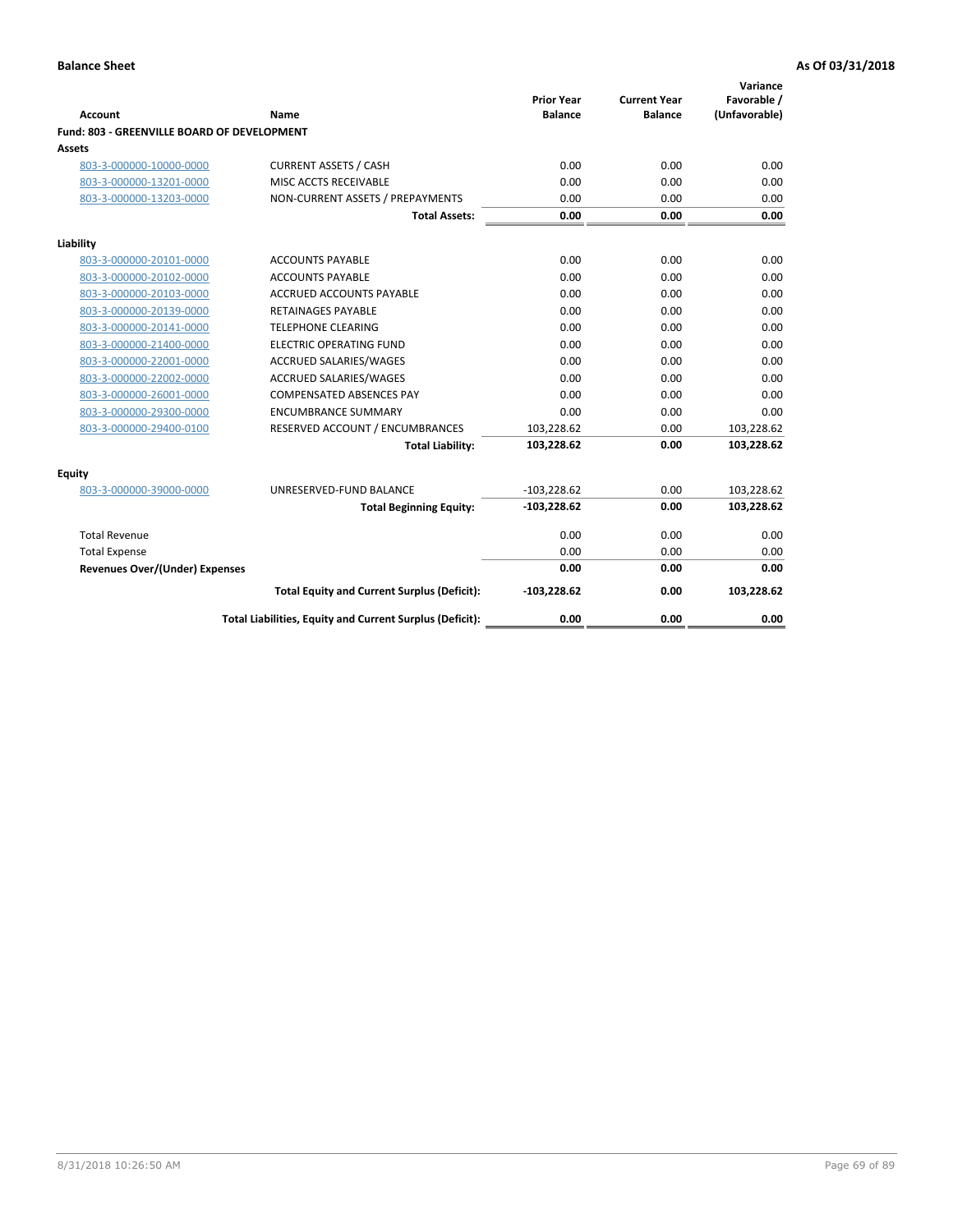| <b>Account</b>                        | Name                                                     | <b>Prior Year</b><br><b>Balance</b> | <b>Current Year</b><br><b>Balance</b> | Variance<br>Favorable /<br>(Unfavorable) |
|---------------------------------------|----------------------------------------------------------|-------------------------------------|---------------------------------------|------------------------------------------|
| <b>Fund: 807 - 4A-EDC</b>             |                                                          |                                     |                                       |                                          |
| <b>Assets</b>                         |                                                          |                                     |                                       |                                          |
| 807-3-000000-10000-0000               | <b>CURRENT ASSETS / CASH</b>                             | 0.00                                | 0.00                                  | 0.00                                     |
| 807-3-000000-13201-0000               | MISC ACCTS RECEIVABLE                                    | 0.00                                | 0.00                                  | 0.00                                     |
| 807-3-000000-16301-0000               | FIXED ASSETS / C W I P                                   | 0.00                                | 0.00                                  | 0.00                                     |
|                                       | <b>Total Assets:</b>                                     | 0.00                                | 0.00                                  | 0.00                                     |
| Liability                             |                                                          |                                     |                                       |                                          |
| 807-3-000000-20101-0000               | <b>ACCOUNTS PAYABLE</b>                                  | 0.00                                | 0.00                                  | 0.00                                     |
| 807-3-000000-20103-0000               | <b>ACCOUNTS PAYABLE</b>                                  | 0.00                                | 0.00                                  | 0.00                                     |
| 807-3-000000-20139-0000               | <b>RETAINAGES PAYABLE</b>                                | 0.00                                | 0.00                                  | 0.00                                     |
| 807-3-000000-26105-0000               | INV NET OF RELATED DEBT                                  | 305,846.00                          | 0.00                                  | 305,846.00                               |
| 807-3-000000-29300-0000               | <b>ENCUMBRANCE SUMMARY</b>                               | 0.00                                | 0.00                                  | 0.00                                     |
| 807-3-000000-29400-0100               | RESERVED ACCOUNT / ENCUMBRANCES                          | 18,078.76                           | 0.00                                  | 18,078.76                                |
| 807-3-495000-20180-0000               | <b>CURRENT DEBT</b>                                      | 0.00                                | 0.00                                  | 0.00                                     |
| 807-3-495000-26002-0000               | CA - LONG-TERM DEBT / AMT TO BE PROVIL                   | 0.00                                | 0.00                                  | 0.00                                     |
|                                       | <b>Total Liability:</b>                                  | 323,924.76                          | 0.00                                  | 323,924.76                               |
| Equity                                |                                                          |                                     |                                       |                                          |
| 807-3-000000-39000-0000               | UNRESERVED-FUND BALANCE                                  | $-323,924.76$                       | 0.00                                  | 323,924.76                               |
|                                       | <b>Total Beginning Equity:</b>                           | $-323,924.76$                       | 0.00                                  | 323,924.76                               |
| <b>Total Revenue</b>                  |                                                          | 0.00                                | 0.00                                  | 0.00                                     |
| <b>Total Expense</b>                  |                                                          | 0.00                                | 0.00                                  | 0.00                                     |
| <b>Revenues Over/(Under) Expenses</b> |                                                          | 0.00                                | 0.00                                  | 0.00                                     |
|                                       | <b>Total Equity and Current Surplus (Deficit):</b>       | $-323,924.76$                       | 0.00                                  | 323,924.76                               |
|                                       | Total Liabilities, Equity and Current Surplus (Deficit): | 0.00                                | 0.00                                  | 0.00                                     |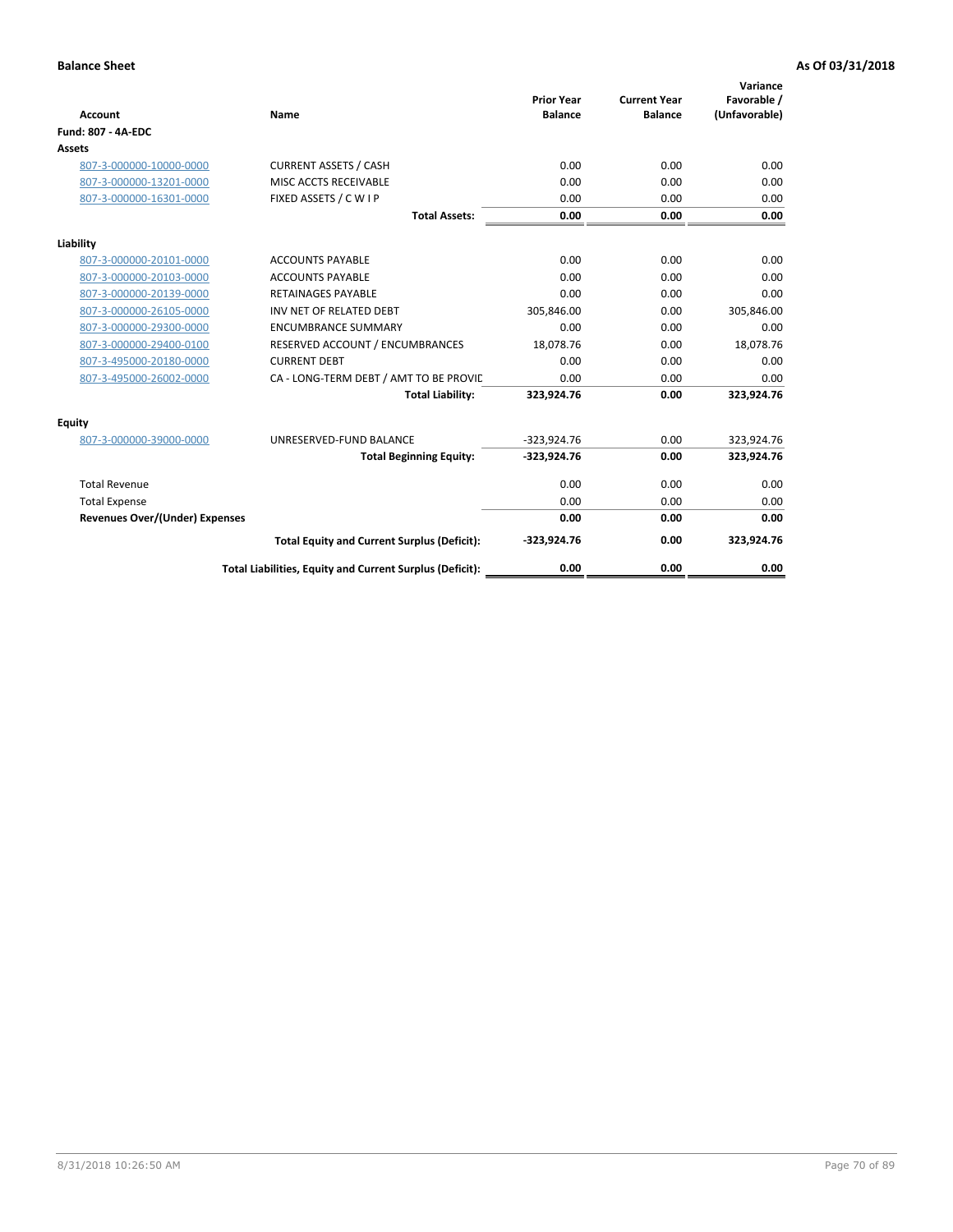| <b>Account</b>                        | Name                                                     | <b>Prior Year</b><br><b>Balance</b> | <b>Current Year</b><br><b>Balance</b> | Variance<br>Favorable /<br>(Unfavorable) |
|---------------------------------------|----------------------------------------------------------|-------------------------------------|---------------------------------------|------------------------------------------|
| Fund: 809 - GREENVILLE IDC (L-3)      |                                                          |                                     |                                       |                                          |
| Assets                                |                                                          |                                     |                                       |                                          |
| 809-3-000000-10000-0000               | <b>CURRENT ASSETS / CASH</b>                             | 0.40                                | 0.40                                  | 0.00                                     |
| 809-3-000000-13201-0000               | MISC ACCTS RECEIVABLE                                    | 0.00                                | 0.00                                  | 0.00                                     |
|                                       | <b>Total Assets:</b>                                     | 0.40                                | 0.40                                  | 0.00                                     |
| Liability                             |                                                          |                                     |                                       |                                          |
| 809-3-000000-20101-0000               | <b>ACCOUNTS PAYABLE</b>                                  | 0.00                                | 0.00                                  | 0.00                                     |
| 809-3-000000-20103-0000               | <b>ACCRUED ACCOUNTS PAYABLE</b>                          | 0.00                                | $-787.94$                             | 787.94                                   |
| 809-3-000000-21001-0000               | <b>GENERAL FUND / GENERAL FUND</b>                       | 0.00                                | 0.00                                  | 0.00                                     |
|                                       | <b>Total Liability:</b>                                  | 0.00                                | $-787.94$                             | 787.94                                   |
| Equity                                |                                                          |                                     |                                       |                                          |
| 809-3-000000-39000-0000               | UNRESERVED-FUND BALANCE                                  | 0.40                                | 0.40                                  | 0.00                                     |
| 809-3-000000-39100-0000               | UNRESERVED-RET. EARNINGS                                 | 0.00                                | 0.00                                  | 0.00                                     |
| 809-3-000000-39150-0000               | RESERVED-RET. EARNINGS                                   | 0.00                                | 0.00                                  | 0.00                                     |
|                                       | <b>Total Beginning Equity:</b>                           | 0.40                                | 0.40                                  | 0.00                                     |
| <b>Total Revenue</b>                  |                                                          | 1,599,926.44                        | 3,370,394.82                          | 1,770,468.38                             |
| <b>Total Expense</b>                  |                                                          | 1,599,926.44                        | 3,369,606.88                          | $-1,769,680.44$                          |
| <b>Revenues Over/(Under) Expenses</b> |                                                          | 0.00                                | 787.94                                | 787.94                                   |
|                                       | <b>Total Equity and Current Surplus (Deficit):</b>       | 0.40                                | 788.34                                | 787.94                                   |
|                                       | Total Liabilities, Equity and Current Surplus (Deficit): | 0.40                                | 0.40                                  | 0.00                                     |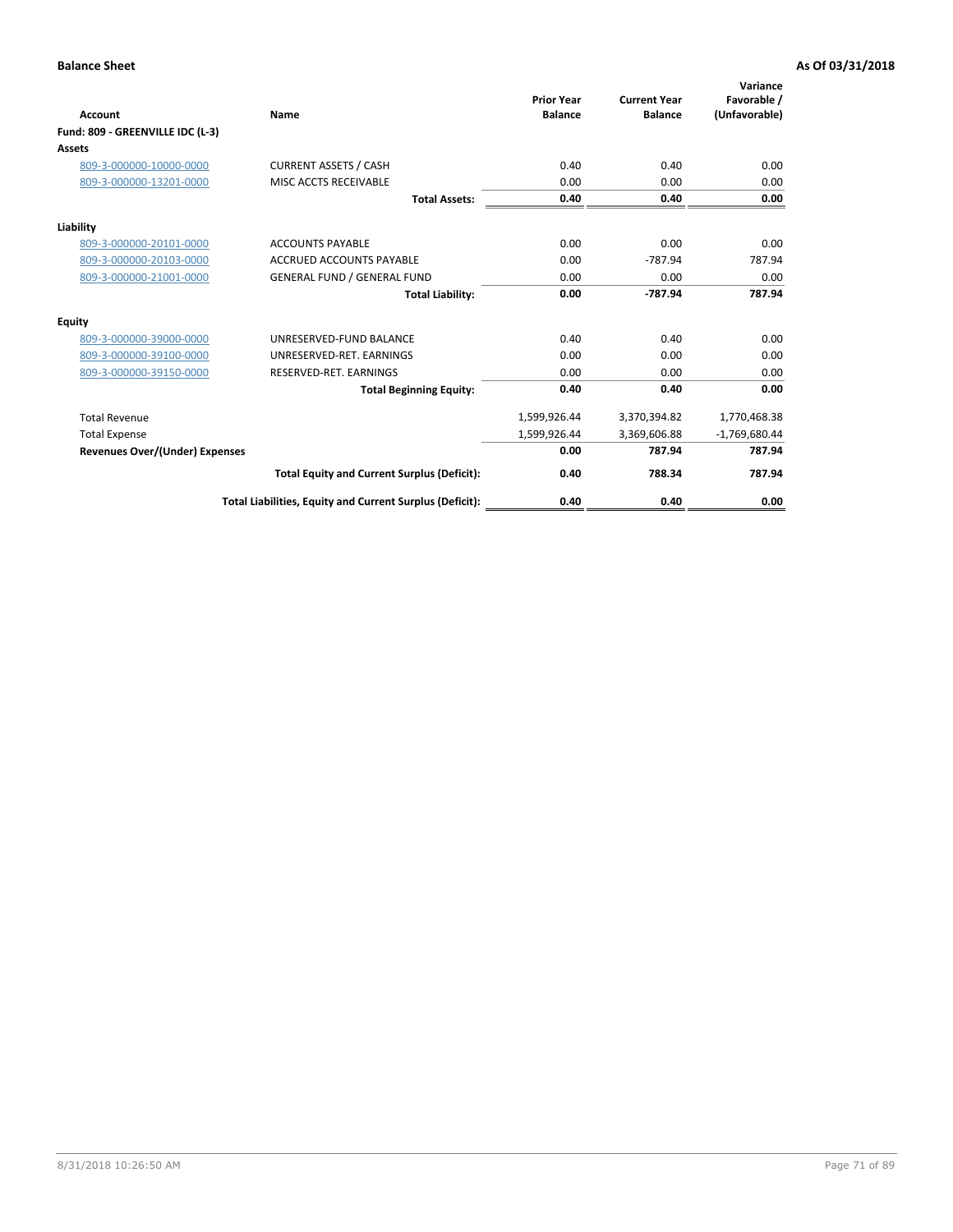| <b>Account</b>                                 | Name                                                     | <b>Prior Year</b><br><b>Balance</b> | <b>Current Year</b><br><b>Balance</b> | Variance<br>Favorable /<br>(Unfavorable) |
|------------------------------------------------|----------------------------------------------------------|-------------------------------------|---------------------------------------|------------------------------------------|
| <b>Fund: 810 - SEIZURE FUNDS - STATE RULES</b> |                                                          |                                     |                                       |                                          |
| <b>Assets</b>                                  |                                                          |                                     |                                       |                                          |
| 810-3-000000-10000-0000                        | <b>CURRENT ASSETS / CASH</b>                             | 295,013.20                          | 263,877.30                            | $-31,135.90$                             |
| 810-3-000000-13201-0000                        | MISC ACCTS RECEIVABLE                                    | 0.00                                | 0.00                                  | 0.00                                     |
| 810-3-000000-13202-1400                        | <b>EMPLOYEE ADVANCES</b>                                 | 0.00                                | 0.00                                  | 0.00                                     |
| 810-3-000000-13205-0000                        | <b>INTEREST RECEIVABLE</b>                               | 0.00                                | 0.00                                  | 0.00                                     |
| 810-3-000000-16201-0000                        | MACHINERY AND EQUIPMENT                                  | 0.00                                | 0.00                                  | 0.00                                     |
| 810-3-000000-16202-0000                        | ACCUMULATED DEPRECATION                                  | 0.00                                | 0.00                                  | 0.00                                     |
|                                                | <b>Total Assets:</b>                                     | 295,013.20                          | 263,877.30                            | $-31,135.90$                             |
|                                                |                                                          |                                     |                                       |                                          |
| Liability                                      |                                                          |                                     |                                       |                                          |
| 810-3-000000-20101-0000                        | <b>ACCOUNTS PAYABLE</b>                                  | 0.00                                | 0.00                                  | 0.00                                     |
| 810-3-000000-20102-0000                        | <b>CREDIT CARD PAYABLE</b>                               | 0.00                                | 0.00                                  | 0.00                                     |
| 810-3-000000-20103-0000                        | <b>ACCRUED ACCOUNTS PAYABLE</b>                          | 0.00                                | 0.00                                  | 0.00                                     |
| 810-3-000000-29300-0000                        | <b>ENCUMBRANCE SUMMARY</b>                               | 0.00                                | 0.00                                  | 0.00                                     |
| 810-3-000000-29400-0100                        | RESERVED ACCOUNT / ENCUMBRANCES                          | 0.00                                | 0.00                                  | 0.00                                     |
| 810-3-000000-92520-0600                        | RESERVED ACCOUNT/HB65 SIEZURES                           | 0.00                                | 0.00                                  | 0.00                                     |
|                                                | <b>Total Liability:</b>                                  | 0.00                                | 0.00                                  | 0.00                                     |
| Equity                                         |                                                          |                                     |                                       |                                          |
| 810-3-000000-39000-0000                        | UNRESERVED-FUND BALANCE                                  | 328,736.81                          | 262,591.46                            | $-66, 145.35$                            |
|                                                | <b>Total Beginning Equity:</b>                           | 328,736.81                          | 262,591.46                            | $-66, 145.35$                            |
| <b>Total Revenue</b>                           |                                                          | 615.48                              | 1,392.93                              | 777.45                                   |
| <b>Total Expense</b>                           |                                                          | 34,339.09                           | 107.09                                | 34,232.00                                |
| Revenues Over/(Under) Expenses                 |                                                          | $-33,723.61$                        | 1,285.84                              | 35,009.45                                |
|                                                | <b>Total Equity and Current Surplus (Deficit):</b>       | 295,013.20                          | 263,877.30                            | $-31,135.90$                             |
|                                                | Total Liabilities, Equity and Current Surplus (Deficit): | 295,013.20                          | 263,877.30                            | $-31,135.90$                             |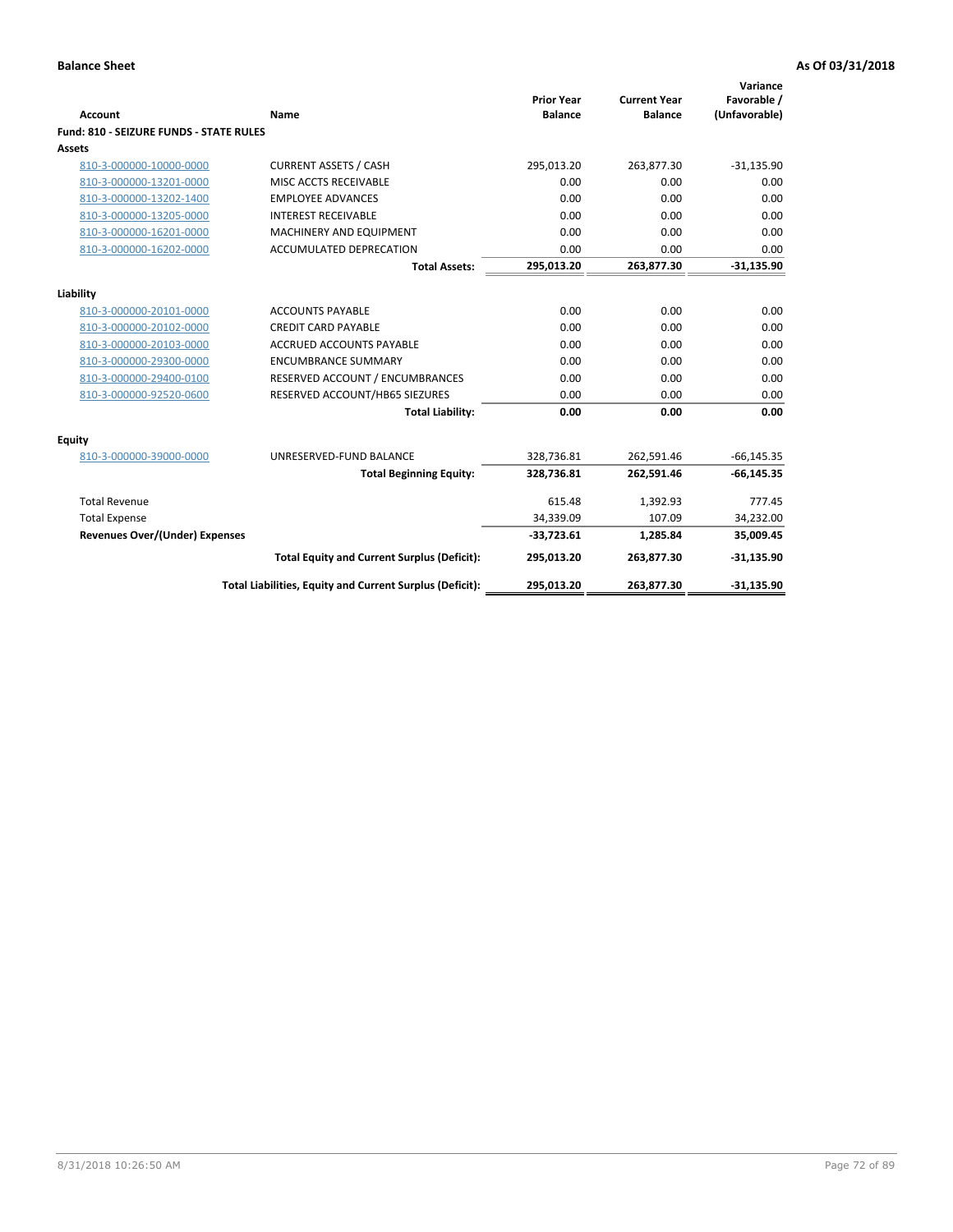| Account                               | Name                                                     | <b>Prior Year</b><br><b>Balance</b> | <b>Current Year</b><br><b>Balance</b> | Variance<br>Favorable /<br>(Unfavorable) |
|---------------------------------------|----------------------------------------------------------|-------------------------------------|---------------------------------------|------------------------------------------|
| Fund: 811 - SEIZURE FUNDS - FED RULES |                                                          |                                     |                                       |                                          |
| <b>Assets</b>                         |                                                          |                                     |                                       |                                          |
| 811-3-000000-10000-0000               | <b>CURRENT ASSETS / CASH</b>                             | 146,279.95                          | 182,447.07                            | 36,167.12                                |
| 811-3-000000-13201-0000               | MISC ACCTS RECEIVABLE                                    | 0.00                                | 0.00                                  | 0.00                                     |
| 811-3-000000-13205-0000               | <b>INTEREST RECEIVABLE</b>                               | 0.00                                | 0.00                                  | 0.00                                     |
| 811-3-000000-16201-0000               | MACHINERY AND EQUIPMENT                                  | 0.00                                | 0.00                                  | 0.00                                     |
| 811-3-000000-16202-0000               | ACCUMULATED DEPRECATION                                  | 0.00                                | 0.00                                  | 0.00                                     |
|                                       | <b>Total Assets:</b>                                     | 146,279.95                          | 182,447.07                            | 36,167.12                                |
| Liability                             |                                                          |                                     |                                       |                                          |
| 811-3-000000-20101-0000               | <b>ACCOUNTS PAYABLE</b>                                  | 0.00                                | 0.00                                  | 0.00                                     |
| 811-3-000000-20102-0000               | <b>CREDIT CARD PAYABLE</b>                               | 0.00                                | 0.00                                  | 0.00                                     |
| 811-3-000000-20103-0000               | <b>ACCRUED ACCOUNTS PAYABLE</b>                          | 0.00                                | 0.00                                  | 0.00                                     |
| 811-3-000000-29300-0000               | <b>ENCUMBRANCE SUMMARY</b>                               | 0.00                                | 0.00                                  | 0.00                                     |
| 811-3-000000-29400-0100               | RESERVED ACCOUNT / ENCUMBRANCES                          | 0.00                                | 0.00                                  | 0.00                                     |
| 811-3-000000-92521-0700               | RESERVED ACCOUNT/FED SIEZURES                            | 0.00                                | 0.00                                  | 0.00                                     |
|                                       | <b>Total Liability:</b>                                  | 0.00                                | 0.00                                  | 0.00                                     |
| Equity                                |                                                          |                                     |                                       |                                          |
| 811-3-000000-39000-0000               | UNRESERVED-FUND BALANCE                                  | 139,835.09                          | 156,639.33                            | 16,804.24                                |
|                                       | <b>Total Beginning Equity:</b>                           | 139,835.09                          | 156,639.33                            | 16,804.24                                |
| <b>Total Revenue</b>                  |                                                          | 7.389.98                            | 25.833.19                             | 18,443.21                                |
| <b>Total Expense</b>                  |                                                          | 945.12                              | 25.45                                 | 919.67                                   |
| <b>Revenues Over/(Under) Expenses</b> |                                                          | 6,444.86                            | 25,807.74                             | 19,362.88                                |
|                                       | <b>Total Equity and Current Surplus (Deficit):</b>       | 146,279.95                          | 182,447.07                            | 36,167.12                                |
|                                       | Total Liabilities, Equity and Current Surplus (Deficit): | 146,279.95                          | 182,447.07                            | 36,167.12                                |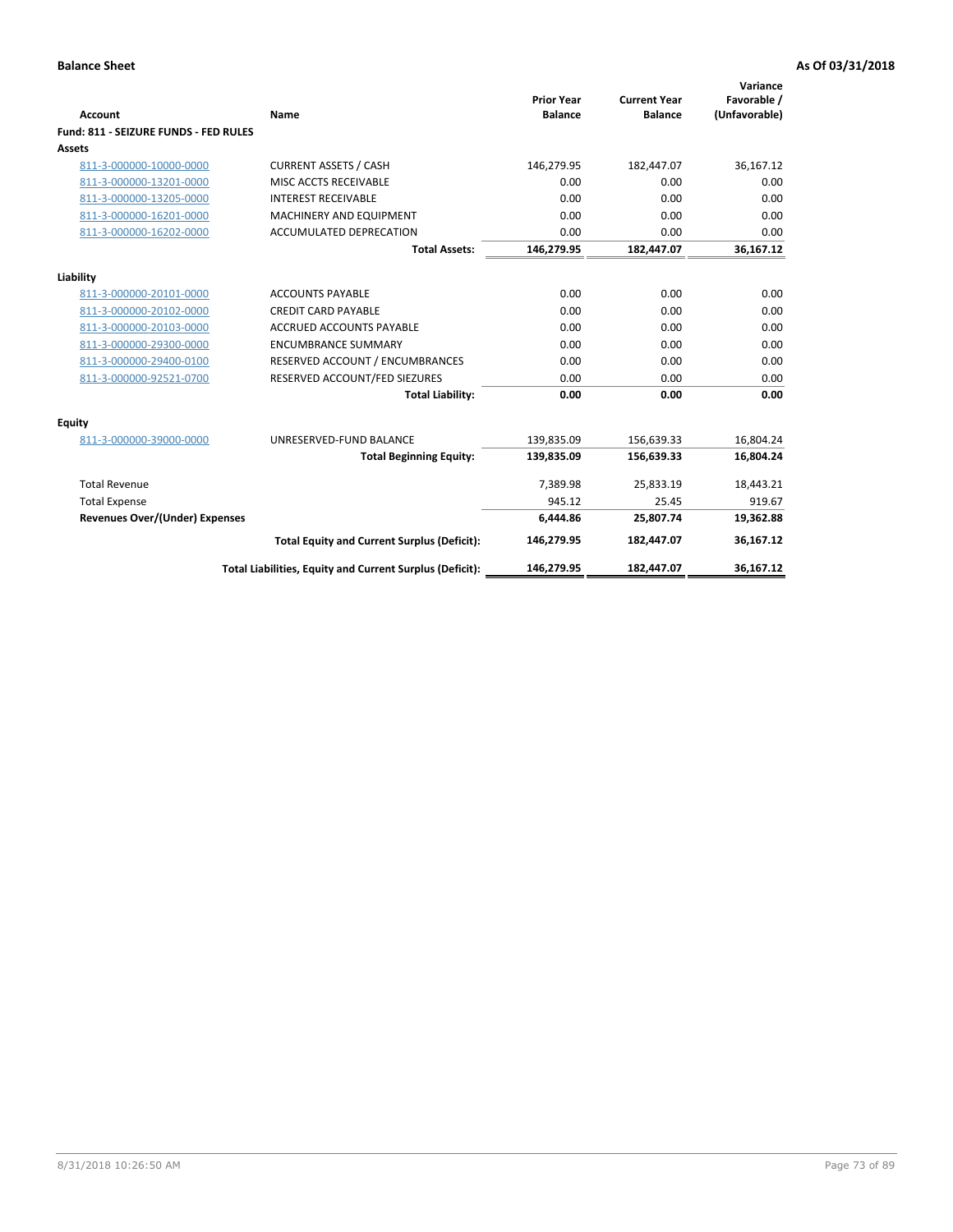| Account                                                 | Name                                                     | <b>Prior Year</b><br><b>Balance</b> | <b>Current Year</b><br><b>Balance</b> | Variance<br>Favorable /<br>(Unfavorable) |
|---------------------------------------------------------|----------------------------------------------------------|-------------------------------------|---------------------------------------|------------------------------------------|
| Fund: 820 - TIRZ FUND (Tax Increment Reinvestment Zone) |                                                          |                                     |                                       |                                          |
| Assets                                                  |                                                          |                                     |                                       |                                          |
| 820-3-000000-10000-0000                                 | <b>CURRENT ASSETS / CASH</b>                             | 1,088,949.56                        | 1,734,684.45                          | 645,734.89                               |
| 820-3-000000-13101-0000                                 | <b>TAX RECEIVABLE-CURRENT</b>                            | 44,274.00                           | $-344,319.94$                         | -388,593.94                              |
| 820-3-000000-13102-0000                                 | <b>TAXES REC-DELINQUENT</b>                              | 2,320.30                            | $-716.33$                             | $-3,036.63$                              |
| 820-3-000000-13103-0000                                 | ALLOW FOR UNCOLLECT TAXES                                | $-524.83$                           | $-1,375.55$                           | $-850.72$                                |
| 820-3-000000-13201-0000                                 | MISC ACCTS RECEIVABLE                                    | 0.00                                | 0.00                                  | 0.00                                     |
| 820-3-000000-13205-0000                                 | <b>INTEREST RECEIVABLE</b>                               | 0.00                                | 0.00                                  | 0.00                                     |
| 820-3-000000-13221-0000                                 | MISC A/R - PROPERTY TAXES                                | 382.58                              | 0.00                                  | $-382.58$                                |
|                                                         | <b>Total Assets:</b>                                     | 1,135,401.61                        | 1,388,272.63                          | 252,871.02                               |
| Liability                                               |                                                          |                                     |                                       |                                          |
| 820-3-000000-20101-0000                                 | <b>ACCOUNTS PAYABLE</b>                                  | 0.00                                | 0.00                                  | 0.00                                     |
| 820-3-000000-20103-0000                                 | <b>ACCRUED ACCOUNTS PAYABLE</b>                          | 0.00                                | 0.00                                  | 0.00                                     |
| 820-3-000000-20203-0000                                 | <b>DEFERRED TAX REVENUE</b>                              | 47,493.31                           | $-344,987.98$                         | 392,481.29                               |
| 820-3-000000-29300-0000                                 | <b>ENCUMBRANCE SUMMARY</b>                               | 0.00                                | 0.00                                  | 0.00                                     |
| 820-3-000000-29400-0100                                 | RESERVED ACCOUNT / ENCUMBRANCES                          | 0.00                                | 0.00                                  | 0.00                                     |
|                                                         | <b>Total Liability:</b>                                  | 47,493.31                           | -344.987.98                           | 392.481.29                               |
| <b>Equity</b>                                           |                                                          |                                     |                                       |                                          |
| 820-3-000000-39000-0000                                 | UNRESERVED-FUND BALANCE                                  | 1,070,780.75                        | 1,268,317.16                          | 197,536.41                               |
| 820-3-000000-39100-0000                                 | UNRESERVED-RET. EARNINGS                                 | 0.00                                | 0.00                                  | 0.00                                     |
|                                                         | <b>Total Beginning Equity:</b>                           | 1,070,780.75                        | 1,268,317.16                          | 197,536.41                               |
| <b>Total Revenue</b>                                    |                                                          | 278,093.45                          | 471,554.61                            | 193,461.16                               |
| <b>Total Expense</b>                                    |                                                          | 260,965.90                          | 6,611.16                              | 254,354.74                               |
| <b>Revenues Over/(Under) Expenses</b>                   |                                                          | 17,127.55                           | 464,943.45                            | 447,815.90                               |
|                                                         | <b>Total Equity and Current Surplus (Deficit):</b>       | 1,087,908.30                        | 1,733,260.61                          | 645,352.31                               |
|                                                         | Total Liabilities, Equity and Current Surplus (Deficit): | 1,135,401.61                        | 1,388,272.63                          | 252,871.02                               |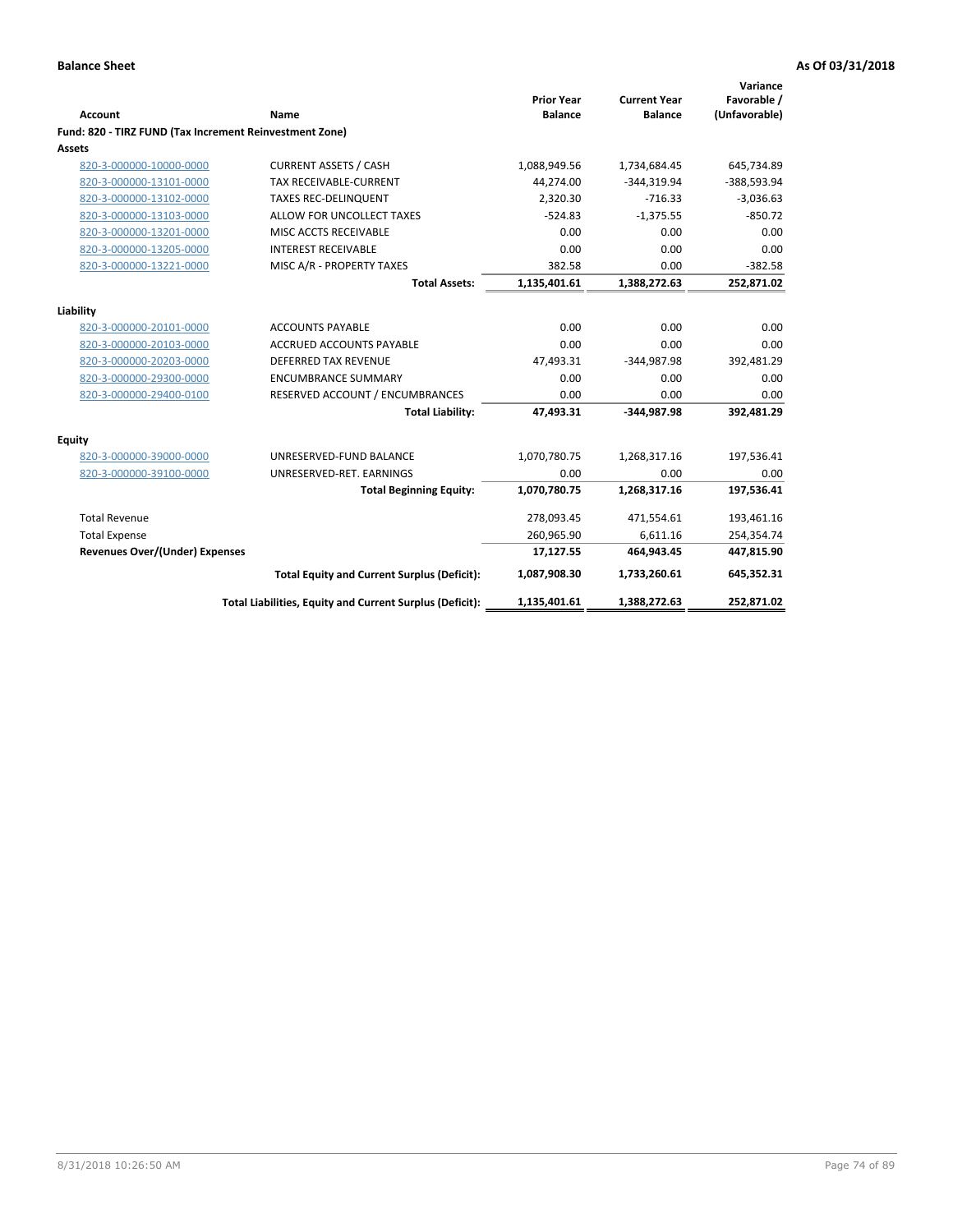| <b>Account</b>                           | Name                                                     | <b>Prior Year</b><br><b>Balance</b> | <b>Current Year</b><br><b>Balance</b> | Variance<br>Favorable /<br>(Unfavorable) |
|------------------------------------------|----------------------------------------------------------|-------------------------------------|---------------------------------------|------------------------------------------|
| Fund: 890 - GRNVL IDC (L-3) FIXED ASSETS |                                                          |                                     |                                       |                                          |
| <b>Assets</b>                            |                                                          |                                     |                                       |                                          |
| 890-3-000000-10000-0000                  | <b>CURRENT ASSETS / CASH</b>                             | $-0.18$                             | $-0.18$                               | 0.00                                     |
| 890-3-000000-16004-0000                  | FIXED ASSETS / BUILDINGS                                 | 0.00                                | 0.00                                  | 0.00                                     |
| 890-3-000000-16005-0000                  | <b>ACCUMULATED DEPRECIATION</b>                          | 0.00                                | 0.00                                  | 0.00                                     |
| 890-3-000000-16301-0000                  | FIXED ASSETS / C W I P                                   | 0.25                                | 0.25                                  | 0.00                                     |
|                                          | <b>Total Assets:</b>                                     | 0.07                                | 0.07                                  | 0.00                                     |
| Liability                                |                                                          |                                     |                                       |                                          |
| 890-3-000000-20101-0000                  | <b>ACCOUNTS PAYABLE</b>                                  | 0.00                                | 0.00                                  | 0.00                                     |
| 890-3-000000-27001-0000                  | <b>CONTRIBUTED CAPITAL</b>                               | 0.00                                | 0.00                                  | 0.00                                     |
| 890-3-000000-27101-0000                  | INVESTMENT IN GFA / GENERAL FUND                         | 0.00                                | 0.00                                  | 0.00                                     |
| 890-3-000000-27102-0000                  | SPECIAL REVENUE FUNDS                                    | 0.00                                | 0.00                                  | 0.00                                     |
| 890-3-000000-27103-0000                  | <b>GENERAL CIP FUND</b>                                  | 0.00                                | 0.00                                  | 0.00                                     |
| 890-3-000000-27104-0000                  | PROPRIETARY FUNDS                                        | 0.07                                | 0.07                                  | 0.00                                     |
| 890-3-000000-27201-0000                  | CAFR USE / MUNICIPAL BUILDINGS                           | 0.00                                | 0.00                                  | 0.00                                     |
| 890-3-000000-27202-0000                  | CAFR USE / OTHER GENERAL GOVERNMEN                       | 0.00                                | 0.00                                  | 0.00                                     |
| 890-3-000000-27205-0000                  | CAFR USE / PUBLIC WORKS                                  | 0.00                                | 0.00                                  | 0.00                                     |
| 890-3-000000-27210-0000                  | CAFR USE / INVESTMENT IN GFA                             | 0.00                                | 0.00                                  | 0.00                                     |
| 890-3-000000-27301-0000                  | DONATIONS/GRANTS                                         | 0.00                                | 0.00                                  | 0.00                                     |
|                                          | <b>Total Liability:</b>                                  | 0.07                                | 0.07                                  | 0.00                                     |
| Equity                                   |                                                          |                                     |                                       |                                          |
| 890-3-000000-39000-0000                  | UNRESERVED-FUND BALANCE                                  | 0.00                                | 0.00                                  | 0.00                                     |
|                                          | <b>Total Beginning Equity:</b>                           | 0.00                                | 0.00                                  | 0.00                                     |
| <b>Total Expense</b>                     |                                                          | 0.00                                | 0.00                                  | 0.00                                     |
| Revenues Over/(Under) Expenses           |                                                          | 0.00                                | 0.00                                  | 0.00                                     |
|                                          | <b>Total Equity and Current Surplus (Deficit):</b>       | 0.00                                | 0.00                                  | 0.00                                     |
|                                          | Total Liabilities, Equity and Current Surplus (Deficit): | 0.07                                | 0.07                                  | 0.00                                     |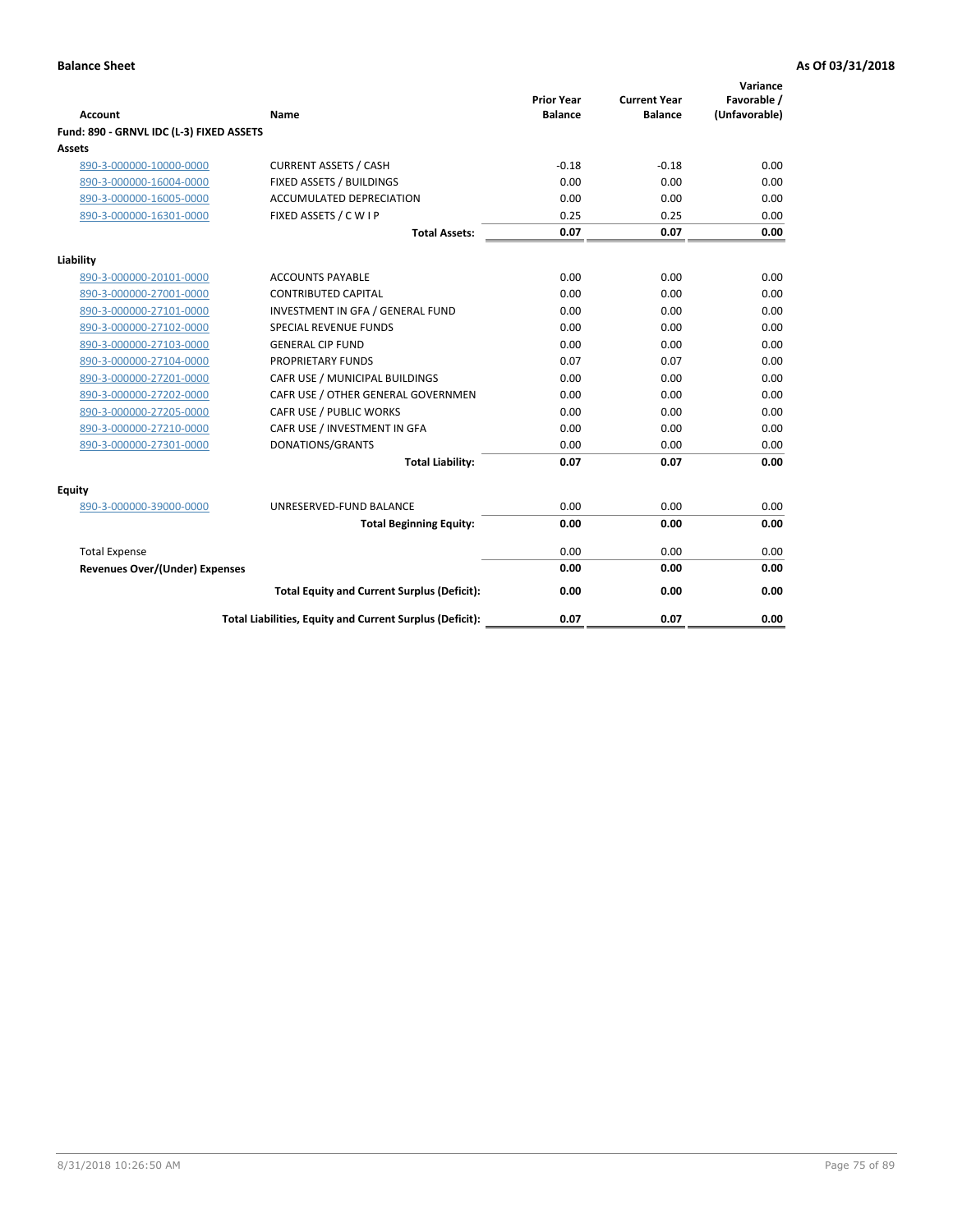|                                                    |                                                                         |                   |                     | Variance         |
|----------------------------------------------------|-------------------------------------------------------------------------|-------------------|---------------------|------------------|
|                                                    |                                                                         | <b>Prior Year</b> | <b>Current Year</b> | Favorable /      |
| Account<br>Fund: 899 - POOLED CASH                 | Name                                                                    | <b>Balance</b>    | <b>Balance</b>      | (Unfavorable)    |
| Assets                                             |                                                                         |                   |                     |                  |
| 899-8-000000-10000-0000                            | <b>CURRENT ASSETS / CASH</b>                                            | 0.00              | 0.00                | 0.00             |
| 899-8-000000-10101-0000                            | CHASE OUTBOUND OPERATING                                                | $-774,460.44$     | -907,013.97         | $-132,553.53$    |
| 899-8-000000-10102-0000                            | CHASE INBOUND OPERATING                                                 | 21,515,140.57     | 7,026,787.01        | -14,488,353.56   |
| 899-8-000000-10103-0000                            | OPERATING ACCOUNT / CLAIMS ACCOUNT                                      | 0.00              | 0.00                | 0.00             |
| 899-8-000000-10105-0000                            | CHASE BANK / SAVINGS - 3003113077                                       | 1,539,474.55      | 1,542,110.58        | 2,636.03         |
| 899-8-000000-10106-0000                            | CHASE BANK / SAVINGS - 2911913371                                       | 1,614,013.70      | 1,616,777.35        | 2,763.65         |
| 899-8-000000-10107-0000                            | <b>CHASE TASC FLEX SPENDING</b>                                         | 0.00              | 0.00                | 0.00             |
| 899-8-000000-10401-0000                            | <b>CURRENT ASSETS / INTERNAL CLEARING</b>                               | $-334,617.84$     | 0.00                | 334,617.84       |
| 899-8-000000-10402-0000                            | <b>CREDIT CARD CLEARING</b>                                             | 0.00              | 0.00                | 0.00             |
| 899-8-000000-10403-0000                            | <b>NET BILL PAYMENTS</b>                                                | 0.00              | 0.00                | 0.00             |
| 899-8-000000-11101-0000                            | TX CLASS / OPERATING                                                    | 0.00              | 1,007,336.43        | 1,007,336.43     |
| 899-8-000000-11201-0000                            | LOGIC INVESTMENTS / OPERATING                                           | 1,011,425.02      | 1,024,866.93        | 13,441.91        |
| 899-8-000000-11401-0000                            | <b>TEXSTAR ACCT - OPERATING</b>                                         | 0.01              | 0.01                | 0.00             |
| 899-8-000000-11601-0000                            | <b>TEXPOOL ACCT - OPERATING</b>                                         | 1,007,381.39      | 1,019,198.33        | 11,816.94        |
| 899-8-000000-11801-0000                            | TX GEN TERM OPERATING                                                   | 0.00              | 19,764,709.43       | 19,764,709.43    |
| 899-8-000000-12001-0000                            | AMERICAN NATIONAL OPERATING                                             | 0.00              | 0.00                | 0.00             |
| 899-8-000000-12002-0000                            | PFM ACCT OPERATING                                                      | 18,156,467.40     | 16,154,045.84       | $-2,002,421.56$  |
| 899-8-000000-12003-0000                            | TREASURIES - CITY ONLY                                                  | 0.00              | 0.00                | 0.00             |
| 899-8-000000-12301-0000<br>899-8-000000-13205-0000 | <b>BOND PROCEEDS / PURCHASED INTEREST</b><br><b>INTEREST RECEIVABLE</b> | 0.00<br>39,466.99 | 0.00<br>49,226.15   | 0.00<br>9,759.16 |
| 899-8-000000-14100-0000                            | DUE FROM FUND 100                                                       | $-15,000.00$      | $-20,260.02$        | $-5,260.02$      |
| 899-8-000000-14101-0000                            | DUE FROM FUND 101                                                       | 0.00              | 0.00                | 0.00             |
| 899-8-000000-14102-0000                            | DUE FROM FUND 102                                                       | 0.00              | 0.00                | 0.00             |
| 899-8-000000-14103-0000                            | DUE FROM FUND 103                                                       | 0.00              | 0.00                | 0.00             |
| 899-8-000000-14110-0000                            | DUE FROM FUND 110                                                       | 0.00              | 0.00                | 0.00             |
| 899-8-000000-14111-0000                            | DUE FROM FUND 111                                                       | 0.00              | 0.00                | 0.00             |
| 899-8-000000-14112-0000                            | DUE FROM FUND 112                                                       | 0.00              | 0.00                | 0.00             |
| 899-8-000000-14113-0000                            | DUE FROM FUND 113                                                       | 0.00              | 0.00                | 0.00             |
| 899-8-000000-14114-0000                            | DUE FROM FUND 114                                                       | $-12,664.00$      | 0.00                | 12,664.00        |
| 899-8-000000-14115-0000                            | DUE FROM FUND 115                                                       | 0.00              | 0.00                | 0.00             |
| 899-8-000000-14116-0000                            | DUE FROM FUND 116                                                       | 0.00              | 0.00                | 0.00             |
| 899-8-000000-14117-0000                            | DUE FROM FUND 117                                                       | 0.00              | 0.00                | 0.00             |
| 899-8-000000-14118-0000                            | DUE FROM FUND 118                                                       | 0.00              | 0.00                | 0.00             |
| 899-8-000000-14119-0000                            | DUE FROM FUND 119                                                       | 0.00              | 0.00                | 0.00             |
| 899-8-000000-14120-0000                            | DUE FROM FUND 120                                                       | 0.00              | 0.00                | 0.00             |
| 899-8-000000-14121-0000                            | DUE FROM FUND 121                                                       | 0.00              | 0.00                | 0.00             |
| 899-8-000000-14122-0000<br>899-8-000000-14123-0000 | DUE FROM FUND 122                                                       | 0.00              | 0.00                | 0.00             |
| 899-8-000000-14124-0000                            | DUE FROM FUND 123<br>DUE FROM FUND 124                                  | 30.00<br>0.00     | 30.00<br>0.00       | 0.00<br>0.00     |
| 899-8-000000-14125-0000                            | DUE FROM FUND 125                                                       | 0.00              | 0.00                | 0.00             |
| 899-8-000000-14126-0000                            | DUE FROM FUND 126                                                       | 0.00              | 0.00                | 0.00             |
| 899-8-000000-14140-0000                            | DUE FROM FUND 140                                                       | 0.00              | 0.00                | 0.00             |
| 899-8-000000-14160-0000                            | DUE FROM FUND 160                                                       | 0.00              | 0.00                | 0.00             |
| 899-8-000000-14161-0000                            | DUE FROM FUND 161                                                       | 0.00              | 0.00                | 0.00             |
| 899-8-000000-14162-0000                            | DUE FROM FUND 162                                                       | 0.00              | 0.00                | 0.00             |
| 899-8-000000-14163-0000                            | DUE FROM FUND 163                                                       | 0.00              | 0.00                | 0.00             |
| 899-8-000000-14164-0000                            | DUE FROM FUND 164                                                       | 0.00              | 0.00                | 0.00             |
| 899-8-000000-14165-0000                            | DUE FROM FUND 165                                                       | 0.00              | 0.00                | 0.00             |
| 899-8-000000-14170-0000                            | DUE FROM FUND 170                                                       | 0.00              | 0.00                | 0.00             |
| 899-8-000000-14171-0000                            | DUE FROM FUND 171                                                       | 0.00              | 0.00                | 0.00             |
| 899-8-000000-14172-0000                            | DUE FROM FUND 172                                                       | 0.00              | 0.00                | 0.00             |
| 899-8-000000-14173-0000                            | DUE FROM FUND 173                                                       | 0.00              | 0.00                | 0.00             |
| 899-8-000000-14174-0000                            | DUE FROM FUND 174                                                       | 0.00              | 0.00                | 0.00             |
| 899-8-000000-14175-0000                            | DUE FROM FUND 175                                                       | 0.00              | 0.00                | 0.00             |
| 899-8-000000-14176-0000                            | DUE FROM FUND 176                                                       | 0.00              | 0.00                | 0.00             |
| 899-8-000000-14177-0000                            | DUE FROM FUND 177                                                       | 0.00              | 0.00                | 0.00             |
| 899-8-000000-14190-0000                            | DUE FROM FUND 190                                                       | 0.00              | 0.00                | 0.00             |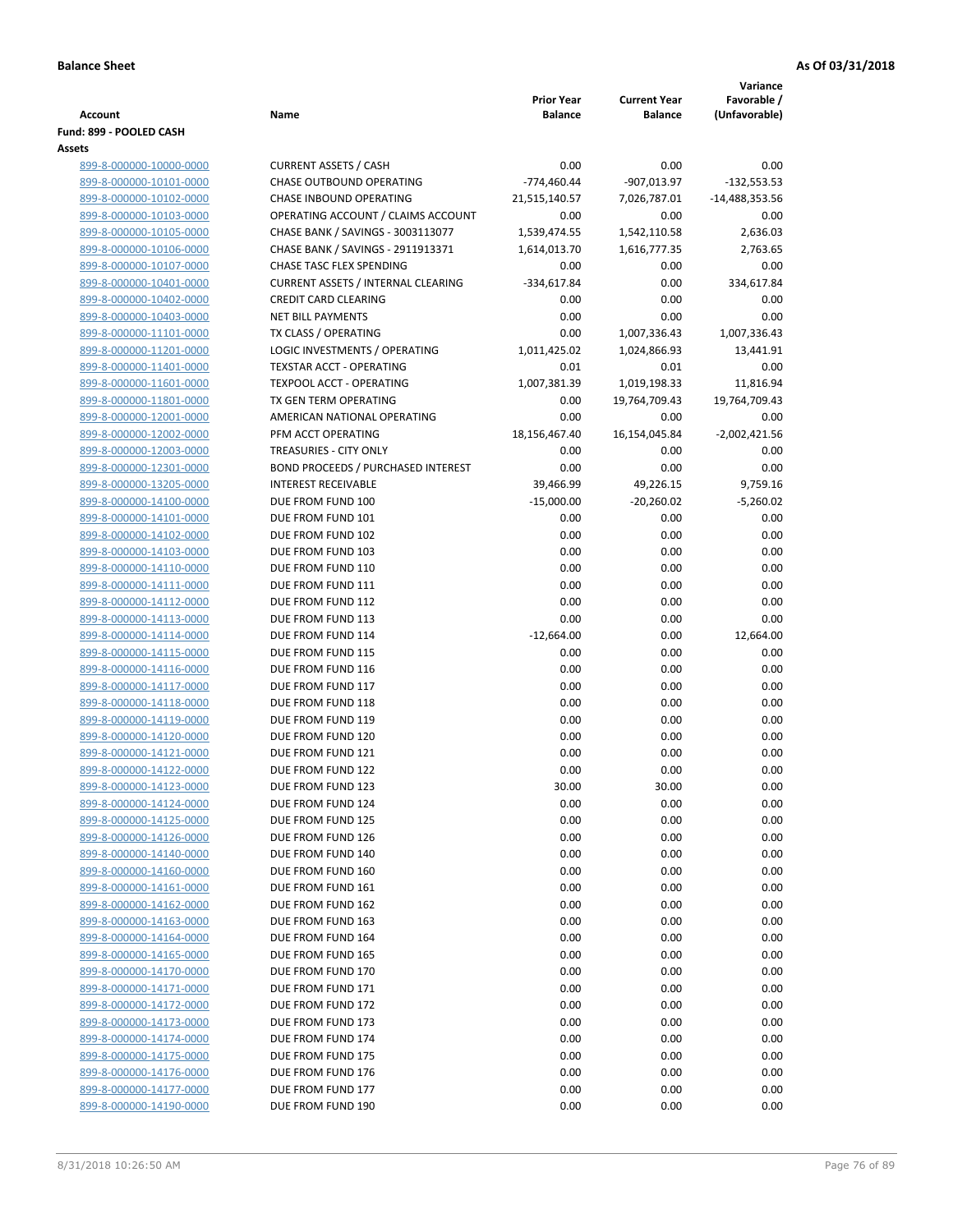|                                                    |                                        |                   |                     | Variance       |
|----------------------------------------------------|----------------------------------------|-------------------|---------------------|----------------|
|                                                    |                                        | <b>Prior Year</b> | <b>Current Year</b> | Favorable /    |
| <b>Account</b>                                     | Name                                   | <b>Balance</b>    | <b>Balance</b>      | (Unfavorable)  |
| 899-8-000000-14192-0000                            | DUE FROM FUND 192                      | 0.00<br>90.00     | 0.00<br>250.00      | 0.00<br>160.00 |
| 899-8-000000-14200-0000<br>899-8-000000-14210-0000 | DUE FROM FUND 200<br>DUE FROM FUND 210 | 0.00              | 0.00                | 0.00           |
| 899-8-000000-14211-0000                            | DUE FROM FUND 211                      | 0.00              | 0.00                | 0.00           |
| 899-8-000000-14212-0000                            | DUE FROM FUND 212                      | 0.00              | 0.00                | 0.00           |
| 899-8-000000-14216-0000                            | DUE FROM FUND 216                      | 0.00              | 0.00                | 0.00           |
| 899-8-000000-14217-0000                            | DUE FROM FUND 217                      | 0.00              | 0.00                | 0.00           |
| 899-8-000000-14300-0000                            | DUE FROM FUND 300                      | 0.00              | 0.00                | 0.00           |
| 899-8-000000-14320-0000                            | DUE FROM FUND 320                      | 0.00              | 0.00                | 0.00           |
| 899-8-000000-14360-0000                            | DUE FROM FUND 360                      | 0.00              | 0.00                | 0.00           |
| 899-8-000000-14361-0000                            | DUE FROM FUND 361                      | 0.00              | 0.00                | 0.00           |
| 899-8-000000-14400-0000                            | DUE FROM FUND 400                      | 0.00              | 0.00                | 0.00           |
| 899-8-000000-14500-0000                            | DUE FROM FUND 500                      | 0.00              | 0.00                | 0.00           |
| 899-8-000000-14561-0000                            | DUE FROM FUND 561                      | 0.00              | 0.00                | 0.00           |
| 899-8-000000-14601-0000                            | DUE FROM FUND 601                      | 0.00              | 0.00                | 0.00           |
| 899-8-000000-14602-0000                            | DUE FROM FUND 602                      | $-0.09$           | $-2,511.84$         | $-2,511.75$    |
| 899-8-000000-14604-0000                            | DUE FROM FUND 604                      | 0.00              | 0.00                | 0.00           |
| 899-8-000000-14660-0000                            | DUE FROM FUND 660                      | 0.00              | 0.00                | 0.00           |
| 899-8-000000-14800-0000                            | DUE FROM FUND 800                      | 0.00              | 0.00                | 0.00           |
| 899-8-000000-14801-0000                            | DUE FROM FUND 801                      | 0.00              | 0.00                | 0.00           |
| 899-8-000000-14802-0000                            | DUE FROM FUND 802                      | 0.00              | 0.00                | 0.00           |
| 899-8-000000-14803-0000                            | DUE FROM FUND 803                      | 0.00              | 0.00                | 0.00           |
| 899-8-000000-14807-0000                            | DUE FROM FUND 807                      | 0.00              | 0.00                | 0.00           |
| 899-8-000000-14809-0000                            | DUE FROM FUND 809                      | 0.00              | 0.00                | 0.00           |
| 899-8-000000-14810-0000                            | DUE FROM FUND 810                      | 0.00              | 0.00                | 0.00           |
| 899-8-000000-14811-0000                            | DUE FROM FUND 811                      | 0.00              | 0.00                | 0.00           |
| 899-8-000000-14820-0000                            | DUE FROM TIRZ FUND                     | 0.00              | 0.00                | 0.00           |
| 899-8-000000-14890-0000                            | DUE FROM GRNVL IDC (L-3) FIXED ASSETS  | 0.00              | 0.00                | 0.00           |
| 899-8-000000-14910-0000                            | DUE FROM FUND 910                      | $-117.74$         | 934,081.18          | 934,198.92     |
| 899-8-000000-14911-0000                            | DUE FROM FUND 911                      | 0.00              | 0.00                | 0.00           |
| 899-8-000000-14912-0000                            | DUE FROM FUND 912                      | 0.00              | 0.00                | 0.00           |
| 899-8-000000-14913-0000                            | DUE FROM FUND 913                      | 0.00              | 0.00                | 0.00           |
| 899-8-000000-14916-0000                            | DUE FROM FUND 916                      | 0.00              | 0.00                | 0.00           |
| 899-8-000000-14950-0000                            | DUE FROM FUND 950                      | 0.00              | 0.00                | 0.00           |
| 899-8-000000-91011-1001                            | <b>BANK OF AMERICA</b>                 | 0.00              | 0.00                | 0.00           |
|                                                    | <b>Total Assets:</b>                   | 43,746,629.52     | 49,209,633.41       | 5,463,003.89   |
| Liability                                          |                                        |                   |                     |                |
| 899-8-000000-20101-0000                            | <b>ACCOUNTS PAYABLE</b>                | $-27,661.83$      | 911,589.32          | $-939,251.15$  |
| 899-8-000000-20102-0000                            | <b>CREDIT CARD PAYABLE</b>             | 0.00              | 0.00                | 0.00           |
| 899-8-000000-21040-0000                            | DUE TO OTHER FUNDS                     | 43,774,291.37     | 48,298,044.15       | -4,523,752.78  |
|                                                    | <b>Total Liability:</b>                | 43,746,629.54     | 49,209,633.47       | -5,463,003.93  |
| <b>Equity</b>                                      |                                        |                   |                     |                |
| 899-3-000000-39000-0000                            | UNRESERVED-FUND BALANCE                | $-0.02$           | $-0.04$             | $-0.02$        |
| 899-8-000000-14362-0000                            | DUE FROM FUND 362                      | 0.00              | 0.00                | 0.00           |
| 899-8-000000-39200-0101                            | EQUITY IN POOLED CASH                  | 0.00              | 0.00                | 0.00           |
| 899-8-000000-39200-0110                            | EQUITY IN POOLED CASH                  | 0.00              | 0.00                | 0.00           |
| 899-8-000000-39200-0111                            | EQUITY IN POOLED CASH                  | 0.00              | 0.00                | 0.00           |
| 899-8-000000-39200-0112                            | EQUITY IN POOLED CASH                  | 0.00              | 0.00                | 0.00           |
| 899-8-000000-39200-0190                            | EQUITY IN POOLED CASH                  | 0.00              | 0.00                | 0.00           |
| 899-8-000000-39200-0201                            | EQUITY IN POOLED CASH                  | 0.00              | 0.00                | 0.00           |
| 899-8-000000-39200-0202                            | EQUITY IN POOLED CASH                  | 0.00              | 0.00                | 0.00           |
| 899-8-000000-39200-0203                            | EQUITY IN POOLED CASH                  | 0.00              | 0.00                | 0.00           |
| 899-8-000000-39200-0204                            | EQUITY IN POOLED CASH                  | 0.00              | 0.00                | 0.00           |
| 899-8-000000-39200-0205                            | EQUITY IN POOLED CASH                  | 0.00              | 0.00                | 0.00           |
| 899-8-000000-39200-0206                            | EQUITY IN POOLED CASH                  | 0.00              | 0.00                | 0.00           |
| 899-8-000000-39200-0207                            | EQUITY IN POOLED CASH                  | 0.00              | 0.00                | 0.00           |
| 899-8-000000-39200-0208                            | EQUITY IN POOLED CASH                  | 0.00              | 0.00                | 0.00           |
| 899-8-000000-39200-0209                            | EQUITY IN POOLED CASH                  | 0.00              | 0.00                | 0.00           |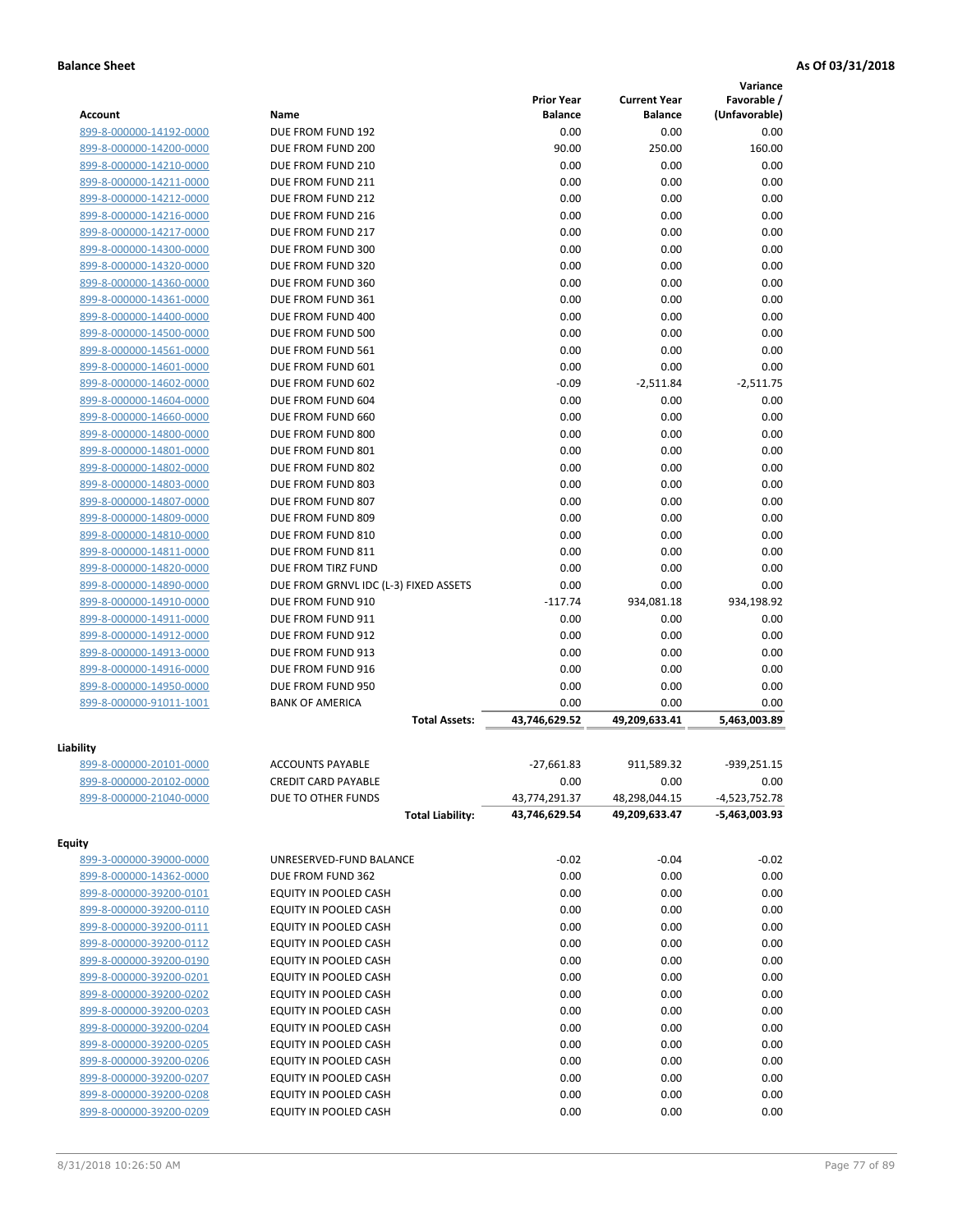**Variance**

| Account                                            | Name                                           | <b>Prior Year</b><br><b>Balance</b> | <b>Current Year</b><br><b>Balance</b> | Favorable /<br>(Unfavorable) |
|----------------------------------------------------|------------------------------------------------|-------------------------------------|---------------------------------------|------------------------------|
| 899-8-000000-39200-0210                            | EQUITY IN POOLED CASH                          | 0.00                                | 0.00                                  | 0.00                         |
| 899-8-000000-39200-0211                            | EQUITY IN POOLED CASH                          | 0.00                                | 0.00                                  | 0.00                         |
| 899-8-000000-39200-0212                            | EQUITY IN POOLED CASH                          | 0.00                                | 0.00                                  | 0.00                         |
| 899-8-000000-39200-0213                            | EQUITY IN POOLED CASH                          | 0.00                                | 0.00                                  | 0.00                         |
| 899-8-000000-39200-0214                            | <b>EQUITY IN POOLED CASH</b>                   | 0.00                                | 0.00                                  | 0.00                         |
| 899-8-000000-39200-0215                            | EQUITY IN POOLED CASH                          | 0.00                                | 0.00                                  | 0.00                         |
| 899-8-000000-39200-0216                            | EQUITY IN POOLED CASH                          | 0.00                                | 0.00                                  | 0.00                         |
| 899-8-000000-39200-0217                            | EQUITY IN POOLED CASH                          | 0.00                                | 0.00                                  | 0.00                         |
| 899-8-000000-39200-0218                            | EQUITY IN POOLED CASH                          | 0.00                                | 0.00                                  | 0.00                         |
| 899-8-000000-39200-0219                            | EQUITY IN POOLED CASH                          | 0.00                                | 0.00                                  | 0.00                         |
| 899-8-000000-39200-0220                            | EQUITY IN POOLED CASH                          | 0.00                                | 0.00                                  | 0.00                         |
| 899-8-000000-39200-0221                            | EQUITY IN POOLED CASH                          | 0.00                                | 0.00                                  | 0.00                         |
| 899-8-000000-39200-0222                            | EQUITY IN POOLED CASH                          | 0.00                                | 0.00                                  | 0.00                         |
| 899-8-000000-39200-0223                            | EQUITY IN POOLED CASH                          | 0.00                                | 0.00                                  | 0.00                         |
| 899-8-000000-39200-0224                            | EQUITY IN POOLED CASH                          | 0.00                                | 0.00                                  | 0.00                         |
| 899-8-000000-39200-0225                            | EQUITY IN POOLED CASH                          | 0.00                                | 0.00                                  | 0.00                         |
| 899-8-000000-39200-0226                            | EQUITY IN POOLED CASH                          | 0.00                                | 0.00                                  | 0.00                         |
| 899-8-000000-39200-0227                            | EQUITY IN POOLED CASH                          | 0.00                                | 0.00                                  | 0.00                         |
| 899-8-000000-39200-0228                            | EQUITY IN POOLED CASH                          | 0.00                                | 0.00                                  | 0.00                         |
| 899-8-000000-39200-0229                            | <b>EQUITY IN POOLED CASH</b>                   | 0.00                                | 0.00                                  | 0.00                         |
| 899-8-000000-39200-0231                            | <b>EQUITY IN POOLED CASH</b>                   | 0.00                                | 0.00                                  | 0.00                         |
| 899-8-000000-39200-0232                            | EQUITY IN POOLED CASH                          | 0.00                                | 0.00                                  | 0.00                         |
| 899-8-000000-39200-0233                            | <b>EQUITY IN POOLED CASH</b>                   | 0.00                                | 0.00                                  | 0.00                         |
| 899-8-000000-39200-0234                            | EQUITY IN POOLED CASH                          | 0.00                                | 0.00                                  | 0.00                         |
| 899-8-000000-39200-0235                            | EQUITY IN POOLED CASH                          | 0.00                                | 0.00                                  | 0.00                         |
| 899-8-000000-39200-0236                            | EQUITY IN POOLED CASH                          | 0.00                                | 0.00                                  | 0.00                         |
| 899-8-000000-39200-0241                            | EQUITY IN POOLED CASH                          | 0.00                                | 0.00                                  | 0.00                         |
| 899-8-000000-39200-0247                            | EQUITY IN POOLED CASH                          | 0.00                                | 0.00                                  | 0.00                         |
| 899-8-000000-39200-0250                            | EQUITY IN POOLED CASH                          | 0.00                                | 0.00                                  | 0.00                         |
| 899-8-000000-39200-0251                            | EQUITY IN POOLED CASH                          | 0.00                                | 0.00                                  | 0.00                         |
| 899-8-000000-39200-0252                            | EQUITY IN POOLED CASH                          | 0.00                                | 0.00                                  | 0.00                         |
| 899-8-000000-39200-0253                            | EQUITY IN POOLED CASH                          | 0.00                                | 0.00                                  | 0.00                         |
| 899-8-000000-39200-0254                            | EQUITY IN POOLED CASH                          | 0.00                                | 0.00                                  | 0.00                         |
| 899-8-000000-39200-0301<br>899-8-000000-39200-0302 | EQUITY IN POOLED CASH                          | 0.00<br>0.00                        | 0.00                                  | 0.00                         |
| 899-8-000000-39200-0401                            | EQUITY IN POOLED CASH<br>EQUITY IN POOLED CASH | 0.00                                | 0.00<br>0.00                          | 0.00<br>0.00                 |
| 899-8-000000-39200-0402                            | EQUITY IN POOLED CASH                          | 0.00                                | 0.00                                  | 0.00                         |
| 899-8-000000-39200-0403                            | EQUITY IN POOLED CASH                          | 0.00                                | 0.00                                  | 0.00                         |
| 899-8-000000-39200-0405                            | <b>EQUITY IN POOLED CASH</b>                   | 0.00                                | 0.00                                  | 0.00                         |
| 899-8-000000-39200-0406                            | EQUITY IN POOLED CASH                          | 0.00                                | 0.00                                  | 0.00                         |
| 899-8-000000-39200-0410                            | <b>EQUITY IN POOLED CASH</b>                   | 0.00                                | 0.00                                  | 0.00                         |
| 899-8-000000-39200-0411                            | EQUITY IN POOLED CASH                          | 0.00                                | 0.00                                  | 0.00                         |
| 899-8-000000-39200-0501                            | EQUITY IN POOLED CASH                          | 0.00                                | 0.00                                  | 0.00                         |
| 899-8-000000-39200-0502                            | EQUITY IN POOLED CASH                          | 0.00                                | 0.00                                  | 0.00                         |
| 899-8-000000-39200-0503                            | EQUITY IN POOLED CASH                          | 0.00                                | 0.00                                  | 0.00                         |
| 899-8-000000-39200-0504                            | <b>EQUITY IN POOLED CASH</b>                   | 0.00                                | 0.00                                  | 0.00                         |
| 899-8-000000-39200-0505                            | EQUITY IN POOLED CASH                          | 0.00                                | 0.00                                  | 0.00                         |
| 899-8-000000-39200-0506                            | EQUITY IN POOLED CASH                          | 0.00                                | 0.00                                  | 0.00                         |
| 899-8-000000-39200-0507                            | EQUITY IN POOLED CASH                          | 0.00                                | 0.00                                  | 0.00                         |
| 899-8-000000-39200-0511                            | <b>EQUITY IN POOLED CASH</b>                   | 0.00                                | 0.00                                  | 0.00                         |
| 899-8-000000-39200-0513                            | EQUITY IN POOLED CASH                          | 0.00                                | 0.00                                  | 0.00                         |
| 899-8-000000-39200-0521                            | EQUITY IN POOLED CASH                          | 0.00                                | 0.00                                  | 0.00                         |
| 899-8-000000-39200-0522                            | EQUITY IN POOLED CASH                          | 0.00                                | 0.00                                  | 0.00                         |
| 899-8-000000-39200-0523                            | EQUITY IN POOLED CASH                          | 0.00                                | 0.00                                  | 0.00                         |
| 899-8-000000-39200-0601                            | EQUITY IN POOLED CASH                          | 0.00                                | 0.00                                  | 0.00                         |
| 899-8-000000-39200-0602                            | EQUITY IN POOLED CASH                          | 0.00                                | 0.00                                  | 0.00                         |
| 899-8-000000-39200-0603                            | EQUITY IN POOLED CASH                          | 0.00                                | 0.00                                  | 0.00                         |
| 899-8-000000-39200-0604                            | EQUITY IN POOLED CASH                          | 0.00                                | 0.00                                  | 0.00                         |
| 899-8-000000-39200-0702                            | EQUITY IN POOLED CASH                          | 0.00                                | 0.00                                  | 0.00                         |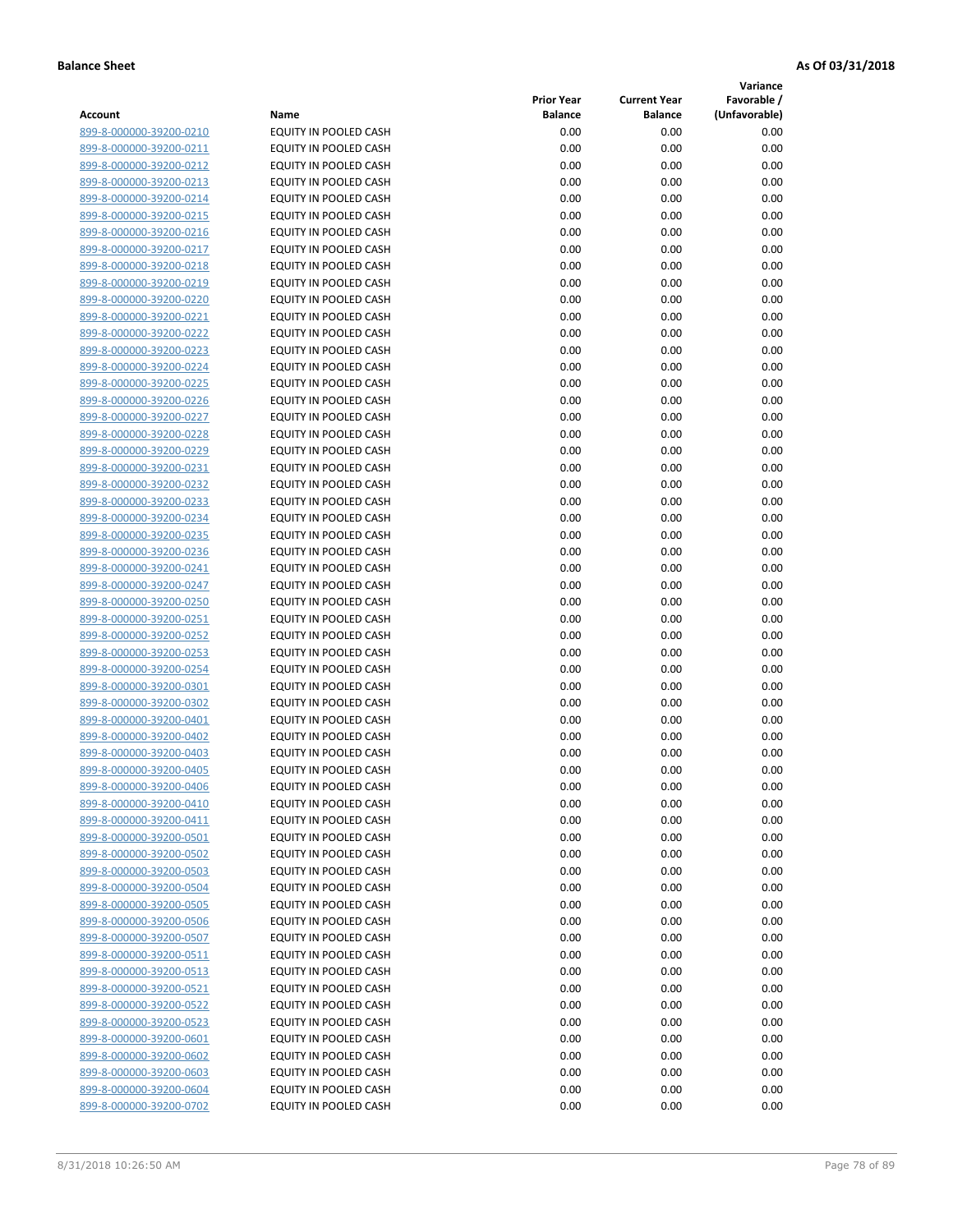|                                       |                                                          |                   |                     | Variance      |
|---------------------------------------|----------------------------------------------------------|-------------------|---------------------|---------------|
|                                       |                                                          | <b>Prior Year</b> | <b>Current Year</b> | Favorable /   |
| <b>Account</b>                        | <b>Name</b>                                              | <b>Balance</b>    | <b>Balance</b>      | (Unfavorable) |
| 899-8-000000-39200-0703               | <b>EQUITY IN POOLED CASH</b>                             | 0.00              | 0.00                | 0.00          |
| 899-8-000000-39200-0704               | EQUITY IN POOLED CASH                                    | 0.00              | 0.00                | 0.00          |
| 899-8-000000-39200-0705               | <b>EQUITY IN POOLED CASH</b>                             | 0.00              | 0.00                | 0.00          |
| 899-8-000000-39200-0706               | <b>EQUITY IN POOLED CASH</b>                             | 0.00              | 0.00                | 0.00          |
| 899-8-000000-39200-0707               | <b>EQUITY IN POOLED CASH</b>                             | 0.00              | 0.00                | 0.00          |
| 899-8-000000-39200-0708               | <b>EQUITY IN POOLED CASH</b>                             | 0.00              | 0.00                | 0.00          |
| 899-8-000000-39200-0710               | <b>EQUITY IN POOLED CASH</b>                             | 0.00              | 0.00                | 0.00          |
| 899-8-000000-39200-0721               | <b>EQUITY IN POOLED CASH</b>                             | 0.00              | 0.00                | 0.00          |
| 899-8-000000-39200-0722               | <b>EQUITY IN POOLED CASH</b>                             | 0.00              | 0.00                | 0.00          |
| 899-8-000000-39200-0723               | <b>EQUITY IN POOLED CASH</b>                             | 0.00              | 0.00                | 0.00          |
| 899-8-000000-39200-0731               | <b>EQUITY IN POOLED CASH</b>                             | 0.00              | 0.00                | 0.00          |
| 899-8-000000-39200-0825               | EQUITY IN POOLED CASH                                    | 0.00              | 0.00                | 0.00          |
| 899-8-000000-39200-0901               | <b>EQUITY IN POOLED CASH</b>                             | 0.00              | 0.00                | 0.00          |
| 899-8-000000-39200-0902               | <b>EQUITY IN POOLED CASH</b>                             | 0.00              | 0.00                | 0.00          |
| 899-8-000000-39200-0903               | <b>EQUITY IN POOLED CASH</b>                             | 0.00              | 0.00                | 0.00          |
| 899-8-000000-39200-0904               | <b>EQUITY IN POOLED CASH</b>                             | 0.00              | 0.00                | 0.00          |
| 899-8-000000-39200-0905               | EQUITY IN POOLED CASH                                    | 0.00              | 0.00                | 0.00          |
| 899-8-000000-39200-0909               | EQUITY IN POOLED CASH                                    | 0.00              | 0.00                | 0.00          |
| 899-8-000000-39200-0910               | <b>EQUITY IN POOLED CASH</b>                             | 0.00              | 0.00                | 0.00          |
| 899-8-000000-39200-0960               | <b>EQUITY IN POOLED CASH</b>                             | 0.00              | 0.00                | 0.00          |
| 899-8-000000-39200-9999               | EQUITY IN POOLED CASH                                    | 0.00              | 0.00                | 0.00          |
|                                       | <b>Total Beginning Equity:</b>                           | $-0.02$           | $-0.04$             | $-0.02$       |
| <b>Total Revenue</b>                  |                                                          | 0.00              | $-0.02$             | $-0.02$       |
| <b>Revenues Over/(Under) Expenses</b> |                                                          | 0.00              | $-0.02$             | $-0.02$       |
|                                       | <b>Total Equity and Current Surplus (Deficit):</b>       | $-0.02$           | $-0.06$             | $-0.04$       |
|                                       | Total Liabilities, Equity and Current Surplus (Deficit): | 43,746,629.52     | 49,209,633.41       | 5.463.003.89  |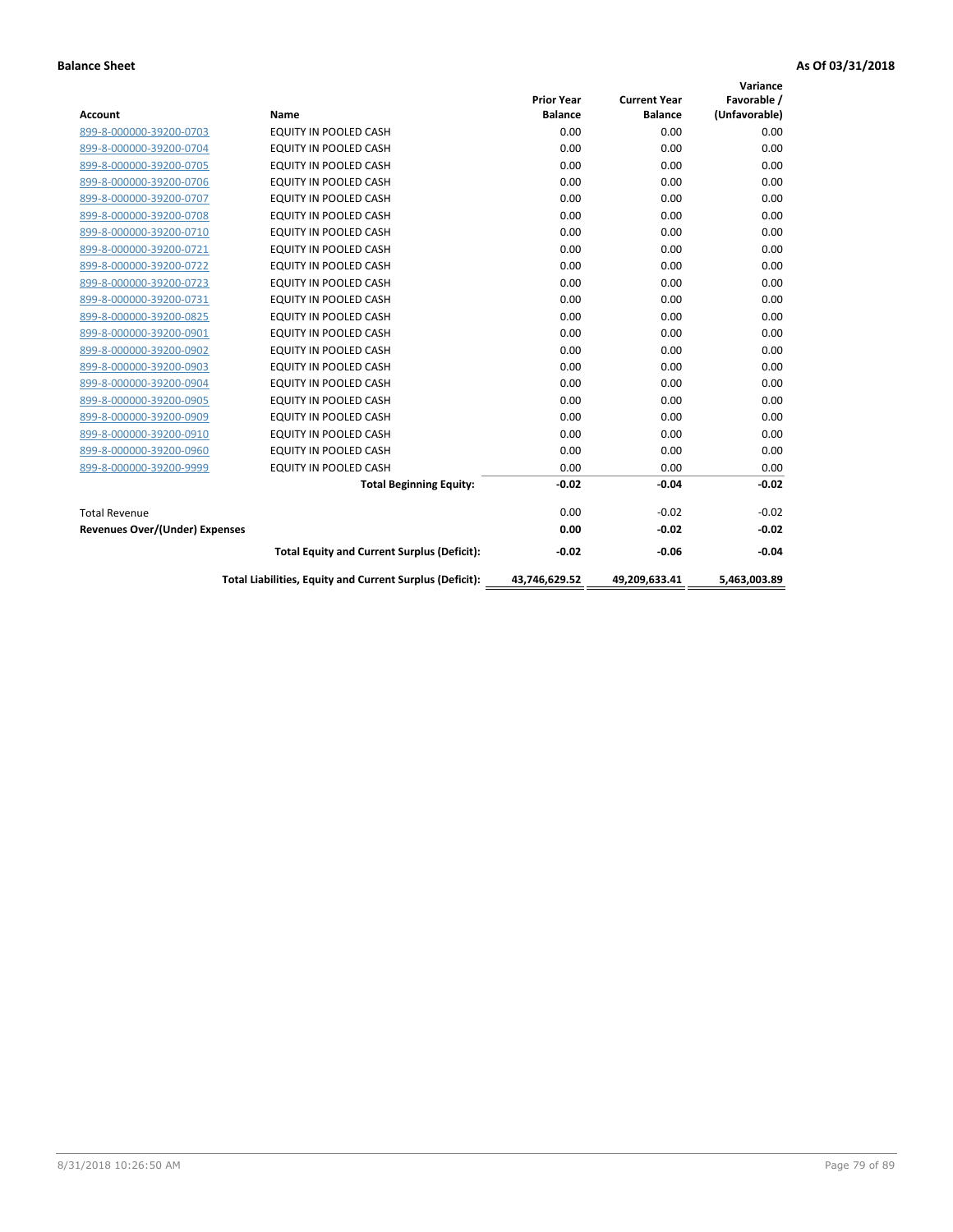| <b>Account</b>                                     | Name                                                    | <b>Prior Year</b><br><b>Balance</b> | <b>Current Year</b><br>Balance | Variance<br>Favorable /<br>(Unfavorable) |
|----------------------------------------------------|---------------------------------------------------------|-------------------------------------|--------------------------------|------------------------------------------|
| <b>Fund: 910 - ELECTRIC OPERATING FUND</b>         |                                                         |                                     |                                |                                          |
| Assets                                             |                                                         |                                     |                                |                                          |
| 910-9-000000-10000-1300                            | CASH                                                    | 11,403,695.96                       | 11,904,497.44                  | 500,801.48                               |
| 910-9-000000-10209-1300                            | <b>ADMIN PETTY CASH</b>                                 | 658.89                              | 658.89                         | 0.00                                     |
| 910-9-000000-10308-1300                            | <b>GEUS SERVICE CENTER CHANGE</b>                       | 849.90                              | 849.90                         | 0.00                                     |
| 910-9-000000-10309-1300                            | <b>GEUS DOWNTOWN CHANGE</b>                             | 1,650.00                            | 1,650.00                       | 0.00                                     |
| 910-9-000000-12190-1810                            | DEFERRED ISSUANCE COSTS 2001                            | 0.00                                | 0.00                           | 0.00                                     |
| 910-9-000000-12191-1810                            | DEFERRED ISSUANCE COST 2008 ENGINE PR                   | 0.00                                | 0.00                           | 0.00                                     |
| 910-9-000000-12192-1810                            | DEFERRED ISSUANCE COSTS 2010 BOA ENGI                   | 0.00                                | 0.00                           | 0.00                                     |
| 910-9-000000-12193-1810                            | DEFERRED ISSUANCE COSTS 2010 SCRUBBEH                   | 0.00                                | 0.00                           | 0.00                                     |
| 910-9-000000-12194-1810                            | DEFERRED ISSUANCE COSTS 2010 TMPA DEI                   | 0.00                                | 0.00                           | 0.00                                     |
| 910-9-000000-12201-1810                            | <b>BOND DISCOUNT</b>                                    | 124,995.74                          | 113,851.33                     | $-11,144.41$                             |
| 910-9-000000-13000-1420                            | <b>CUSTOMER ACCOUNTS RECEIVABLE</b>                     | 691,131.60                          | 1,547,947.74                   | 856,816.14                               |
| 910-9-000000-13001-1420                            | NON CURRENT CUSTOMER ACCTS RECEIVAE                     | 458,881.19                          | 510,227.32                     | 51,346.13                                |
| 910-9-000000-13002-1440                            | ALLOWANCE FOR UNCOLLECTABLE                             | $-486,011.78$                       | $-554,203.11$                  | $-68,191.33$                             |
| 910-9-000000-13003-1422                            | UNBILLED YEAR-END ACCRUAL                               | 3,919,838.73                        | 4,061,587.22                   | 141,748.49                               |
| 910-9-000000-13009-1423                            | FUEL ADJUSTMENT - UNDER/OVER                            | $-240,024.36$                       | 630,529.35                     | 870,553.71                               |
| 910-9-000000-13011-1420                            | AMP RECEIVABLE                                          | 9,220.10                            | $-44,023.09$                   | $-53,243.19$                             |
| 910-9-000000-13066-1421                            | AMPY CUSTOMER ACCOUNTS RECEIVABLE                       | 0.00                                | 0.00                           | 0.00                                     |
| 910-9-000000-13067-1421                            | AMPY ARREARS ACCOUNTS RECEIVABLE                        | $-4,643.57$                         | $-4,303.36$                    | 340.21                                   |
| 910-9-000000-13068-1421                            | AMPY Customers Left With Balance A/R                    | 42,924.88                           | 51,052.01                      | 8,127.13                                 |
| 910-9-000000-13201-1430                            | MISCELLANEOUS ACCOUNTS RECEIVABLE                       | 0.00                                | 0.00                           | 0.00                                     |
| 910-9-000000-13205-1710                            | <b>INTEREST RECEIVABLE</b>                              | 0.00                                | 0.00                           | 0.00                                     |
| 910-9-000000-13290-1650                            | PREPAYMENTS                                             | 0.00                                | 0.00                           | 0.00                                     |
| 910-9-000000-13291-1651                            | TMPA SCRUBBER PREPAYMENT                                | 7,466,935.08                        | 7,149,193.08                   | $-317,742.00$                            |
| 910-9-000000-13293-1653                            | TMPA FIXED COSTS PREPAYMENT                             | 28,950,953.14                       | 27,718,799.64                  | $-1,232,153.50$                          |
| 910-9-000000-13294-1654                            | TMPA DEMAND COSTS ESCROW                                | 0.00                                | 0.00                           | 0.00                                     |
| 910-9-000000-13297-1657                            | <b>ERCOT CRR PREPAYMENTS</b><br><b>ERCOT COLLATERAL</b> | 112,472.74                          | 44,767.37                      | $-67,705.37$<br>0.00                     |
| 910-9-000000-13299-1655<br>910-9-000000-14001-1461 | DUE FROM COG - GENERAL FUND                             | 111,550.00<br>0.00                  | 111,550.00<br>0.00             | 0.00                                     |
| 910-9-000000-14402-1469                            | DUE FROM DEBT SERVICE FUND                              | 4,625,445.97                        | 4,625,445.97                   | 0.00                                     |
| 910-9-000000-14501-1467                            | DUE FROM GBOD                                           | 0.00                                | 0.00                           | 0.00                                     |
| 910-9-000000-14916-1469                            | DUE FROM FUND 916                                       | 0.00                                | 0.00                           | 0.00                                     |
| 910-9-000000-14999-1910                            | DUE FROM 906                                            | 0.00                                | 0.00                           | 0.00                                     |
| 910-9-000000-15900-1540                            | <b>INVENTORY</b>                                        | 2,525,525.31                        | 2,532,703.43                   | 7,178.12                                 |
| 910-9-000000-15901-1541                            | GEUS UNLEADED GASOLINE                                  | 222.30                              | 4,893.61                       | 4,671.31                                 |
| 910-9-000000-15902-1542                            | <b>GEUS DIESEL GASOLINE</b>                             | 2,764.34                            | 9,307.00                       | 6,542.66                                 |
| 910-9-000000-15903-1543                            | <b>INVENTORY - SUBSTATION</b>                           | 7,771.80                            | 7,771.80                       | 0.00                                     |
| 910-9-000000-15909-1510                            | STEAM PLANT FUEL OIL INVENTORY                          | 580,534.26                          | 579,780.55                     | $-753.71$                                |
| 910-9-000000-16301-1070                            | <b>CWIP</b>                                             | 0.00                                | 72,260.35                      | 72,260.35                                |
| 910-9-000000-17501-1860                            | <b>EMPLOYEE CONTRIBUTIONS</b>                           | 457,380.00                          | 457,380.00                     | 0.00                                     |
| 910-9-000000-17504-1860                            | <b>INVESTMENT RETURN</b>                                | 2,134,124.00                        | 2,134,124.00                   | 0.00                                     |
| 910-9-000000-17508-1860                            | EXPERIENCE DIFFERENCE- OUTFLOW                          | 43,240.00                           | 43,240.00                      | 0.00                                     |
| 910-9-000000-17509-1860                            | <b>EXPERIENCE DIFFERENCE - INFLOW</b>                   | 0.00                                | 0.00                           | 0.00                                     |
| 910-9-000000-17520-1860                            | <b>ASSUMPTION CHANGES</b>                               | 567,066.00                          | 567,066.00                     | 0.00                                     |
| 910-9-000000-19000-3100                            | STEAM - LAND                                            | 117,340.90                          | 117,340.90                     | 0.00                                     |
| 910-9-000000-19001-3110                            | STEAM PLANT - STRUCTURES                                | 1,082,096.04                        | 1,082,096.04                   | 0.00                                     |
| 910-9-000000-19002-3120                            | STEAM PLANT - BOILER PLANT EQUIPMENT                    | 4,865,386.86                        | 4,886,434.29                   | 21,047.43                                |
| 910-9-000000-19003-3130                            | STEAM PLANT - ENGINES                                   | 0.00                                | 0.00                           | 0.00                                     |
| 910-9-000000-19004-3140                            | <b>STEAM PLANT - GENERATORS</b>                         | 9,067,106.70                        | 9,067,106.70                   | 0.00                                     |
| 910-9-000000-19005-3150                            | STEAM PLANT - ACCESSORY ELECTRIC EQUIF                  | 1,066,062.56                        | 990,833.75                     | $-75,228.81$                             |
| 910-9-000000-19006-3160                            | STEAM PLANT - MISC POWER PLANT EQUIPI                   | 12,912.88                           | 12,912.88                      | 0.00                                     |
| 910-9-000000-19100-3400                            | <b>ENGINE PLANT - LAND</b>                              | 43,850.00                           | 43,850.00                      | 0.00                                     |
| 910-9-000000-19101-3410                            | <b>ENGINE PLANT - STRUCTURES</b>                        | 4,655,874.20                        | 4,655,874.20                   | 0.00                                     |
| 910-9-000000-19101-3411                            | <b>ENGINE PLANT - STRUCTURES</b>                        | 0.00                                | 0.00                           | 0.00                                     |
| 910-9-000000-19104-3440                            | <b>ENGINE PLANT - ENGINE PLANT GENERATOF</b>            | 28,654,263.02                       | 28,633,940.73                  | $-20,322.29$                             |
| 910-9-000000-19105-3450                            | ENGINE PLANT - ACCESSORY ELECTRIC EQUI                  | 216,217.48                          | 216,217.48                     | 0.00                                     |
| 910-9-000000-19106-3460                            | ENGINE PLANT - MISCELLANEOUS POWER P                    | 24,458.10                           | 24,458.10                      | 0.00                                     |
| 910-9-000000-19204-3442                            | ENGINE PLANT - RENEWABLE GENERATORS                     | 245,000.01                          | 245,000.01                     | 0.00                                     |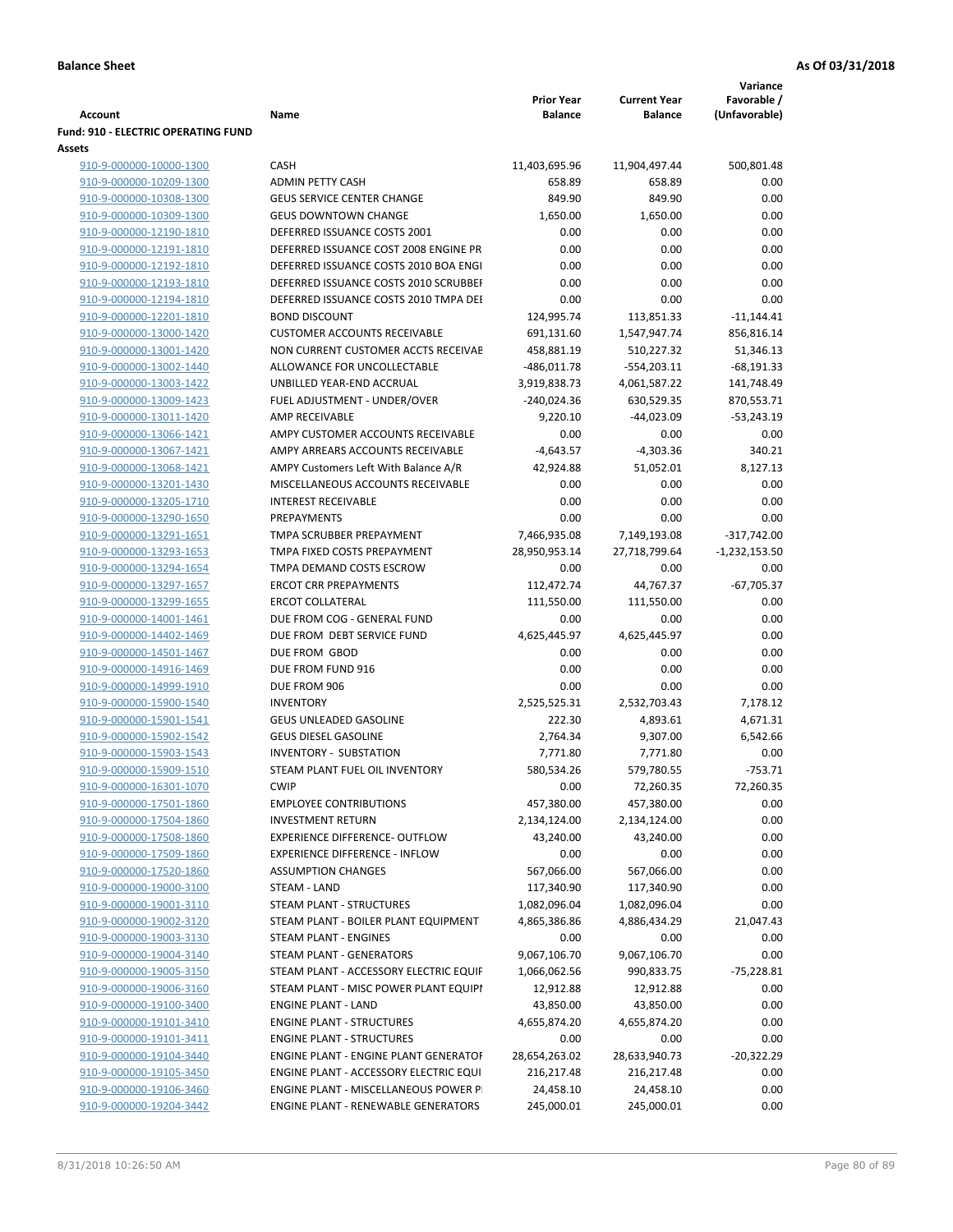**Variance**

| Account                                            |                                                    | <b>Prior Year</b>  | <b>Current Year</b> | Favorable /       |
|----------------------------------------------------|----------------------------------------------------|--------------------|---------------------|-------------------|
|                                                    | Name                                               | <b>Balance</b>     | <b>Balance</b>      | (Unfavorable)     |
| 910-9-000000-19301-3500                            | TRANSMISSION - LAND                                | 53,501.21          | 53,501.21           | 0.00              |
| 910-9-000000-19302-3530                            | TRANSMISSION - SUBSTATIONS                         | 5,699,742.99       | 5,714,413.54        | 14,670.55         |
| 910-9-000000-19303-3572                            | TRANSMISSION - TMPA LINES                          | 1,156,631.80       | 1,156,631.80        | 0.00              |
| 910-9-000000-19304-3571                            | TRANSMISSION - GEUS LINES                          | 3,661,064.79       | 3,709,927.39        | 48,862.60         |
| 910-9-000000-19401-3600                            | <b>DISTRIBUTION - LAND</b>                         | 218,418.15         | 218,418.15          | 0.00              |
| 910-9-000000-19402-3620                            | DISTRIBUTION - SUBSTATIONS                         | 6,010,987.00       | 6,166,201.55        | 155,214.55        |
| 910-9-000000-19403-3640                            | <b>DISTRIBUTION - POLES</b>                        | 4,360,010.49       | 4,441,832.25        | 81,821.76         |
| 910-9-000000-19404-3650                            | DISTRIBUTION - OH CONDUCTOR & DEVICES              | 3,596,762.98       | 3,789,682.68        | 192,919.70        |
|                                                    |                                                    |                    |                     |                   |
| 910-9-000000-19405-3660                            | DISTRIBUTION - UNDERGROUND CONDUIT                 | 1,515,741.11       | 1,627,405.55        | 111,664.44        |
| 910-9-000000-19406-3670                            | DISTRIBUTION - UG CONDUCTOR & DEVICES              | 2,942,593.48       | 2,988,077.35        | 45,483.87         |
| 910-9-000000-19407-3680                            | <b>DISTRIBUTION - TRANSFORMERS</b>                 | 4,349,000.32       | 4,298,515.53        | $-50,484.79$      |
| 910-9-000000-19408-3690                            | DISTRIBUTION - SERVICE CONNECTIONS                 | 601,984.40         | 588,547.03          | $-13,437.37$      |
| 910-9-000000-19409-3700                            | <b>DISTRIBUTION - METERS</b>                       | 1,873,933.82       | 1,892,735.62        | 18,801.80         |
| 910-9-000000-19410-3710                            | <b>DISTRIBUTION - VAPOR LIGHTS</b>                 | 86,117.21          | 87,306.38           | 1,189.17          |
| 910-9-000000-19411-3750                            | DISTRIBUTION - STREET LIGHTS & SIGNALS             | 92,156.68          | 93,927.69           | 1,771.01          |
| 910-9-000000-19501-3890                            | <b>GENERAL - LAND</b>                              | 110,503.10         | 110,503.10          | 0.00              |
| 910-9-000000-19502-3900                            | <b>GENERAL - STRUCTURES</b>                        | 5,945,156.47       | 5,945,156.47        | 0.00              |
| 910-9-000000-19503-3910                            | GENERAL - FURNITURE & OFFICE EQUIPMEN              | 583,464.65         | 540,997.72          | $-42,466.93$      |
| 910-9-000000-19504-3941                            | <b>GENERAL - METER READING ASSETS</b>              | 38,482.00          | 38,482.00           | 0.00              |
| 910-9-000000-19505-3911                            | <b>GENERAL - CUSTOMER SERVICE EQUIPMENT</b>        | 11,750.00          | 11,750.00           | 0.00              |
| 910-9-000000-19506-3914                            | <b>GENERAL - BILLING EQUIPMENT</b>                 | 0.00               | 0.00                | 0.00              |
| 910-9-000000-19507-3915                            | GENERAL - CASHIERING EQUIPMENT                     | 7,033.54           | 7,033.54            | 0.00              |
| 910-9-000000-19508-3920                            | <b>GENERAL - TRANSPORTATION EQUIPMENT</b>          | 2,472,187.38       | 2,561,103.63        | 88,916.25         |
| 910-9-000000-19509-3930                            | <b>GENERAL - WAREHOUSE EQUIPMENT</b>               | 69,324.02          | 69,324.02           | 0.00              |
| 910-9-000000-19510-3940                            | <b>GENERAL - TOOLS</b>                             | 13,918.37          | 13,918.37           | 0.00              |
| 910-9-000000-19511-3950                            | <b>GENERAL - LABORATORY EQUIPMENT</b>              | 336,291.99         | 336,291.99          | 0.00              |
| 910-9-000000-19512-3960                            | <b>GENERAL - POWER OPERATED EQUIPMENT</b>          | 343,749.03         | 349,755.28          | 6,006.25          |
| 910-9-000000-19513-3970                            | GENERAL - COMMUNICATIONS EQUIPMENT                 | 47,808.65          | 47,808.65           | 0.00              |
|                                                    |                                                    |                    |                     |                   |
| 910-9-000000-19514-3980                            | GENERAL - MISCELLANEOUS EQUIPMENT                  | 0.00               | 0.00                | 0.00              |
| 910-9-000000-19999-1080                            | ACCUMULATED DEPRECIATION                           | -40,495,017.48     | -42,390,504.18      | $-1,895,486.70$   |
|                                                    | <b>Total Assets:</b>                               | 119,263,019.12     | 118,723,413.83      | -539,605.29       |
| Liability                                          |                                                    |                    |                     |                   |
| 910-9-000000-20101-2320                            | <b>ACCOUNTS PAYABLE</b>                            | $-117.74$          | 934,081.18          | -934,198.92       |
| 910-9-000000-20102-2321                            | <b>CREDIT CARD PAYABLE</b>                         | $-7,272.36$        |                     |                   |
|                                                    |                                                    |                    |                     |                   |
|                                                    |                                                    |                    | $-7,886.41$         | 614.05            |
| 910-9-000000-20103-2322                            | ACCRUED ACCOUNTS PAYABLE                           | 0.00               | 979,663.62          | -979,663.62       |
| 910-9-000000-20139-2323                            | RETAINAGES PAYABLE                                 | 0.00               | 0.00                | 0.00              |
| 910-9-000000-20141-0000                            | <b>TELEPHONE CLEARING</b>                          | 0.00               | 0.00                | 0.00              |
| 910-9-000000-20142-0000                            | <b>ESCROW</b>                                      | 0.00               | 0.00                | 0.00              |
| 910-9-000000-20815-2410                            | SALES TAX PAYABLE - IN THE CITY                    | 60,550.22          | 64,432.95           | $-3,882.73$       |
| 910-9-000000-20816-2411                            | SALES TAX PAYABLE - OUT OF CITY                    | 2,538.06           | 3,463.39            | $-925.33$         |
| 910-9-000000-21001-2341                            | DUE TO COG - GEN FUND                              | 0.00               | 0.00                | 0.00              |
| 910-9-000000-21406-2329                            | <b>DUE TO 906</b>                                  | 0.00               | 0.00                | 0.00              |
| 910-9-000000-21507-2347                            | DUE TO GBOD                                        | 0.00               | 0.00                | 0.00              |
| 910-9-000000-22001-2327                            | SALARIES PAYABLE                                   | 293,173.93         | 311,677.92          | $-18,503.99$      |
| 910-9-000000-22002-2328                            | PTO PAYABLE                                        | 448,558.72         | 488,765.12          | $-40,206.40$      |
| 910-9-000000-23011-2211                            | <b>REVENUE BONDS</b>                               | 475,000.00         | 490,000.00          | $-15,000.00$      |
| 910-9-000000-24000-2350                            | <b>CUSTOMER DEPOSITS</b>                           | 2,237,651.10       | 2,412,821.32        | $-175, 170.22$    |
| 910-9-000000-24014-2359                            | <b>CUSTOMER DEPOSITS / AMPY EQUIPMENT</b>          | 102,093.03         | 108,889.23          | $-6,796.20$       |
|                                                    | AMP RESERVE                                        |                    | $-44,023.09$        |                   |
| 910-9-000000-24015-2350                            | PREPAID ELECTRICITY - AMPY                         | 9,220.10           |                     | 53,243.19         |
| 910-9-000000-25069-2530                            |                                                    | 91,996.70          | $-41,119.55$        | 133,116.25        |
| 910-9-000000-26001-2283                            | <b>OBLIGATION FOR COMPENSATED ABSENCES</b>         | 404,816.69         | 448,710.12          | -43,893.43        |
| 910-9-000000-26102-2210                            | REVENUE BONDS PAYABLE                              | 38,288,000.00      | 37,798,000.00       | 490,000.00        |
| 910-9-000000-26107-2250                            | PREMIUM ON 2010 ISSUE                              | 203,298.46         | 188,365.62          | 14,932.84         |
| 910-9-000000-26108-2250                            | <b>SCRUBBER DEBT - 2010</b>                        | 10,395,000.00      | 10,395,000.00       | 0.00              |
| 910-9-000000-26109-2250                            | PREMIUM ON SCRUBBER                                | 172,831.89         | 160,136.91          | 12,694.98         |
| 910-9-000000-26110-2250                            | TMPA DEBT - 2010                                   | 20,640,000.00      | 20,640,000.00       | 0.00              |
| 910-9-000000-26111-2250<br>910-9-000000-29300-0000 | PREMIUM ON TMPA DEBT<br><b>ENCUMBRANCE SUMMARY</b> | 342,781.61<br>0.00 | 317,603.37<br>0.00  | 25,178.24<br>0.00 |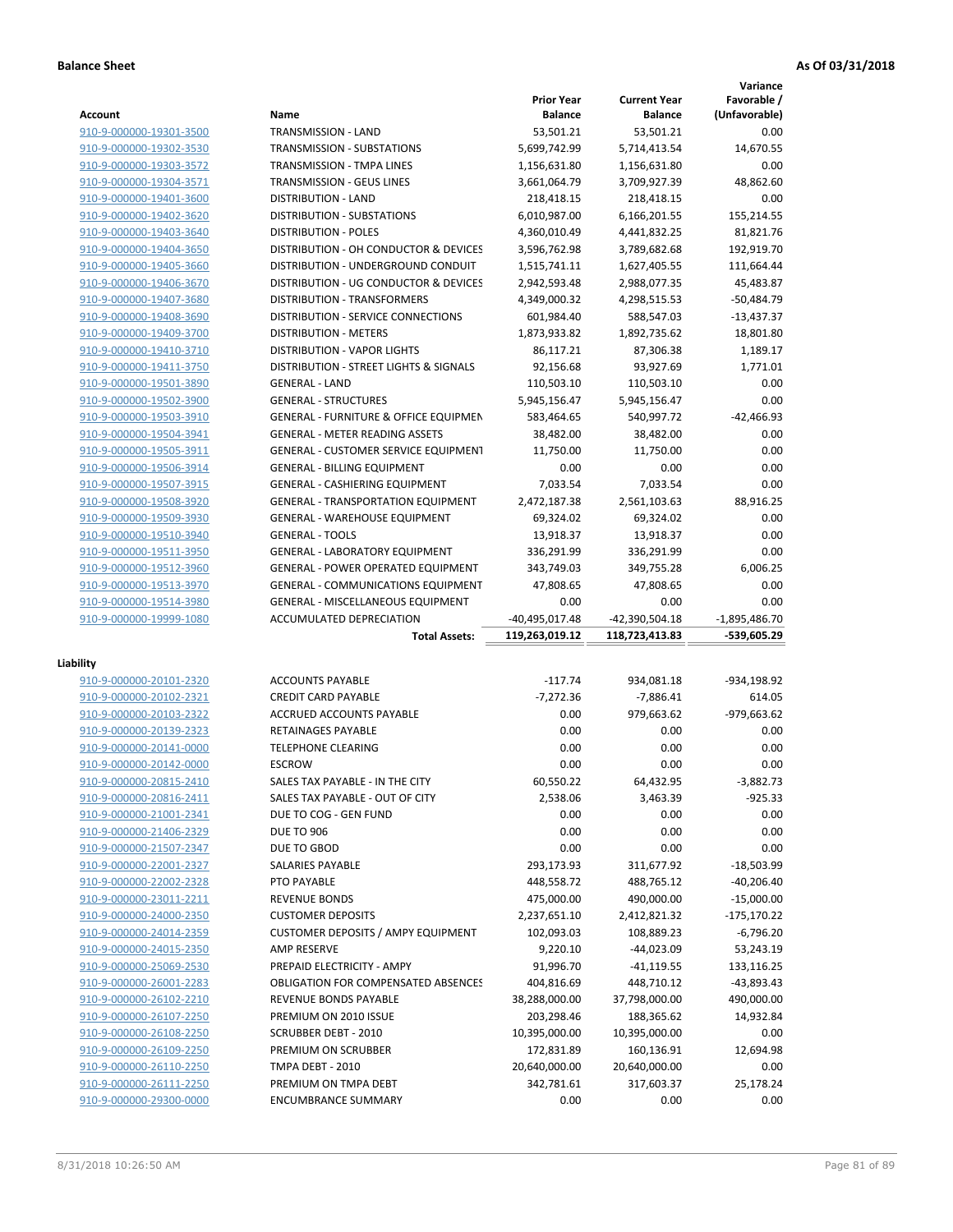| <b>Account</b>                        | Name                                                     | <b>Prior Year</b><br><b>Balance</b> | <b>Current Year</b><br><b>Balance</b> | Variance<br>Favorable /<br>(Unfavorable) |
|---------------------------------------|----------------------------------------------------------|-------------------------------------|---------------------------------------|------------------------------------------|
| 910-9-000000-29400-0100               | <b>RESERVED ACCOUNT / ENCUMBRANCES</b>                   | 0.00                                | 0.00                                  | 0.00                                     |
| 910-9-000000-29999-2283               | <b>NET PENSION LIABILITY</b>                             | 3,606,302.00                        | 3,606,302.00                          | 0.00                                     |
|                                       | <b>Total Liability:</b>                                  | 77,766,422.41                       | 79,254,883.70                         | $-1,488,461.29$                          |
| Equity                                |                                                          |                                     |                                       |                                          |
| 910-9-000000-39100-2160               | UNRESERVED RETAINED EARNINGS                             | 43,006,089.64                       | 40,416,193.05                         | -2,589,896.59                            |
| 910-9-000000-39500-4210               | <b>NET POSITION - PENSION</b>                            | $-3,070.00$                         | $-3,070.00$                           | 0.00                                     |
|                                       | <b>Total Beginning Equity:</b>                           | 43,003,019.64                       | 40,413,123.05                         | -2,589,896.59                            |
| <b>Total Revenue</b>                  |                                                          | 21,807,292.10                       | 25,658,564.97                         | 3,851,272.87                             |
| <b>Total Expense</b>                  |                                                          | 23,313,715.03                       | 26,603,157.89                         | $-3,289,442.86$                          |
| <b>Revenues Over/(Under) Expenses</b> |                                                          | -1,506,422.93                       | -944.592.92                           | 561,830.01                               |
|                                       | <b>Total Equity and Current Surplus (Deficit):</b>       | 41,496,596.71                       | 39,468,530.13                         | -2,028,066.58                            |
|                                       | Total Liabilities, Equity and Current Surplus (Deficit): | 119,263,019.12                      | 118,723,413.83                        | -539,605.29                              |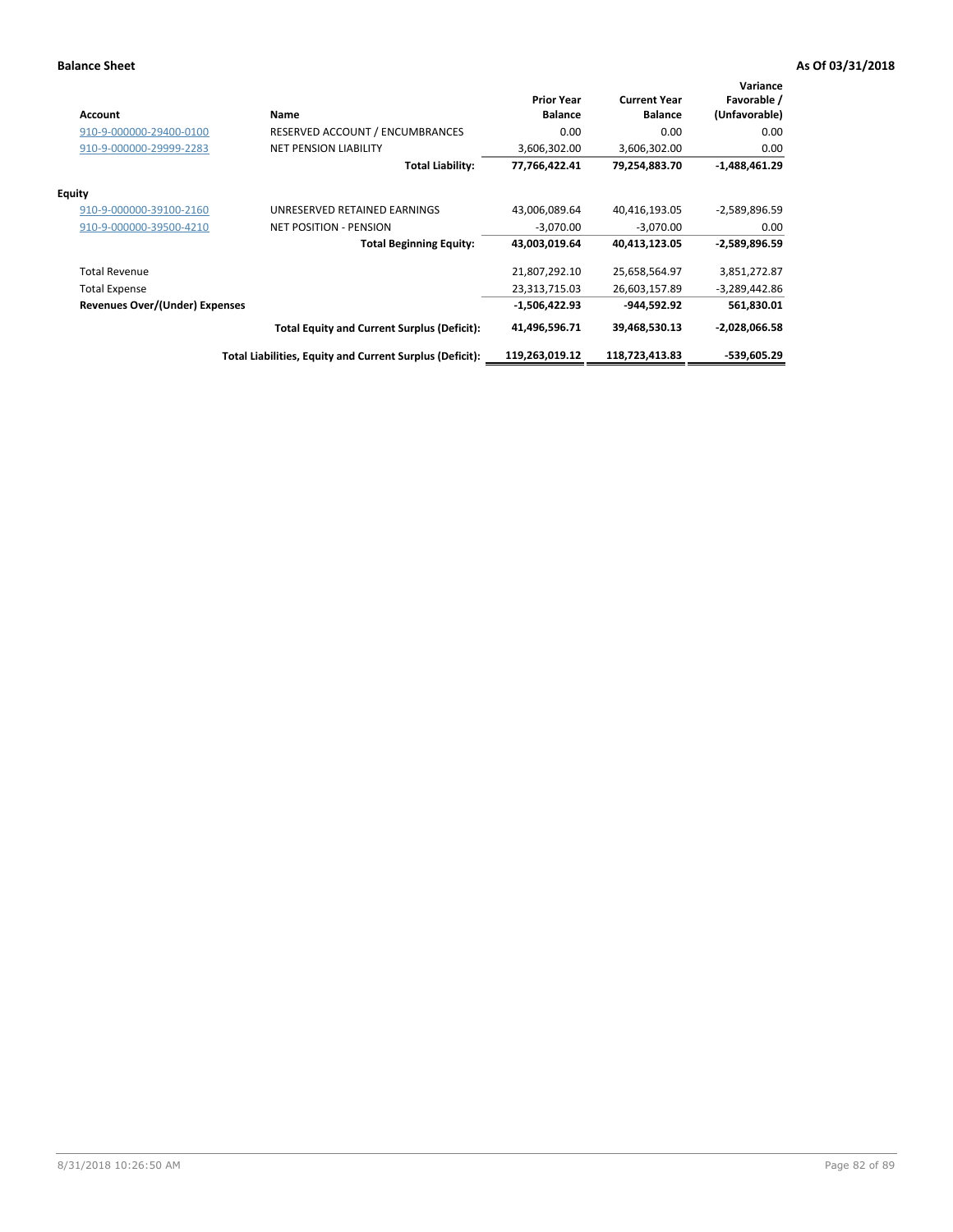| Account                                    | Name                                                     | <b>Prior Year</b><br><b>Balance</b> | <b>Current Year</b><br><b>Balance</b> | Variance<br>Favorable /<br>(Unfavorable) |
|--------------------------------------------|----------------------------------------------------------|-------------------------------------|---------------------------------------|------------------------------------------|
| <b>Fund: 911 - ELECTRIC DEBT REDUCTION</b> |                                                          |                                     |                                       |                                          |
| <b>Assets</b>                              |                                                          |                                     |                                       |                                          |
| 911-9-000000-10000-1300                    | CASH                                                     | 3,023,643.93                        | 3,032,345.55                          | 8,701.62                                 |
| 911-9-000000-12002-0000                    | <b>GOVERNMENT OBLIGATIONS / AGENCIES</b>                 | 0.00                                | 0.00                                  | 0.00                                     |
| 911-9-000000-13201-1430                    | MISCELLANEOUS ACCOUNTS RECEIVABLE                        | 0.00                                | 0.00                                  | 0.00                                     |
| 911-9-000000-13205-1710                    | <b>INTEREST RECEIVABLE</b>                               | 0.00                                | 0.00                                  | 0.00                                     |
|                                            | <b>Total Assets:</b>                                     | 3,023,643.93                        | 3,032,345.55                          | 8,701.62                                 |
| Liability                                  |                                                          |                                     |                                       |                                          |
| 911-9-000000-20101-0000                    | <b>ACCOUNTS PAYABLE</b>                                  | 0.00                                | 0.00                                  | 0.00                                     |
| 911-9-000000-20103-0100                    | <b>ACCRUED ACCOUNTS PAYABLE</b>                          | 0.00                                | 0.00                                  | 0.00                                     |
| 911-9-000000-Z2430-0000                    | RESERVED ACCOUNT / ENCUMBRANCE SUM                       | 0.00                                | 0.00                                  | 0.00                                     |
| 911-9-000000-Z2520-0100                    | RESERVED ACCOUNT / ENCUMBRANCES                          | 0.00                                | 0.00                                  | 0.00                                     |
|                                            | <b>Total Liability:</b>                                  | 0.00                                | 0.00                                  | 0.00                                     |
| Equity                                     |                                                          |                                     |                                       |                                          |
| 911-9-000000-39100-2160                    | UNRESERVED RETAINED EARNINGS                             | 3,024,538.46                        | 3,027,912.28                          | 3,373.82                                 |
|                                            | <b>Total Beginning Equity:</b>                           | 3,024,538.46                        | 3,027,912.28                          | 3,373.82                                 |
| <b>Total Revenue</b>                       |                                                          | $-894.53$                           | 4.433.27                              | 5,327.80                                 |
| <b>Total Expense</b>                       |                                                          | 0.00                                | 0.00                                  | 0.00                                     |
| Revenues Over/(Under) Expenses             |                                                          | $-894.53$                           | 4,433.27                              | 5,327.80                                 |
|                                            | <b>Total Equity and Current Surplus (Deficit):</b>       | 3,023,643.93                        | 3,032,345.55                          | 8,701.62                                 |
|                                            | Total Liabilities, Equity and Current Surplus (Deficit): | 3,023,643.93                        | 3,032,345.55                          | 8,701.62                                 |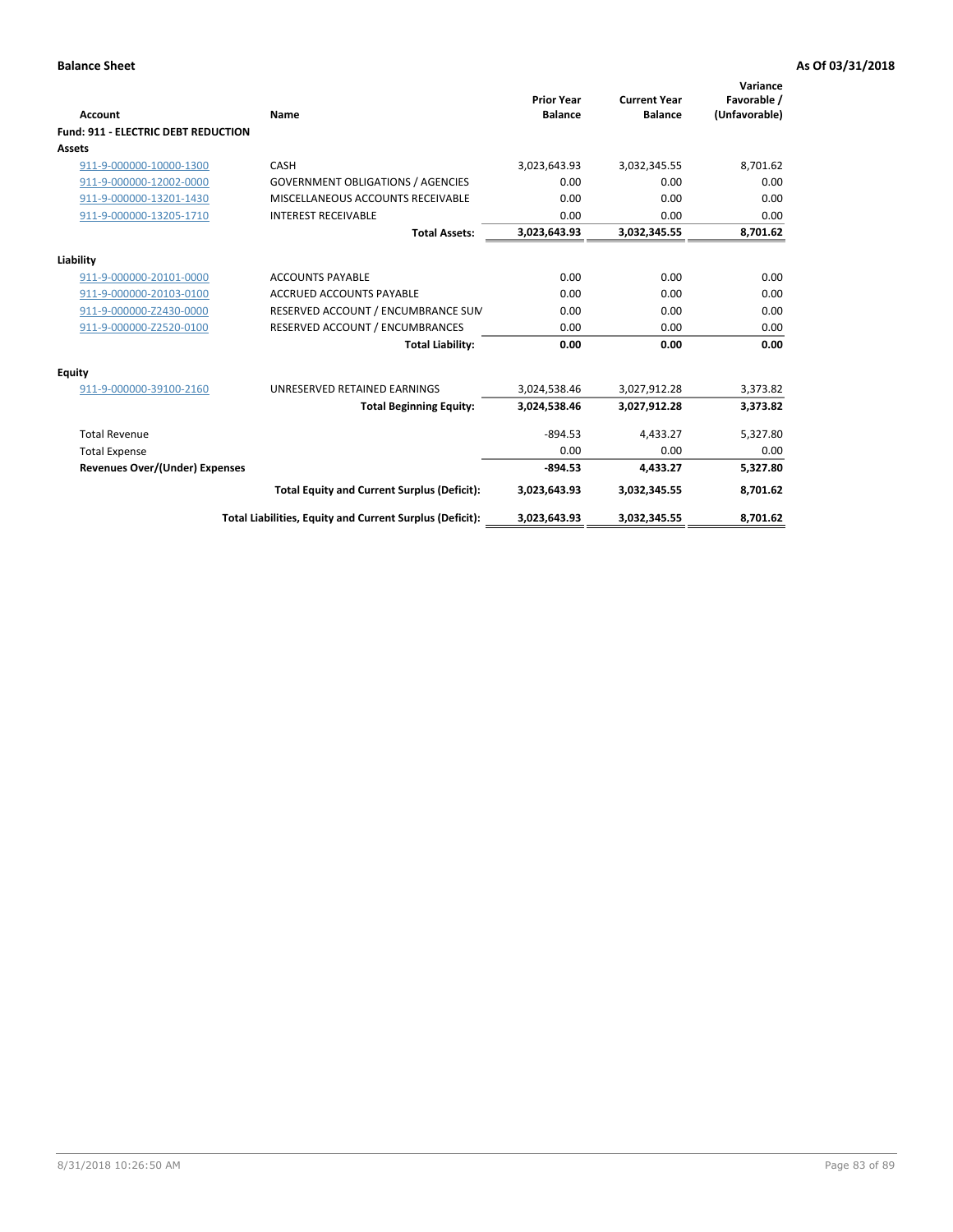| <b>Account</b>                        | Name                                                     | <b>Prior Year</b><br><b>Balance</b> | <b>Current Year</b><br><b>Balance</b> | Variance<br>Favorable /<br>(Unfavorable) |
|---------------------------------------|----------------------------------------------------------|-------------------------------------|---------------------------------------|------------------------------------------|
| Fund: 912 - ELECTRIC DEBT SERVICE     |                                                          |                                     |                                       |                                          |
| <b>Assets</b>                         |                                                          |                                     |                                       |                                          |
| 912-9-000000-10000-1300               | CASH                                                     | 1,809,410.56                        | 1,824,231.53                          | 14,820.97                                |
| 912-9-000000-11504-1301               | RESERVE FUND - 2008 BOND ISSUE                           | 1,142,842.57                        | 1,155,217.98                          | 12,375.41                                |
| 912-9-000000-11506-1301               | RESERVE FUND - 2010 BOND ISSUE                           | 3,339,879.55                        | 3,376,046.96                          | 36,167.41                                |
| 912-9-000000-11515-1301               | RESERVE FUND - 2015 BOND ISSUE                           | 137,012.97                          | 138,494.86                            | 1,481.89                                 |
| 912-9-000000-11516-1301               | RESERVE FUND - 2015 TAXABLE BONDS                        | 44,569.82                           | 45,051.87                             | 482.05                                   |
| 912-9-000000-13205-1710               | <b>INTEREST RECEIVABLE</b>                               | 0.00                                | 0.00                                  | 0.00                                     |
|                                       | <b>Total Assets:</b>                                     | 6,473,715.47                        | 6,539,043.20                          | 65,327.73                                |
| Liability                             |                                                          |                                     |                                       |                                          |
| 912-9-000000-20101-2320               | <b>ACCOUNTS PAYABLE</b>                                  | 0.00                                | 0.00                                  | 0.00                                     |
| 912-9-000000-20107-2370               | <b>ACCRUED INTEREST PAYABLE</b>                          | 469,157.94                          | 519,664.70                            | $-50,506.76$                             |
| 912-9-000000-21400-2999               | DUE TO GEUS 910 - ELECTRIC OPERATING                     | 4,625,445.97                        | 4,625,445.97                          | 0.00                                     |
| 912-9-000000-Z2430-0000               | <b>ENCUMBRANCE SUMMARY</b>                               | 0.00                                | 0.00                                  | 0.00                                     |
| 912-9-000000-Z2520-0100               | RESERVED ACCOUNT / ENCUMBRANCES                          | 0.00                                | 0.00                                  | 0.00                                     |
|                                       | <b>Total Liability:</b>                                  | 5,094,603.91                        | 5,145,110.67                          | $-50,506.76$                             |
| Equity                                |                                                          |                                     |                                       |                                          |
| 912-9-000000-39100-2150               | SEMI RESERVED RETAINED EARNINGS                          | 1,613,381.08                        | 1,633,772.04                          | 20,390.96                                |
|                                       | <b>Total Beginning Equity:</b>                           | 1,613,381.08                        | 1,633,772.04                          | 20,390.96                                |
| <b>Total Revenue</b>                  |                                                          | 1,920,000.00                        | 1,920,000.00                          | 0.00                                     |
| <b>Total Expense</b>                  |                                                          | 2,154,269.52                        | 2,159,839.51                          | $-5,569.99$                              |
| <b>Revenues Over/(Under) Expenses</b> |                                                          | $-234,269.52$                       | $-239,839.51$                         | $-5,569.99$                              |
|                                       | <b>Total Equity and Current Surplus (Deficit):</b>       | 1,379,111.56                        | 1,393,932.53                          | 14,820.97                                |
|                                       | Total Liabilities, Equity and Current Surplus (Deficit): | 6,473,715.47                        | 6,539,043.20                          | 65,327.73                                |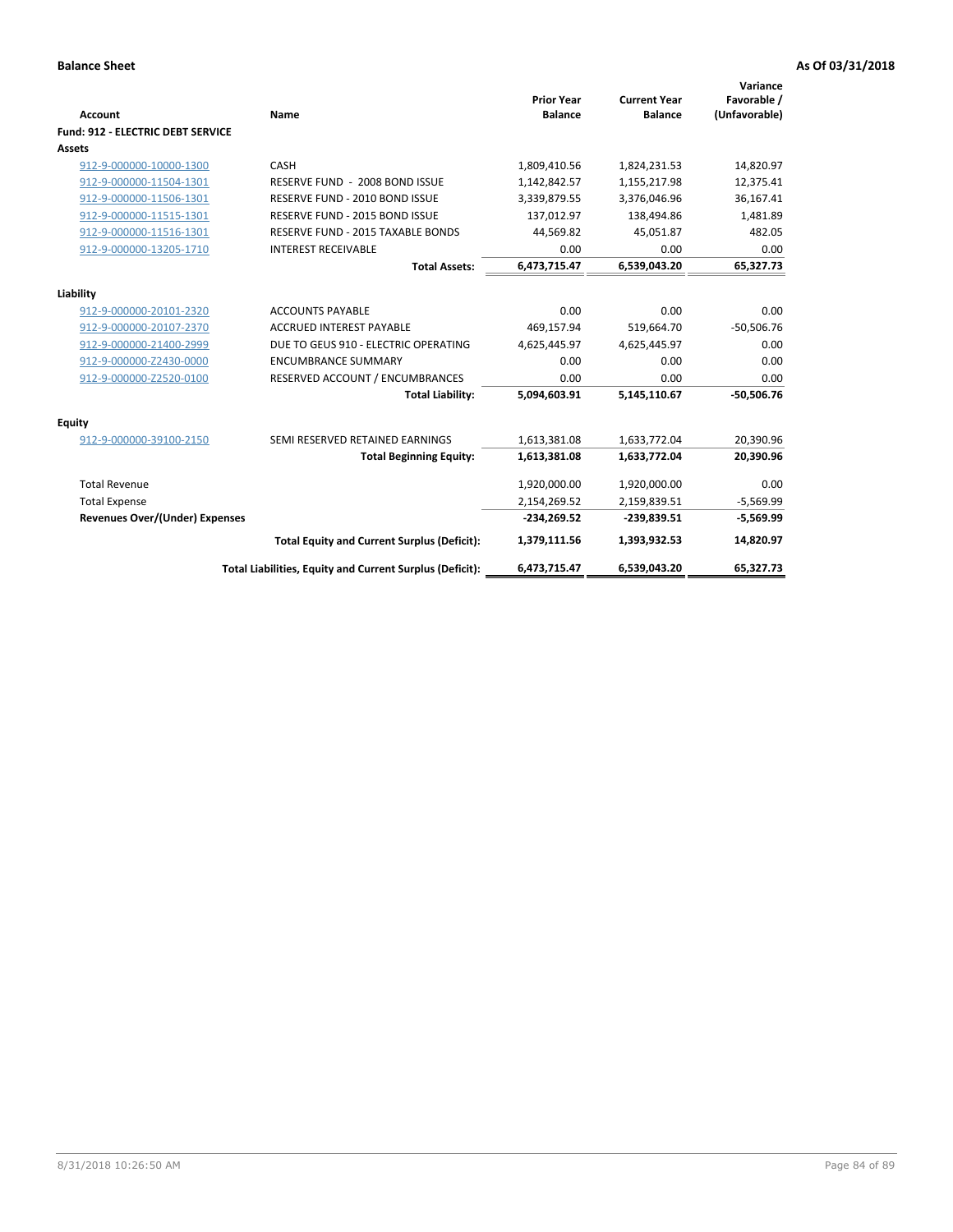| Account                                       | Name                                                     | <b>Prior Year</b><br><b>Balance</b> | <b>Current Year</b><br><b>Balance</b> | Variance<br>Favorable /<br>(Unfavorable) |
|-----------------------------------------------|----------------------------------------------------------|-------------------------------------|---------------------------------------|------------------------------------------|
| <b>Fund: 913 - ELECTRIC CONSTRUCTION FUND</b> |                                                          |                                     |                                       |                                          |
| <b>Assets</b>                                 |                                                          |                                     |                                       |                                          |
| 913-9-000000-10000-1300                       | CASH                                                     | 100,896.15                          | 101,186.54                            | 290.39                                   |
| 913-9-000000-13201-1430                       | MISCELLANEOUS ACCOUNTS RECEIVABLE                        | 0.00                                | 0.00                                  | 0.00                                     |
| 913-9-000000-13205-1710                       | <b>INTEREST RECEIVABLE</b>                               | 0.00                                | 0.00                                  | 0.00                                     |
|                                               | <b>Total Assets:</b>                                     | 100,896.15                          | 101,186.54                            | 290.39                                   |
| Liability                                     |                                                          |                                     |                                       |                                          |
| 913-9-000000-20101-2320                       | <b>ACCOUNTS PAYABLE</b>                                  | 0.00                                | 0.00                                  | 0.00                                     |
| 913-9-000000-20102-2321                       | <b>CREDIT CARD PAYABLE</b>                               | 0.00                                | 0.00                                  | 0.00                                     |
| 913-9-000000-20103-0000                       | <b>ACCRUED ACCOUNTS PAYABLE</b>                          | 0.00                                | 0.00                                  | 0.00                                     |
| 913-9-000000-29300-0000                       | <b>ENCUMBRANCE SUMMARY</b>                               | 0.00                                | 0.00                                  | 0.00                                     |
| 913-9-000000-29400-0100                       | RESERVED ACCOUNT / ENCUMBRANCES                          | 0.00                                | 0.00                                  | 0.00                                     |
|                                               | <b>Total Liability:</b>                                  | 0.00                                | 0.00                                  | 0.00                                     |
| Equity                                        |                                                          |                                     |                                       |                                          |
| 913-9-000000-39100-2160                       | SEMI RESERVED RETAINED EARNINGS                          | 100,926.02                          | 101,038.59                            | 112.57                                   |
|                                               | <b>Total Beginning Equity:</b>                           | 100,926.02                          | 101,038.59                            | 112.57                                   |
| <b>Total Revenue</b>                          |                                                          | $-29.87$                            | 147.95                                | 177.82                                   |
| <b>Total Expense</b>                          |                                                          | 0.00                                | 0.00                                  | 0.00                                     |
| Revenues Over/(Under) Expenses                |                                                          | $-29.87$                            | 147.95                                | 177.82                                   |
|                                               | <b>Total Equity and Current Surplus (Deficit):</b>       | 100,896.15                          | 101,186.54                            | 290.39                                   |
|                                               | Total Liabilities, Equity and Current Surplus (Deficit): | 100,896.15                          | 101,186.54                            | 290.39                                   |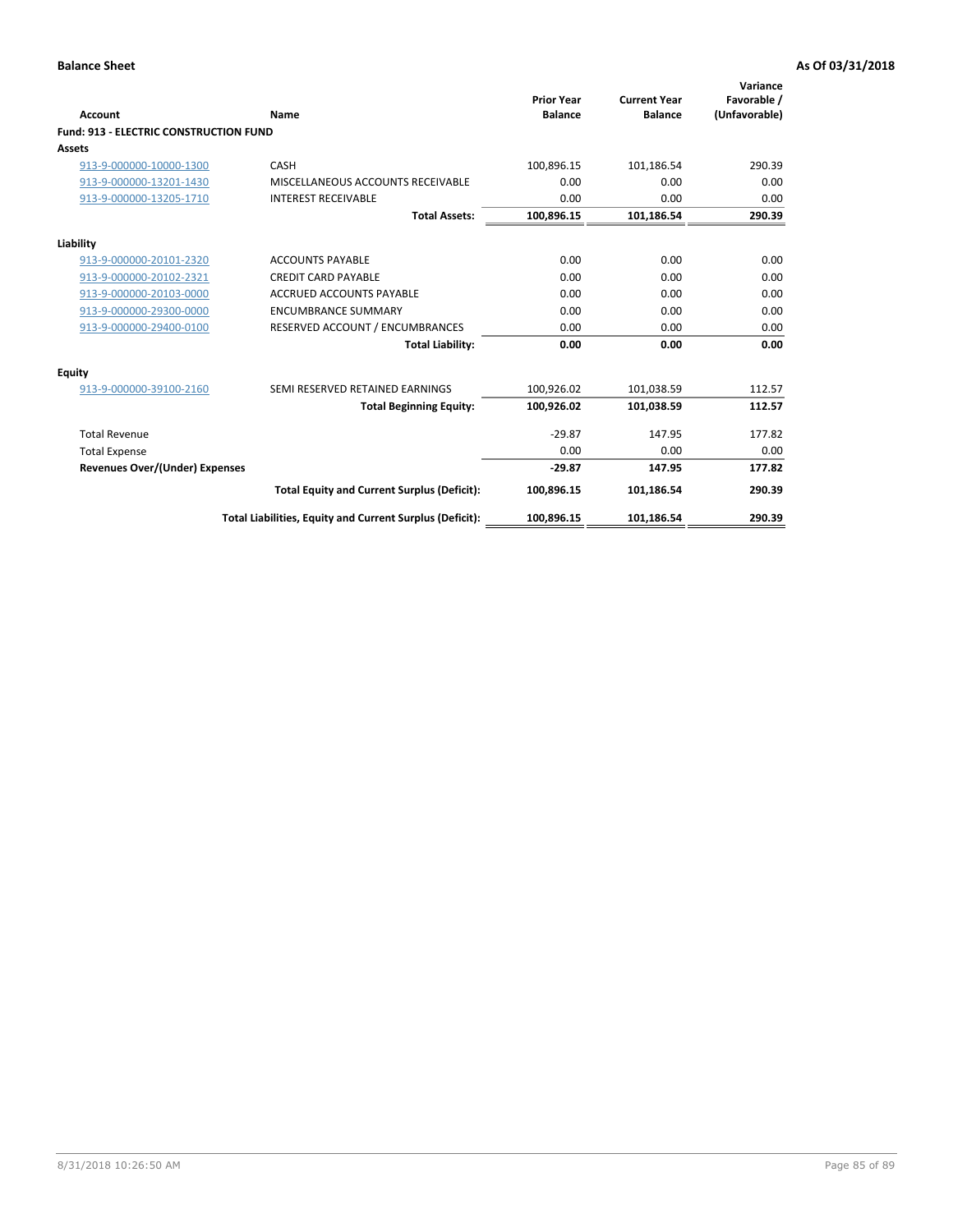| <b>Account</b>                      | Name                                                     | <b>Prior Year</b><br><b>Balance</b> | <b>Current Year</b><br><b>Balance</b> | Variance<br>Favorable /<br>(Unfavorable) |
|-------------------------------------|----------------------------------------------------------|-------------------------------------|---------------------------------------|------------------------------------------|
| Fund: 916 - 08 ENGINE BOND PROCEEDS |                                                          |                                     |                                       |                                          |
| Assets                              |                                                          |                                     |                                       |                                          |
| 916-9-000000-10000-1300             | CASH                                                     | 0.00                                | 0.00                                  | 0.00                                     |
| 916-9-000000-12189-0000             | 08 ENGINE BOND PROCEEDS                                  | 0.00                                | 0.00                                  | 0.00                                     |
| 916-9-000000-13201-1430             | MISCELLANOEUS ACCOUNTS RECEIVABLE                        | 0.00                                | 0.00                                  | 0.00                                     |
| 916-9-000000-13205-1710             | <b>INTEREST RECEIVABLE</b>                               | 0.00                                | 0.00                                  | 0.00                                     |
| 916-9-000000-Z1030-1202             | 2008 GEUS REVENUE BOND - TEXAS TERM                      | 0.00                                | 0.00                                  | 0.00                                     |
| 916-9-000000-Z1030-1401             | 2008 GEUS REVENUE BOND - PFM                             | 0.00                                | 0.00                                  | 0.00                                     |
| 916-9-000000-Z1030-1402             | 2009 GEUS REVENUE BOND - PFM                             | 0.00                                | 0.00                                  | 0.00                                     |
| 916-9-000000-Z1030-3123             | 2009 GEUS REVENUE BOND - TEXAS TERM                      | 0.00                                | 0.00                                  | 0.00                                     |
|                                     | <b>Total Assets:</b>                                     | 0.00                                | 0.00                                  | 0.00                                     |
| Liability                           |                                                          |                                     |                                       |                                          |
| 916-9-000000-20101-2320             | <b>ACCOUNTS PAYABLE</b>                                  | 0.00                                | 0.00                                  | 0.00                                     |
| 916-9-000000-20139-2323             | <b>RETAINAGES PAYABLE</b>                                | 0.00                                | 0.00                                  | 0.00                                     |
| 916-9-000000-21401-2330             | DUE TO ELECTRIC OPERATING                                | 0.00                                | 0.00                                  | 0.00                                     |
| 916-9-000000-29300-0000             | <b>ENCUMBRANCE SUMMARY</b>                               | 0.00                                | 0.00                                  | 0.00                                     |
| 916-9-000000-29400-0100             | RESERVED ACCOUNT / ENCUMBRANCES                          | 0.00                                | 0.00                                  | 0.00                                     |
|                                     | <b>Total Liability:</b>                                  | 0.00                                | 0.00                                  | 0.00                                     |
| Equity                              |                                                          |                                     |                                       |                                          |
| 916-9-000000-39100-2150             | <b>RESERVED RETAINED EARNINGS</b>                        | 0.00                                | 0.00                                  | 0.00                                     |
|                                     | <b>Total Beginning Equity:</b>                           | 0.00                                | 0.00                                  | 0.00                                     |
| <b>Total Revenue</b>                |                                                          | 0.00                                | 0.00                                  | 0.00                                     |
| <b>Total Expense</b>                |                                                          | 0.00                                | 0.00                                  | 0.00                                     |
| Revenues Over/(Under) Expenses      |                                                          | 0.00                                | 0.00                                  | 0.00                                     |
|                                     | <b>Total Equity and Current Surplus (Deficit):</b>       | 0.00                                | 0.00                                  | 0.00                                     |
|                                     | Total Liabilities, Equity and Current Surplus (Deficit): | 0.00                                | 0.00                                  | 0.00                                     |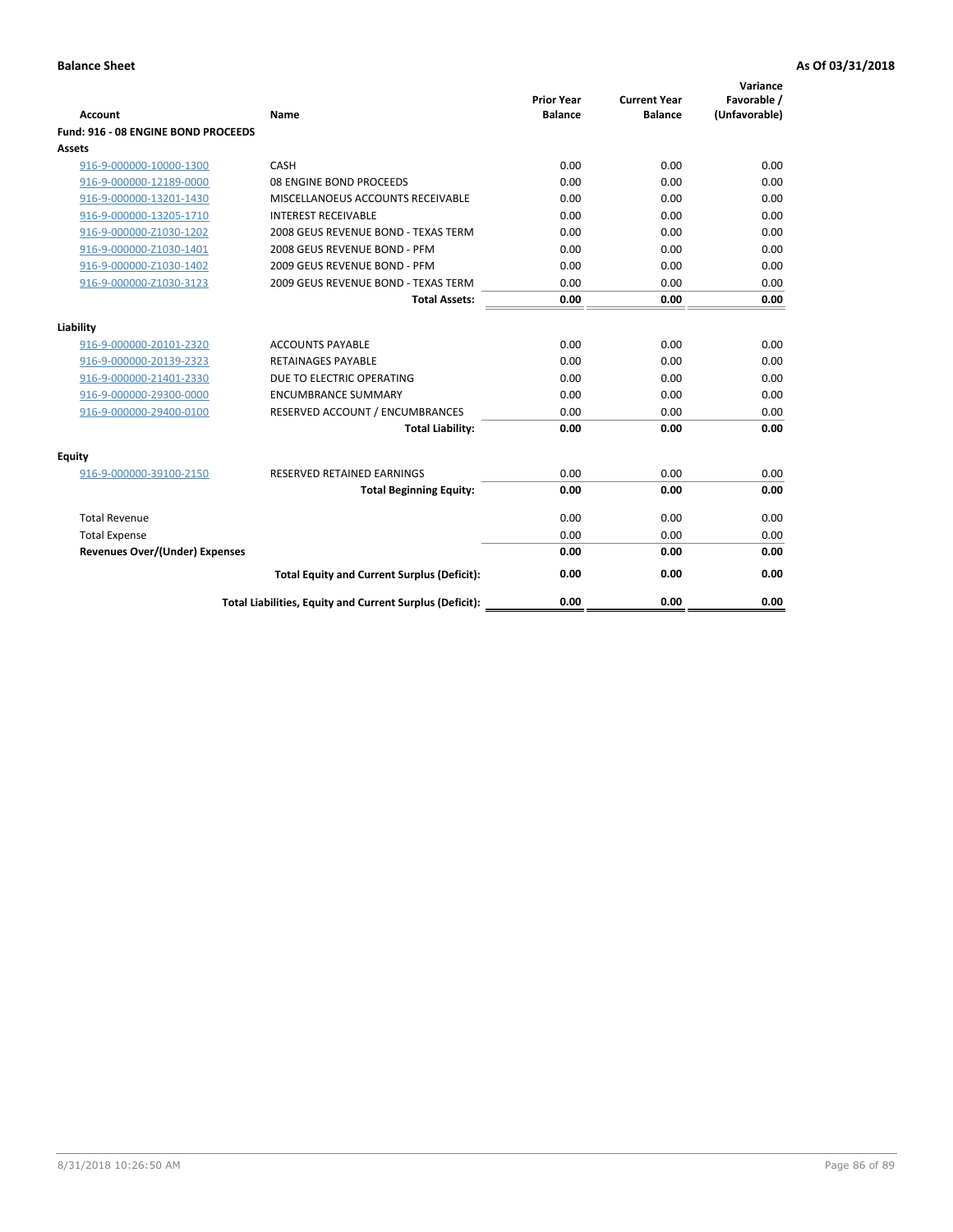| <b>Account</b>                                     | Name                                                               | <b>Prior Year</b><br><b>Balance</b> | <b>Current Year</b><br><b>Balance</b> | Variance<br>Favorable /<br>(Unfavorable) |
|----------------------------------------------------|--------------------------------------------------------------------|-------------------------------------|---------------------------------------|------------------------------------------|
| Fund: 950 - CABLE / INTERNET                       |                                                                    |                                     |                                       |                                          |
| Assets                                             |                                                                    |                                     |                                       |                                          |
| 950-9-000000-10000-1300                            | CASH                                                               | 1,235,490.06                        | 1,113,505.60                          | $-121,984.46$                            |
| 950-9-000000-13000-1420                            | <b>CUSTOMER ACCOUNTS RECEIVABLE</b>                                | 155,881.84                          | 289,932.56                            | 134,050.72                               |
| 950-9-000000-13001-1420                            | NON CURRENT CUSTOMER ACCTS RECEIVAE                                | 219,876.88                          | 263,632.57                            | 43,755.69                                |
| 950-9-000000-13002-1440                            | ALLOWANCE FOR UNCOLLECTABLE                                        | $-173,526.51$                       | $-186,953.66$                         | $-13,427.15$                             |
| 950-9-000000-13003-1421                            | UNBILLED YEAR-END ACCRUAL                                          | 453,890.27                          | 444,091.98                            | $-9,798.29$                              |
| 950-9-000000-13201-1430                            | MISCELLANEOUS ACCOUNTS RECEIVABLE                                  | 0.00                                | 0.00                                  | 0.00                                     |
| 950-9-000000-13205-1710                            | <b>INTEREST RECEIVABLE</b>                                         | 0.00                                | 0.00                                  | 0.00                                     |
| 950-9-000000-15801-1540                            | <b>INVENTORY</b>                                                   | 183,544.18                          | 208,866.44                            | 25,322.26                                |
| 950-9-000000-16301-1070                            | <b>CWIP</b>                                                        | 0.00                                | 13,937.94                             | 13,937.94                                |
| 950-9-000000-17501-1860                            | <b>EMPLOYEE CONTRIBUTIONS</b>                                      | 65,340.00                           | 65,340.00                             | 0.00                                     |
| 950-9-000000-17504-1860                            | <b>INVESTMENT RETURN</b>                                           | 304,875.00                          | 304,875.00                            | 0.00                                     |
| 950-9-000000-17508-1860                            | EXPERIENCE DIFFERENCE- OUTFLOW                                     | 6,177.00                            | 6,177.00                              | 0.00                                     |
| 950-9-000000-17509-1860                            | <b>EXPERIENCE DIFFERENCE - INFLOW</b>                              | 0.00                                | 0.00                                  | 0.00                                     |
| 950-9-000000-17520-1860                            | <b>ASSUMPTION CHANGES</b>                                          | 81,009.00                           | 81,009.00                             | 0.00                                     |
| 950-9-000000-18001-5110                            | HEADEND, TRUNK & DISTRIBUTION SYSTEM                               | 9,813,629.64                        | 9,898,485.39                          | 84,855.75                                |
| 950-9-000000-18002-5111                            | <b>HEADEND EQUIPMENT</b>                                           | 1,290,975.52                        | 1,339,980.56                          | 49,005.04                                |
| 950-9-000000-18003-5120                            | <b>DROPS</b>                                                       | 3,201,165.34                        | 2,810,572.22                          | $-390,593.12$                            |
| 950-9-000000-18101-5130                            | <b>CUSTOMER PREMISES EQUIPMENT</b>                                 | 1,234,540.00                        | 1,267,770.00                          | 33,230.00                                |
| 950-9-000000-18102-5140                            | PRODUCTION EQUIPMENT                                               | 69,984.90                           | 69,984.90                             | 0.00                                     |
| 950-9-000000-18201-5210                            | CENTRAL INTERNET EQUIPMENT                                         | 422,769.46                          | 422,769.46                            | 0.00                                     |
| 950-9-000000-18202-5220                            | <b>CUSTOMER INTERFACE EQUIPMENT</b>                                | 230,582.09                          | 256,575.29                            | 25,993.20                                |
| 950-9-000000-18301-5000                            | <b>FIBER OPTICS</b>                                                | 744,208.60                          | 744,208.60                            | 0.00                                     |
| 950-9-000000-18501-5901                            | <b>STRUCTURES &amp; IMPROVEMENTS</b>                               | 608,729.19                          | 608,729.19                            | 0.00                                     |
| 950-9-000000-18502-5910                            | <b>FURNITURE &amp; OFFICE EQUIPMENT</b>                            | 137,419.19                          | 137,419.19                            | 0.00                                     |
| 950-9-000000-18503-5920                            | <b>TRANSPORTATION EQUIPMENT</b>                                    | 373,895.50                          | 373,895.50                            | 0.00                                     |
| 950-9-000000-18504-5950                            | LABORATORY EQUIPMENT                                               | 163,348.67                          | 163,348.67                            | 0.00                                     |
| 950-9-000000-18505-5960                            | POWER OPERATED EQUIPMENT                                           | 5,500.00                            | 5,500.00                              | 0.00                                     |
| 950-9-000000-18506-5980                            | MISCELLANEOUS EQUIPMENT                                            | 0.00                                | 0.00                                  | 0.00                                     |
| 950-9-000000-18999-1080                            | ACCUMULATED DEPRECIATION                                           | $-10,600,059.27$                    | $-10,996,400.95$                      | -396,341.68                              |
|                                                    | <b>Total Assets:</b>                                               | 10,229,246.55                       | 9,707,252.45                          | -521,994.10                              |
|                                                    |                                                                    |                                     |                                       |                                          |
| Liability<br>950-9-000000-20101-2320               | <b>ACCOUNTS PAYABLE</b>                                            | 0.00                                | 0.00                                  | 0.00                                     |
| 950-9-000000-20102-2321                            | <b>CREDIT CARD PAYABLE</b>                                         | 7,272.36                            | 7,886.41                              | $-614.05$                                |
|                                                    | ACCRUED ACCOUNTS PAYABLE                                           | 0.00                                | 0.00                                  | 0.00                                     |
| 950-9-000000-20103-2322                            |                                                                    |                                     |                                       |                                          |
| 950-9-000000-20815-2410<br>950-9-000000-20816-2411 | SALES TAX PAYABLE - IN THE CITY<br>SALES TAX PAYABLE - OUT OF CITY | 30,198.79<br>0.00                   | 30,547.34<br>0.00                     | $-348.55$<br>0.00                        |
|                                                    |                                                                    |                                     |                                       |                                          |
| 950-9-000000-21001-1101                            | DUE TO COG - GEN FUND                                              | 0.00                                | 0.00                                  | 0.00                                     |
| 950-9-000000-21507-2347                            | DUE TO GBOD                                                        | 0.00                                | 0.00                                  | 0.00                                     |
| 950-9-000000-22001-2327                            | <b>SALARIES PAYABLE</b>                                            | 43,791.74                           | 45,167.97                             | -1,376.23                                |
| 950-9-000000-22002-2328                            | PTO PAYABLE                                                        | 58,535.74                           | 59,949.64                             | $-1,413.90$                              |
| 950-9-000000-24000-2350                            | <b>CUSTOMER DEPOSITS</b>                                           | 12,122.27                           | 11,310.18                             | 812.09                                   |
| 950-9-000000-26001-2283                            | <b>OBLIGATION FOR COMPENSATED ABSENCES</b>                         | 13,908.37                           | 20,920.81                             | $-7,012.44$                              |
| 950-9-000000-29300-0000                            | <b>ENCUMBRANCE SUMMARY</b>                                         | 0.00                                | 0.00                                  | 0.00                                     |
| 950-9-000000-29400-0100                            | RESERVED ACCOUNT / ENCUMBRANCES                                    | 0.00                                | 0.00                                  | 0.00                                     |
| 950-9-000000-29999-2283                            | <b>NET PENSION LIABILITY</b><br><b>Total Liability:</b>            | 515,186.00<br>681,015.27            | 515,186.00<br>690,968.35              | 0.00<br>-9,953.08                        |
|                                                    |                                                                    |                                     |                                       |                                          |
| Equity                                             |                                                                    |                                     |                                       |                                          |
| 950-9-000000-39100-2160                            | UNRESERVED RETAINED EARNINGS                                       | 9,128,980.69                        | 8,586,520.47                          | $-542,460.22$                            |
| 950-9-000000-39500-4210                            | NET POSITION - PENSION                                             | $-438.00$                           | $-438.00$                             | 0.00                                     |
|                                                    | <b>Total Beginning Equity:</b>                                     | 9,128,542.69                        | 8,586,082.47                          | -542,460.22                              |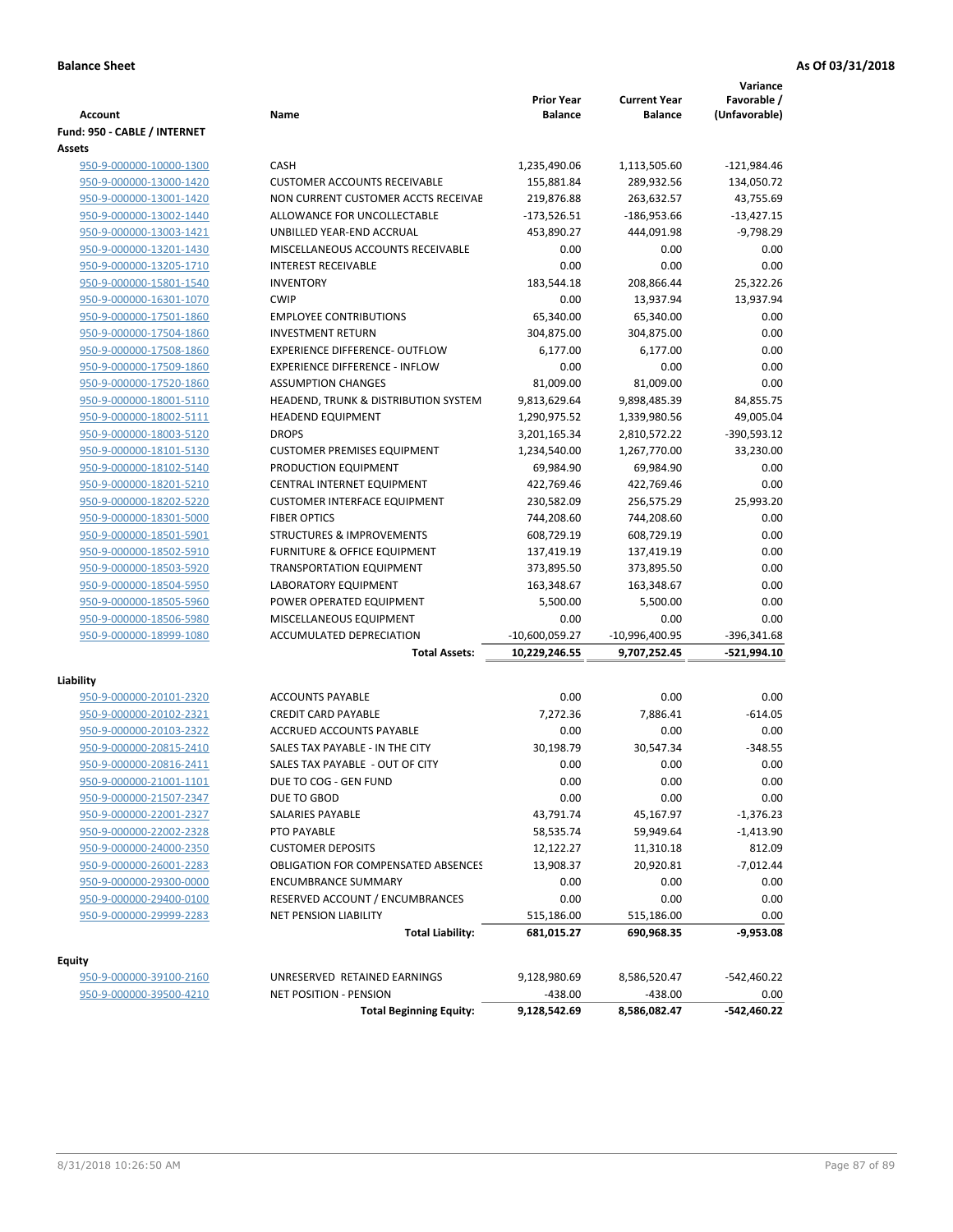| Account                        | Name                                                     | <b>Prior Year</b><br><b>Balance</b> | <b>Current Year</b><br><b>Balance</b> | Variance<br>Favorable /<br>(Unfavorable) |
|--------------------------------|----------------------------------------------------------|-------------------------------------|---------------------------------------|------------------------------------------|
| <b>Total Revenue</b>           |                                                          | 3,301,777.08                        | 3,235,476.17                          | $-66,300.91$                             |
| <b>Total Expense</b>           |                                                          | 2,882,088.49                        | 2,805,274.54                          | 76,813.95                                |
| Revenues Over/(Under) Expenses |                                                          | 419.688.59                          | 430.201.63                            | 10,513.04                                |
|                                | <b>Total Equity and Current Surplus (Deficit):</b>       | 9.548.231.28                        | 9.016.284.10                          | $-531.947.18$                            |
|                                | Total Liabilities, Equity and Current Surplus (Deficit): | 10.229.246.55                       | 9,707,252.45                          | $-521.994.10$                            |